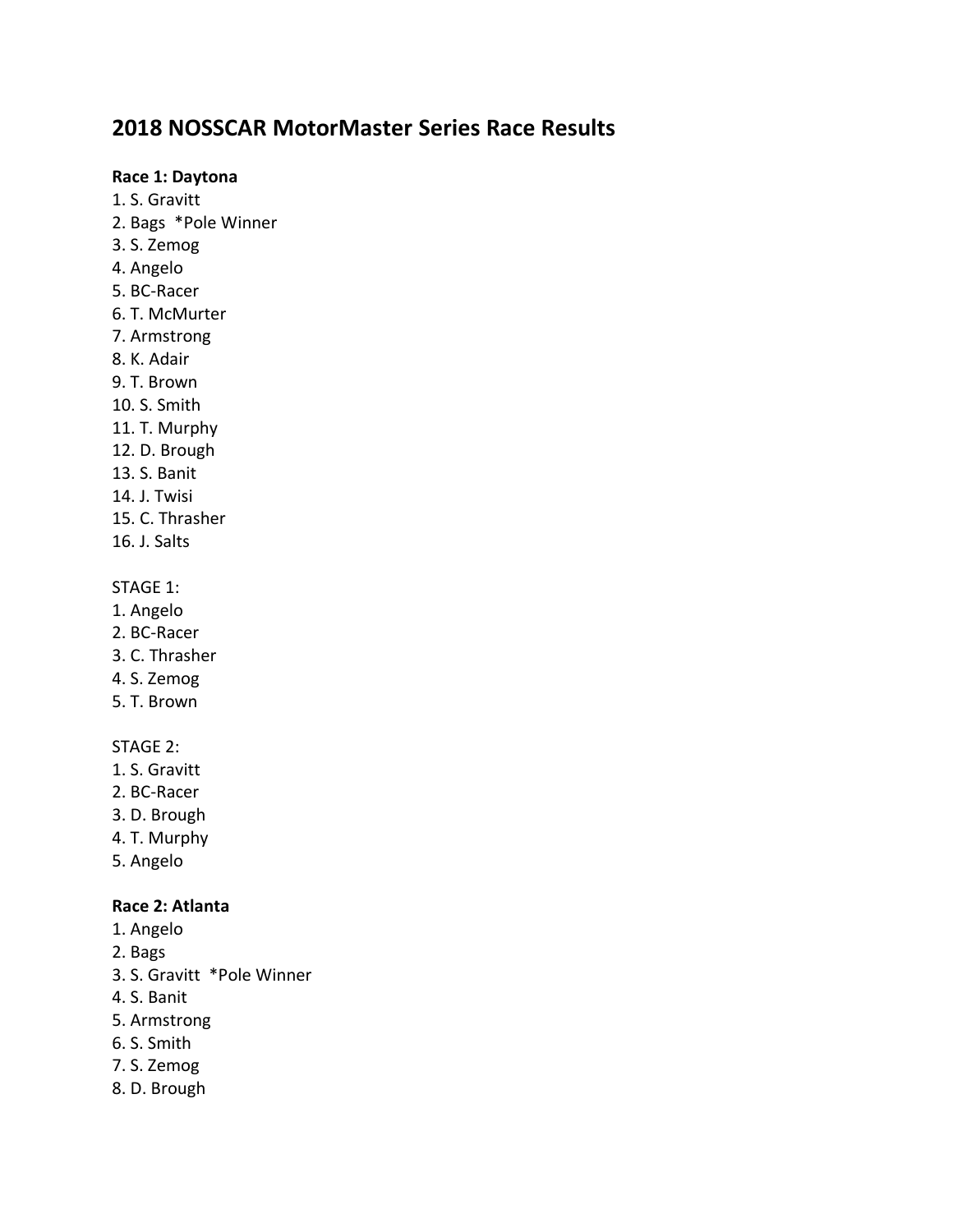# 9. C. Thrasher

- 10. T. McMurter
- 11. T. Murphy
- 12. J. Twisi
- 13. T. Brown
- 14. Lace-Boy
- 15. K. Adair
- 16. BC-Racer
- 17. J. Salts
- 18. Moonshine

### STAGE 1:

- 1. S. Gravitt
- 2. T. Murphy
- 3. C. Thrasher
- 4. Armstrong
- 5. D. Brough

## STAGE 2:

- 1. S. Zemog
- 2. Bags
- 3. Armstrong
- 4. Angelo
- 5. S. Gravitt

# **Race 3: Las Vegas**

- 1. D. Brough
- 2. S. Gravitt
- 3. T. McMurter
- 4. Angelo
- 5. T. Murphy
- 6. J. Armstrong
- 7. T. Brown
- 8. Bags \*Pole Winner
- 9. B. Wiggins
- 10. Y. Doneson
- 11. K. Adair
- 12. D. Racin
- 13. BC Racer-Kid
- 14. D. Milligan
- 15. J. Salts
- 16. Nemo
- 17. J Twisi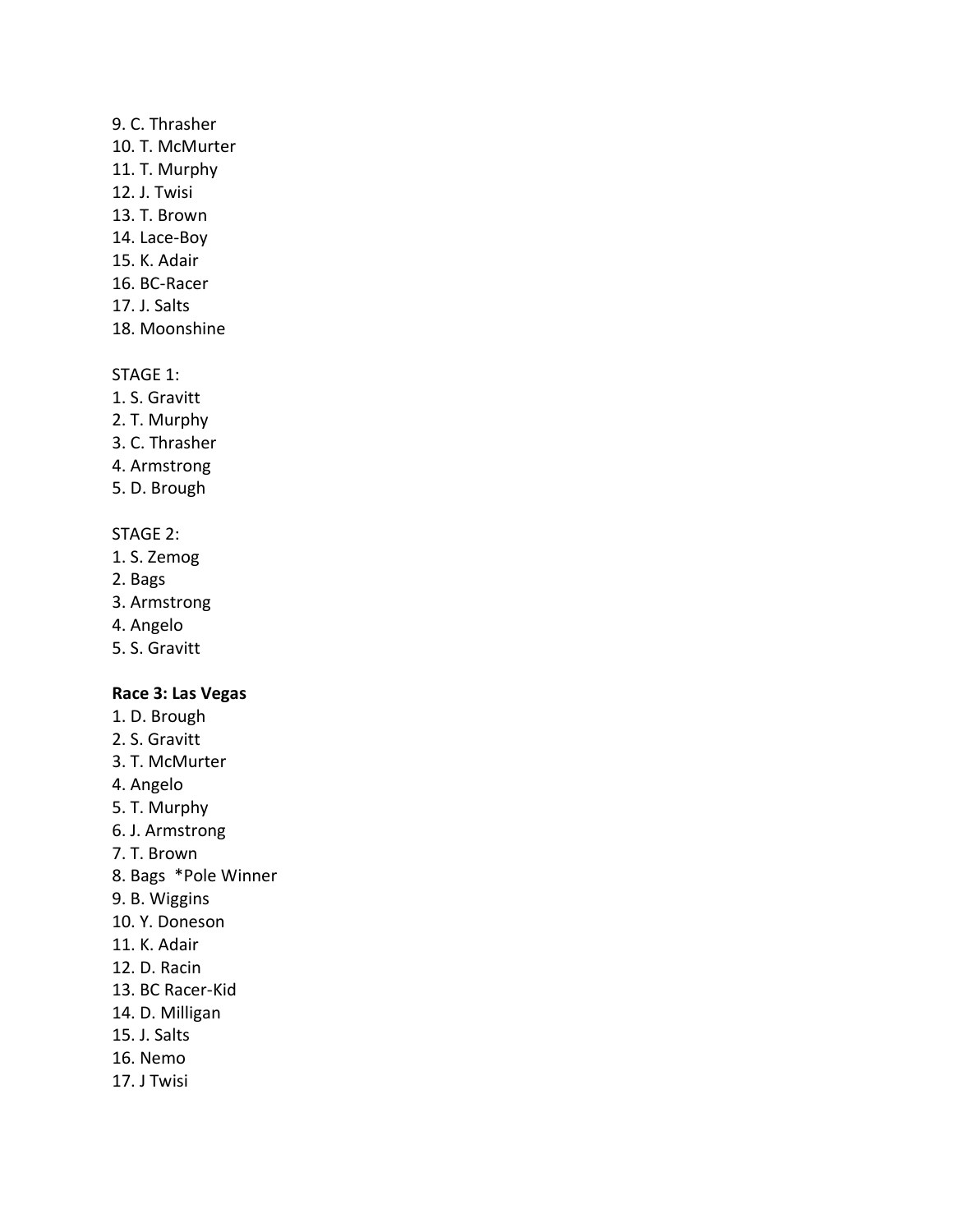#### STAGE 1:

- 1. BC-Racer-Kid
- 2. K. Adair
- 3. Nemo
- 4. T. Murphy
- 5. J. Armstrong

#### STAGE 2:

- 1. BC-Racer-Kid
- 2. S. Gravitt
- 3. Bags
- 4. T. McMurter
- 5. T. Brown

#### **Race 4: Phoenix**

- 1. S. Gravitt \*Pole Winner
- 2. T. McMurter
- 3. S. Smith
- 4. K. Adair
- 5. Bags
- 6. T. Brown
- 7. BC-Racer-Kid
- 8. N.W. Order
- 9. J. Armstrong
- 10. T. Murphy
- 11. D. Brough
- 12. Sergeant
- 13. B. Wiggins
- 14. Joey

STAGE 1:

- 1. S. Gravitt
- 2. N.W. Order
- 3. BC-Racer-Kid
- 4. Bags
- 5. T. Murphy

# STAGE 2:

- 1. N.W. Order
- 2. T. Murphy
- 3. S. Gravitt
- 4. BC-Racer-Kid
- 5. T. McMurter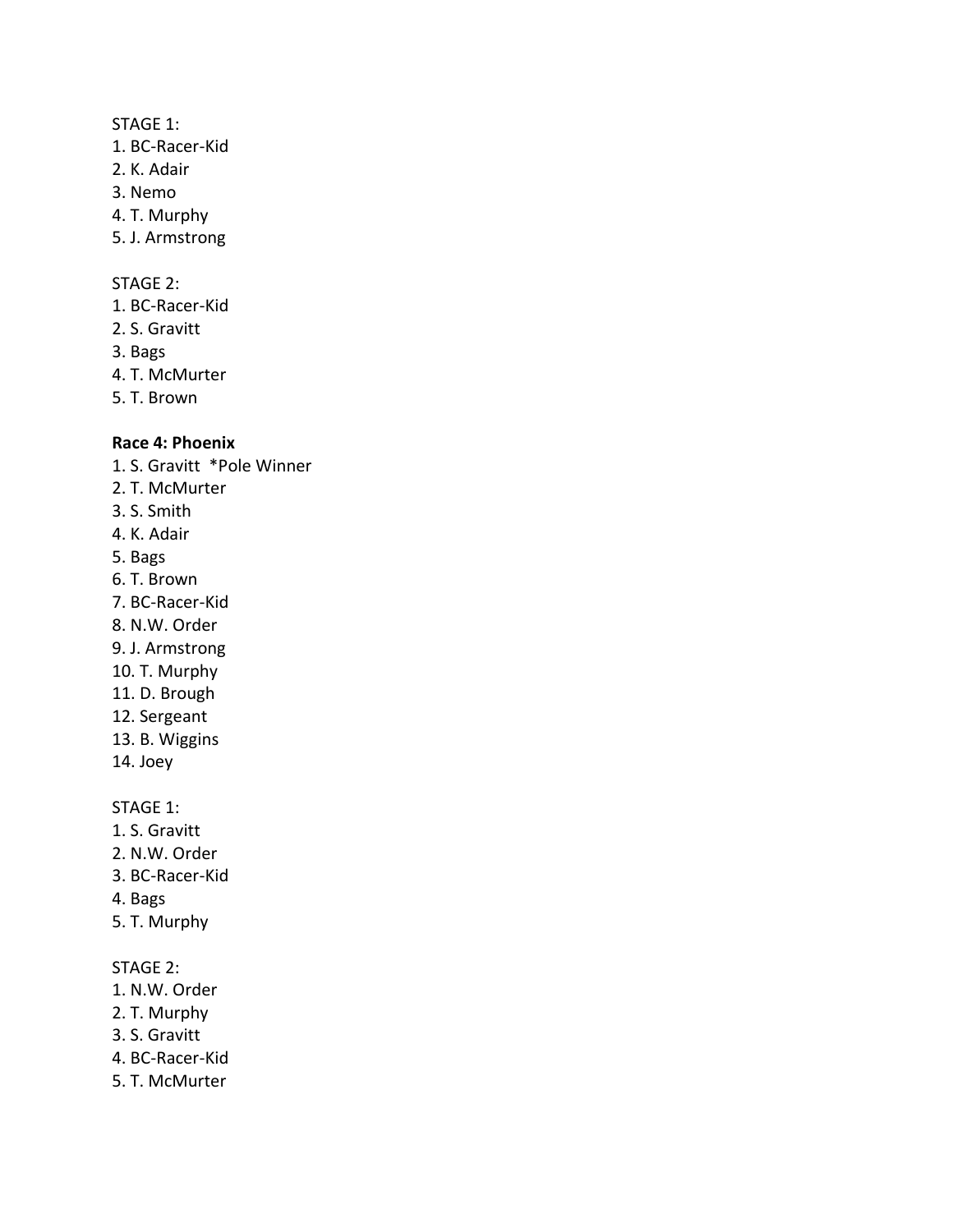#### **Race 5: Auto Club**

- 1. S. Gravitt \*Pole Winner
- 2. Bags
- 3. BC-Racer
- 4. Nemo
- 5. T. McMurter
- 6. S. Zemog
- 7. T. Brown
- 8. S. Smith
- 9. K. Adair
- 10. J. Twisi
- 11. Buckeye
- 12. Angelo
- 13. G.M. Greger
- 14. T. Murphy
- 15. T. Bond
- 16. B.K.R.
- 17. J. Armstrong
- 18. P. Pony

### STAGE 1:

- 1. Bags
- 2. T. McMurter
- 3. S. Zemog
- 4. K. Adair
- 5. T. Brown

# STAGE 2:

- 1. S. Gravitt
- 2. Angelo
- 3. S. Smith
- 4. Nemo
- 5. Bags

### **Race 6: Texas**

- 1. Bags
- 2. Nemo \*Pole Winner
- 3. S. Gravitt
- 4. B.K.R.
- 5. T. McMurter
- 6. T. Murphy
- 7. Buckeye
- 8. N.W. Order
- 9. BC-Racer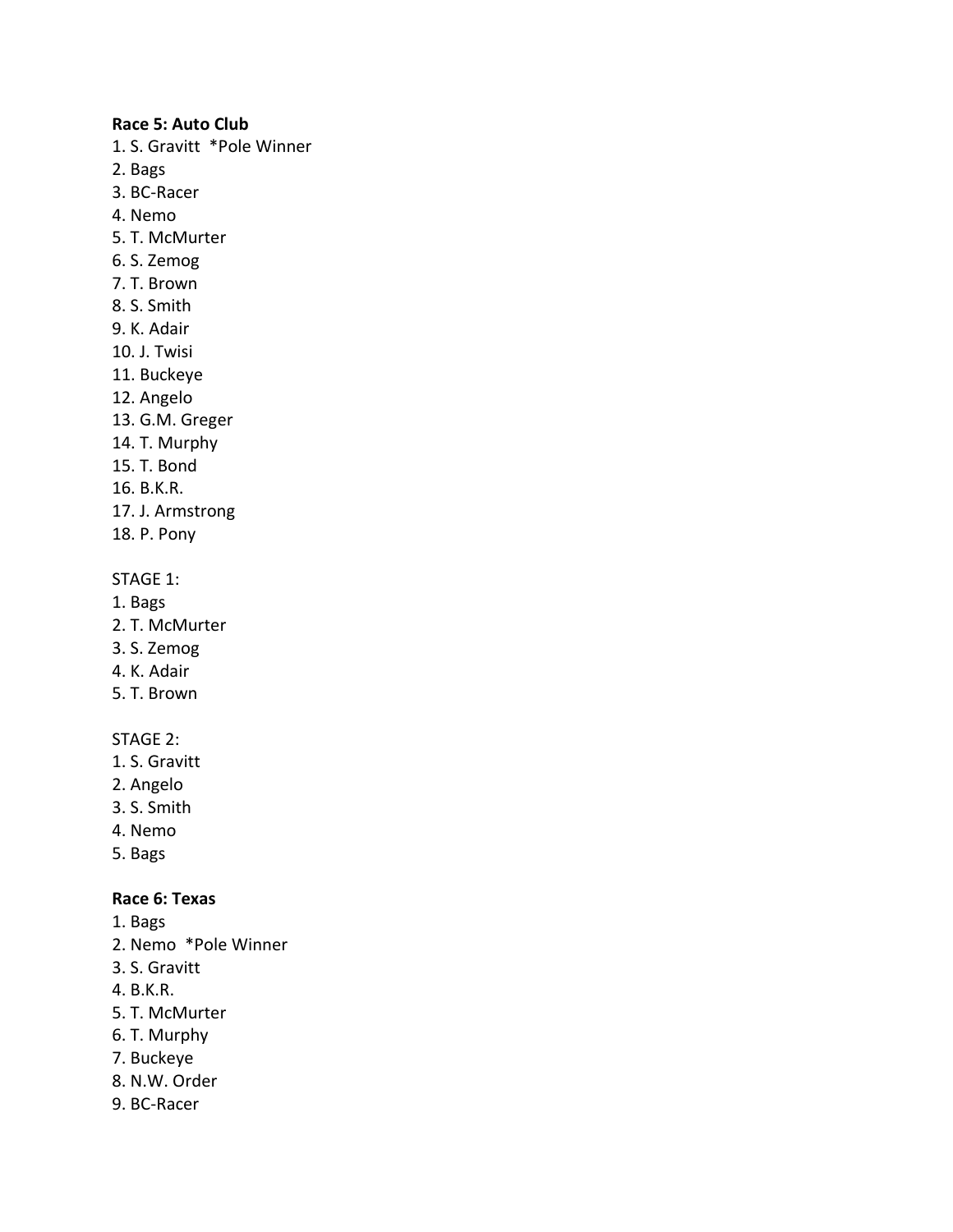### 10. J. Armstrong

- 11. K. Adair
- 12. S. Smith
- 13. J. Twisi
- 14. G.M. Greger
- 15. Airborne

# STAGE 1:

- 1. BC-Racer
- 2. K. Adair
- 3. N.W. Order
- 4. Nemo
- 5. S. Gravitt

# STAGE 2:

- 1. S. Gravitt
- 2. Bags
- 3. BC-Racer
- 4. Nemo
- 5. B.K.R.

# **Race 7: Bristol**

- 1. BC-Racer
- 2. Y. Terrell
- 3. Nemo
- 4. Sergeant
- 5. Tyler McMurter \*Pole Winner
- 6. Steven Smith
- 7. Jason Armstrong
- 8. Harold Burden
- 9. Chris Thrasher
- 10. Buckeye
- 11. T. Brown
- 12. Shadow
- 13. Kenny Adair
- 14. B.K.R
- 15. J. Twisi
- 16. Billy Ray Thompson
- 17. Bubba
- 18. James Billups
- 19. G.M. Greger
- 20. Todd Murphy \*DQ \*0 pts

STAGE 1: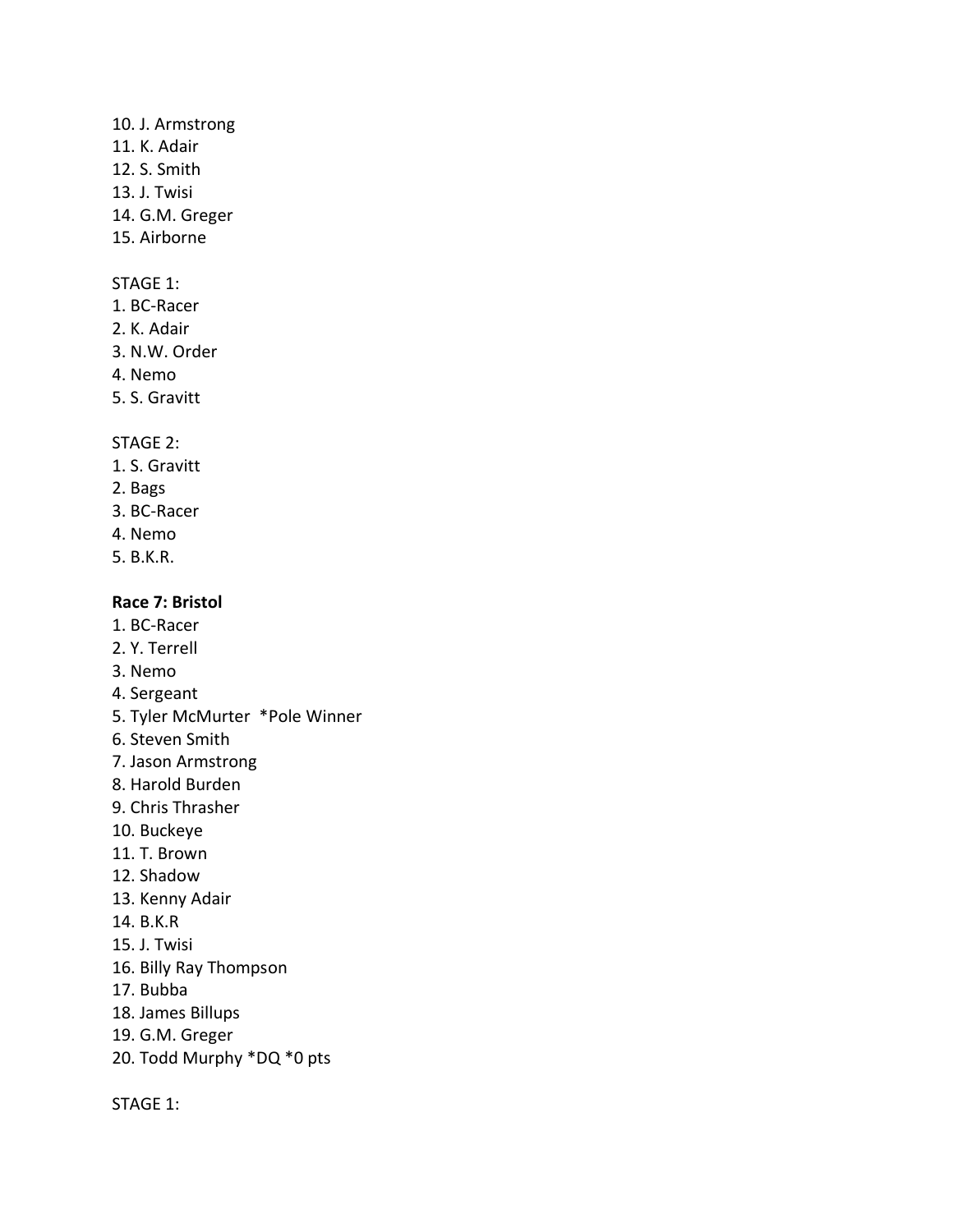- 1. Y. Terrell
- 2. Nemo
- 3. BC-Racer
- 4. Sergeant
- 5. B.K.R.

### STAGE 2:

- 1. Y. Terrell
- 2. BC-Racer
- 3. Nemo
- 4. Tyler McMurter
- 5. Steven Smith

# **Race 8: Richmond**

- 1. Bags \*Pole Winner
- 2. B.K.R.
- 3. Fluffy
- 4. Nemo
- 5. BC-Racer
- 6. Y. Terrell
- 7. Billy Ray Thompson
- 8. Jason Armstrong
- 9. Steven Smith
- 10. Tyler McMurter
- 11. Harold Burden
- 12. Sergeant
- 13. Shadow
- 14. T. Brown
- 15. Buckeye
- 16. S. Gravitt

# STAGE 1:

- 1. Fluffy
- 2. S. Gravitt
- 3. Bags
- 4. B.K.R.
- 5. Nemo

### STAGE 2:

- 1. B.K.R.
- 2. S. Gravitt
- 3. Bags
- 4. BC-Racer
- 5. Nemo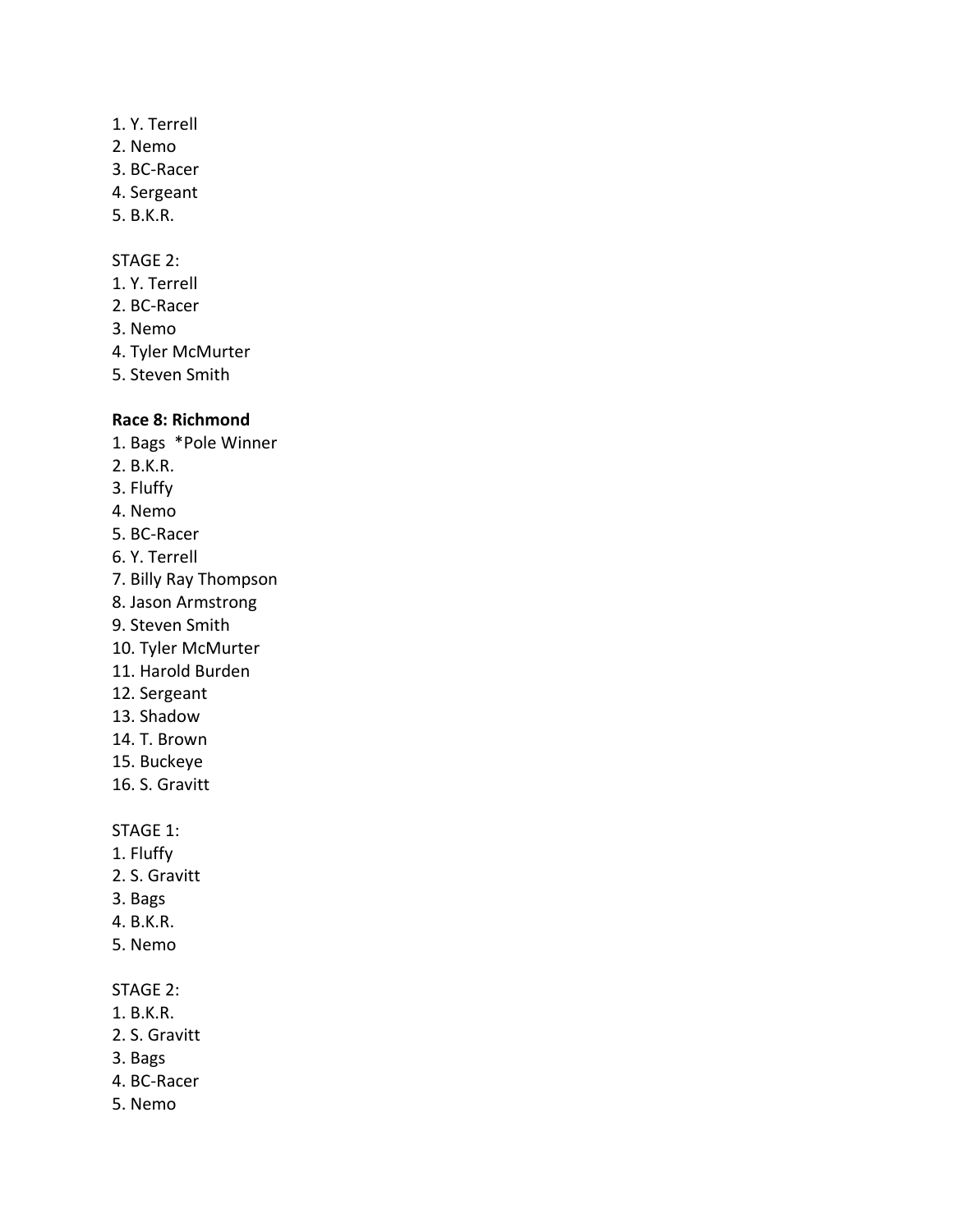# **Race 9: Talladega Mon. Sept. 10**

- 1. K. Adair
- 2. S. Smith \*Pole Winner
- 3. B. Thompson
- 4. J. Armstrong
- 5. H. Burden
- 6. T. Brown
- 7. T. McMurter
- 8. M. Shoemaker Rere
- 9. Shadow
- 10. G.M. Greger
- 11. Airborne
- 12. J. Salts

### STAGE 1:

- 1. Shadow
- 2. J. Armstrong
- 3. T. Brown
- 4. H. Burden
- 5. T. McMurter

#### STAGE 2:

- 1. J. Armstrong
- 2. T. McMurter
- 3. S. Smith
- 4. H. Burden
- 5. B. Thompson

#### **Race 10: Charlotte Mon. Sept. 10**

- 1. J. Armstrong
- 2. T. Brown
- 3. T. McMurter \*Pole Winner
- 4. H. Burden
- 5. K. Adair
- 6. S. Smith \*-1 lap for reckless driving
- 7. B. Thompson
- 8. M. Shoemaker Rere
- 9. Buckeye
- 10. G.M. Greger
- 11. D. Racin
- 12. J. Salts

STAGE 1: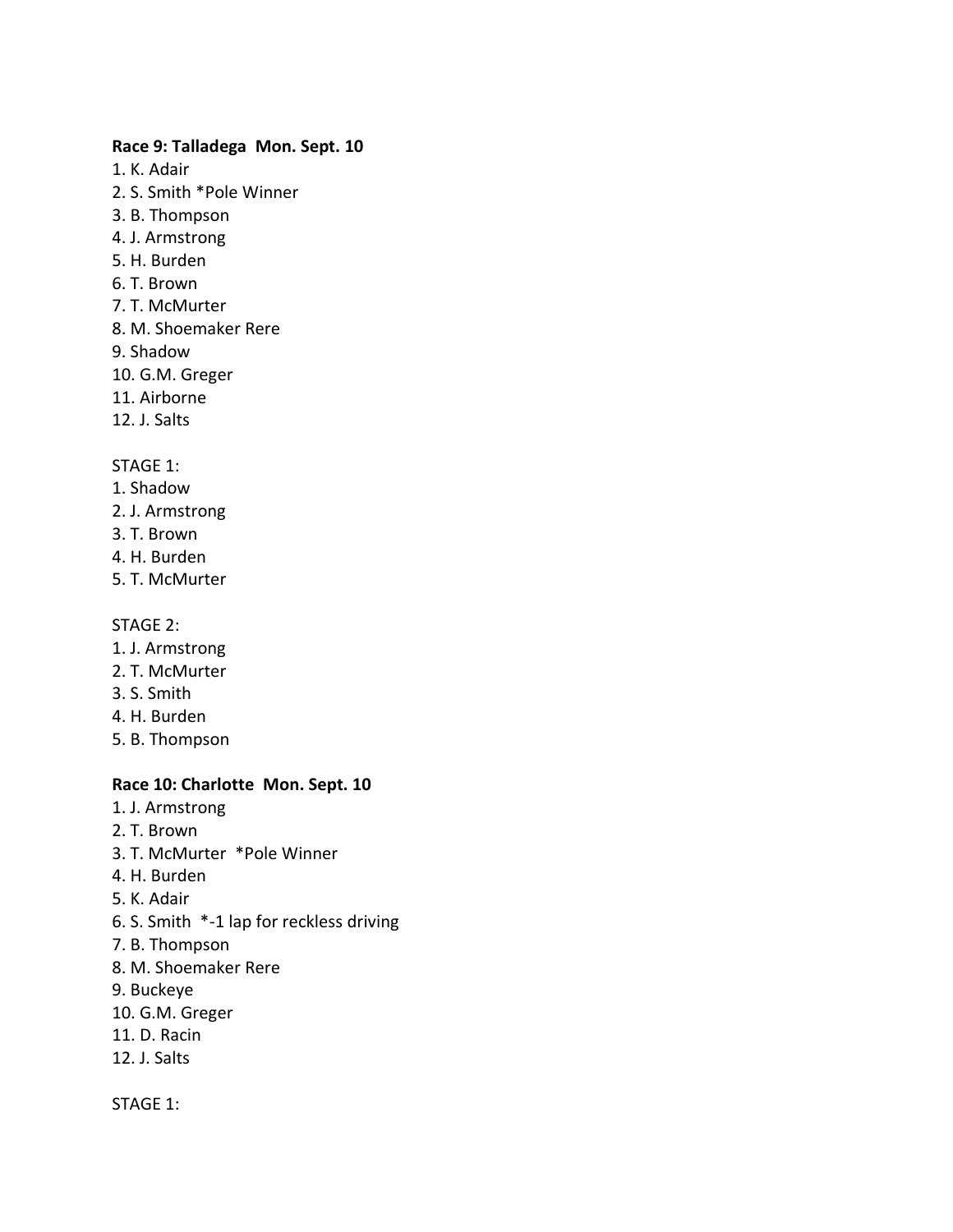#### 1. T. McMurter

- 2. T. Brown
- 3. K. Adair
- 4. J. Armstrong
- 5. H. Burden

# STAGE 2:

- 1. T. McMurter
- 2. J. Armstrong
- 3. S. Smith
- 4. K. Adair
- 5. T. Brown

## **Race 11: Dover Mon. Sept. 17**

- 1. Fluffy \*Pole Winner 2. T. McMurter 3. B. Thompson 4. J. Armstrong 5. Shadow 6. J. Twisi 7. H. Burden 8. K. Adair 9. D. Brough 10. Buckeye 11. G.M. Greger 12. D. Racin STAGE 1:
- 1. Fluffy
- 2. J. Armstrong
- 3. Shadow
- 4. T. McMurter
- 5. H. Burden

## STAGE 2:

- 1. Fluffy
- 2. T. McMurter
- 3. J. Armstrong
- 4. H. Burden
- 5. Shadow

# **Race 12: Pocono Mon. Sept. 17**

1. Fluffy \*Pole Winner 2. T. McMurter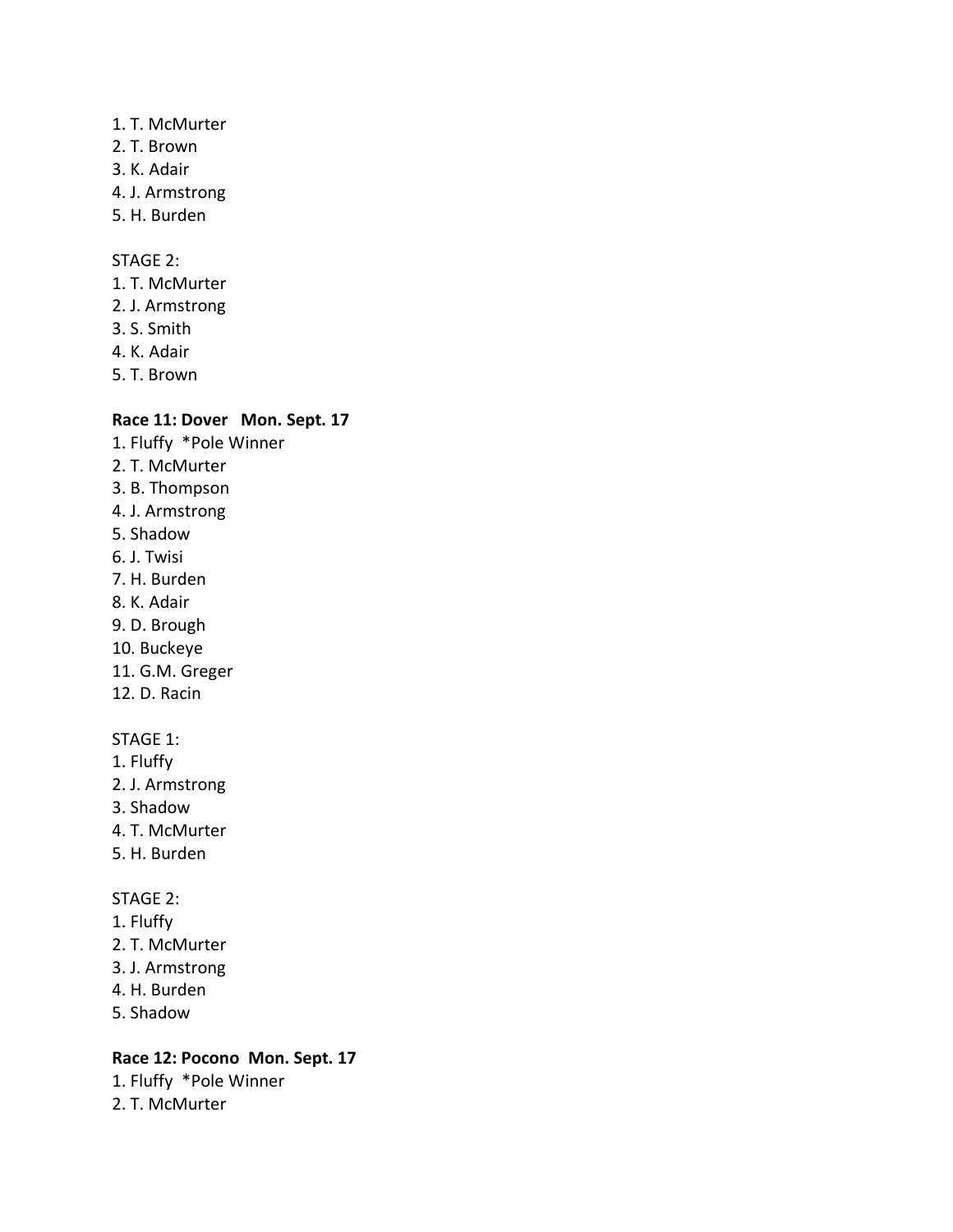#### 3. B. Thompson

- 4. H. Burden
- 5. J. Armstrong
- 6. Shadow
- 7. K. Adair
- 8. J. Twisi
- 9. GM Greger
- 10. D. Racing
- 11. Buckeye
- 12. Sergeant

# STAGE 1:

- 1. Fluffy
- 2. T. McMurter
- 3. B. Thompson
- 4. J. Armstrong
- 5. Shadow

# STAGE 2:

- 1. Fluffy
- 2. B. Thompson
- 3. J. Armstrong
- 4. T. McMurter
- 5. H. Burden

## **Race 13: Iowa Mon. Sept. 24**

- 1. Fluffy \*Pole Winner
- 2. T. McMurter
- 3. J. Armstrong
- 4. T. Brown
- 5. G. Football
- 6. B. Thompson
- 7. J. Twisi
- 8. K. Adair
- 9. Shadow
- 10. Y. Terrell
- 11. B. Wiggins
- 12. S. Banit
- 13. Sergeant

# STAGE 1:

- 1. Fluffy
- 2. T. McMurter
- 3. T. Brown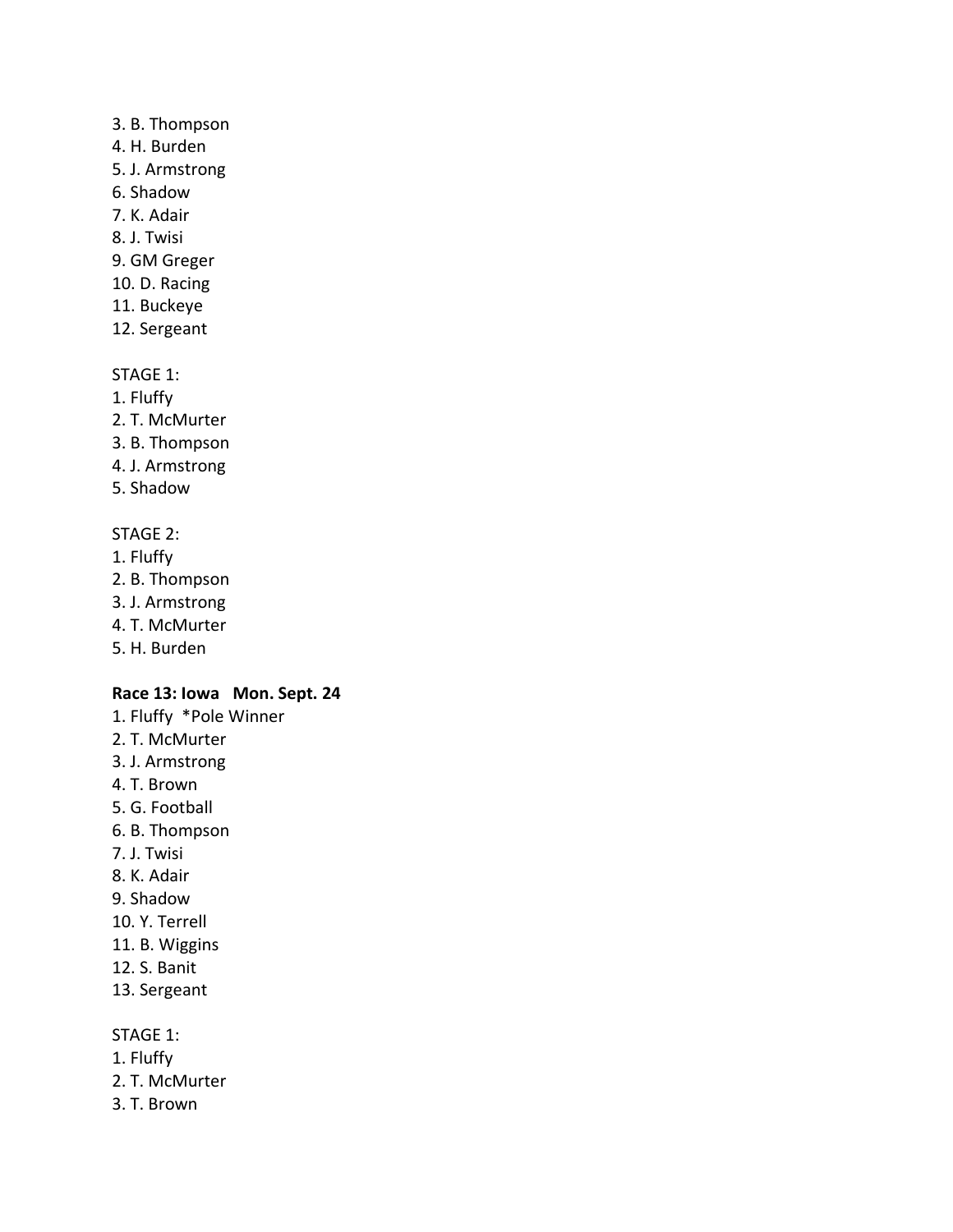### 4. J. Armstrong 5. G. Football

#### STAGE 2:

1. Fluffy 2. T. Brown 3. T. McMurter 4. G. Football 5. J. Armstrong

# **Race 14: Daytona Mon. Sept. 24**

- 1. J. Armstrong 2. K. Adair 3. T. Brown 4. Y. Terrell
- 5. G. Football
- 6. J. Twisi
- 7. T. McMurter
- 8. Fluffy
- 9. B. Thompson \*Pole Winner
- 10. Shadow
- 11. Moonshine
- 12. D. Lacey
- 13. Bubba

#### STAGE 1:

- 1. J. Armstrong
- 2. Fluffy
- 3. B. Thompson
- 4. T. Brown
- 5. T. McMurter

#### STAGE 2:

- 1. Fluffy
- 2. Y. Terrell
- 3. J. Armstrong
- 4. B. Thompson
- 5. G. Football

# **Race 15: Kentucky Mon. Oct. 1**

- 1. Y. Terrell \*Pole Winner
- 2. Shadow
- 3. J. Armstrong
- 4. G. Football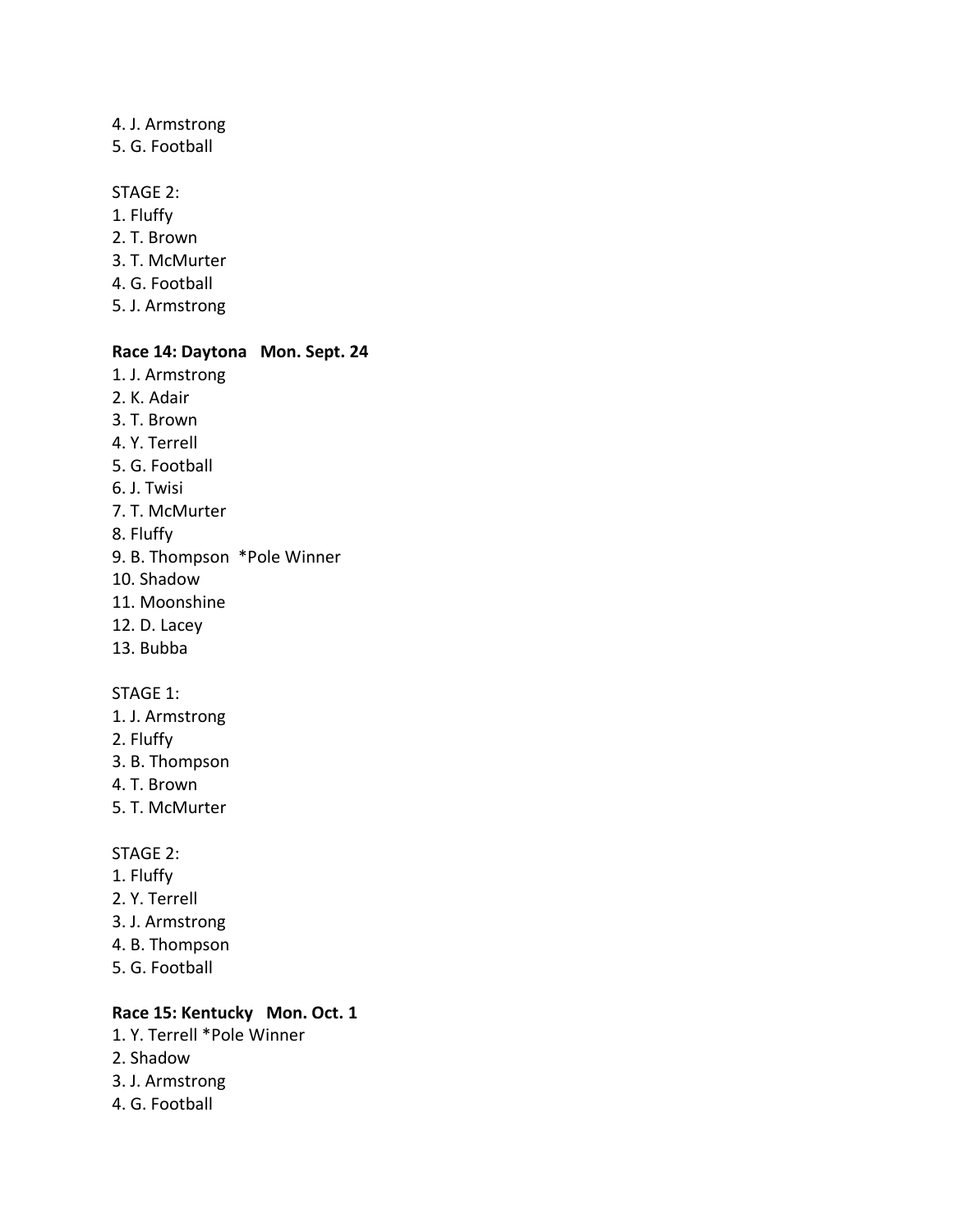#### 5. Joey

- 6. T. McMurter
- 7. B. Thomspon
- 8. T. Brown
- 9. H. Burden
- 10. J. Twisi
- 11. Angelo
- 12. K. Adair
- 13. B.K.R.
- 14. T. Bond
- 15. S. Smith
- 16. Buckeye
- 17. Airborne
- 18. Sergeant

### STAGE 1:

- 1. Angelo
- 2. T. McMurter
- 3. B.K.R.
- 4. Y. Terrell
- 5. Shadow

#### STAGE 2:

- 1. Y. Terrell
- 2. Joey
- 3. Angelo
- 4. T. McMurter
- 5. H. Burden

#### **Race 16: Indianapolis Mon. Oct. 1**

- 1. T. Brown
- 2. T. McMurter \*Pole Winner
- 3. D. Brough
- 4. K. Adair
- 5. Joey
- 6. J. Armstrong
- 7. G. Football
- 8. J. Twisi
- 9. B. Thompson
- 10. H. Burden
- 11. Shadow
- 12. T. Bond
- 13. Sergeant
- 14. B.K.R.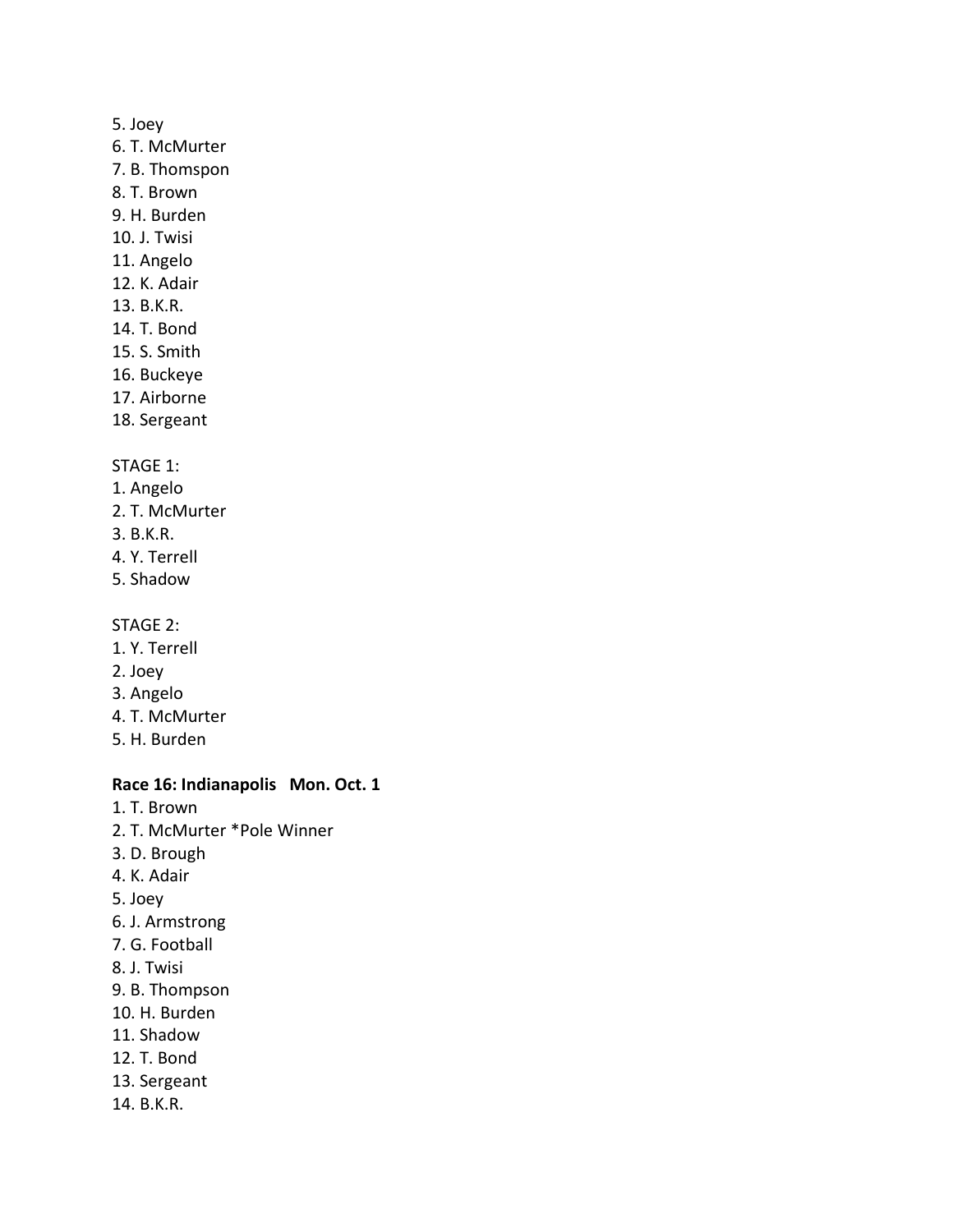# 15. Airborne

#### STAGE 1:

- 1. T. McMurter
- 2. D. Brough
- 3. G. Football
- 4. J. Armstrong
- 5. Joey

## STAGE 2:

- 1. G. Football
- 2. T. McMurter
- 3. J. Armstrong
- 4. T. Brown
- 5. B. Thompson

### **Race 17: Watkins Glen Mon. Oct. 8**

- 1. T. McMurter
- 2. Fluffy \*Pole Winner
- 3. D. Brough
- 4. J. Armstrong
- 5. T. Brown
- 6. G. Football
- 7. H. Burden
- 8. K. Adair
- 9. Shadow
- 10. J. Twisi
- 11. Joey
- 12. Angelo
- 13. D. Racin
- 14. Airborne

#### STAGE 1:

- 1. Fluffy
- 2. Angelo
- 3. H. Burden
- 4. D. Brough
- 5. T. McMurter

## STAGE 2:

- 1. Fluffy
- 2. T. McMurter
- 3. H. Burden
- 4. D. Brough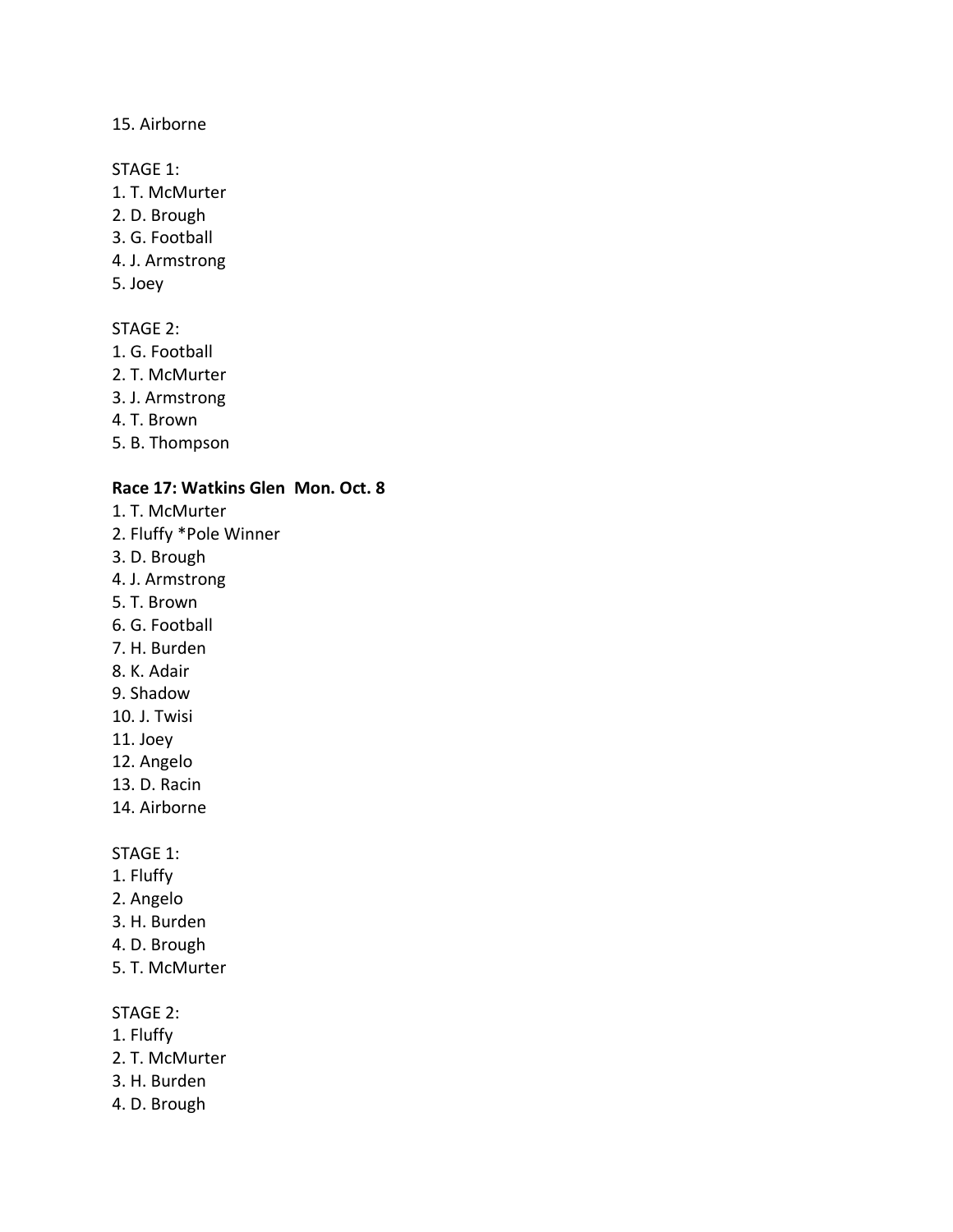### 5. J. Armstrong

#### **Race 18: Mid-Ohio Mon. Oct. 8**

- 1. Fluffy \*Pole Winner
- 2. T. McMurter
- 3. H. Burden
- 4. J. Armstrong
- 5. Shadow
- 6. G. Football
- 7. D. Brough
- 8. T. Brown
- 9. Angelo
- 10. K. Adair
- 11. Boost
- 12. J. Twisi
- 13. Joey

# STAGE 1:

- 1. Fluffy
- 2. T. McMurter
- 3. H. Burden
- 4. Shadow
- 5. J. Armstrong

#### STAGE 2:

- 1. Fluffy
- 2. T. McMurter
- 3. D. Brough
- 4. H. Burden
- 5. J. Armstrong

# **Race 19: Bristol Mon. Oct. 15**

- 1. Fluffy
- 2. T. McMurter
- 3. Angelo
- 4. D. Brough
- 5. J. Armstrong
- 6. BJ Thomas
- 7. G. Football
- 8. H. Burden
- 9. J. Twisi
- 10. K. Adair \*Pole Winner
- 11. Moonshine
- 12. Airborne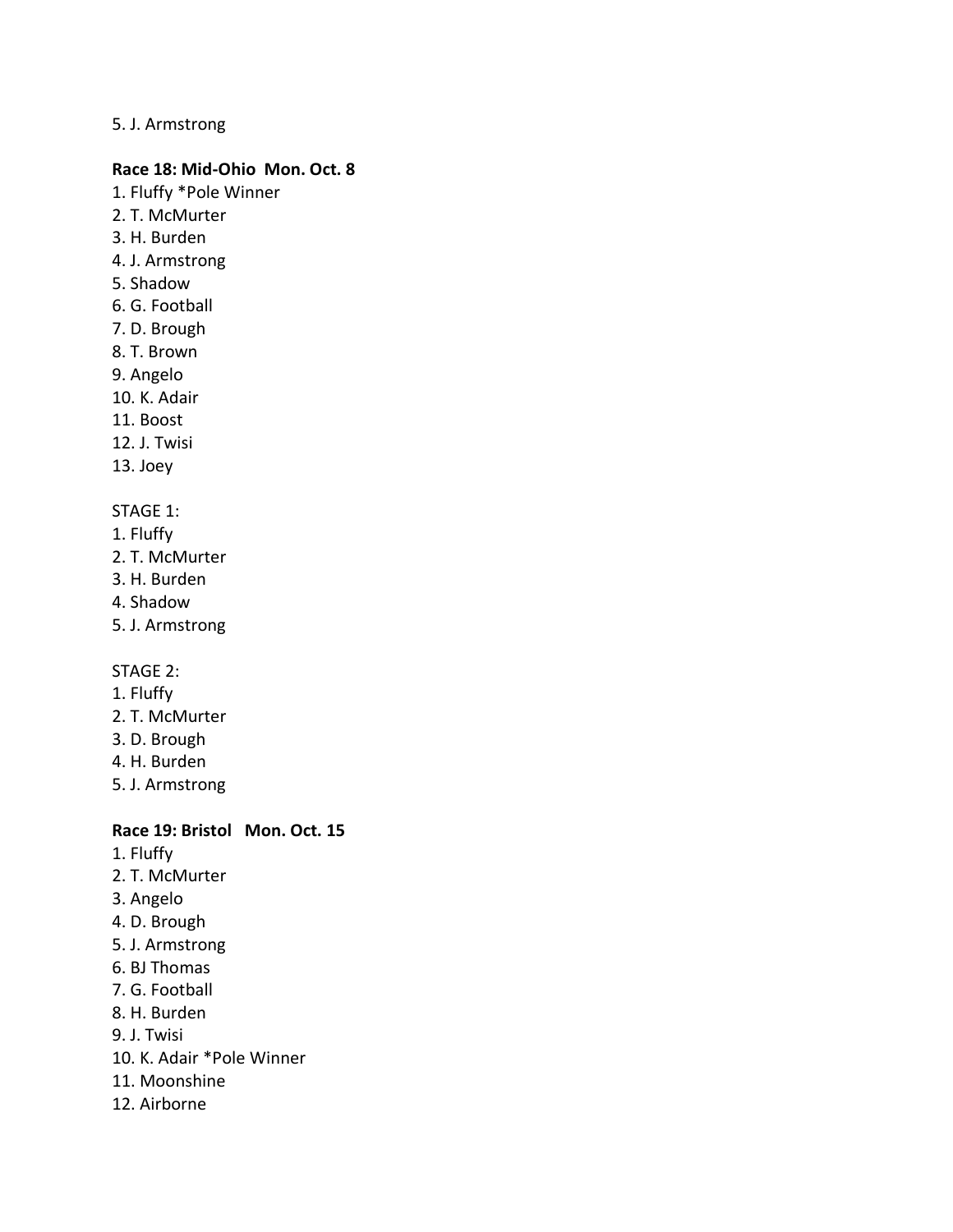# STAGE 1:

- 1. Fluffy
- 2. T. McMurter
- 3. Angelo
- 4. D. Brough
- 5. H. Burden

#### STAGE 2:

- 1. Fluffy
- 2. T. McMurter
- 3. D. Brough
- 4. BJ Thomas
- 5. J. Armstrong

# **Race 20: Darlington Mon. Oct. 15**

- 1. G. Football
- 2. Fluffy \*Pole Winner
- 3. K. Adair
- 4. Angelo
- 5. BJ Thomas
- 6. T. Brown
- 7. H. Burden
- 8. D. Brough
- 9. T. McMurter
- 10. J. Armstrong
- 11. J. Twisi
- 12. S. Gravitt

#### STAGE 1:

- 1. Fluffy
- 2. D. Brough
- 3. G. Football
- 4. J. Armstrong
- 5. K. Adair

# STAGE 2:

- 1. Fluffy
- 2. T. McMurter
- 3. S. Gravitt
- 4. H. Burden
- 5. G. Football

------------------------------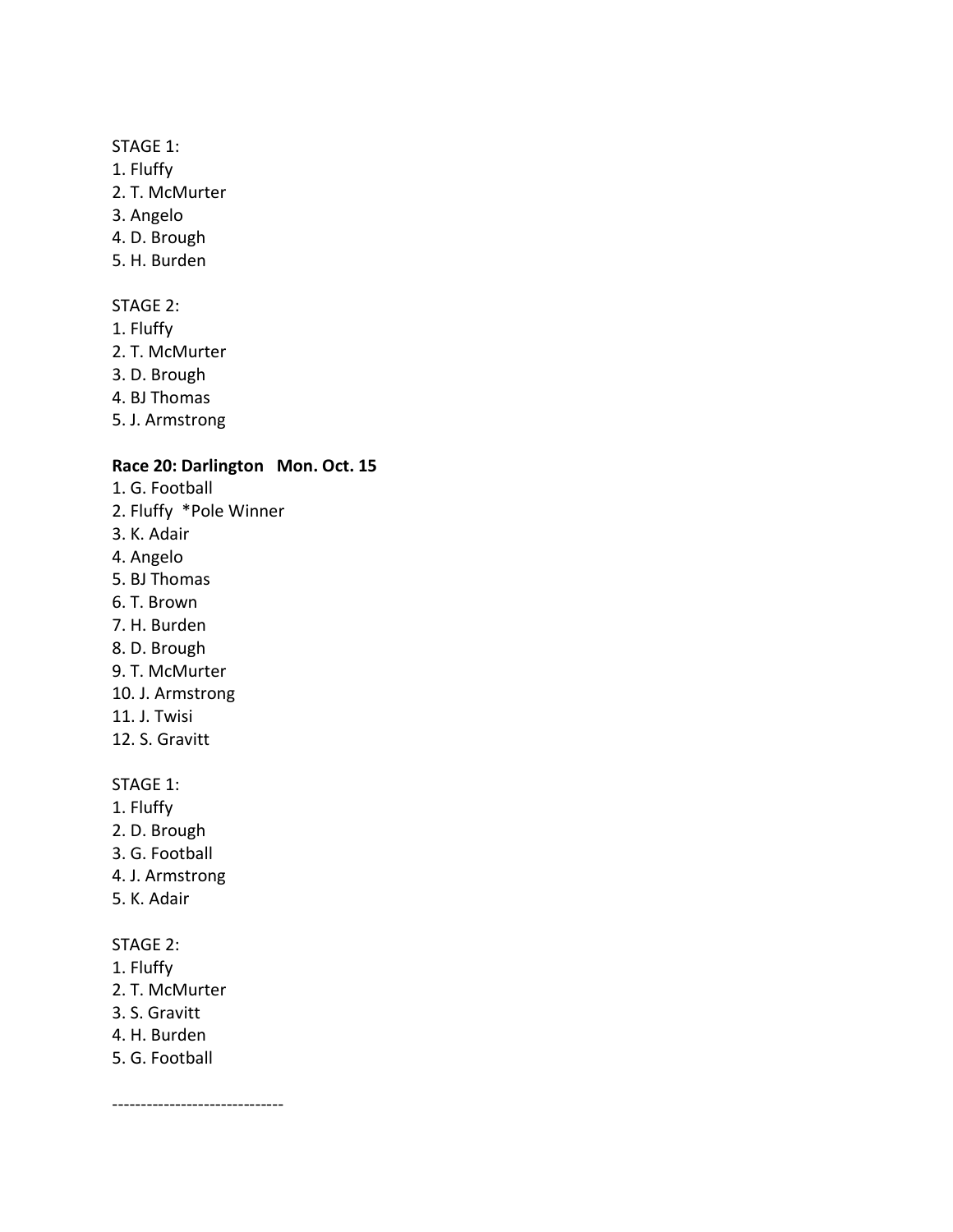#### *PLAYOFFS BEGIN!*

------------------------------

### **Race 21: Road America Mon. Oct. 22**

1. Fluffy \*Pole Winner 2. T. McMurter 3. D. Brough 4. S. Gravitt 5. J. Armstrong 6. N. Donfrancesco 7. Angelo 8. B. Thompson 9. H. Burden 10. T. Brown 11. J. Twisi 12. G. Football 13. K. Adair 14. BJ Thomas 15. KY Colonel 16. Shadow 17. J. Salts 18. S. Smith STAGE 1: 1. Fluffy 2. S. Gravitt 3. T. McMurter 4. BJ Thomas 5. KY Colonel

#### STAGE 2:

- 1. Fluffy
- 2. S. Gravitt
- 3. T. McMurter
- 4. Angelo
- 5. D. Brough

# **Race 22: Richmond Mon. Oct. 22**

- 1. Fluffy \*Pole Winner
- 2. S. Gravitt
- 3. N. Donfrancesco
- 4. T. McMurter
- 5. Angelo
- 6. G. Football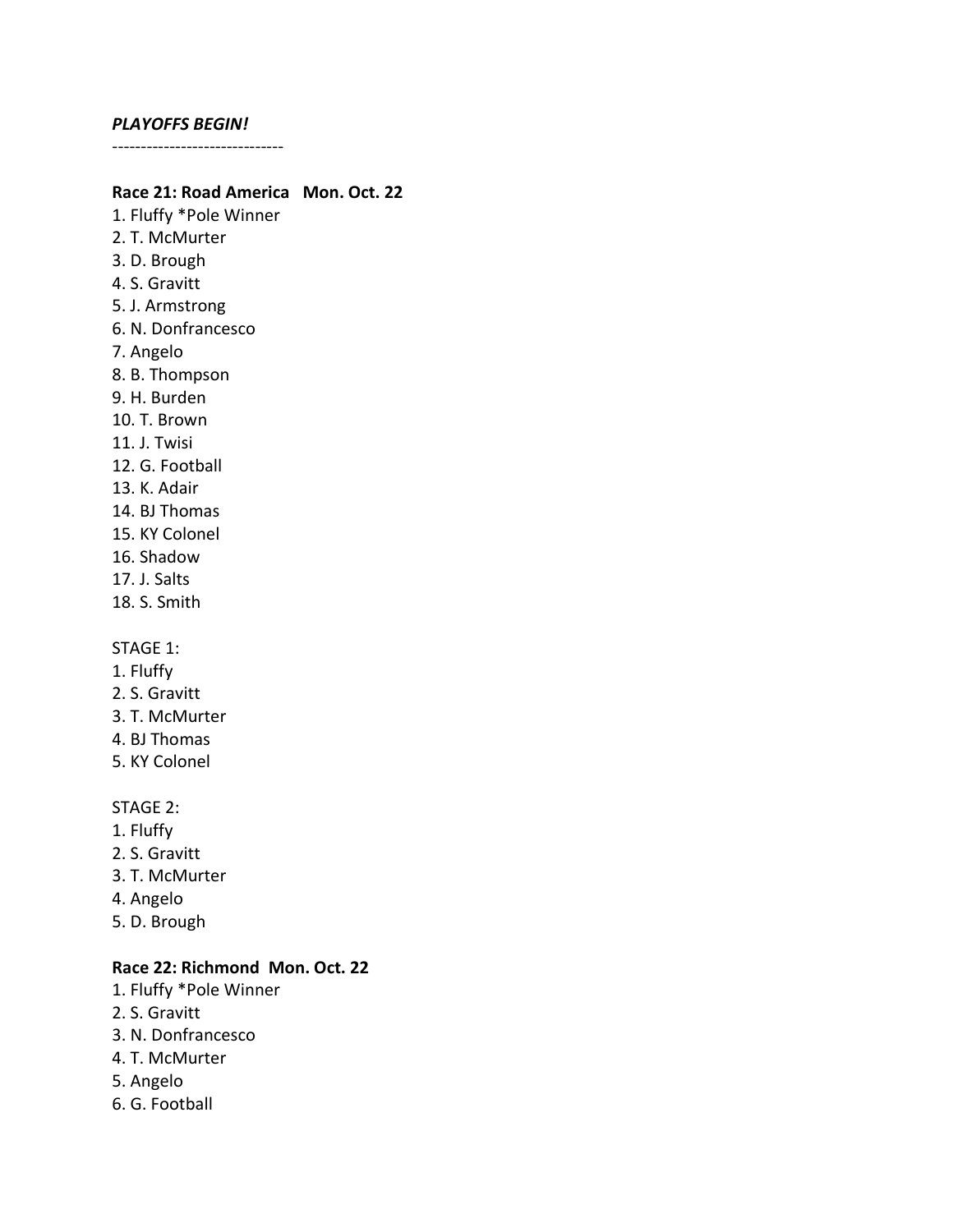#### 7. BJ Thomas

- 8. B. Thompson
- 9. Shadow
- 10. H. Burden
- 11. J. Armstrong
- 12. D. Brough
- 13. J. Twisi
- 14. T. Brown
- 15. K. Adair
- 16. S. Smith

## STAGE 1:

- 1. Fluffy
- 2. S. Gravitt
- 3. N. Donfrancesco
- 4. Angelo
- 5. H. Burden

# STAGE 2:

- 1. Fluffy
- 2. Angelo
- 3. S. Gravitt
- 4. T. McMurter
- 5. N. Donfrancesco

## **Race 23: Chicagoland Mon. Oct. 29**

- 1. Angelo
- 2. G. Football
- 3. J. Armstrong
- 4. H. Burden
- 5. K. Adair
- 6. J. Twisi
- 7. D. Brough \*Pole Winner
- 8. Fluffy
- 9. T. Brown
- 10. T. McMurter
- 11. B. Thompson
- 12. N. Donfrancesco
- 13. S. Gravitt
- 14. Shadow
- 15. S. Smith

STAGE 1:

1. D. Brough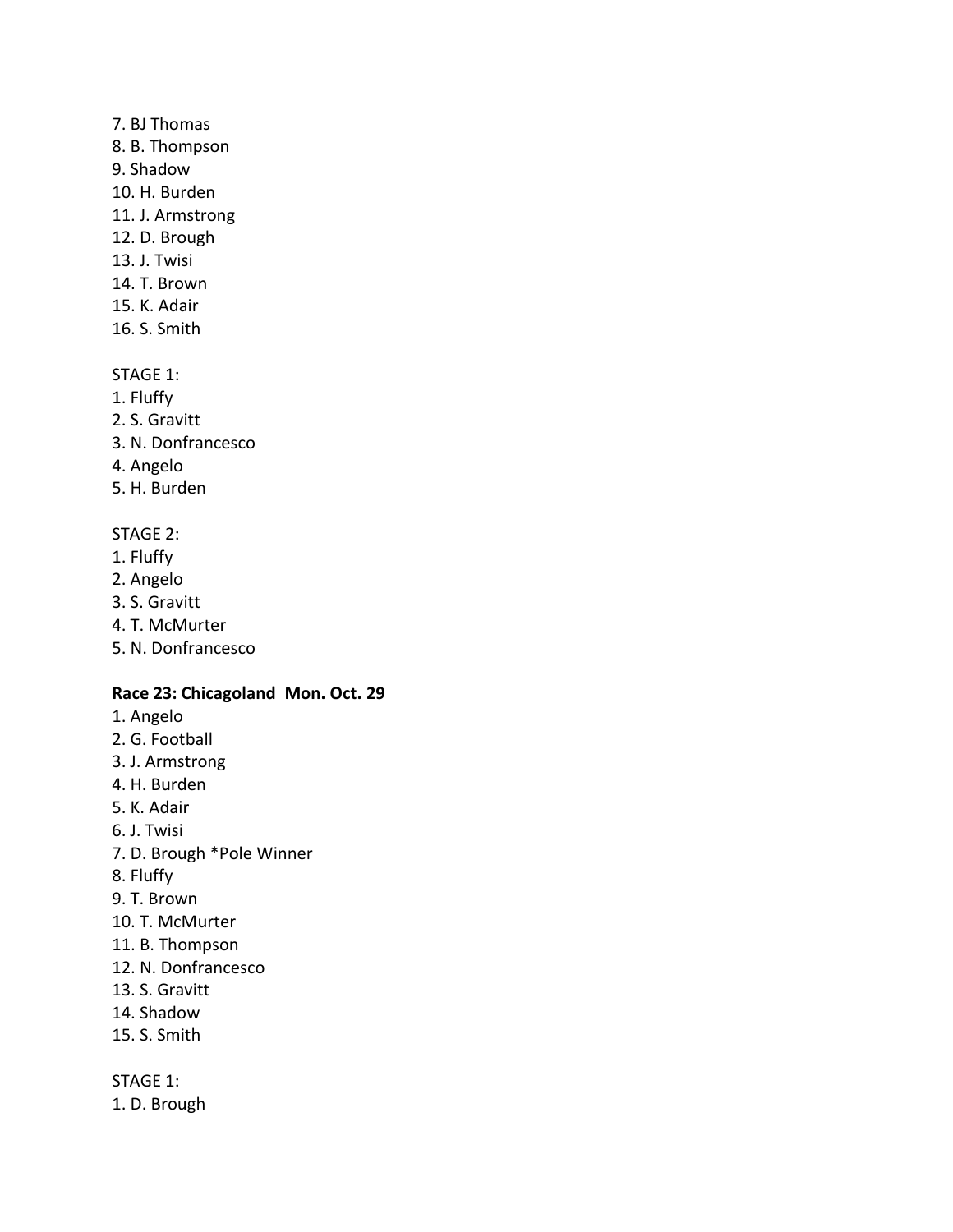- 2. Angelo
- 3. N. Donfrancesco
- 4. Fluffy
- 5. S. Gravitt

#### STAGE 2:

- 1. J. Armstrong
- 2. H. Burden
- 3. N. Donfrancesco
- 4. G. Football
- 5. D. Brough

## **Race 24: Kentucky Mon. Oct. 29**

- 1. S. Gravitt \*Pole Winner
- 2. Fluffy
- 3. BJ Thomas
- 4. K. Adair
- 5. Nemo
- 6. Shadow
- 7. D. Brough
- 8. Marcus
- 9. T. McMurter
- 10. T. Brown
- 11. J. Armstrong
- 12. H. Burden
- 13. B. Thompson
- 14. G. Football
- 15. J. Twisi
- 16. Kevy Awesome
- 17. Rocker Tazz
- 18. Angelo

#### STAGE 1:

- 1. Marcus
- 2. Fluffy
- 3. G. Football
- 4. S. Gravitt
- 5. T. McMurter

#### STAGE 2:

- 1. S. Gravitt
- 2. Marcus
- 3. D. Brough
- 4. G. Football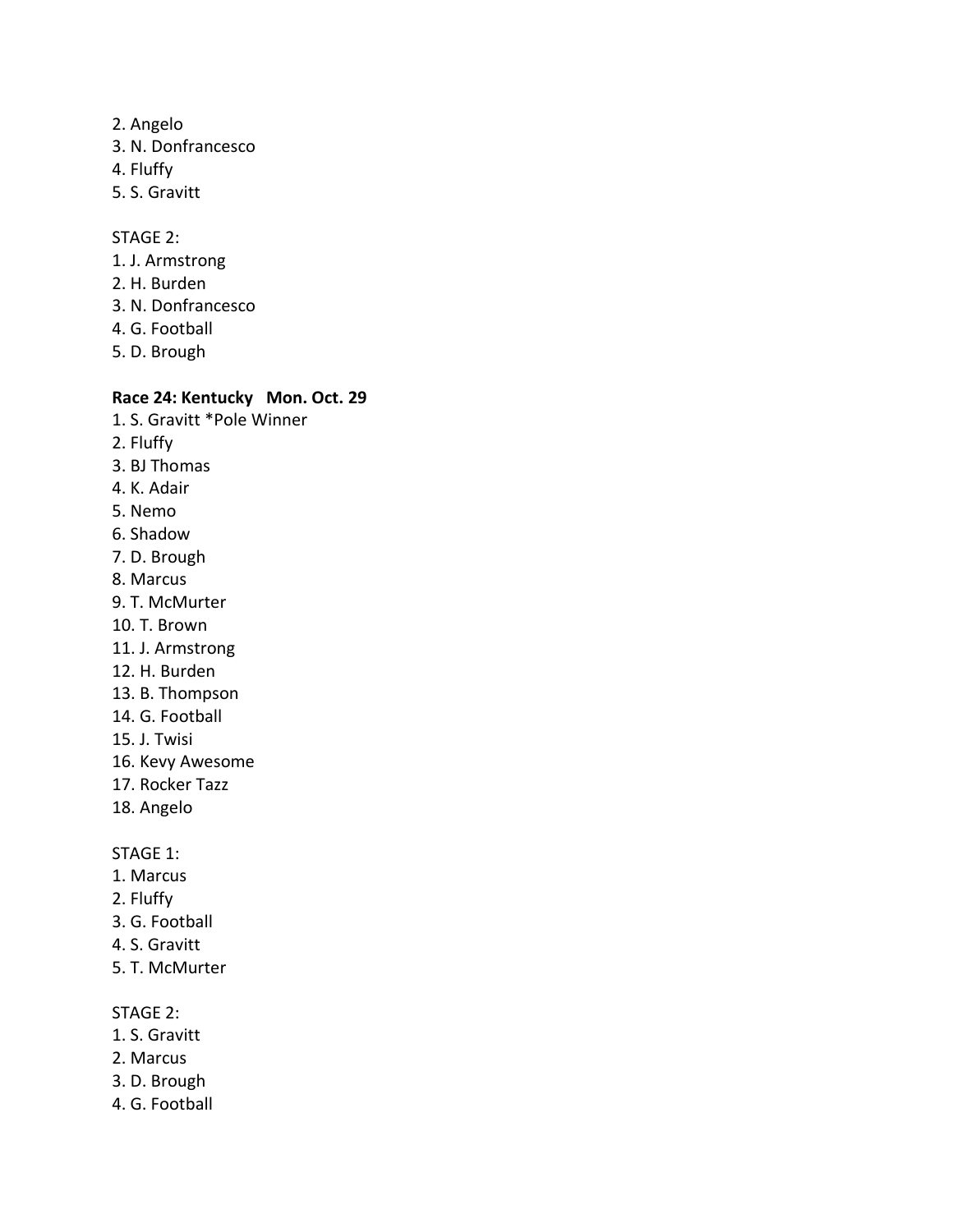5. K. Adair

#### **Race 25: Dover Mon. Nov. 5**

- 1. S. Gravitt
- 2. D. Brough
- 3. H. Burden
- 4. G. Football
- 5. B. Thompson
- 6. BJ Thomas
- 7. T. Brown
- 8. BC-Racer
- 9. T. McMurter
- 10. K. Adair
- 11. Nemo
- 12. J. Twisi
- 13. Fluffy \*Pole Winner
- 14. Marcus
- 15. Shadow
- 16. J. Armstrong
- 17. Rocker Tazz
- 18. Angelo

# STAGE 1:

- 1. Fluffy
- 2. G. Football
- 3. T. Brown
- 4. BC-Racer
- 5. B. Thompson

#### STAGE 2:

- 1. Fluffy
- 2. S. Gravitt
- 3. G. Football
- 4. T. McMurter
- 5. Nemo

### **Race 26: Charlotte Mon. Nov. 5**

- 1. D. Brough
- 2. Angelo \*Pole Winner
- 3. T. McMurter
- 4. Shadow
- 5. B. Thompson
- 6. H. Burden
- 7. Nemo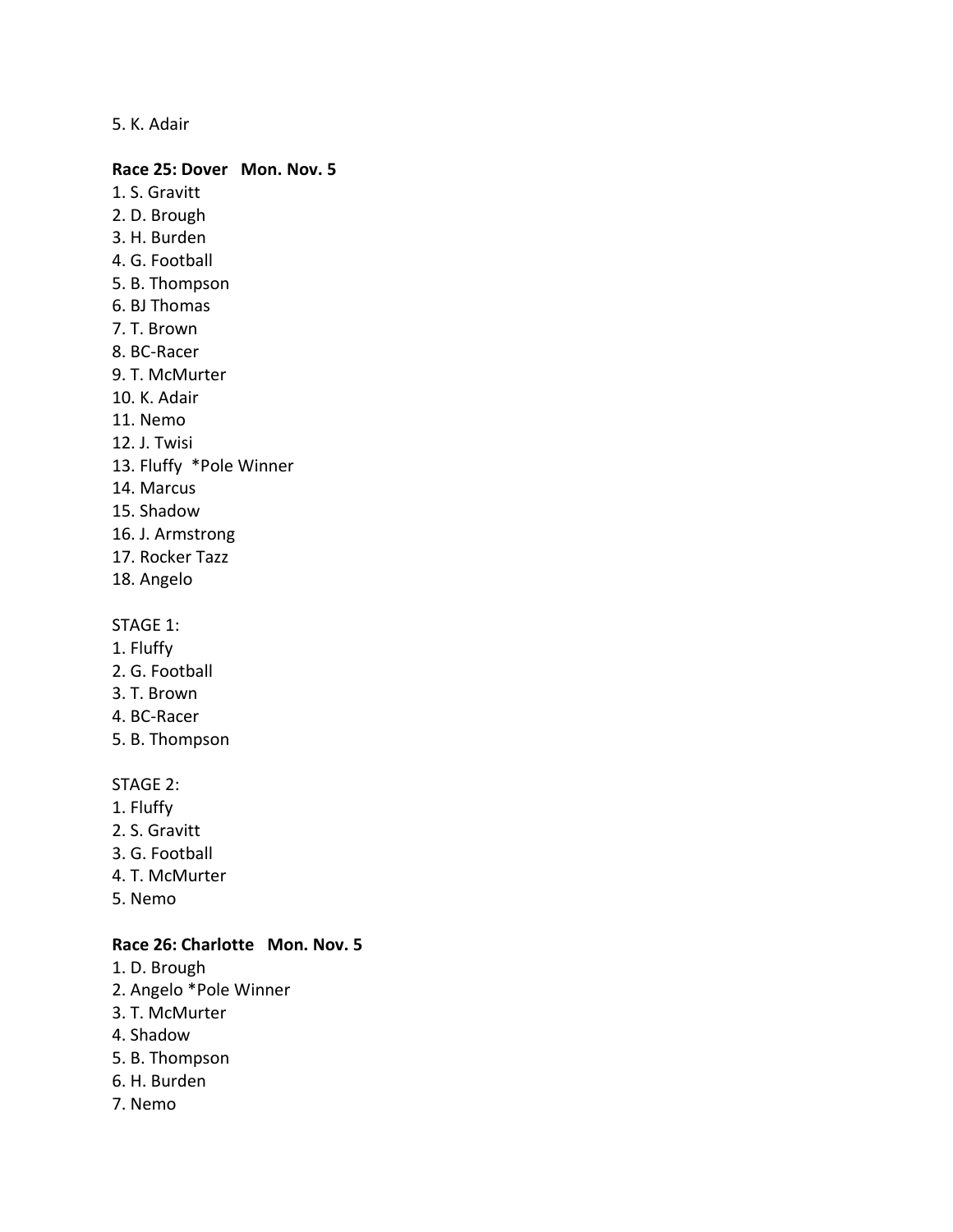#### 8. BJ Thomas

- 9. G. Football
- 10. J. Armstrong
- 11. BC-Racer
- 12. J. Twisi
- 13. T. Brown
- 14. Fluffy
- 15. K. Adair
- 16. J. Salts
- 17. Kevy Awesome

### STAGE 1:

- 1. Fluffy
- 2. D. Brough
- 3. K. Adair
- 4. Angelo
- 5. T. Brown

# STAGE 2:

- 1. BC-Racer
- 2. Fluff
- 3. Angelo
- 4. D. Brough
- 5. B. Thompson

# **Race 27: Kansas Mon. Nov. 12**

- 1. C. Giles
- 2. Angelo
- 3. T. McMurter
- 4. G. Football
- 5. S. Gravitt
- 6. T. Brown
- 7. BC-Racer-Kid \*Pole Winner
- 8. Rocker Tazz
- 9. K. Adair
- 10. B. Thompson
- 11. D. Brough
- 12. H. Burden

# STAGE 1:

- 1. Angelo
- 2. BC-Racer-Kid
- 3. C. Giles
- 4. D. Brough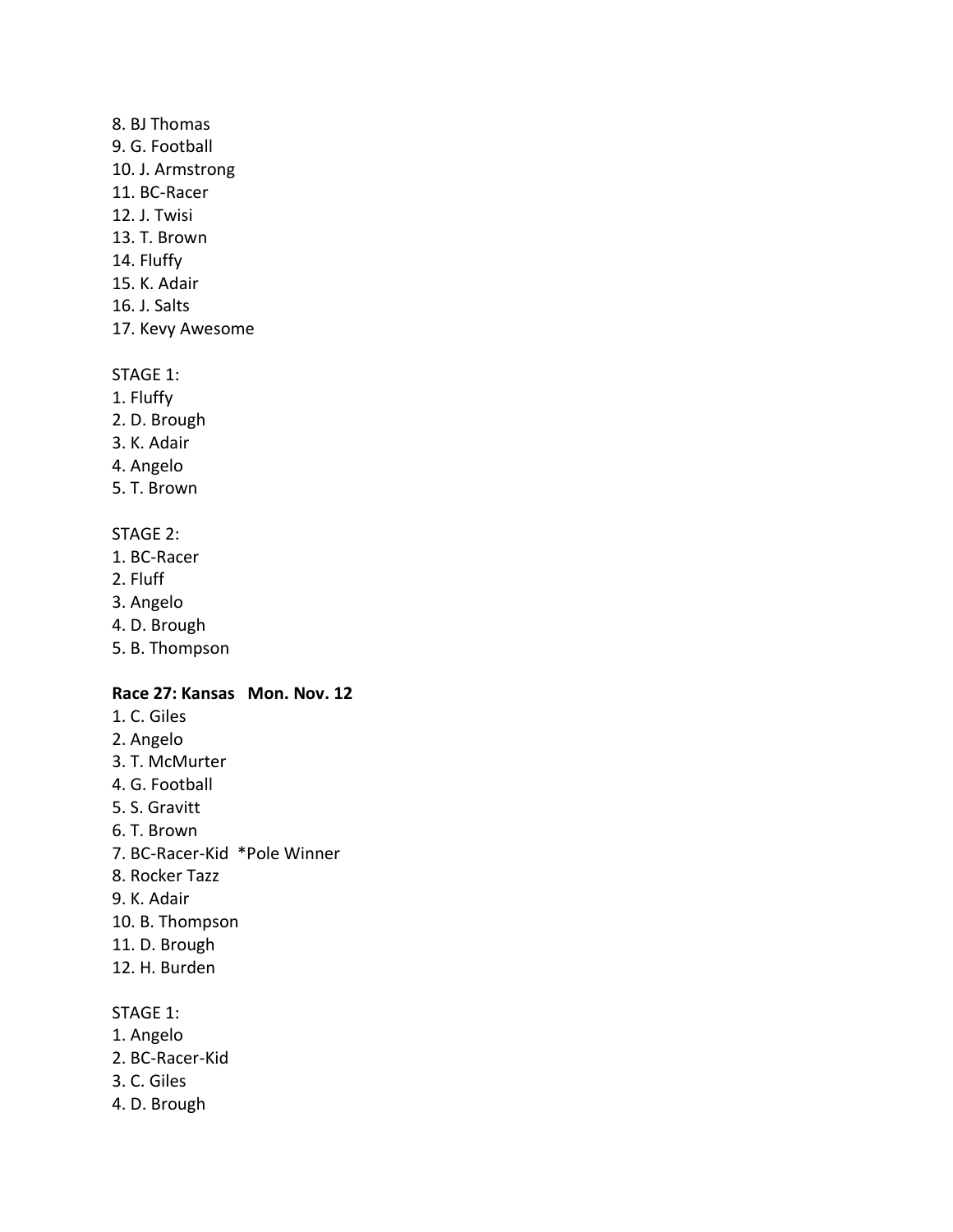#### 5. S. Gravitt

STAGE 2:

- 1. C. Giles
- 2. BC-Racer-Kid
- 3. T. McMurter
- 4. S. Gravitt
- 5. K. Adair

#### **Race 28: Texas Mon. Nov. 12**

- 1. S. Gravitt 2. BC-Racer-Kid 3. T. McMurter
- 4. C. Giles \*Pole Winner
- 5. K. Adair
- 6. G. Football
- 7. T. Brown
- 8. J. Armstrong
- 9. D. Brough
- 10. B.P. Cucumber
- 11. B. Thompson
- 12. Rocker Tazz
- 13. H. Burden

#### STAGE 1:

- 1. S. Gravitt
- 2. C. Giles
- 3. B.P. Cucumber
- 4. T. McMurter
- 5. B. Thompson

#### STAGE 2:

- 1. C. Giles
- 2. BC-Racer-Kid
- 3. S. Gravitt
- 4. T. Brown
- 5. G. Football

#### **Race 29: Phoenix Mon. Nov. 19**

- 1. S. Gravitt \*Pole Winner
- 2. J. Armstrong
- 3. T. McMurter
- 4. H. Burden
- 5. BC-Racer-Kid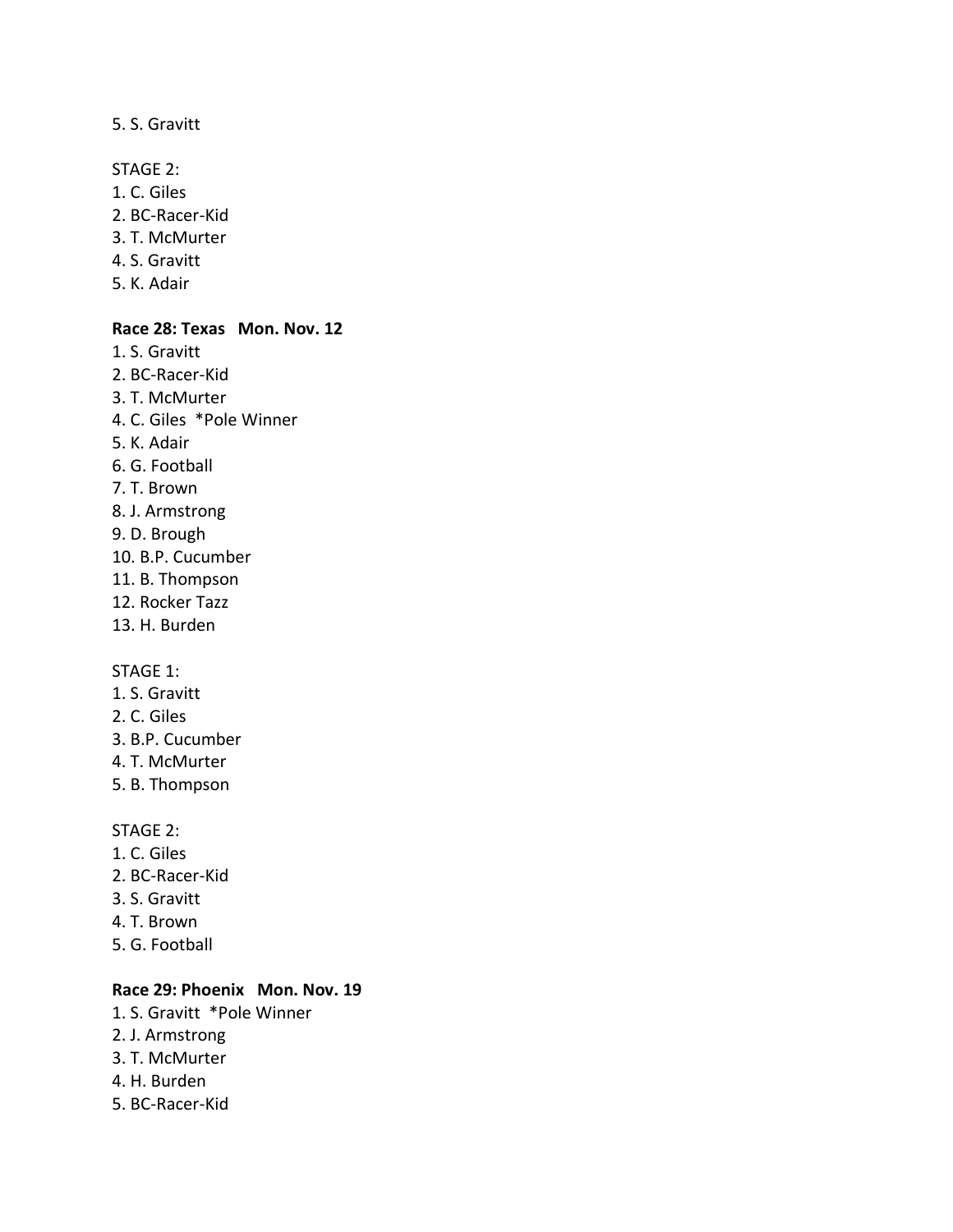# 6. Y. Terrell

- 7. Marcus
- 8. C. Giles
- 9. G. Football
- 10. K. Adair
- 11. J. Twisi
- 12. B. Thompson
- 13. B.P. Cucumber
- 14. Rocker Tazz
- 15. BJ Thomas
- 16. T. Brown
- 17. D. Brough

# STAGE 1:

- 1. C. Giles
- 2. S. Gravitt
- 3. G. Football
- 4. T. McMurter
- 5. Y. Terrell

# STAGE 2:

- 1. S. Gravitt
- 2. C. Giles
- 3. BC-Racer-Kid
- 4. Y. Terrell
- 5. G. Football

# **Race 30: Homestead-Miami Mon. Nov. 19**

- 1. S. Gravitt \*Pole Winner
- 2. C. Giles
- 3. T. McMurter
- 4. BC-Racer-Kid
- 5. B. Thompson
- 6. G. Football
- 7. K. Adair
- 8. Shadow
- 9. Nemo
- 10. T. Brown
- 11. J. Armstrong
- 12. H. Burden
- 13. Rocker Tazz
- 14. BJ Thomas

# STAGE 1: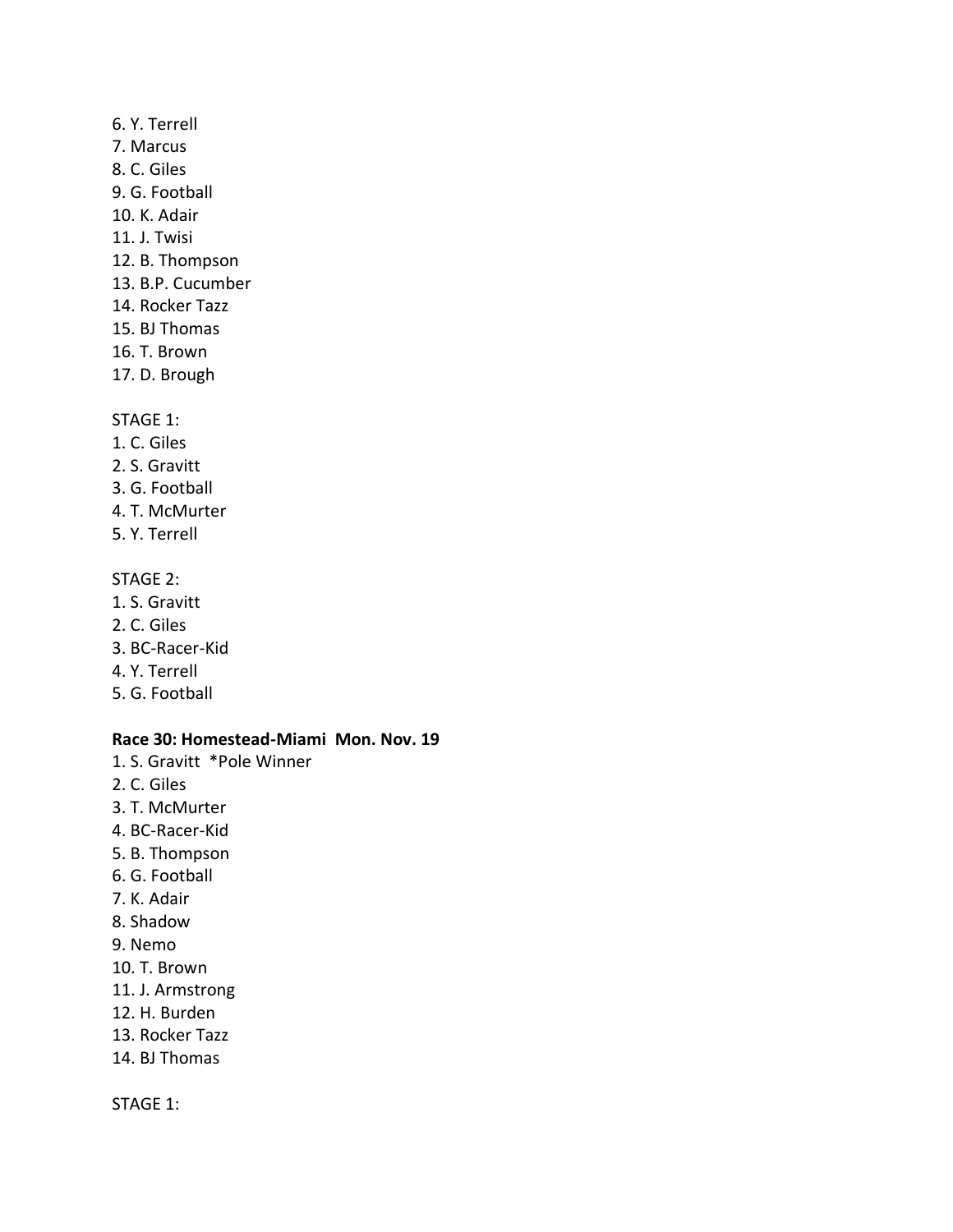- 1. T. McMurter
- 2. C. Giles
- 3. BC-Racer-Kid
- 4. G. Football
- 5. B. Thompson

#### STAGE 2:

- 1. C. Giles
- 2. S. Gravitt
- 3. BC-Racer-Kid
- 4. T. McMurter
- 5. K. Adair

# **2018 NOSSCAR MotorMaster Series Final Standings**

1. S. Gravitt: 4,030 \*8 wins \*33 P.P. 2. C. Giles: 4,029 \*8 wins \*54 P.P. 3. T. McMurter: 4,028 \*1 win \*25 P.P. **\*Rookie of the Year** 4. G. Football: 4,025 \*1 win \*5 P.P. ---------------------------------------- 5. K. Adair: 3,100 \*1 win \*5 P.P. 6. B. Thompson: 3,091 \*3 P.P. 7. H. Burden: 3,085 \*2 P.P. 8. D. Brough: 3,069 \*2 wins \*11 P.P. ---------------------------------------- 9. T. Brown: 2,159 \*1 win \*5 P.P. 10. J. Armstrong: 2,140 \*2 wins \*14 P.P. 11. Angelo: 2,103 \*2 wins \*12 P.P. 12. J. Twisi: 2,075 ---------------------------------------- 13. Shadow: 1,152 \*2 P.P. 14. S. Smith: 1,044 ---------------------------------------- 15. BC-Racer: 401 \*1 win \*8 P.P. 16. Nemo: 237 \*2 P.P. 17. Bags: 213 \*2 wins \*10 P.P. 18. BJ Thomas: 204 \*1 P.P. 19. Y. Terrell: 181 \*1 win \*7 P.P. 20. Buckeye: 159 21. T. Murphy: 142 22. Sergeant: 136 23. B.K.R.: 135 \*2 P.P. 24. G.M. Greger: 119 25. J. Salts: 112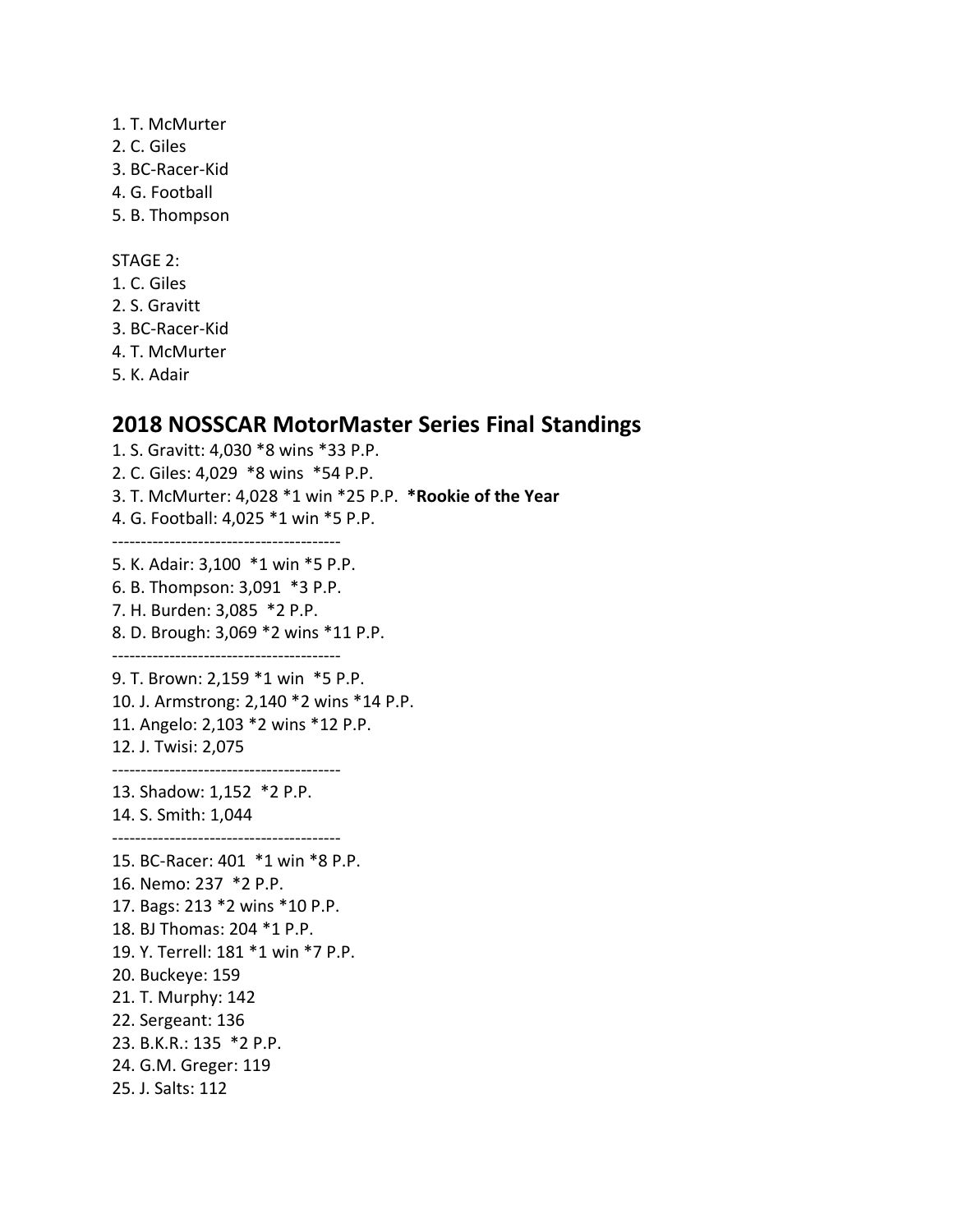26. Joey: 111 27. Rocker Tazz: 105 28. Airborne: 102 29. D. Racin: 97 30. S. Zemog: 87 \*2 P.P. 31. N. Donfrancesco: 82 \*1 P.P. 32. Marcus: 73 \*1 P.P. 33. C. Thrasher: 66 34. S. Banit: 65 35. B. Wiggins: 60 36. N.W. Order: 58 \*1 P.P. 37. Moonshine: 53 38. T. Bond: 52 39. M. Shoemaker: 46 40. B.P. Cucumber: 42 41. D. Lacey: 36 42. Bubba: 32 43. Kevy Awesome: 29 44. Y. Doneson: 21 45. Boost: 20 46. D. Milligan: 17 47. KY Colonel: 16 48. J. Billups: 13 49. P. Pony: 13

# **2019 NOSSCAR MotorMaster Series Race Results**

# **Race 1: Daytona Feb. 18**

- 1. Jade Burr
- 2. Anthony Tripi
- 3. Keith Ayers \*Pole Winner
- 4. Steven Corley
- 5. Billy Ray Thompson
- 6. Noah Underwood
- 7. Dave Marks Jr.
- 8. Nic Donfrancesco
- 9. BJ Thomas
- 10. Tyler Wagner
- 11. Michael Wheat
- 12. Dakota Brough
- 13. Thomas Geyer
- 14. Eddy Fikes
- 15. Robert Lohman Sr.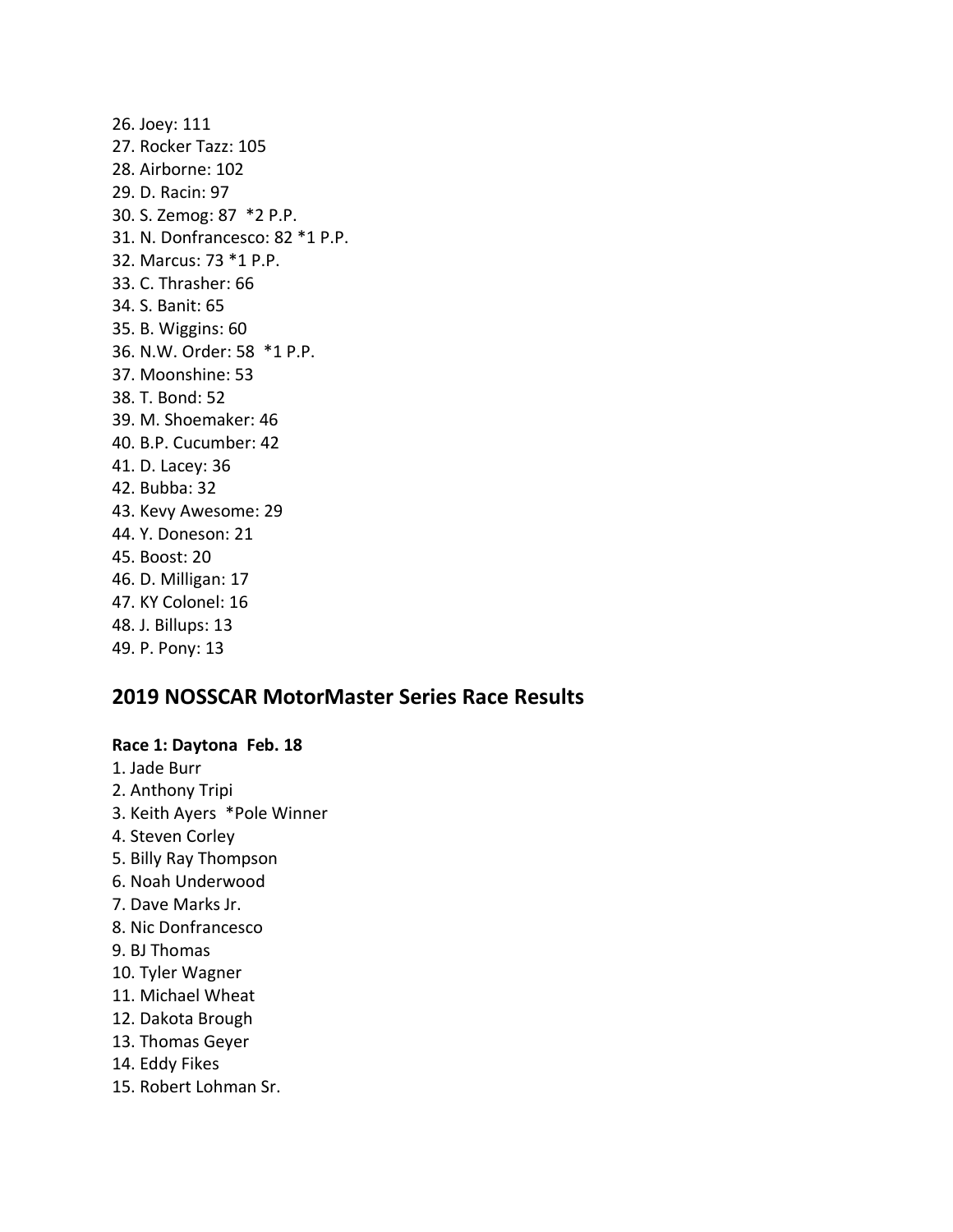- 16. Jeffery Robinson Jr.
- 17. Nathan O'Hara
- 18. Jerry Ashley
- 19. Jason Armstrong
- 20. Kenny Adair
- 21. Michael Burch
- 22. Daniel Harmon
- 23. Pat Dale
- 24. Brad Dove
- 25. Shadow
- 26. Joshua Colmdiaz
- 27. Nate L.C.
- 28. Trei Hollywood

# STAGE 1:

- 1. Anthony Tripi
- 2. Noah Underwood
- 3. Nathan O'Hara
- 4. Jade Burr
- 5. BJ Thomas

# STAGE 2:

- 1. Jade Burr
- 2. Thomas Geyer
- 3. Keith Ayers
- 4. Nathan O'Hara
- 5. Nic Donfrancesco

## **Race 2: Atlanta Feb. 18**

- 1. Patrick Hazelett
- 2. Noah Underwood
- 3. Jason Armstrong
- 4. Jade Burr
- 5. Nic Donfrancesco
- 6. Keith Ayers
- 7. Jerry Ashley
- 8. Thomas Geyer
- 9. Anthony Tripi
- 10. Kenny Adair
- 11. BJ Thomas
- 12. Billy Ray Thompson
- 13. Tyler Wagner
- 14. Michael Burch
- 15. Robert Lohman Sr.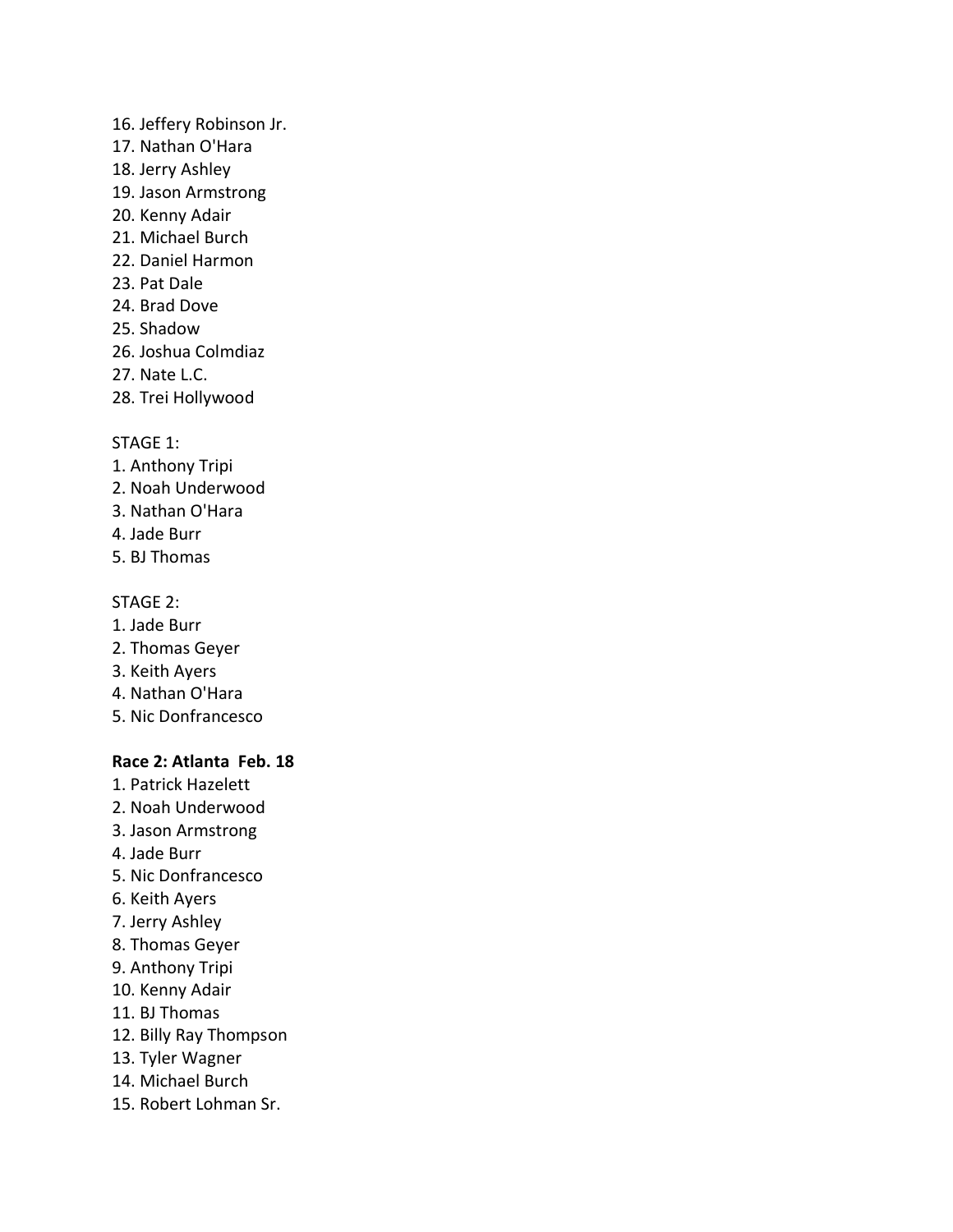### 16. Dave Marks Jr.

- 17. Steven Corley \*Pole Winner
- 18. Nathan O'Hara
- 19. Dakota Brough
- 20. Jeffery Robinson Jr.
- 21. Michael Wheat
- 22. Nate L.C.
- 23. Shadow
- 24. Daniel Harmon
- 25. Pat Dale

## STAGE 1:

- 1. Nic Donfrancesco
- 2. Dakota Brough
- 3. Thomas Geyer
- 4. Keith Ayers
- 5. Patrick Hazelett

# STAGE 2:

- 1. Nic Donfrancesco
- 2. Patrick Hazelett
- 3. Jade Burr
- 4. Noah Underwood
- 5. Anthony Tripi

## **Race 3: Las Vegas Feb. 25**

- 1. Dakota Brough
- 2. Keith Ayers
- 3. Shadow
- 4. Jade Burr
- 5. Brad Dove
- 6. Kenny Adair
- 7. Noah Underwood \*Pole Winner
- 8. Dave Marks Jr.
- 9. Steven Corley
- 10. Anthony Tripi
- 11. Michael Burch
- 12. Jeff Grady
- 13. Jason Armstrong
- 14. Dustin Franklin
- 15. Trei Hollywood
- 16. Nic Donfrancesco
- 17. Nathan O'Hara
- 18. Robert Lohman Sr.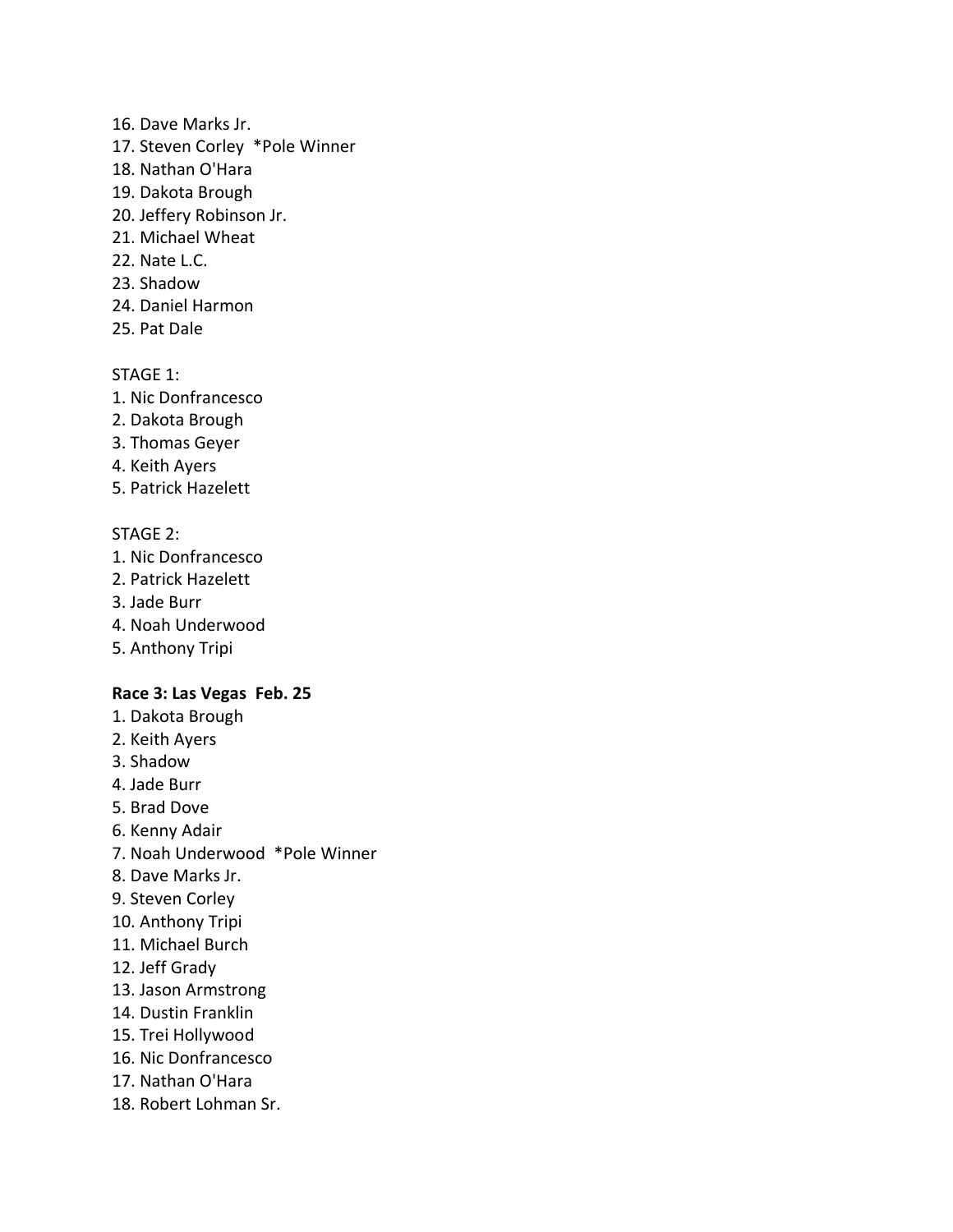#### 19. Joshua Colmdiaz

- 20. Jeffery Robinson Jr.
- 21. Thomas Geyer
- 22. Michael Wheat
- 23. Billy Ray Thompson
- 24. Jerry Ashley
- 25. Nate L.C.
- 26. Tyler Wagner
- 27. BJ Thomas
- 28. Pat Dale

### STAGE 1:

- 1. Shadow
- 2. Jade Burr
- 3. Trei Hollywood
- 4. Kenny Adair
- 5. Dustin Franklin

## STAGE 2:

- 1. Dakota Brough
- 2. Keith Ayers
- 3. Jade Burr
- 4. Shadow
- 5. Noah Underwood

# **Race 4: Phoenix Feb. 25**

- 1. Nic Donfrancesco \*Pole Winner
- 2. Jade Burr
- 3. Keith Ayers
- 4. BJ Thomas
- 5. Noah Underwood
- 6. Anthony Tripi
- 7. Jason Armstrong
- 8. Trei Hollywood
- 9. Dakota Brough
- 10. Billy Ray Thompson
- 11. Kenny Adair
- 12. Brad Dove
- 13. Michael Burch
- 14. Steven Corley
- 15. Nathan O'Hara
- 16. Jeff Grady
- 17. Dave Marks Jr.
- 18. Robert Lohman Sr.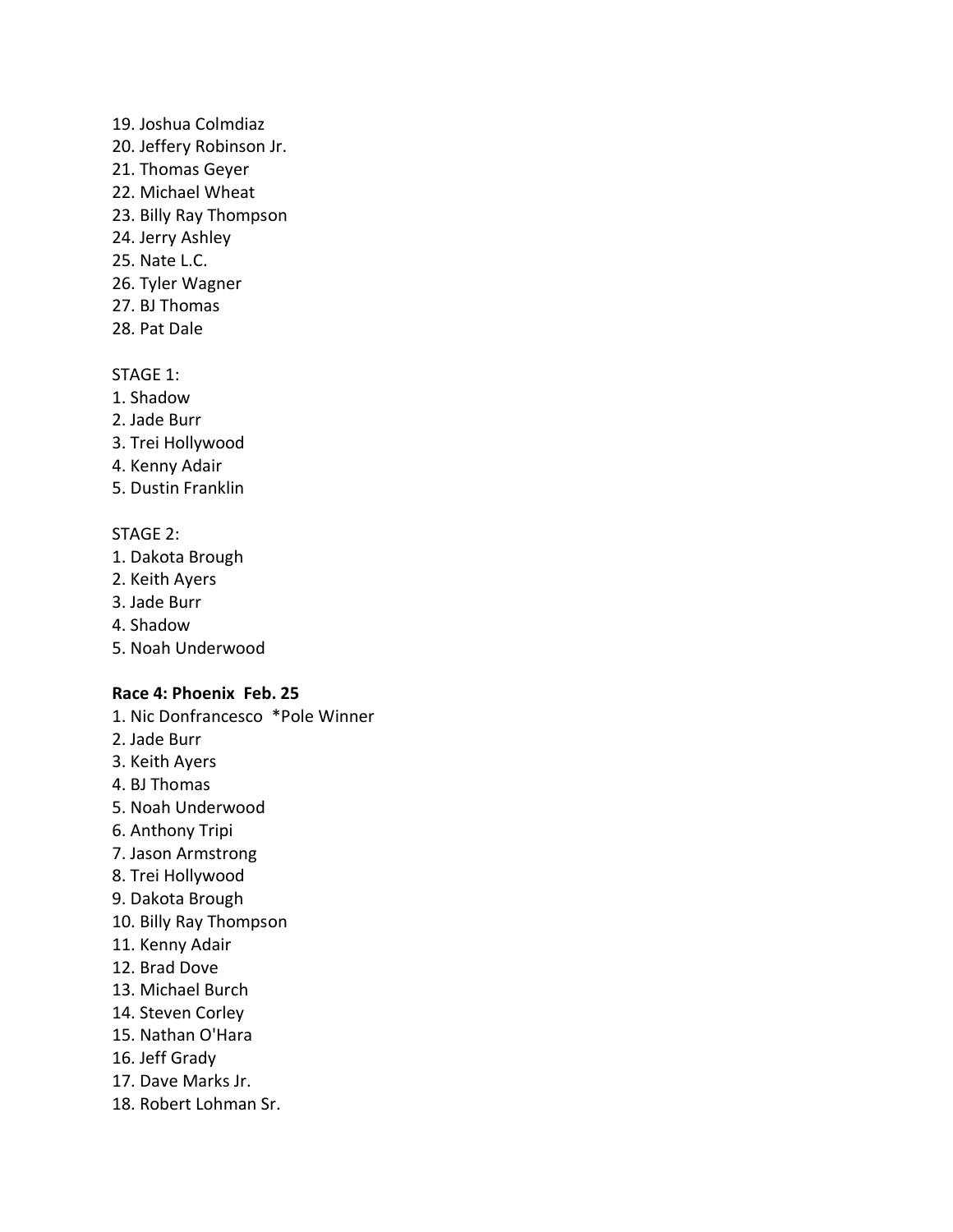### 19. Nate L.C.

- 20. Tyler Wagner
- 21. Shadow
- 22. Dustin Franklin
- 23. Thomas Geyer
- 24. Jerry Ashley
- 25. Joshua Colmdiaz

### STAGE 1:

- 1. Nic Donfrancesco
- 2. Keith Ayers
- 3. Steven Corley
- 4. Dakota Brough
- 5. Tyler Wagner

### STAGE 2:

- 1. Nic Donfrancesco
- 2. Jade Burr
- 3. Dakota Brough
- 4. Keith Ayers
- 5. Brad Dove

# **Race 5: Auto Club Mar. 4**

- 1. Nic Donfrancesco
- 2. Steven Corley
- 3. Jason Armstrong
- 4. Dakota Brough
- 5. Noah Underwood
- 6. Shadow
- 7. Tyler Wagner
- 8. Robert Lohman Sr.
- 9. BJ Thomas
- 10. Gary Englehart
- 11. Keith Ayers
- 12. Jade Burr
- 13. Anthony Tripi \*Pole Winner
- 14. Trei Hollywood
- 15. Kenny Adair
- 16. Nathan O'Hara
- 17. Jeffery Robinson Jr.
- 18. Jerry Ashley
- 19. Dustin Franklin
- 20. Michael Burch
- 21. Thomas Geyer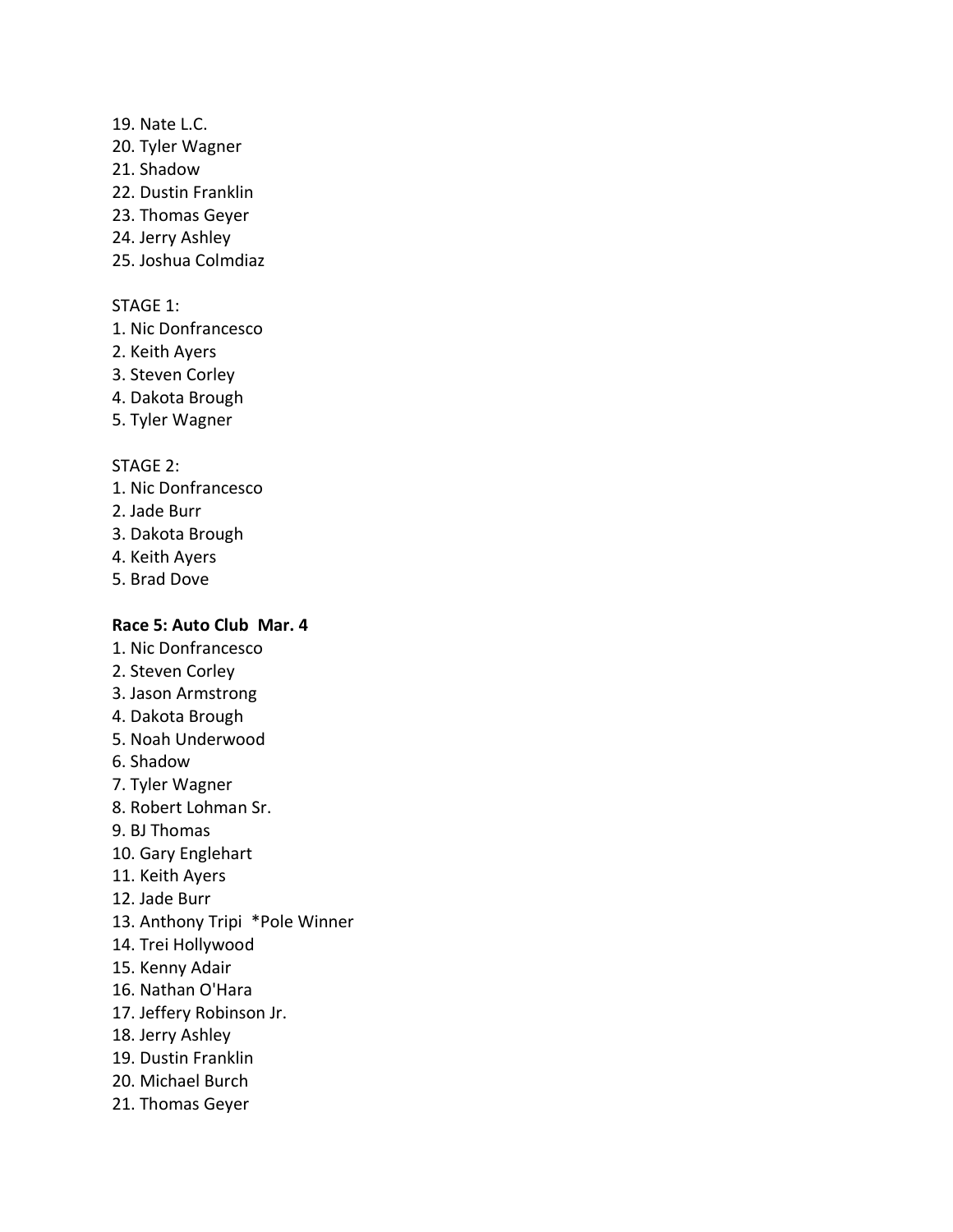- 22. Jeff Grady
- 23. Joshua Colmdiaz
- 24. Shawn Lucas
- 25. Brad Dove

### STAGE 1:

- 1. Shadow
- 2. Keith Ayers
- 3. Noah Underwood
- 4. Jade Burr
- 5. Robert Lohman Sr.

## STAGE 2:

- 1. Shadow
- 2. Noah Underwood
- 3. Nic Donfrancesco
- 4. Anthony Tripi
- 5. Dakota Brough

# **Race 6: Texas Mar. 4**

- 1. Anthony Tripi
- 2. Jason Armstrong
- 3. Nic Donfrancesco
- 4. Jade Burr
- 5. Dave Marks Jr.
- 6. Dakota Brough
- 7. Kenny Adair
- 8. Noah Underwood
- 9. Brad Dove \*Pole Winner
- 10. Steven Corley
- 11. Keith Ayers
- 12. Gary Englehart
- 13. Trei Hollywood
- 14. Tyler Wagner
- 15. BJ Thomas
- 16. Joshua Colmdiaz
- 17. Dustin Franklin
- 18. Shadow
- 19. Jerry Ashley
- 20. Robert Lohman Sr.
- 21. RJ Haywood
- 22. Michael Burch
- 23. Nathan O'Hara
- 24. Thomas Geyer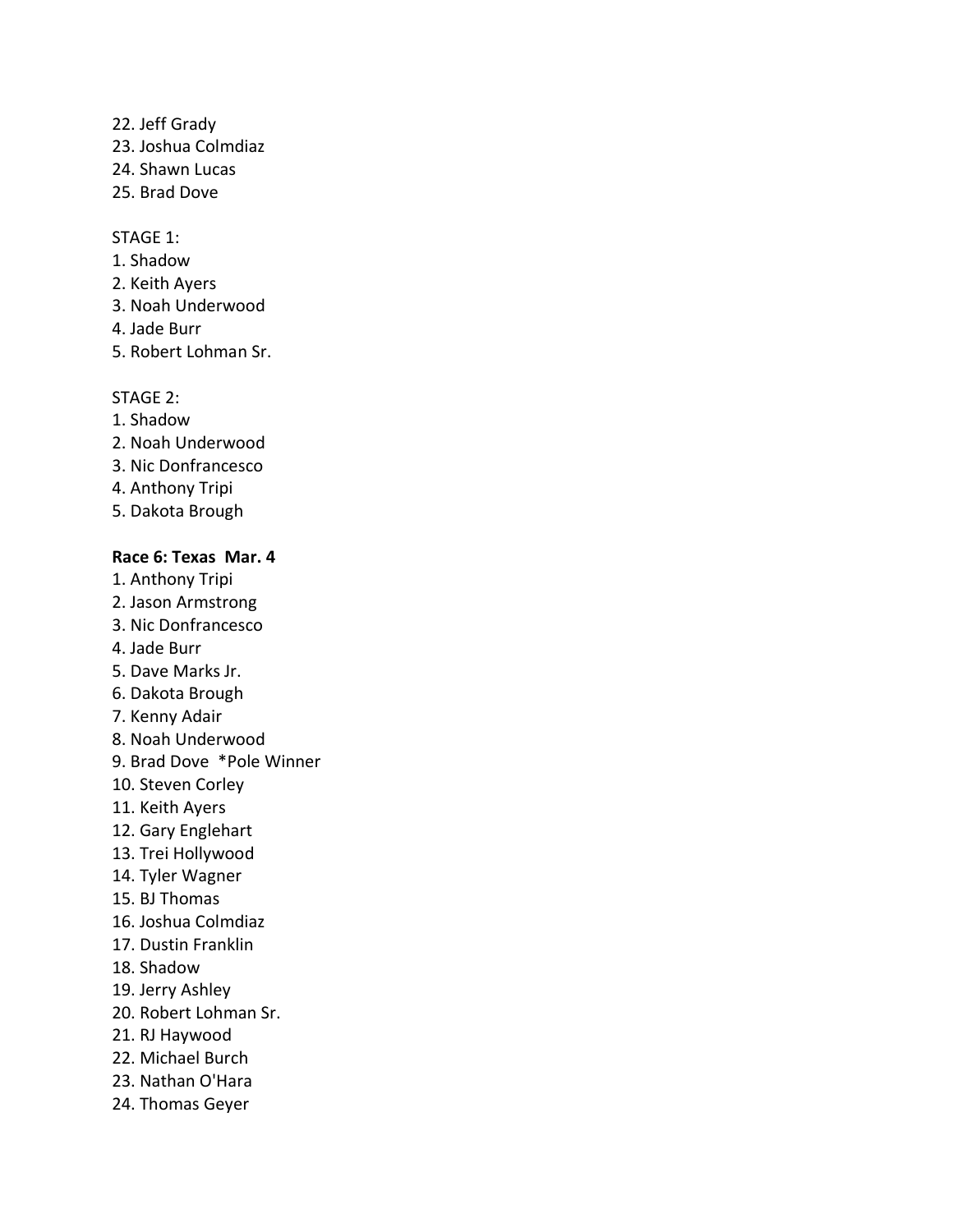### 25. Shawn Lucas

#### STAGE 1:

- 1. Nic Donfrancesco
- 2. Noah Underwood
- 3. Gary Englehart
- 4. Jade Burr
- 5. Dave Marks Jr.

## STAGE 2:

- 1. Dakota Brough
- 2. Dave Marks Jr.
- 3. Jade Burr
- 4. Anthony Tripi
- 5. Steven Corley

### **Race 7: Bristol Mar. 11**

- 1. Angelo
- 2. Nic Donfrancesco
- 3. Dakota Brough
- 4. Michael Burch
- 5. Trei Hollywood
- 6. Anthony Tripi
- 7. Nathan O'Hara
- 8. Noah Underwood
- 9. Keith Ayers
- 10. Steven Corley
- 11. BJ Thomas
- 12. Dave Marks Jr.
- 13. Dustin Franklin
- 14. Jade Burr \*Pole Winner
- 15. Jeff Grady
- 16. Kenny Adair
- 17. Billy Ray Thompson
- 18. Shawn Lucas
- 19. Jeffery Robinson Jr.
- 20. Patrick Hazelett
- 21. Jerry Ashley
- 22. RJ Haywood
- 23. Robert Lohman Sr.
- 24. Jason Armstrong
- 25. Thomas Geyer
- 26. Shadow
- 27. Brad Dove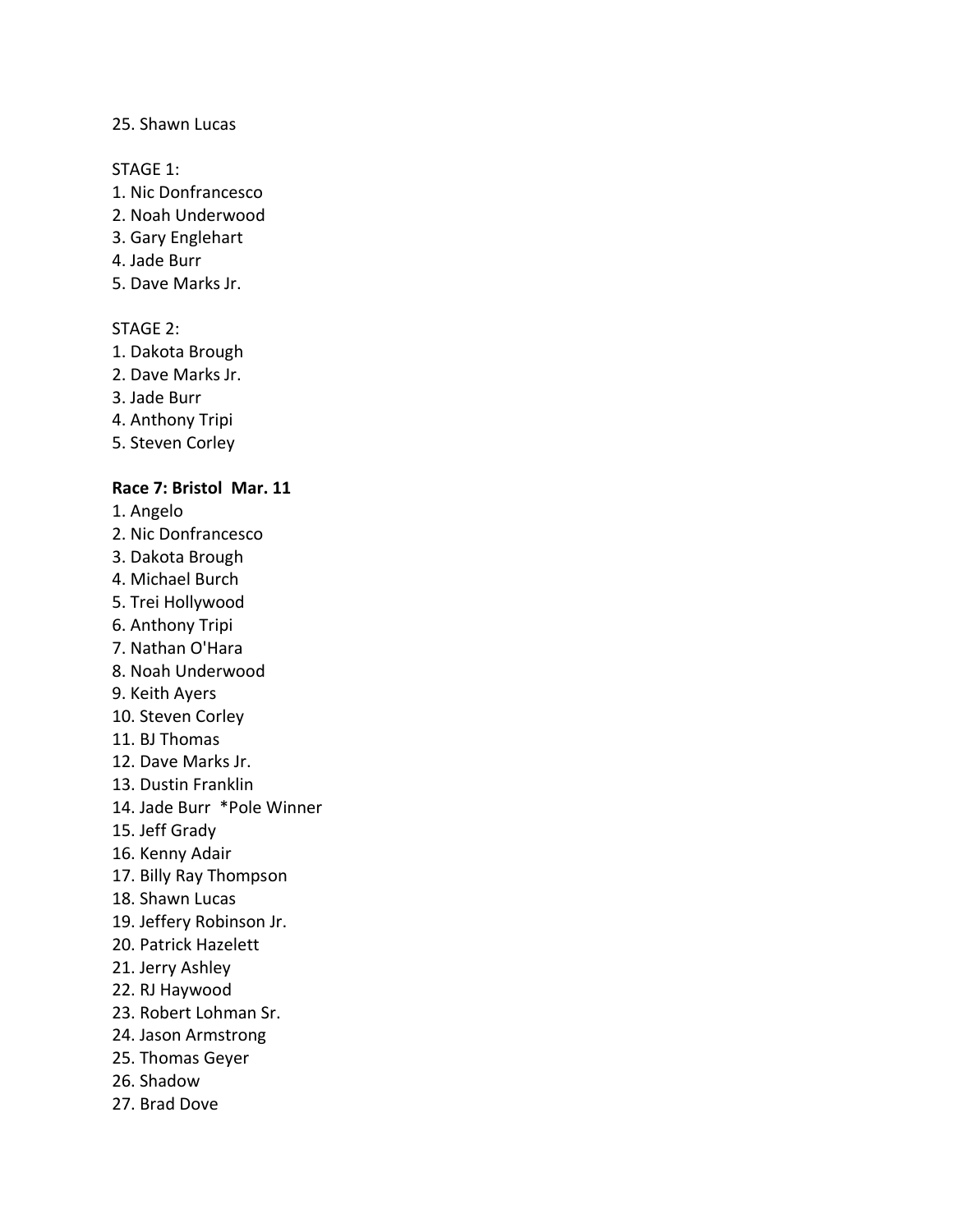### STAGE 1:

- 1. Dakota Brough
- 2. Jade Burr
- 3. Nic Donfrancesco
- 4. Anthony Tripi
- 5. Steven Corley

### STAGE 2:

- 1. Jade Burr
- 2. Dakota Brough
- 3. Nic Donfrancesco
- 4. Keith Ayers
- 5. Noah Underwood

### **Race 8: Richmond Mar. 11**

- 1. Nic Donfrancesco \*Pole Winner
- 2. Jade Burr
- 3. Steven Corley
- 4. Michael Burch
- 5. Noah Underwood
- 6. Anthony Tripi
- 7. Pat Dale
- 8. Jeff Grady
- 9. Angelo
- 10. Jason Armstrong
- 11. Kenny Adair
- 12. Dakota Brough
- 13. Trei Hollywood
- 14. Nate L.C.
- 15. Keith Ayers
- 16. Dave Marks Jr.
- 17. RJ Haywood
- 18. Robert Lohman Sr.
- 19. Nathan O'Hara
- 20. Shawn Lucas
- 21. BJ Thomas
- 22. Dustin Franklin
- 23. Patrick Hazelett
- 24. Jerry Ashley
- 25. Thomas Geyer
- 26. Shadow
- 27. Brad Dove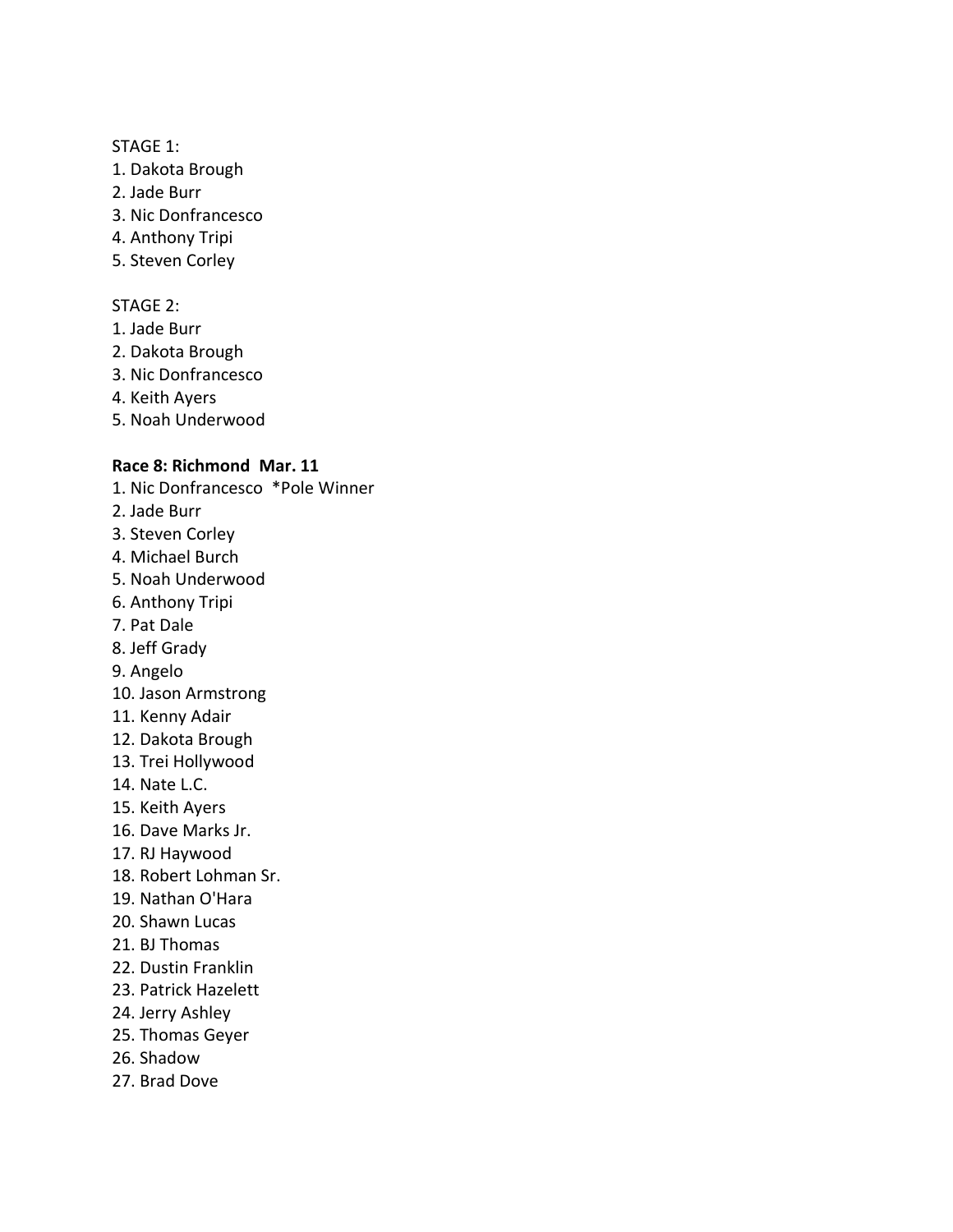### STAGE 1:

- 1. Jade Burr
- 2. Noah Underwood
- 3. Nic Donfrancesco
- 4. Michael Burch
- 5. Pat Dale

#### STAGE 2:

- 1. Steven Corley
- 2. Noah Underwood
- 3. Nic Donfrancesco
- 4. Jade Burr
- 5. Michael Burch

## **Race 9: Talladega Mar. 18**

- 1. Angelo
- 2. Nate L.C.
- 3. Steven Corley
- 4. Noah Underwood
- 5. Anthony Tripi
- 6. Jason Armstrong
- 7. Kenny Adair \*Pole Winner
- 8. Keith Ayers
- 9. Dave Marks Jr.
- 10. Trei Hollywood
- 11. Jade Burr
- 12. Dustin Franklin
- 13. Joshua Colmdiaz
- 14. Shadow
- 15. Nathan O'Hara
- 16. Brad Dove
- 17. Patrick Hazelett
- 18. Nic Donfrancesco
- 19. Shawn Lucas
- 20. Jerry Ashley
- 21. BJ Thomas
- 22. Dakota Brough
- 23. Tyler Wagner
- 24. Cameron Norton
- 25. Billy Milner
- 26. Michael Burch
- 27. Brent Patterson
- 28. RJ Haywood
- 29. Robert Lohman Sr.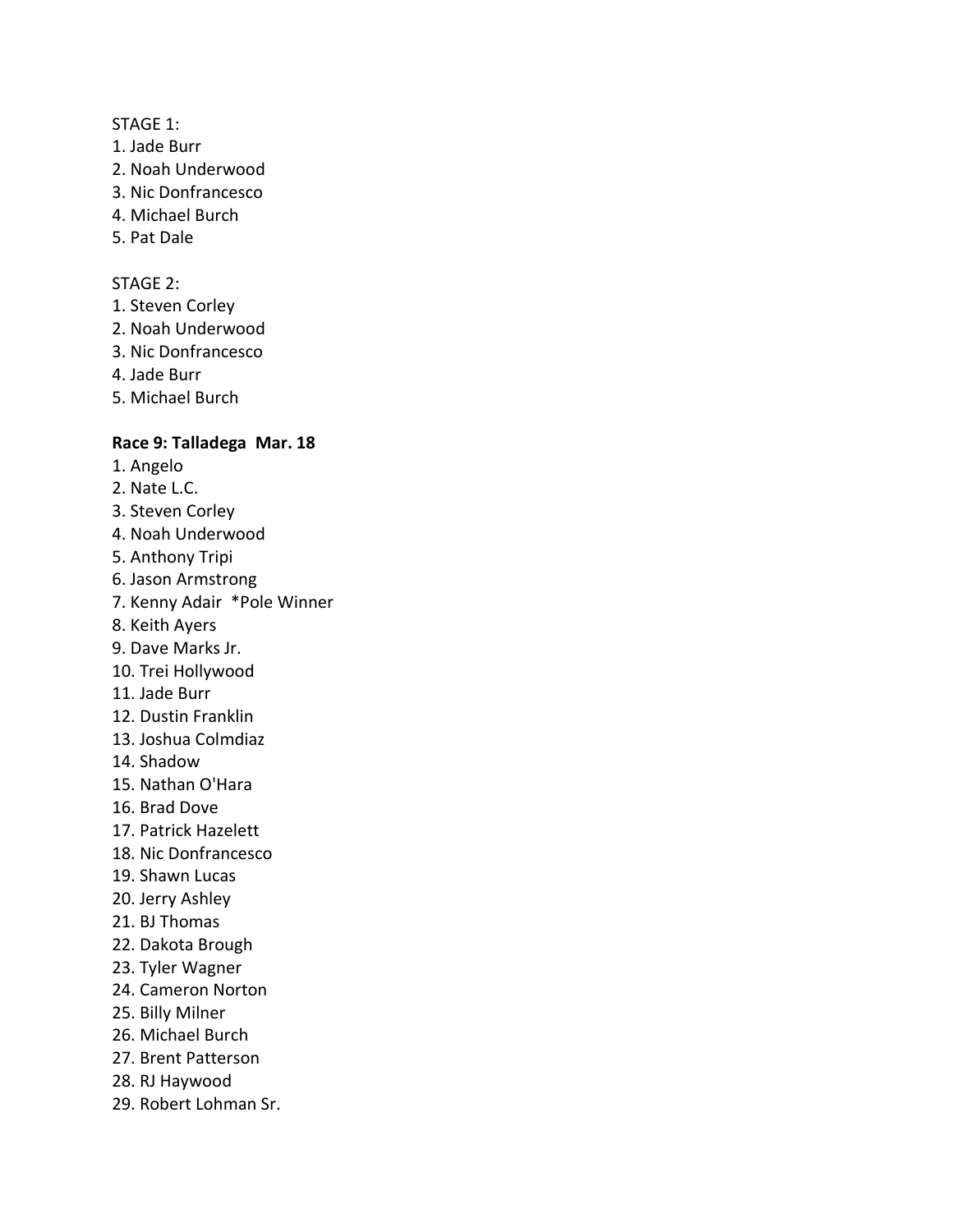### 30. Jeffery Robinson Jr.

### 31. Thomas Geyer

### STAGE 1:

- 1. BJ Thomas
- 2. Kenny Adair
- 3. Dakota Brough
- 4. Cameron Norton
- 5. Trei Hollywood

### STAGE 2:

- 1. Angelo
- 2. Dustin Franklin
- 3. Jade Burr
- 4. Trei Hollywood
- 5. Kenny Adair

### **Race 10: Dover Mar. 18**

- 1. Noah Underwood
- 2. Michael Burch
- 3. Keith Ayers
- 4. Jade Burr
- 5. Dakota Brough
- 6. Nathan O'Hara
- 7. Jason Armstrong
- 8. Steven Corley
- 9. BJ Thomas
- 10. Trei Hollywood
- 11. Jeff Grady
- 12. Nathan Scott \*Pole Winner
- 13. Joshua Colmdiaz
- 14. Jerry Ashley
- 15. Anthony Tripi
- 16. Nic Donfrancesco
- 17. Shawn Lucas
- 18. Kenny Adair
- 19. Brad Dove
- 20. Tyler T. Housley
- 21. Dustin Franklin
- 22. Andre Carlson
- 23. Nate L.C.
- 24. Angelo
- 25. Patrick Hazelett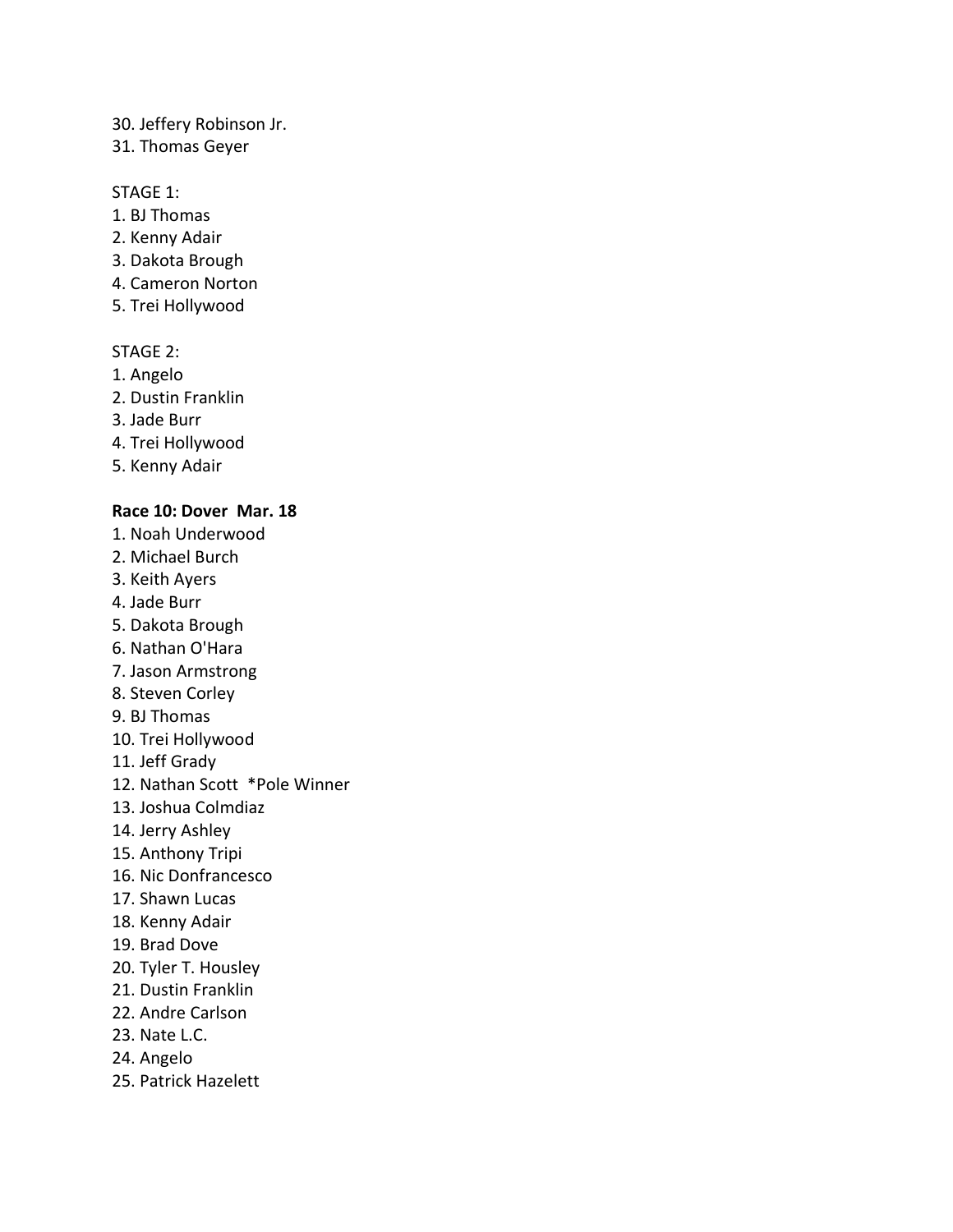#### STAGE 1:

- 1. Noah Underwood
- 2. Nathan Scott
- 3. Nic Donfrancesco
- 4. Dakota Brough
- 5. Michael Burch

#### STAGE 2:

- 1. Dakota Brough
- 2. Nathan Scott
- 3. Noah Underwood
- 4. Keith Ayers
- 5. Angelo

## **Race 11: Charlotte Mar. 25**

- 1. Michael Burch \*Pole Winner
- 2. Jade Burr
- 3. Keith Ayers
- 4. Noah Underwood
- 5. Shadow
- 6. Trei Hollywood
- 7. Kenny Adair
- 8. Dakota Brough
- 9. Nathan O'Hara
- 10. Steven Corley
- 11. Joshua Colmdiaz
- 12. Jeffery Robinson Jr.
- 13. BJ Thomas
- 14. Curtis Fields
- 15. Dave Marks Jr.
- 16. RJ Haywood
- 17. Jason Annen
- 18. Pillsbury
- 19. Thomas Geyer
- 20. Billy Milner
- 21. Patrick Hazelett
- 22. Anthony Tripi
- 23. Angelo
- 24. Tyler Wagner
- 25. Nic Donfrancesco
- 26. Jason Armstrong

STAGE 1:

1. Patrick Hazelett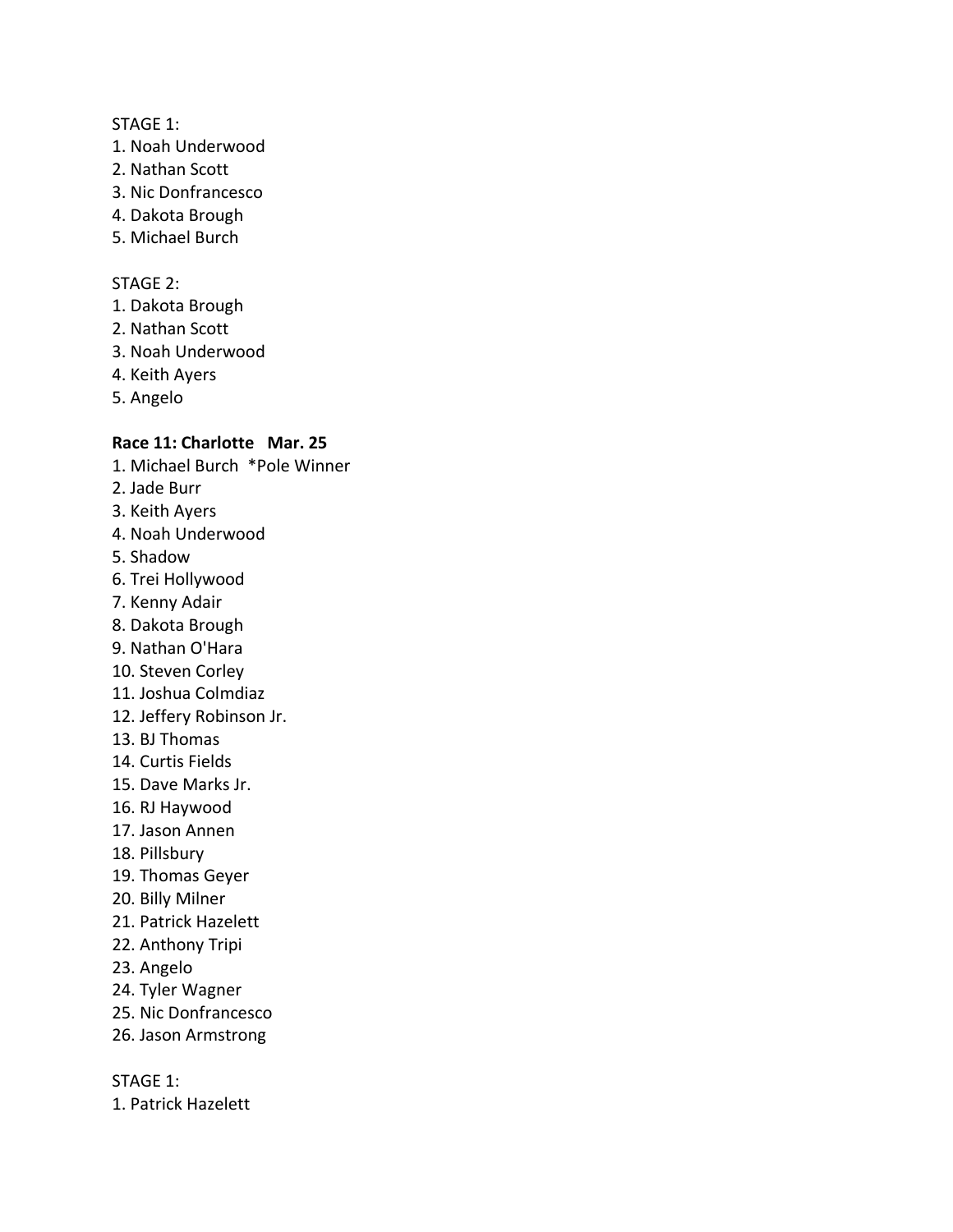- 2. Pillsbury
- 3. Noah Underwood
- 4. Jeffery Robinson Jr.
- 5. Kenny Adair

STAGE 2:

- 1. Keith Ayers
- 2. Jade Burr
- 3. Noah Underwood
- 4. Michael Burch
- 5. Dakota Brough

### **Race 12: Pocono Mar. 25**

- 1. Keith Ayers
- 2. Pillsbury
- 3. BJ Thomas
- 4. Jason Armstrong
- 5. Jade Burr
- 6. Michael Burch \*Pole Winner
- 7. Kenny Adair
- 8. Joshua Colmdiaz
- 9. Steven Corley
- 10. Andre Carlson
- 11. Nathan O'Hara
- 12. Dave Marks Jr.
- 13. Dakota Brough
- 14. Trei Hollywood
- 15. Curtis Fields
- 16. Jeff Grady
- 17. Jeffery Robinson Jr.
- 18. Angelo
- 19. Noah Underwood
- 20. Thomas Geyer
- 21. Anthony Tripi
- 22. Tyler Wagner

### STAGE 1:

- 1. Michael Burch
- 2. Angelo
- 3. Jade Burr
- 4. Steven Corley
- 5. Dakota Brough

STAGE 2: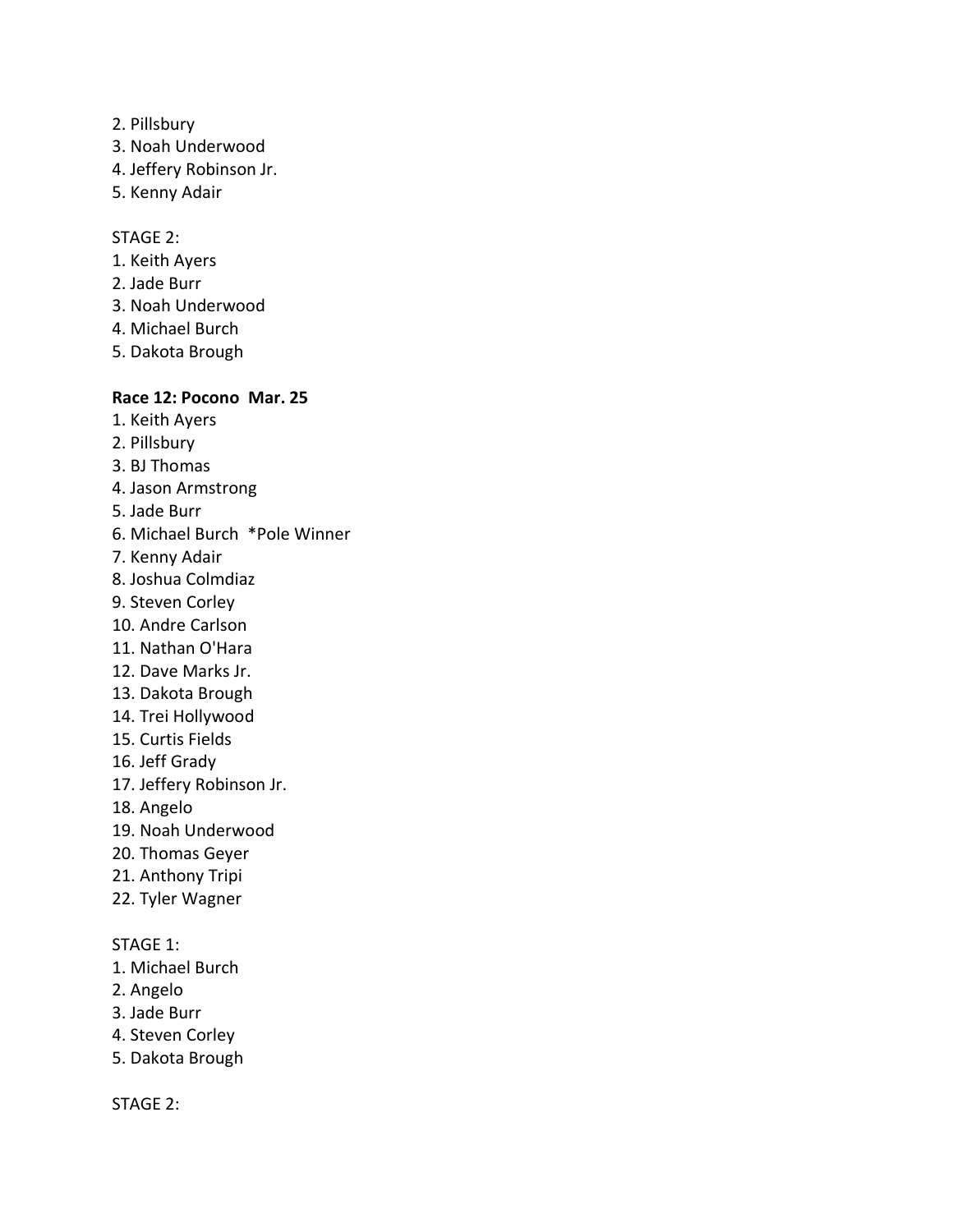- 1. Noah Underwood
- 2. Michael Burch
- 3. Dakota Brough
- 4. Steven Corley
- 5. BJ Thomas

### **Race 13: Michigan Apr. 1**

- 1. Anthony Tripi
- 2. Steven Corley
- 3. Angelo
- 4. Joshua Colmdiaz
- 5. Jason Armstrong
- 6. Keith Ayers \*Pole Winner
- 7. Curtis Fields
- 8. Nate L.C.
- 9. Trei Hollywood
- 10. Jade Burr
- 11. Shadow
- 12. Kenny Adair
- 13. Dakota Brough
- 14. Patrick Hazelett
- 15. BJ Thomas
- 16. Dave Marks Jr.
- 17. Thomas Geyer
- 18. Shawn Lucas
- 19. Gorilla
- 20. Nathan O'Hara
- 21. Pillsbury
- 22. Brad Dove

STAGE 1:

- 1. Anthony Tripi
- 2. Jade Burr
- 3. Nate L.C.
- 4. Keith Ayers
- 5. Joshua Colmdiaz

# STAGE 2:

- 1. Jade Burr
- 2. Anthony Tripi
- 3. Trei Hollywood
- 4. Jason Armstrong
- 5. Joshua Colmdiaz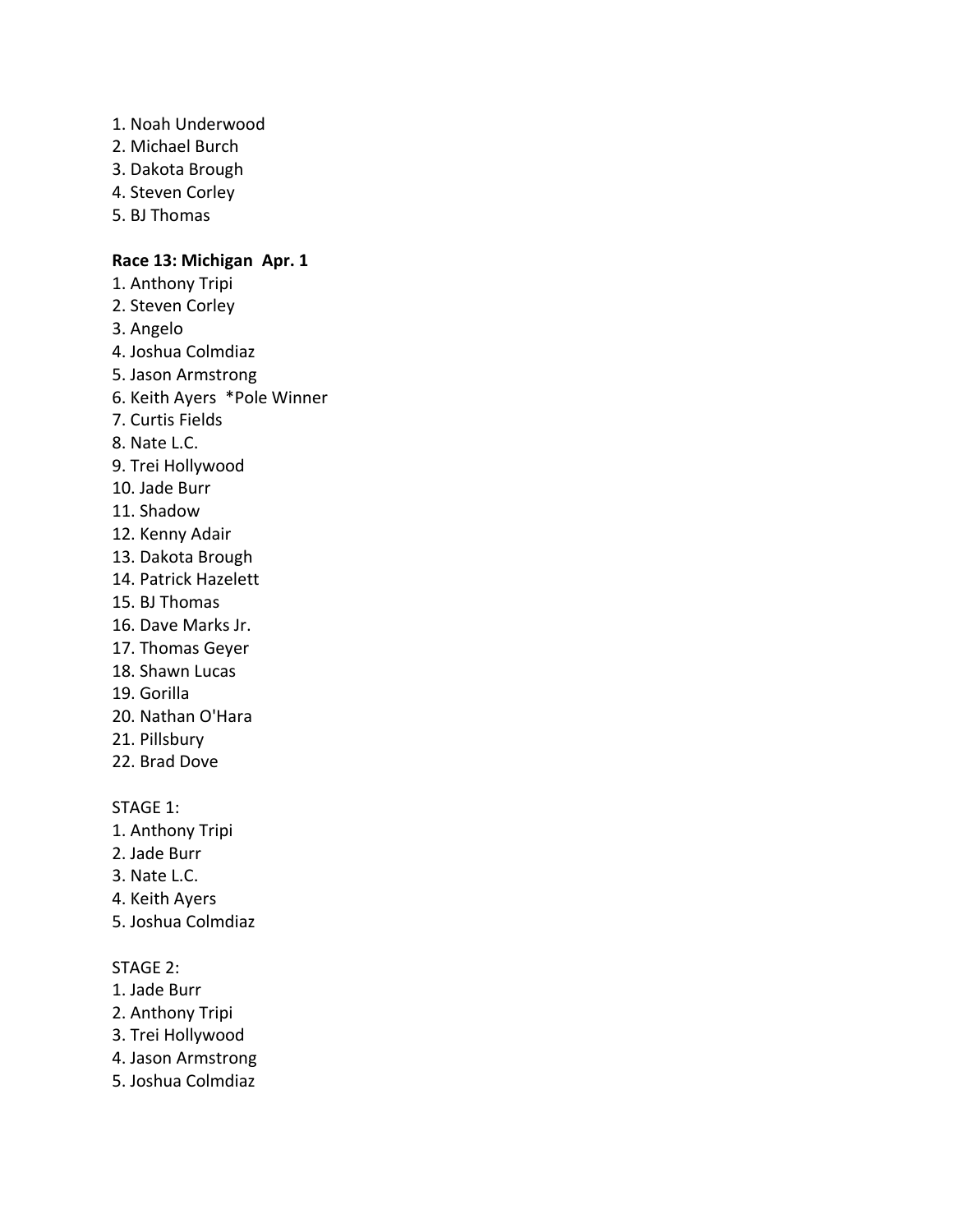# **Race 14: Iowa Apr. 1** 1. Nathan Scott 2. Keith Ayers 3. Jade Burr 4. Nic Donfrancesco 5. Dakota Brough 6. Shadow 7. Anthony Tripi 8. Jeff Grady 9. Nathan O'Hara 10. Steven Corley \*Pole Winner 11. Angelo 12. Jason Armstrong 13. Kenny Adair 14. Nate L.C. 15. Michael Burch 16. Trei Hollywood 17. Joshua Colmdiaz 18. Curtis Fields 19. Shawn Lucas 20. Pillsbury 21. Dave Marks Jr. 22. Patrick Hazelett 23. Thomas Geyer 24. BJ Thomas

### STAGE 1:

- 1. Keith Ayers
- 2. Nathan Scott
- 3. Nic Donfrancesco
- 4. Steven Corley
- 5. Jade Burr

#### STAGE 2:

- 1. Keith Ayers
- 2. Nathan Scott
- 3. Nic Donfrancesco
- 4. Jade Burr
- 5. Dakota Brough

# **Race 15: Chicagoland Apr. 8**

- 1. Dakota Brough
- 2. Trei Hollywood
- 3. Anthony Tripi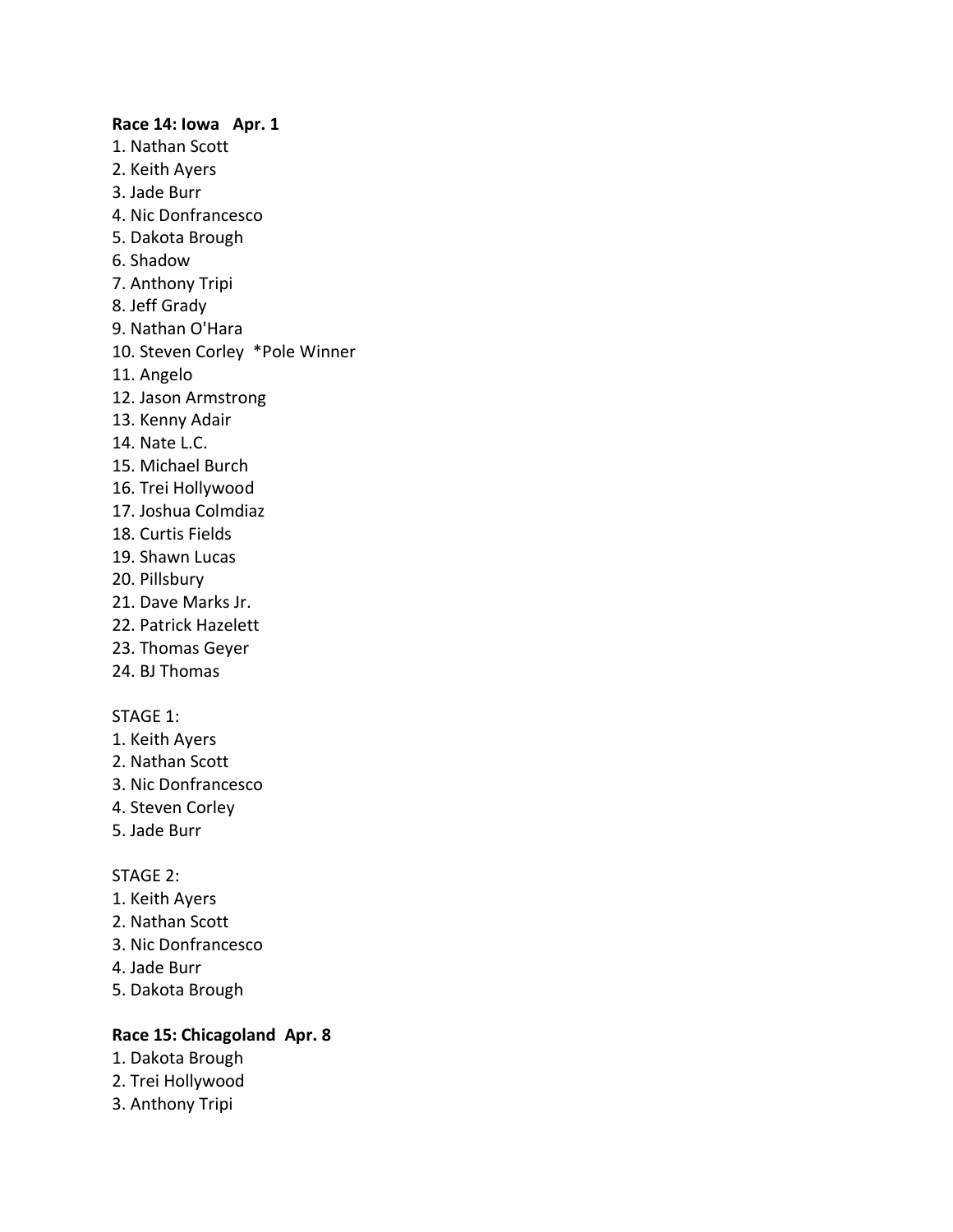- 4. Nic Donfrancesco
- 5. Cody Giles
- 6. Keith Ayers \*Pole Winner
- 7. BJ Thomas
- 8. Nate L.C.
- 9. Pillsbury
- 10. Shawn Lucas
- 11. Michael Burch
- 12. Joshua Colmdiaz
- 13. Jade Burr
- 14. Dave Marks Jr.
- 15. Thomas Geyer
- 16. Noah Underwood
- 17. RJ Haywood
- 18. Jeffery Robinson Jr.
- 19. Steven Corley
- 20. Kenny Adair
- 21. Shadow

- 1. Steven Corley
- 2. Noah Underwood
- 3. Keith Ayers
- 4. BJ Thomas
- 5. Anthony Tripi

# STAGE 2:

- 1. Dakota Brough
- 2. Keith Ayers
- 3. Dave Marks Jr.
- 4. Nic Donfrancesco
- 5. Nate L.C.

### **Race 16: Daytona Apr. 8**

- 1. Jade Burr
- 2. BJ Thomas
- 3. Michael Burch
- 4. Cody Giles
- 5. Dakota Brough
- 6. Trei Hollywood
- 7. Patrick Hazelett
- 8. Anthony Tripi
- 9. Steven Corley
- 10. Nic Donfrancesco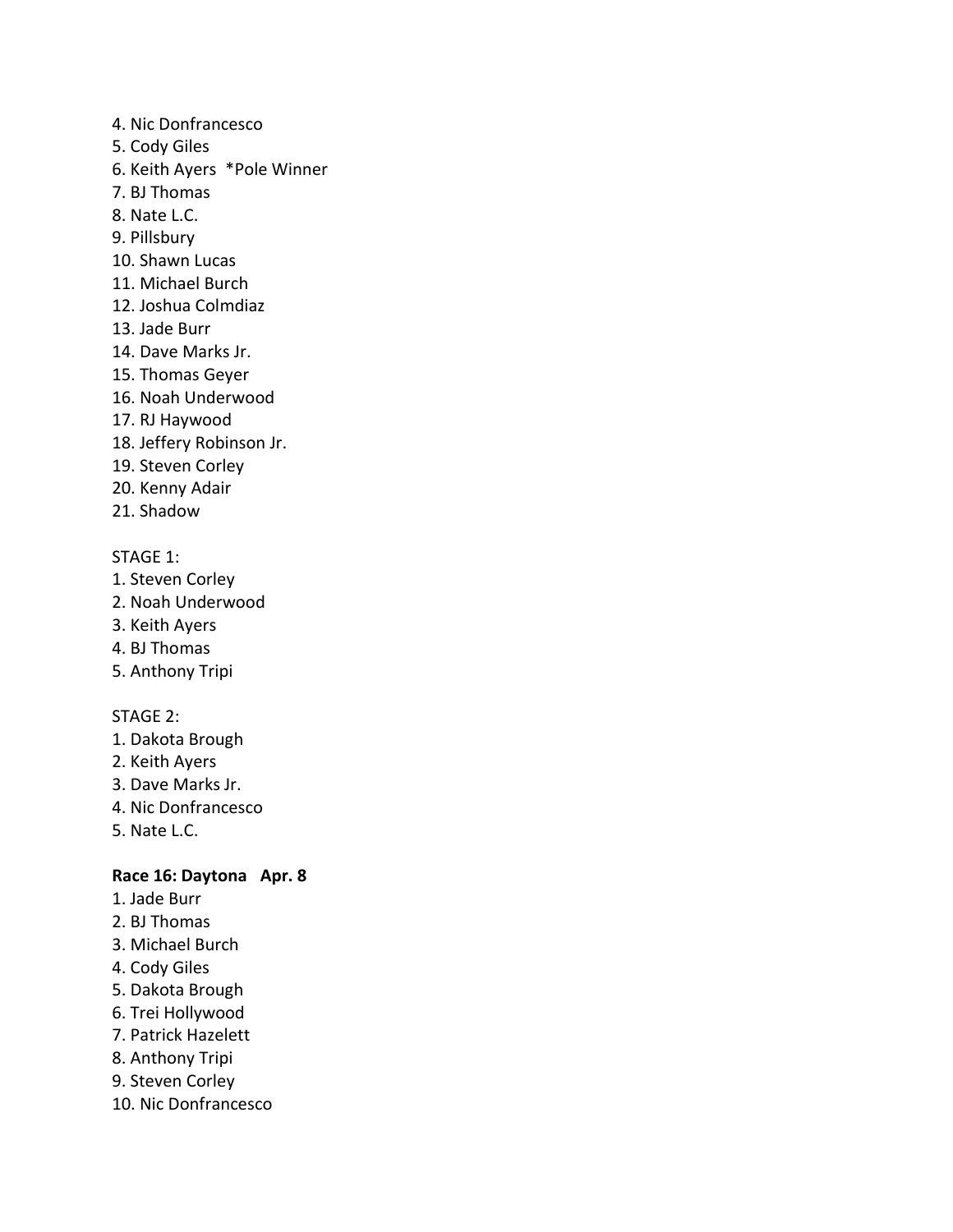# 11. Joshua Colmdiaz

- 12. RJ Haywood
- 13. Jeff Grady
- 14. Curtis Fields
- 15. Dave Marks Jr.
- 16. Thomas Geyer
- 17. Nate L.C.
- 18. Kenny Adair
- 19. Pillsbury
- 20. Shawn Lucas
- 21. Keith Ayers \*Pole Winner
- 22. Shadow

# STAGE 1:

- 1. Dakota Brough
- 2. Cody Giles
- 3. Patrick Hazelett
- 4. Curtis Fields
- 5. Thomas Geyer

# STAGE 2:

- 1. Cody GIles
- 2. Nic Donfrancesco
- 3. Patrick Hazelett
- 4. Michael Burch
- 5. Trei Hollywood

# **Race 17: Kentucky Apr. 15**

- 1. Dakota Brough
- 2. Nic Donfrancesco
- 3. Anthony Tripi \*Pole Winner
- 4. Jade Burr
- 5. Pillsbury
- 6. Shadow
- 7. Noah Underwood
- 8. Keith Ayers
- 9. Shawn Lucas
- 10. Curtis Fields
- 11. Dustin Franklin
- 12. Jeffery Robinson Jr.
- 13. Dave Marks Jr.
- 14. Trei Hollywood
- 15. Payton Larson
- 16. BJ Thomas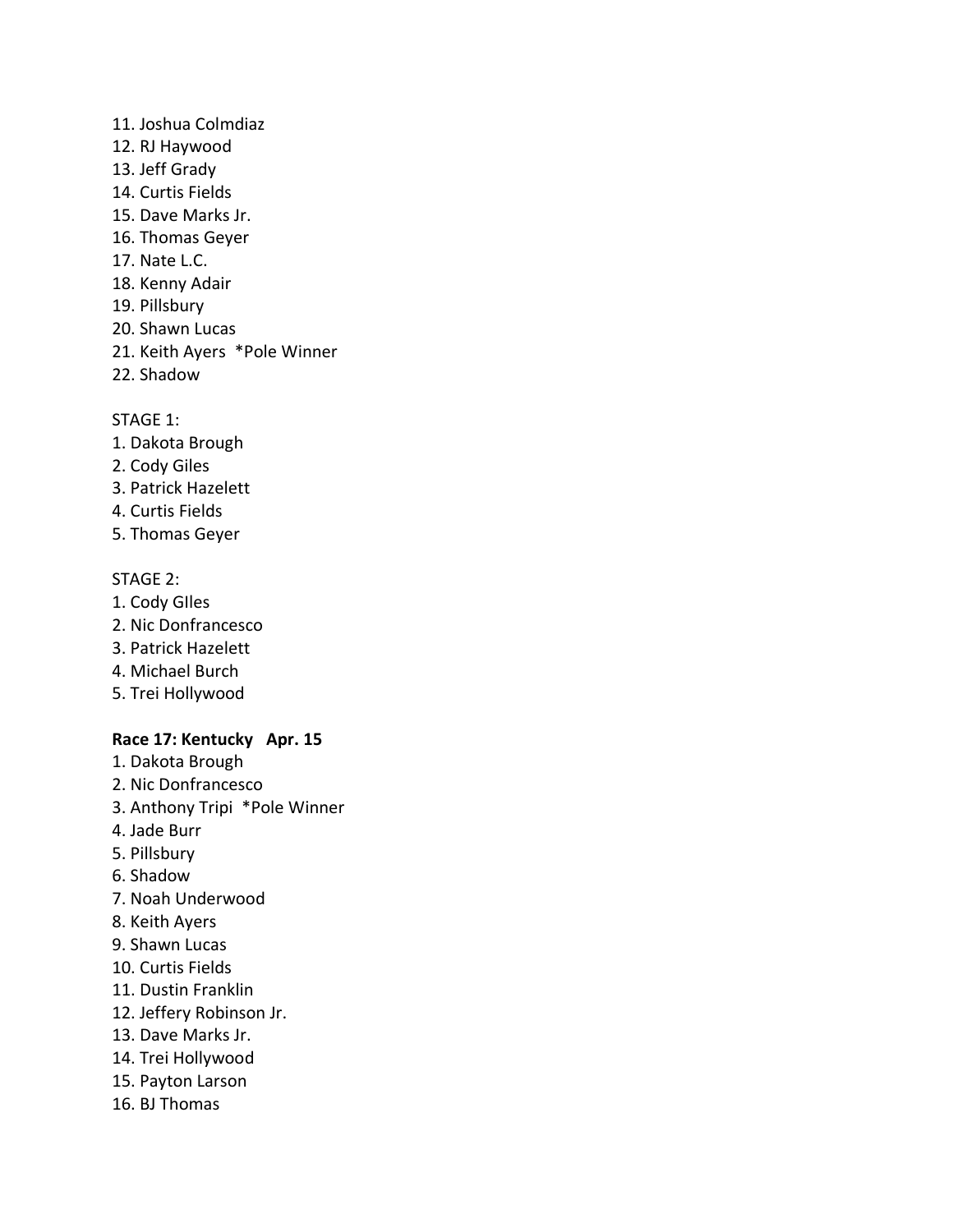### 17. Joshua Colmdiaz

- 18. Kenny Adair
- 19. Tony Flyers
- 20. Patrick Hazelett
- 21. Steven Corley
- 22. Nathan Scott
- 23. Thomas Geyer
- 24. Michael Burch

### STAGE 1:

- 1. Noah Underwood
- 2. Keith Ayers
- 3. Nic Donfancesco
- 4. Shadow
- 5. Anthony Tripi

### STAGE 2:

- 1. Nic Donfrancesco
- 2. Anthony Tripi
- 3. Nathan Scott
- 4. Shadow
- 5. Pillsbury

# **Race 18: New Hampshire Apr. 15**

- 1. Noah Underwood
- 2. Jade Burr \*Pole Winner
- 3. BJ Thomas
- 4. Keith Ayers
- 5. Payton Larson
- 6. Tony Flyers
- 7. Joshua Colmdiaz
- 8. Curtis Fields
- 9. Anthony Tripi
- 10. Michael Burch
- 11. Jeff Grady
- 12. Dakota Brough
- 13. Dave Marks Jr.
- 14. Kenny Adair
- 15. Steven Corley
- 16. Thomas Geyer
- 17. Shawn Lucas
- 18. Patrick Hazelett
- 19. Shadow
- 20. Pillsbury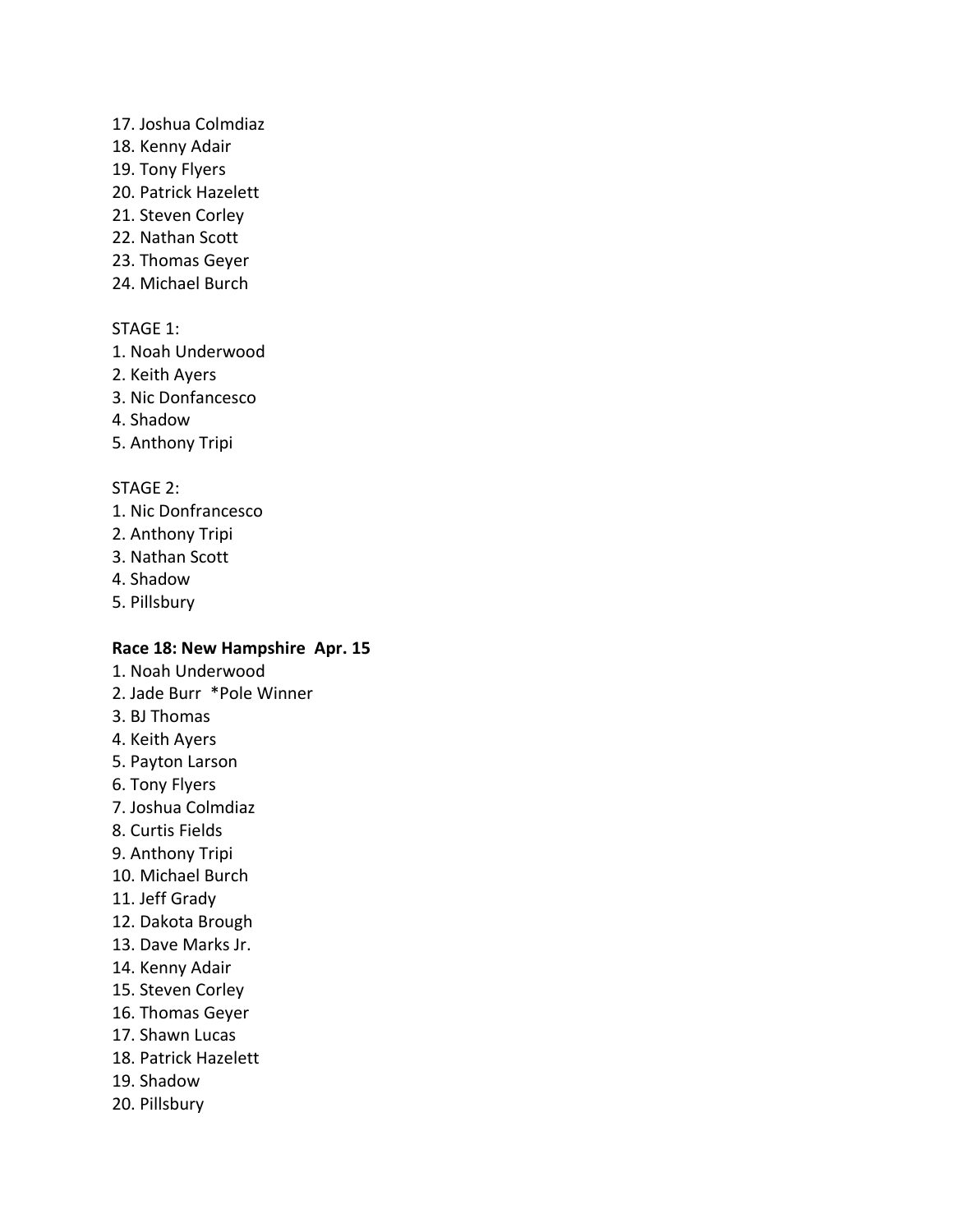- 1. Jade Burr
- 2. Steven Corley
- 3. Anthony Tripi
- 4. Dakota Brough
- 5. Michael Burch

### STAGE 2:

- 1. Jade Burr
- 2. Noah Underwood
- 3. Steven Corley
- 4. Anthony Tripi
- 5. Keith Ayers

# **Race 19: Iowa Apr. 22**

- 1. Noah Underwood \*Pole Winner
- 2. Keith Ayers
- 3. Jade Burr
- 4. Dustin Franklin
- 5. Joshua Colmdiaz
- 6. Shadow
- 7. Patrick Hazelett
- 8. Dave Marks Jr.
- 9. Dakota Brough
- 10. Curtis Fields
- 11. Trei Hollywood
- 12. Kenny Adair \*Penalty
- 13. Shawn Lucas
- 14. Steven Corley
- 15. PC Panther
- 16. BJ Thomas
- 17. Payton Larson
- 18. Nic Donfrancesco
- 19. Angelo
- 20. Jason Armstrong

- 1. Nic Donfrancesco
- 2. Steven Corley
- 3. Keith Ayers
- 4. Noah Underwood
- 5. Dakota Brough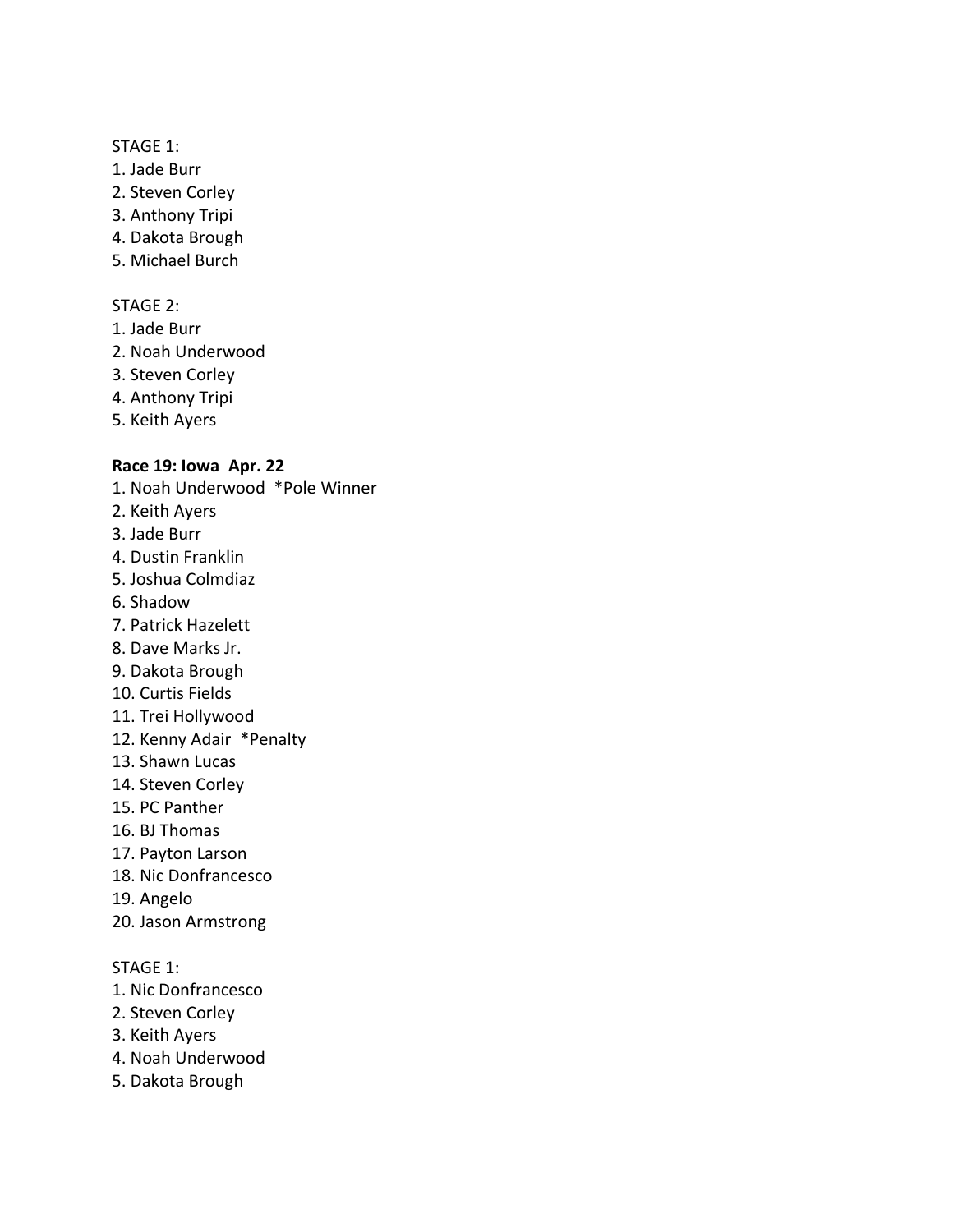STAGE 2:

- 1. Dakota Brough
- 2. Nic Donfrancesco
- 3. Noah Underwood
- 4. Jade Burr
- 5. Joshua Colmdiaz

### **Race 20: Watkins Glen Apr. 22**

- 1. Dakota Brough
- 2. PC Panther
- 3. Shawn Lucas
- 4. Dustin Franklin
- 5. Keith Ayers
- 6. Steven Corley
- 7. Jade Burr \*Pole Winner
- 8. Jason Armstrong
- 9. Tony Flyers
- 10. Dave Marks Jr.
- 11. Joshua Colmdiaz
- 12. RJ Haywood
- 13. Curtis Fields
- 14. BJ Thomas
- 15. Kenny Adair
- 16. Shadow
- 17. Angelo
- 18. Trei Hollywood
- 19. Payton Larson
- 20. Noah Underwood
- 21. Jeff Grady
- 22. Patrick Hazelett
- 23. Thomas Geyer

### STAGE 1:

- 1. Angelo
- 2. Keith Ayers
- 3. Jade Burr
- 4. Dakota Brough
- 5. Patrick Hazelett

STAGE 2:

- 1. Dakota Brough
- 2. Angelo
- 3. Noah Underwood
- 4. Jade Burr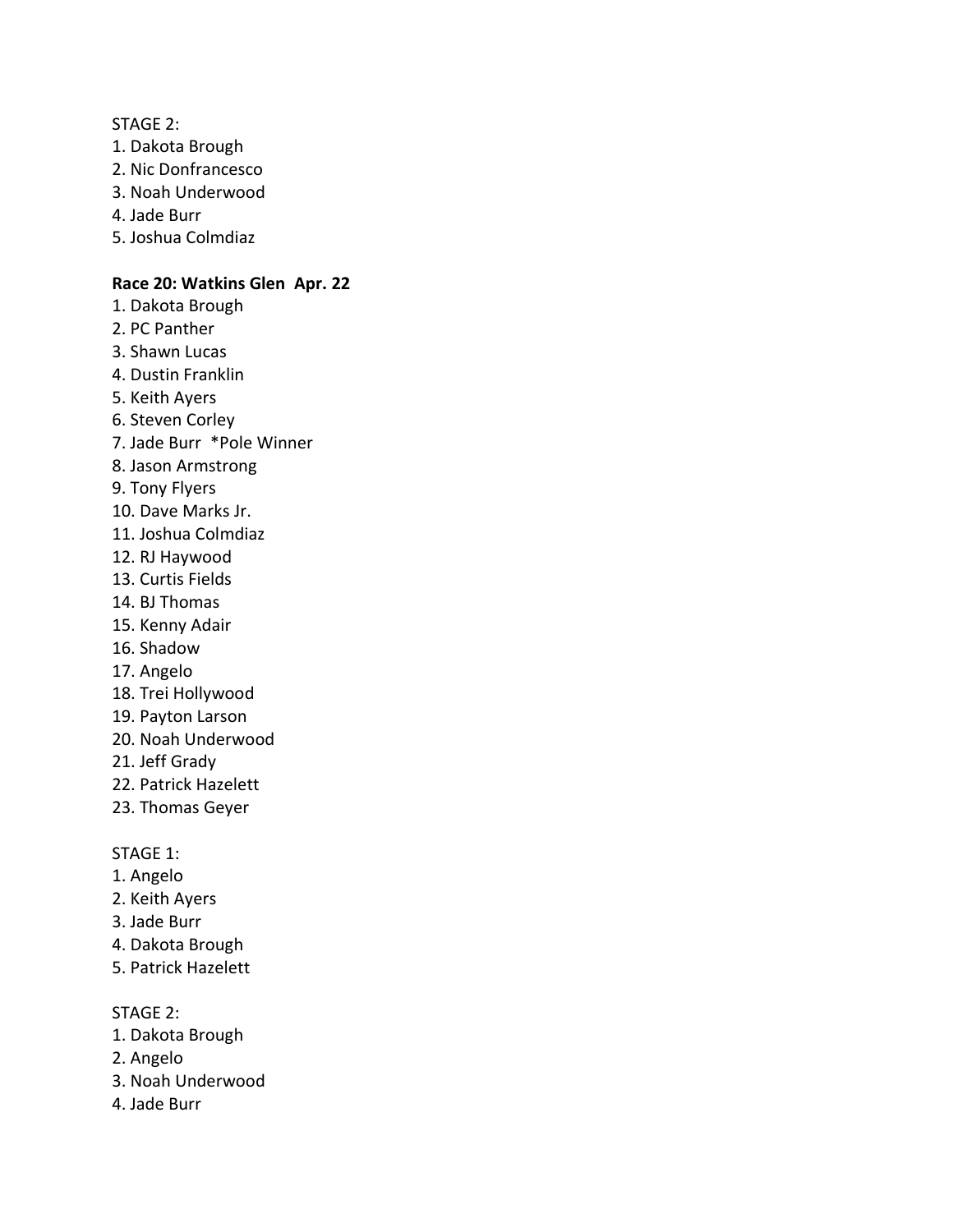5. PC Panther

### **Race 21: Mid-Ohio Apr. 29**

- 1. Dakota Brough \*Pole Winner
- 2. Keith Ayers
- 3. Noah Underwood
- 4. BJ Thomas
- 5. Jade Burr
- 6. Michael Burch
- 7. Tony Flyers
- 8. Patrick Hazelett
- 9. Anthony Tripi
- 10. Jason Armstrong
- 11. Payton Larson
- 12. Nic Donfrancesco
- 13. Curtis Fields
- 14. Trei Hollywood
- 15. Dave Marks Jr.
- 16. Thomas Geyer
- 17. Pat Dale
- 18. Kenny Adair
- 19. Steven Corley
- 20. Shawn Lucas
- 21. Dash

### STAGE 1:

- 1. Dakota Brough
- 2. Keith Ayers
- 3. BJ Thomas
- 4. Noah Underwood
- 5. Jade Burr

STAGE 2:

- 1. Dakota Brough
- 2. Keith Ayers
- 3. BJ Thomas
- 4. Nic Donfrancesco
- 5. Noah Underwood

### **Race 22: Bristol Apr. 29**

- 1. Nathan Scott
- 2. Dakota Brough
- 3. Michael Burch
- 4. Jade Burr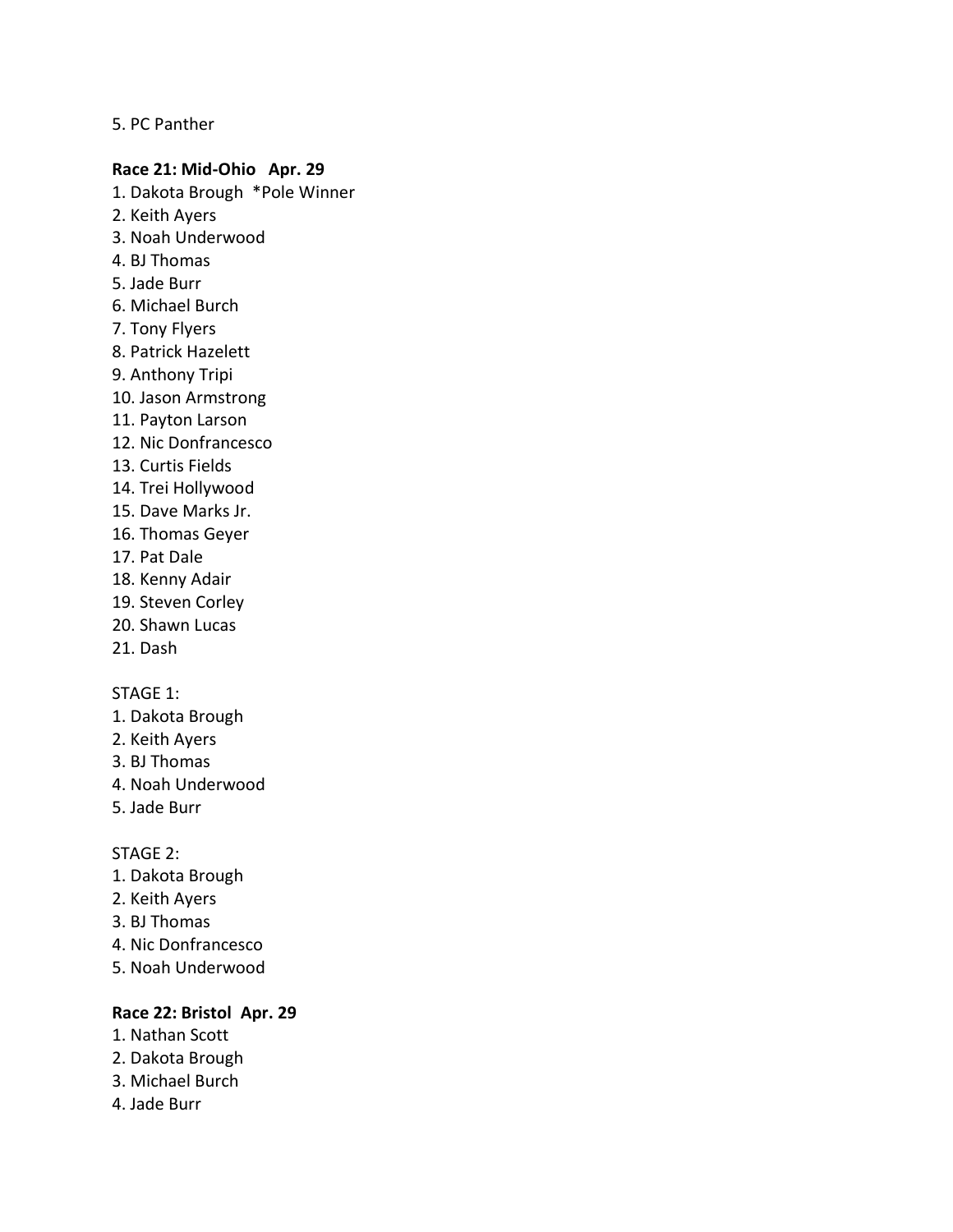- 5. Dash
- 6. Keith Ayers
- 7. Nic Donfrancesco
- 8. Noah Underwood \*Pole Winner
- 9. Anthony Tripi
- 10. Trei Hollywood
- 11. Jordan Rotton
- 12. Kenny Adair
- 13. Curtis Fields
- 14. Jason Armstrong
- 15. Jeff Grady
- 16. Dave Marks Jr.
- 17. Thomas Geyer
- 18. BJ Thomas
- 19. Steven Corley
- 20. Patrick Hazelett
- 21. Payton Larson
- 22. Tony Flyers

- 1. Nathan Scott
- 2. Noah Underwood
- 3. Dakota Brough
- 4. Jade Burr
- 5. Nic Donfrancesco

# STAGE 2:

- 1. Nathan Scott
- 2. Dakota Brough
- 3. Noah Underwood
- 4. Jade Burr
- 5. Nic Donfrancesco

# **Race 23: Road America Apr. 29**

- 1. Nathan Scott
- 2. Dash
- 3. Keith Ayers
- 4. Jason Armstrong
- 5. Jade Burr
- 6. Thomas Geyer
- 7. Curtis Fields
- 8. BJ Thomas
- 9. Noah Underwood
- 10. Dakota Brough \*Pole Winner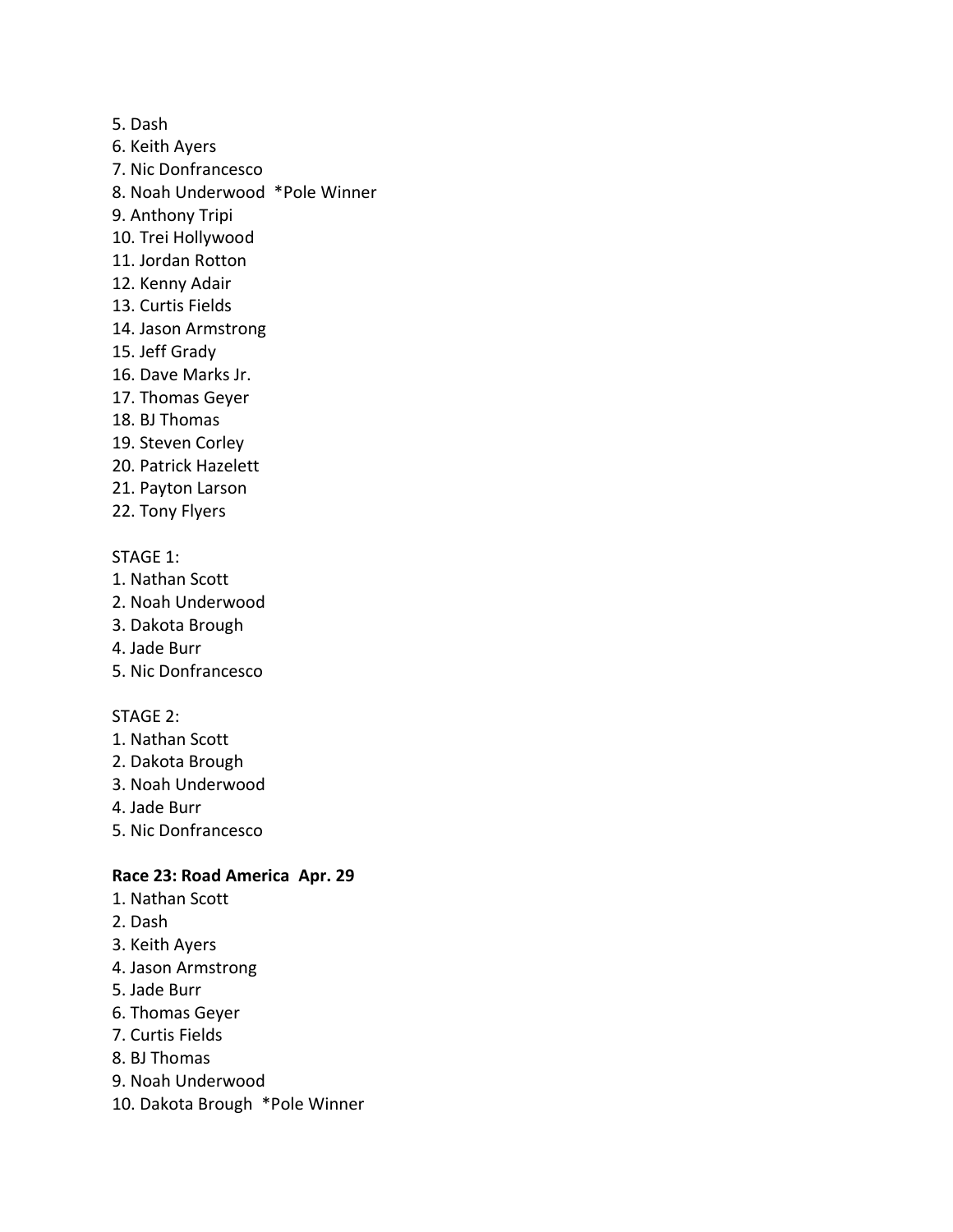### 11. Trei Hollywood

- 12. Jeff Grady
- 13. Kenny Adair
- 14. Dave Marks Jr.
- 15. Anthony Tripi
- 16. Jordan Rotton
- 17. Michael Burch
- 18. Payton Larson
- 19. Patrick Hazelett
- 20. Pillsbury

# STAGE 1:

- 1. Dakota Brough
- 2. Noah Underwood
- 3. Nathan Scott
- 4. Keith Ayers
- 5. Jade Burr

# STAGE 2:

- 1. Dakota Brough
- 2. Noah Underwood
- 3. Keith Ayers
- 4. Nathan Scott
- 5. BJ Thomas

#### ------------------------------ **PLAYOFFS BEGIN!**

------------------------------

# **Race 24: Darlington May 6**

- 1. Jade Burr \*Pole Winner
- 2. Anthony Tripi
- 3. Nic Donfrancesco
- 4. Nathan Scott
- 5. Dash
- 6. Patrick Hazelett
- 7. Trei Hollywood
- 8. Noah Underwood
- 9. Keith Ayers
- 10. Tony Flyers
- 11. BJ Thomas
- 12. Steven Corley
- 13. Dakota Brough
- 14. Alex "Shadow" Tesdahl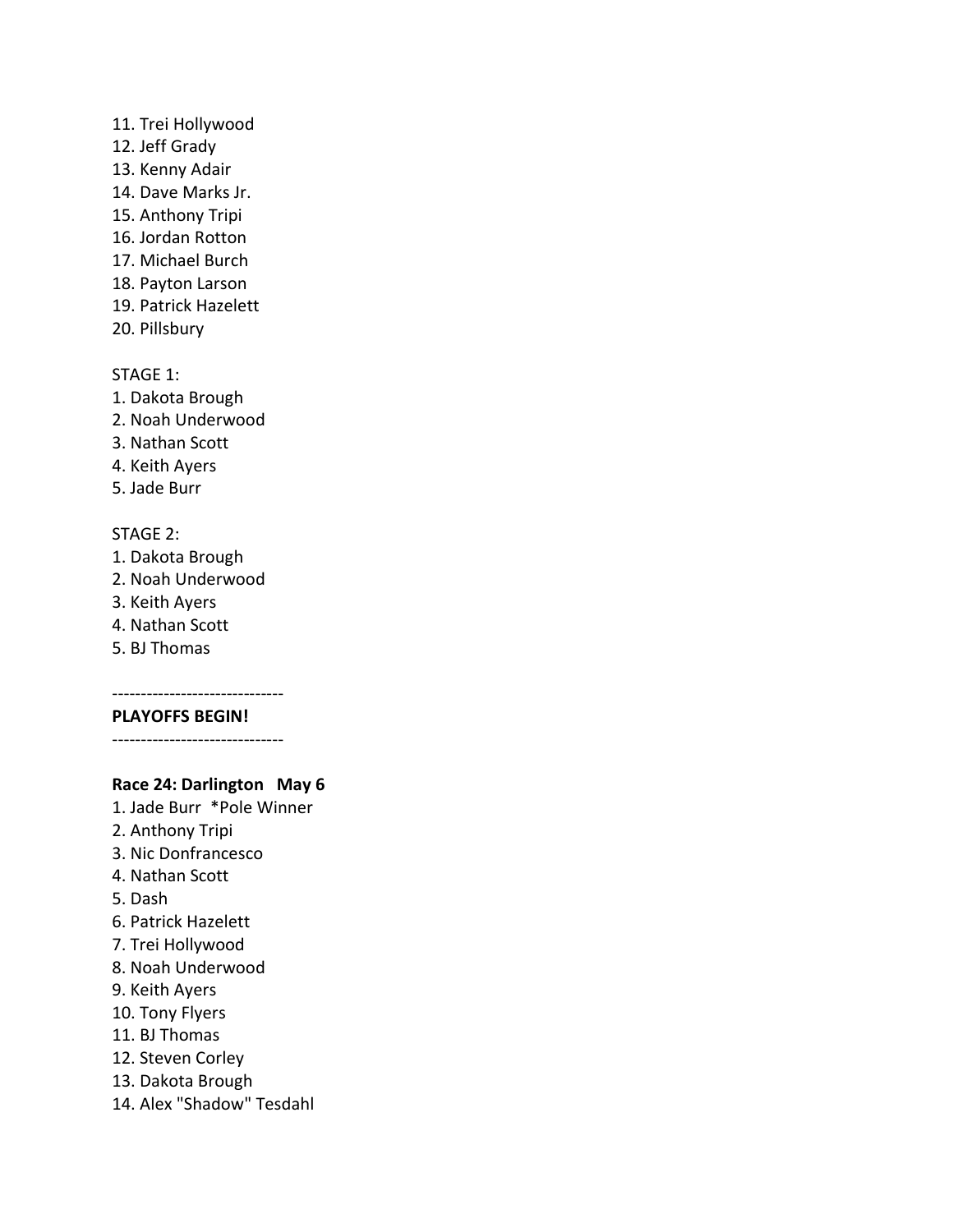### 15. Jason Armstrong

- 16. Jordan Rotton
- 17. Joshua Colmdiaz
- 18. Dave Marks Jr.
- 19. Kenny Adair
- 20. Michael Burch
- 21. Chase Dunn

# STAGE 1:

- 1. Jade Burr
- 2. Dash
- 3. Nathan Scott
- 4. Anthony Tripi
- 5. Dakota Brough

# STAGE 2:

- 1. Dash
- 2. Anthony Tripi
- 3. Nathan Scott
- 4. Jade Burr
- 5. Dakota Brough

# **Race 25: Indianapolis May 6**

- 1. Nathan Scott \*Pole Winner 2. Dakota Brough 3. BJ Thomas 4. Tony Flyers 5. Anthony Tripi 6. Curtis Fields 7. Patrick Hazelett 8. Jade Burr 9. Alex "Shadow" Tesdahl 10. Noah Underwood 11. Dash 12. Michael Burch 13. Jason Armstrong 14. Dave Marks Jr. 15. Keith Ayers 16. Kenny Adair 17. Nate L.C.
- 18. Steven Corley
- 19. Jordan Rotton
- 20. Trei Hollywood
- 21. Nic Donfrancesco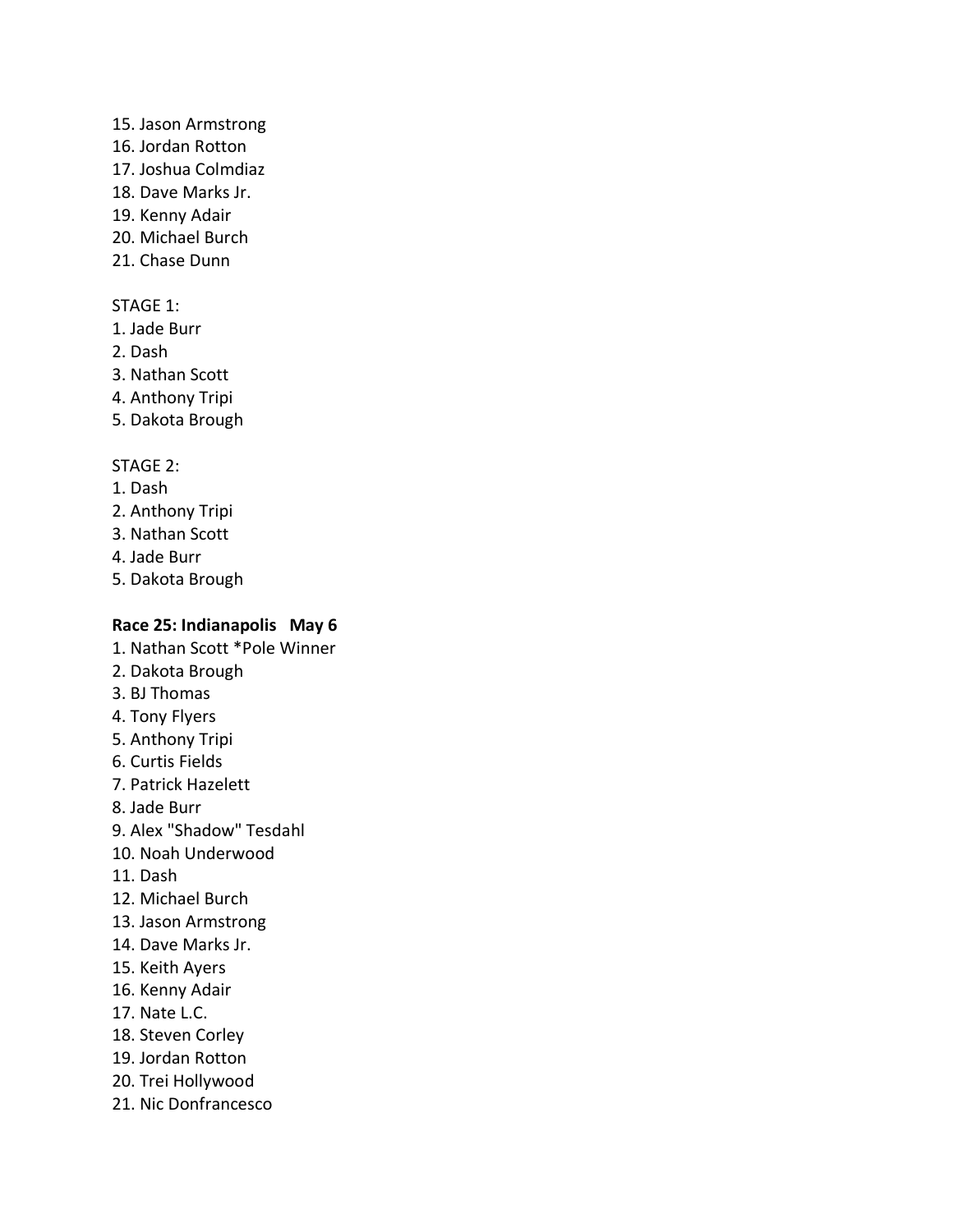# 22. Joshua Colmdiaz

- 23. Thomas Geyer
- 24. Jeff Grady

# STAGE 1:

- 1. Nathan Scott
- 2. Noah Underwood
- 3. Tony Flyers
- 4. Dakota Brough
- 5. Dash

# STAGE 2:

- 1. Nathan Scott
- 2. Noah Underwood
- 3. Dakota Brough
- 4. Jade Burr
- 5. Patrick Hazelett

# **Race 26: Las Vegas May 13**

- 1. Dakota Brough
- 2. Noah Underwood
- 3. Shawn Lucas
- 4. Braylon Breeze
- 5. Dash
- 6. Michael Burch
- 7. Keith Ayers
- 8. Anthony Tripi \*Pole Winner
- 9. Jade Burr
- 10. Dave Marks Jr.
- 11. Trei Hollywood
- 12. Joshua Colmdiaz
- 13. Dustin Franklin
- 14. Alex Tesdahl
- 15. Jordan Rotton
- 16. BJ Thomas
- 17. Jason Armstrong
- 18. Kenny Adair
- 19. Curtis Fields
- 20. Steven Corley
- 21. Thomas Geyer
- 22. Pat Dale
- 23. Payton Larson
- 24. Patrick Hazelett
- 25. Nic Donfrancesco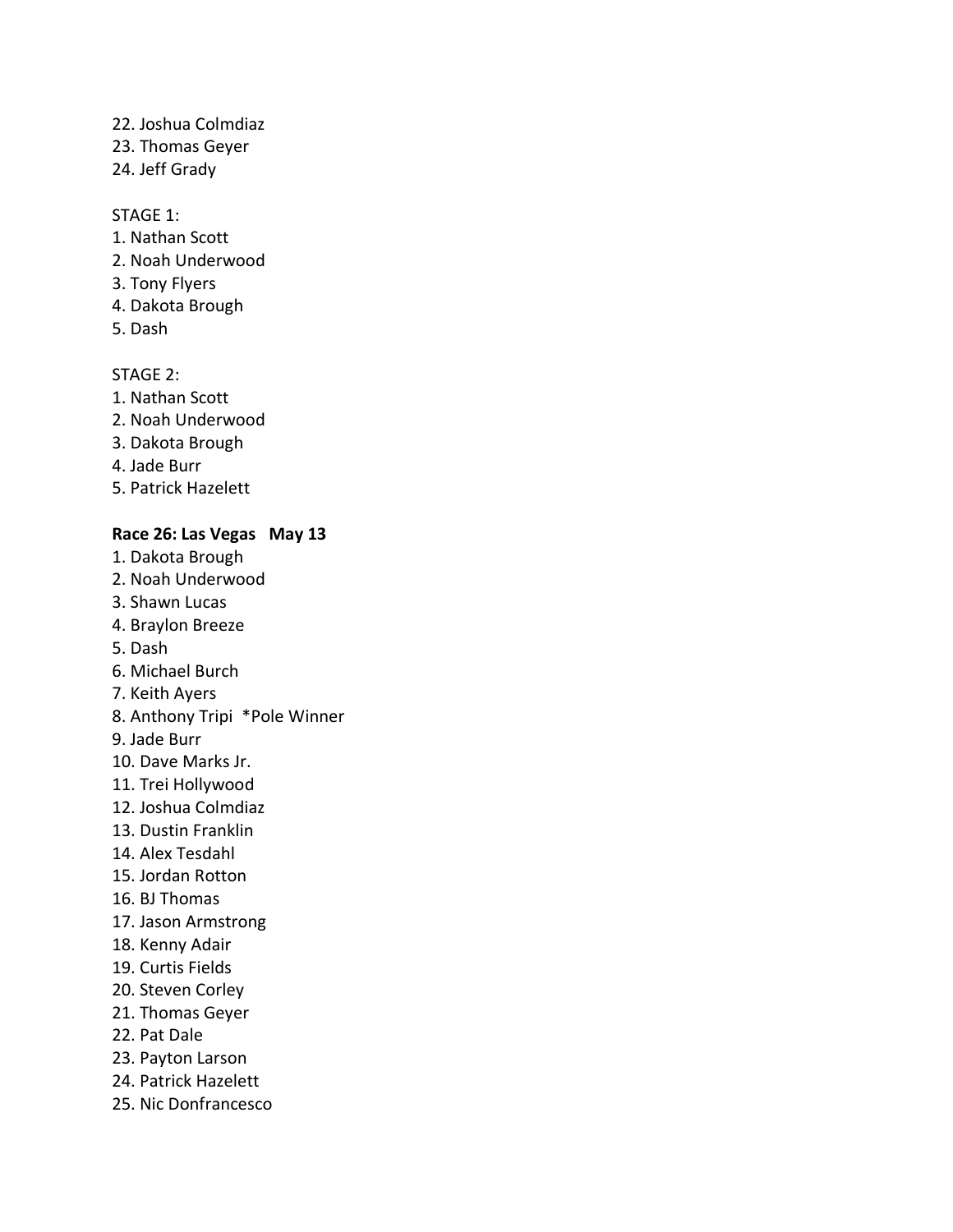- 1. Dakota Brough
- 2. Noah Underwood
- 3. Anthony Tripi
- 4. Dash
- 5. Dave Marks Jr.

## STAGE 2:

- 1. Noah Underwood
- 2. Anthony Tripi
- 3. Michael Burch
- 4. Dakota Brough
- 5. Jordan Rotton

# **Race 27: Richmond May 13**

- 1. Jade Burr
- 2. Braylon Breeze
- 3. Keith Ayers \*Pole Winner
- 4. Nic Donfrancesco
- 5. Dakota Brough
- 6. Michael Burch
- 7. Noah Underwood
- 8. Anthony Tripi
- 9. Trei Hollywood
- 10. Dustin Franklin
- 11. BJ Thomas
- 12. Patrick Hazelett
- 13. Steven Corley
- 14. Jason Armstrong
- 15. Dustin Franklin
- 16. Billy Milner
- 17. Dave Marks Jr.
- 18. Shawn Lucas
- 19. Joshua Colmdiaz
- 20. Kenny Adair
- 21. Alex Tesdahl
- 22. Jordan Rotton
- 23. Curtis Fields
- 24. Jeff Grady
- 25. Thomas Geyer

STAGE 1:

1. Keith Ayers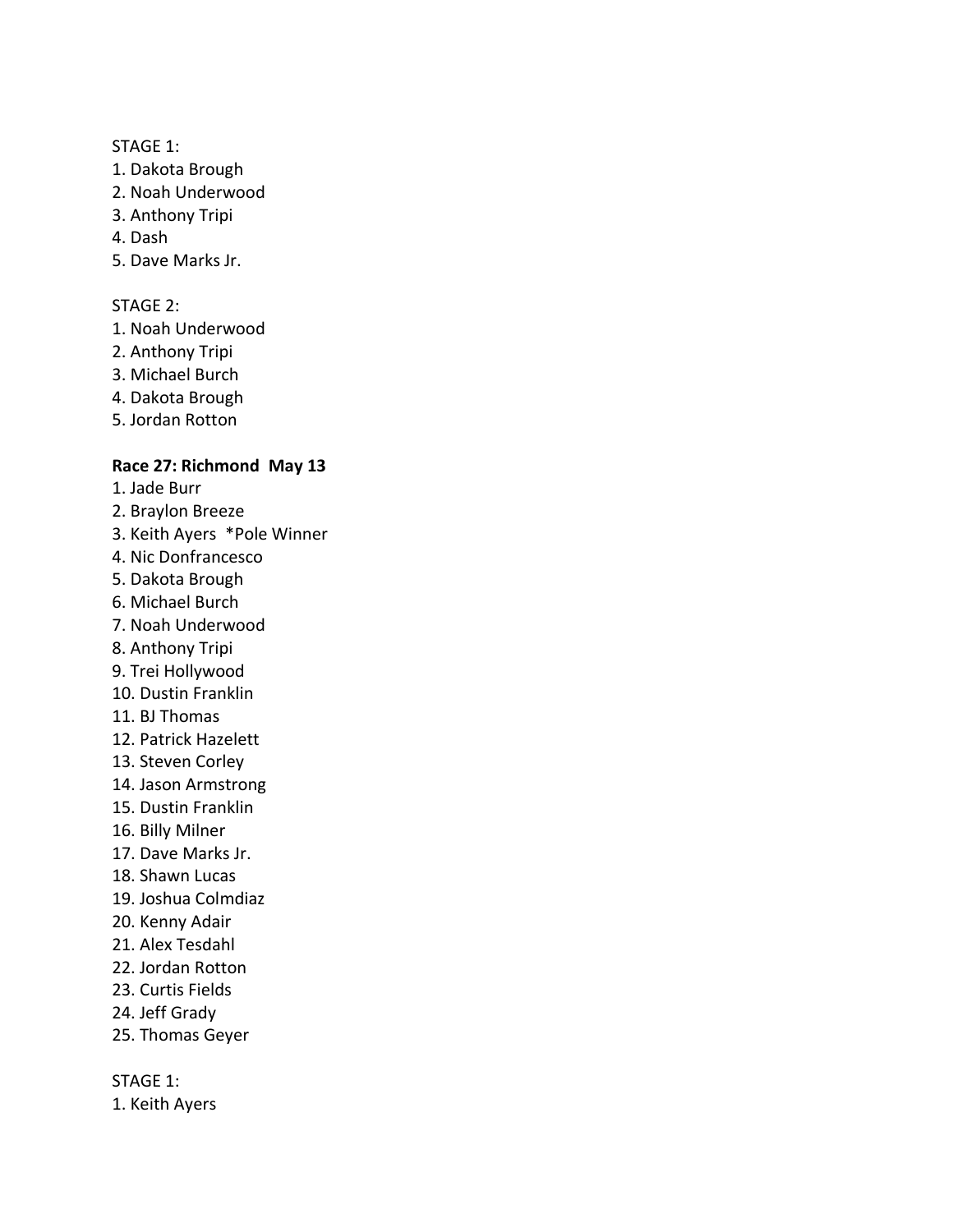- 2. Nic Donfrancesco
- 3. Michael Burch
- 4. Anthony Tripi
- 5. Steven Corley

### STAGE 2:

- 1. Keith Ayers
- 2. Braylon Breeze
- 3. Jade Burr
- 4. Michael Burch
- 5. Patrick Hazelett

# **Race 28: Charlotte Roval May 20**

- 1. Noah Underwood
- 2. Michael Burch
- 3. Dash
- 4. BJ Thomas
- 5. Logan Brough
- 6. Anthony Tripi
- 7. Jason Armstrong
- 8. Patrick Hazelett
- 9. Keith Ayers
- 10. Jade Burr
- 11. Payton Larson
- 12. Alex Tesdahl
- 13. Trei Hollywood
- 14. Curtis Fields
- 15. Joshua Colmdiaz
- 16. Dave Marks Jr.
- 17. Dakota Brough \*Pole Winner
- 18. Thomas Geyer
- 19. Tony Flyers
- 20. Steven Corley

STAGE 1:

- 1. Noah Underwood
- 2. Jade Burr
- 3. Patrick Hazelett
- 4. Keith Ayers
- 5. Payton Larson

STAGE 2:

- 1. Noah Underwood
- 2. Michael Burch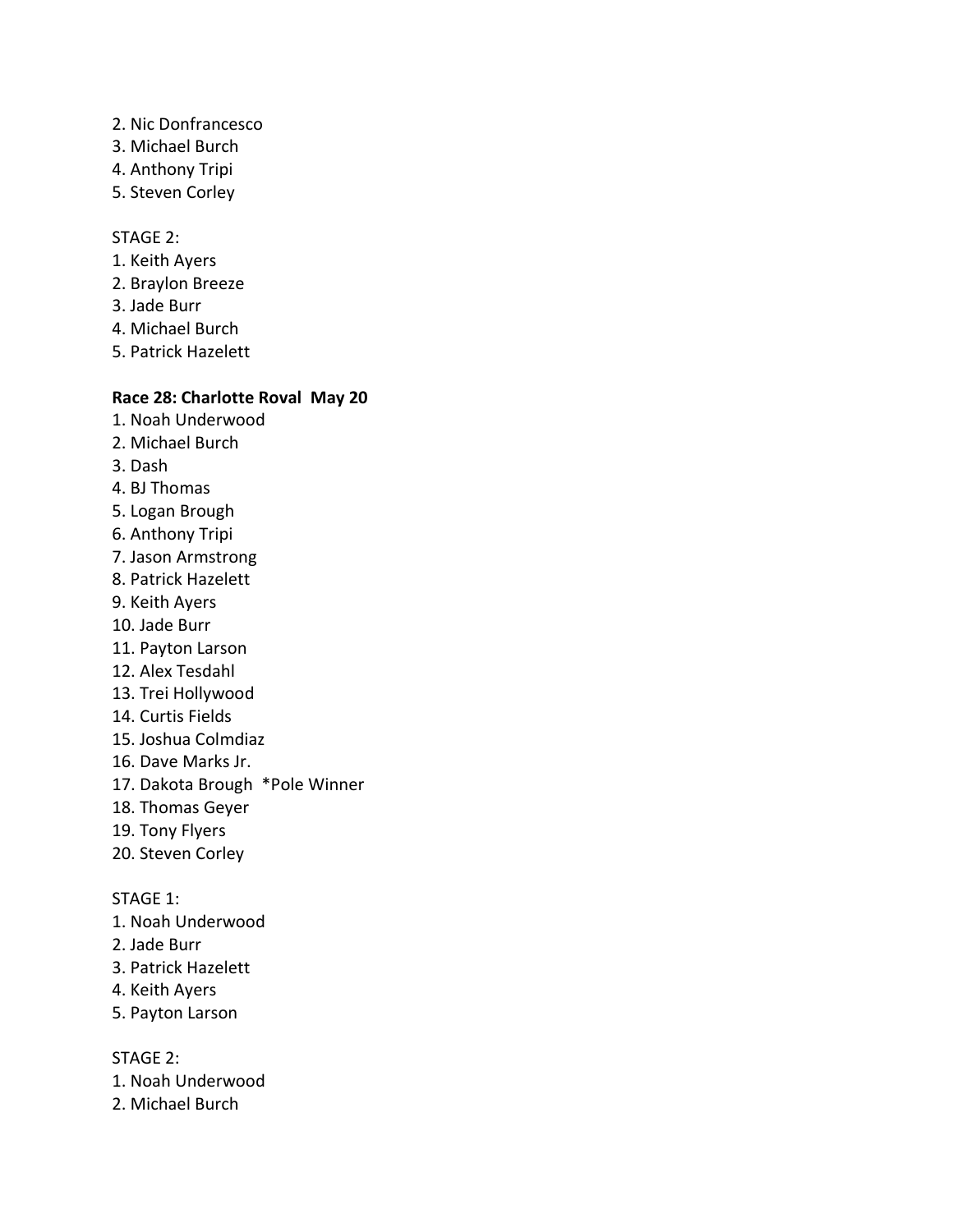- 3. Jade Burr
- 4. Patrick Hazelett
- 5. Logan Brough

### **Race 29: Dover May 20**

- 1. Noah Underwood
- 2. Keith Ayers
- 3. Logan Brough \*Pole Winner
- 4. Jade Burr
- 5. BJ Thomas
- 6. Curtis Fields
- 7. Shawn Lucas
- 8. Tony Flyers
- 9. Kenny Adair
- 10. Nicholas Donfrancesco
- 11. Dakota Brough
- 12. Alex Tesdahl
- 13. Dave Marks Jr.
- 14. Jason Armstrong
- 15. Dash
- 16. Joshua Colmdiaz
- 17. Jeff Grady
- 18. Anthony Tripi
- 19. Michael Burch
- 20. Payton Larson
- 21. Trei Hollywood
- 22. Patrick Hazelett
- 23. Thomas Geyer

STAGE 1:

- 1. Noah Underwood
- 2. Dakota Brough
- 3. Logan Brough
- 4. Anthony Tripi
- 5. BJ Thomas

### STAGE 2:

- 1. Dakota Brough
- 2. Noah Underwood
- 3. Anthony Tripi
- 4. Nic Donfrancesco
- 5. Logan Brough

**Race 30: Kansas May 27**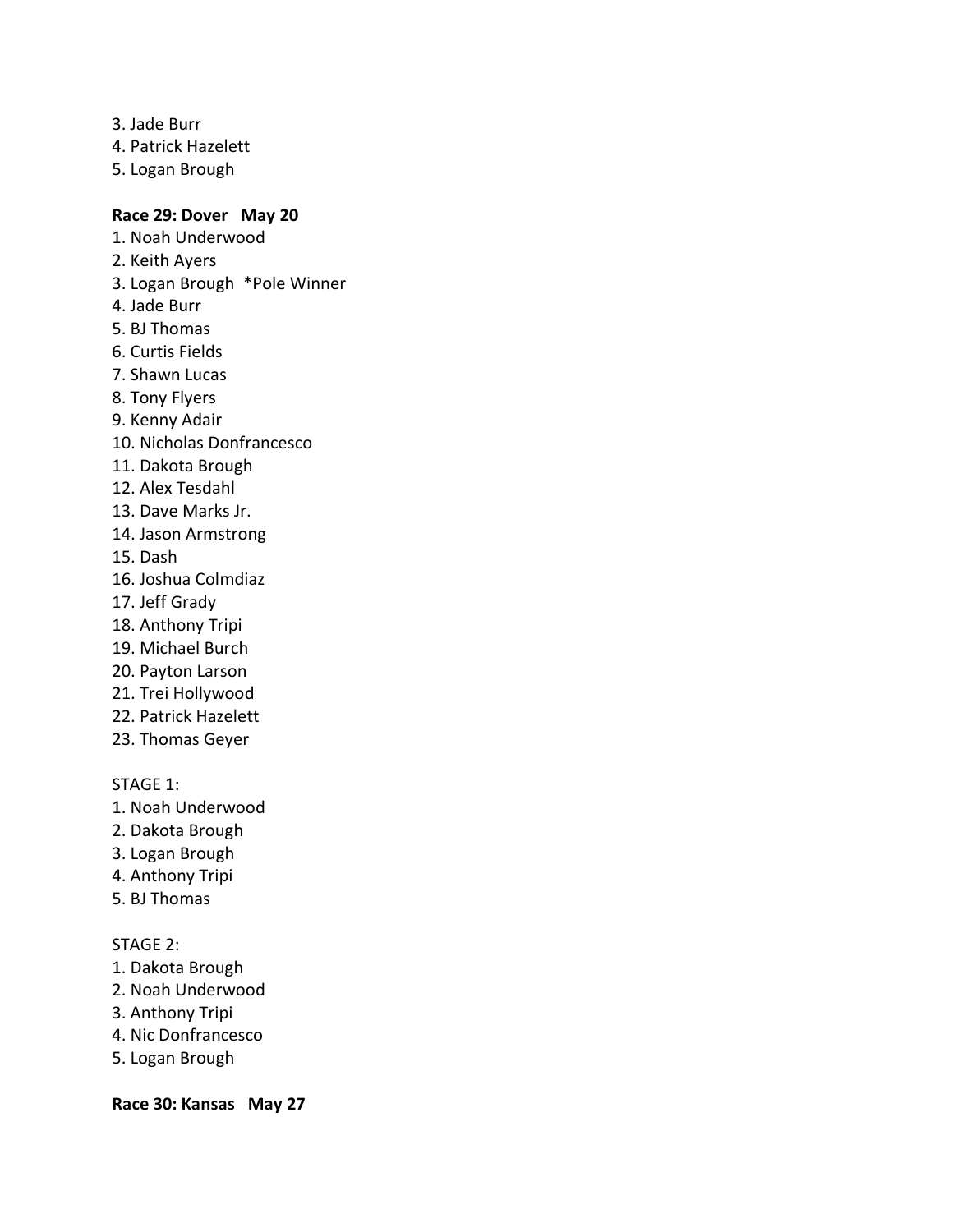- 1. Anthony Tripi
- 2. Trei Hollywood
- 3. BJ Thomas
- 4. Dave Marks Jr.
- 5. Angelo
- 6. Dash
- 7. Noah Underwood
- 8. Dakota Brough
- 9. Joshua Colmdiaz
- 10. Curtis Fields
- 11. Jason Armstrong
- 12. Nic Donfrancesco
- 13. Keith Ayers
- 14. Steven Corley
- 15. Kenny Adair
- 16. Logan Brough
- 17. Michael Burch \*Pole Winner
- 18. Jade Burr
- 19. Thomas Geyer
- 20. Cameron Norton

- 1. Nic Donfrancesco
- 2. Trei Hollywood
- 3. Anthony Tripi
- 4. Keith Ayers
- 5. Kenny Adair

# STAGE 2:

- 1. Nic Donfrancesco
- 2. Dakota Brough
- 3. Anthony Tripi
- 4. Trei Hollywood
- 5. Angelo

# **Race 31: Texas May 27**

- 1. Noah Underwood
- 2. Steven Corley
- 3. Michael Burch
- 4. Anthony Tripi
- 5. Nate L.C.
- 6. Dash
- 7. Thomas Geyer
- 8. Trei Hollywood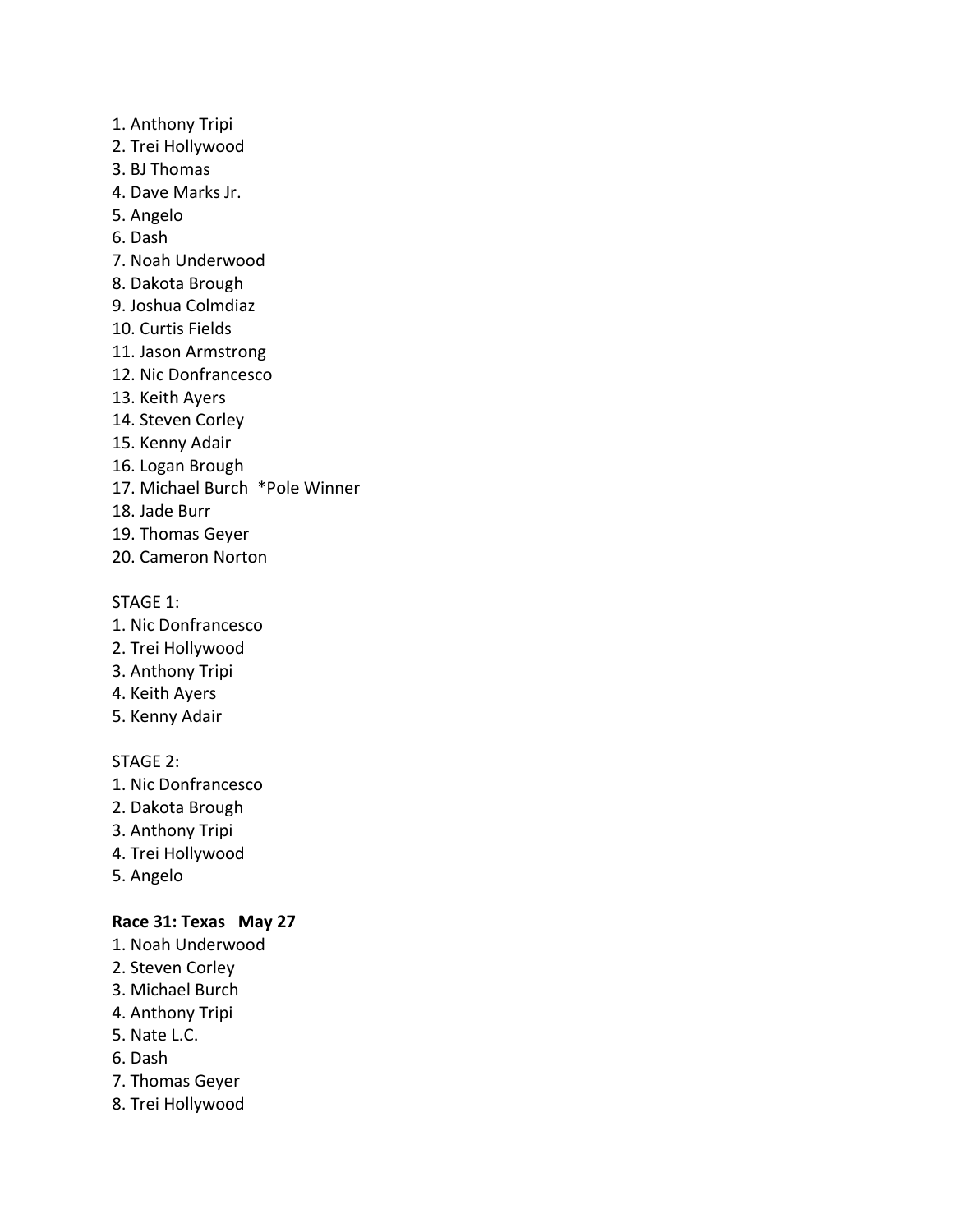- 9. Joshua Colmdiaz 10. Keith Ayers 11. Kenny Adair 12. Curtis Fields 13. Logan Brough 14. Jason Armstrong 15. Dave Marks Jr. 16. Dakota Brough 17. Jeff Grady 18. Nic Donfrancesco 19. BJ Thomas
- 20. Jade Burr

- 1. Jason Armstrong
- 2. Noah Underwood
- 3. Nic Donfrancesco
- 4. Steven Corley
- 5. Dakota Brough

#### STAGE 2:

- 1. Keith Ayers
- 2. Noah Underwood
- 3. Nate L.C.
- 4. Steven Corley
- 5. Dakota Brough

### **Race 32: ISM Raceway June 3**

- 1. Anthony Tripi
- 2. Nic Donfrancesco
- 3. Noah Underwood
- 4. Keith Ayers \*Pole Winner
- 5. Dash
- 6. Jason Armstrong
- 7. Jade Burr
- 8. Cameron Norton
- 9. Shawn Lucas
- 10. Curtis Fields
- 11. Trei Hollywood
- 12. BJ Thomas
- 13. Steven Corley
- 14. Joshua Colmdiaz
- 15. Payton Larson
- 16. Dakota Brough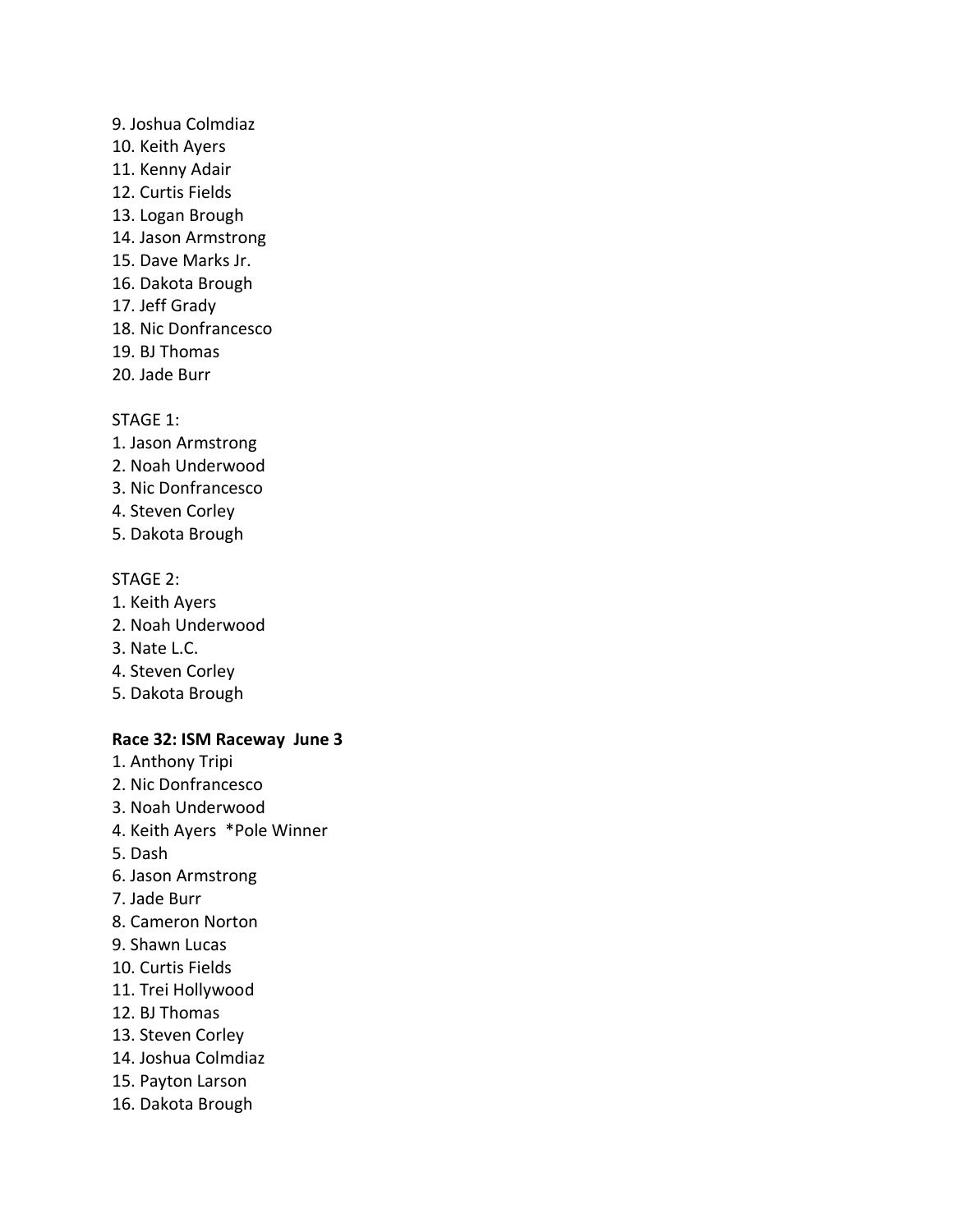- 17. Logan Brough 18. Thomas Geyer 19. Michael Burch
- 20. Pillsbury

- 1. Jade Burr
- 2. Nic Donfrancesco
- 3. Dakota Brough
- 4. Keith Ayers
- 5. Dash

# STAGE 2:

- 1. Jade Burr
- 2. Nic Donfrancesco
- 3. BJ Thomas
- 4. Dakota Brough
- 5. Noah Underwood

# **Race 33: Homestead June 3**

- 1. Dakota Brough
- 2. Noah Underwood
- 3. Nic Donfrancesco
- 4. Dash
- 5. Brad Dove
- 6. Jeff Grady
- 7. Shawn Lucas
- 8. Kenny Adair
- 9. Jason Armstrong
- 10. Keith Ayers \*Pole Winner
- 11. Curtis Fields
- 12. Joshua Colmdiaz
- 13. Cameron Norton
- 14. Alex Tesdahl
- 15. Payton Larson
- 16. Steven Corley
- 17. Timmy Brown
- 18. Anthony Tripi
- 19. Thomas Geyer
- 20. Michael Burch

- 1. Jason Armstrong
- 2. Cameron Norton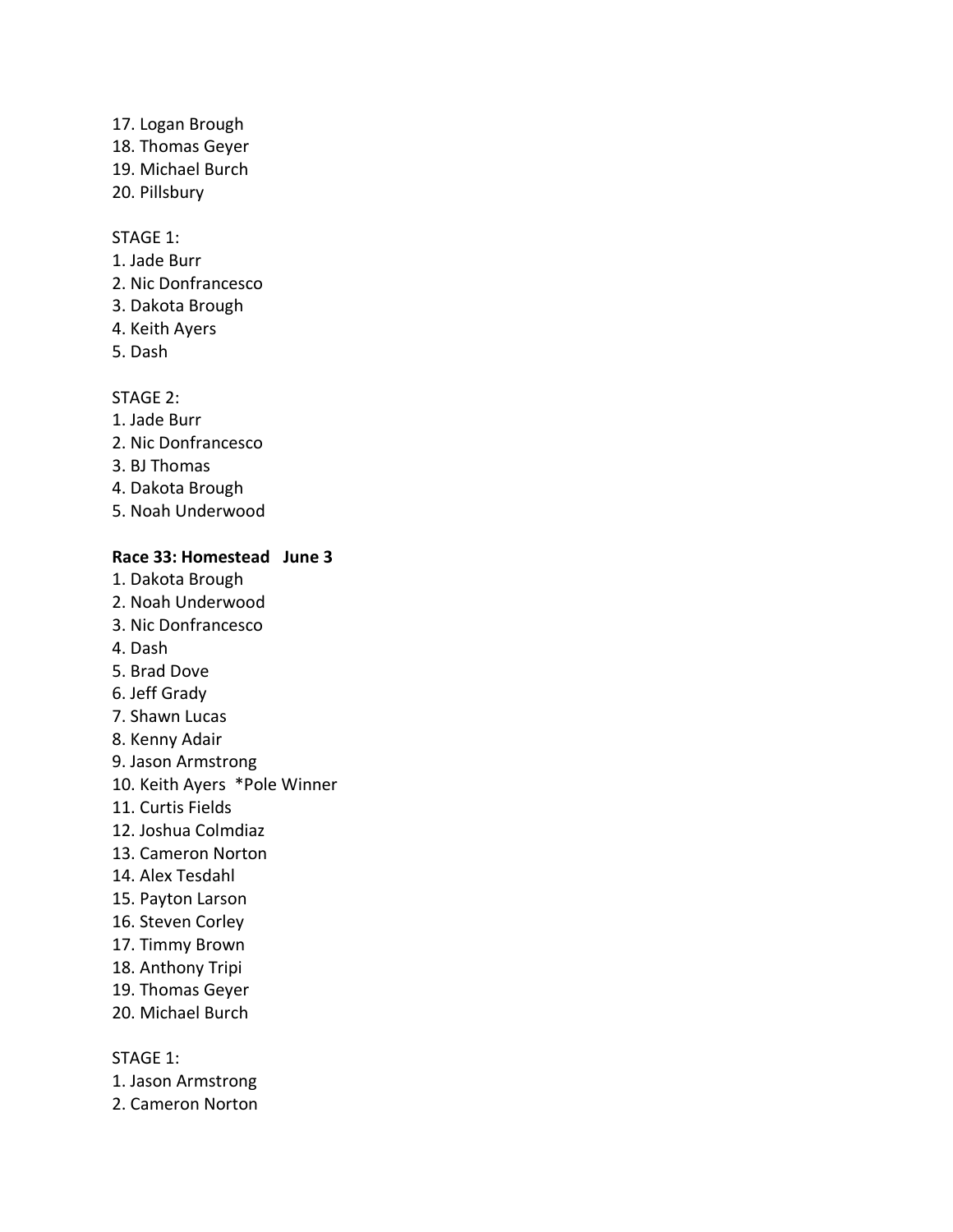- 3. Alex Tesdahl
- 4. Shawn Lucas
- 5. Dakota Brough

STAGE 2:

- 1. Dakota Brough
- 2. Dash
- 3. Jeff Grady
- 4. Alex Tesdahl
- 5. Cameron Norton

# **2019 NOSSCAR MotorMaster Series Final Standings**

1. #00 Dakota Brough: 4,030 pts \*7 wins \*38 P.P. **\*2019 CHAMPION** 2. #88 Noah Underwood: 4,029 pts \*6 wins \*30 P.P. **\*ROOKIE OF THE YEAR** 3. #98 Nic Donfrancesco: 4,028 pts \*3 wins \*24 P.P. 4. #22 Anthony Tripi: 4,013 pts \*4 wins \*18 P.P. (R) **------Round of 4 Cut Line------** 6. #16 Keith Ayers: 3,113 pts \*1 win \*21 P.P. (R) 5. #28 Jade Burr: 3,093 pts \*4 wins \*37 P.P. (R) 7. #99 BJ Thomas: 3,067 pts \*6 P.P. 8. #38 Michael Burch: 3,060 pts \*1 win \*8 P.P. (R) **---------Round of 8---------** 9. #4 Trei Hollywood: 2,129 pts \*2 P.P. (R) 10. #1 Dave Marks Jr: 2,090 pts (R) 12. #2 Alex Tesdahl: 2,068 pts \*3 P.P. 11. #20 Patrick Hazelett: 2,061 pts \*1 win \*4 P.P. (R) **---------Round of 12---------** 13. #78 Jason Armstrong: 1,198 pts \*4 P.P. 14. #90 Joshua Colmdiaz: 1,165 pts (R) 15. #5 Steven Corley: 1,162 pts \*7 P.P. (R) 16. #36x Kenny Adair: 1,133 pts **------PLAYOFF CUT LINE------** 17. #11 Curtis Fields: 400 pts (R) 18. #42 Thomas Geyer: 375 pts (R) 19. #8 Shawn Lucas: 324 \*2 P.P. (R) 20. #23 Dash: 297 pts \*4 P.P. (R) 21. #51 Jeff Grady: 290 pts 22. #61 Nathan O'Hara: 237 pts (R) 23. #60 Dustin Franklin: 233 pts (R) 24. #3 Angelo: 230 pts \*2 wins \*9 P.P. 25. #36 Nathan Scott: 225 pts \*4 wins \*16 P.P. 26. #86 Nate L.C.: 209 pts \*1 P.P. (R) 28. #19 Payton Larson: 183 pts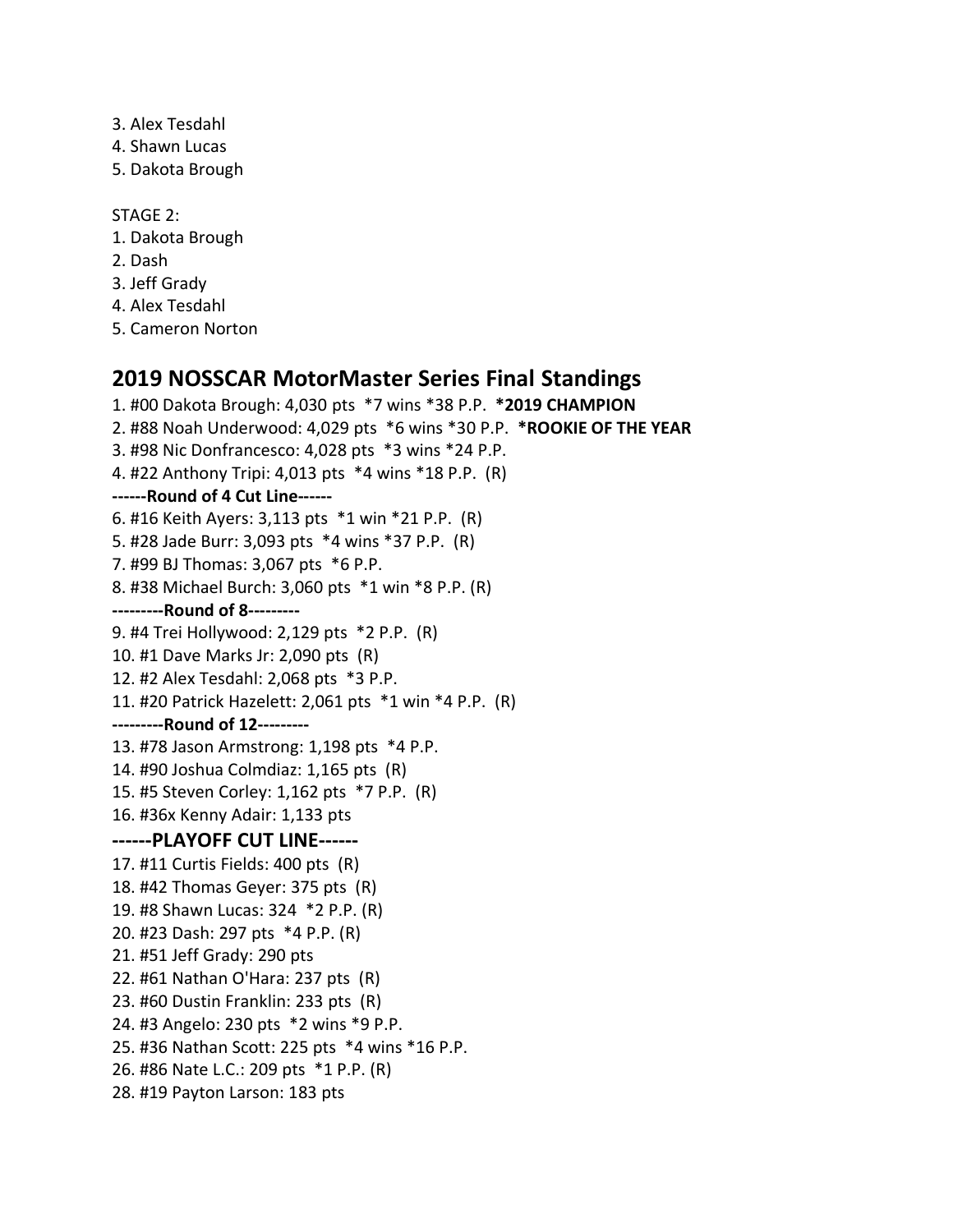29. #8x Tony Flyers: 178 pts 30. #74 Pillsbury: 161 pts \*1 P.P. 31. #23 Brad Dove: 145 pts (R) 32. #23 Jordan Rotton: 134 pts \*1 P.P. 33. #18 Jeffery Robinson Jr: 131 pts (R) 34. #51 Robert Lohman Sr: 125 pts (R) 35. #55 Jerry Ashley: 121 pts (R) 36. #76 Tyler Wagner: 120 pts (R) 37. #61 Logan Brough: 106 pts \*1 P.P. (R) 38. #7 RJ Haywood: 103 pts 39. #19 Billy Ray Thompson: 88 pts 40. #21 Pat Dale: 65 pts (R) 41. #60 Cody Giles: 62 pts \*1 P.P. 42. #15 Cameron Norton: 61 pts 43. #3 Braylon Breeze: 60 pts \*1 P.P. (R) 44. #36 Gary Englehart: 43 pts 45. #11 Michael Wheat: 39 pts (R) 46. #40 Billy Milner: 32 pts 47. #89 Andre Carlson: 28 pts 48. #74 Eddy Fikes: 17 pts (R) 49. #36 Daniel Harmon: 16 pts (R) 50. #11 Timmy Brown: 14 pts 51. #19 Jason Annen: 14 pts 52. #19 Gorilla: 12 pts 53. #86 Chase Dunn: 10 pts 54. #39 Brent Patterson: 4 pts

# **2020 NOSSCAR MotorMaster Series**

*presented by Brough Motorsports – NASCAR Heat 4*

### **Race 1: Daytona 300 Nov. 18**

- 1. Jade Burr
- 2. Noco Racn
- 3. Tony Cammarata
- 4. BJ Thomas
- 5. Anthony Tripi
- 6. Keith Ayers
- 7. Payton Larson
- 8. Jeff Grady
- 9. Joshua Colmdiaz
- 10. Chris Ryan
- 11. Harold Burden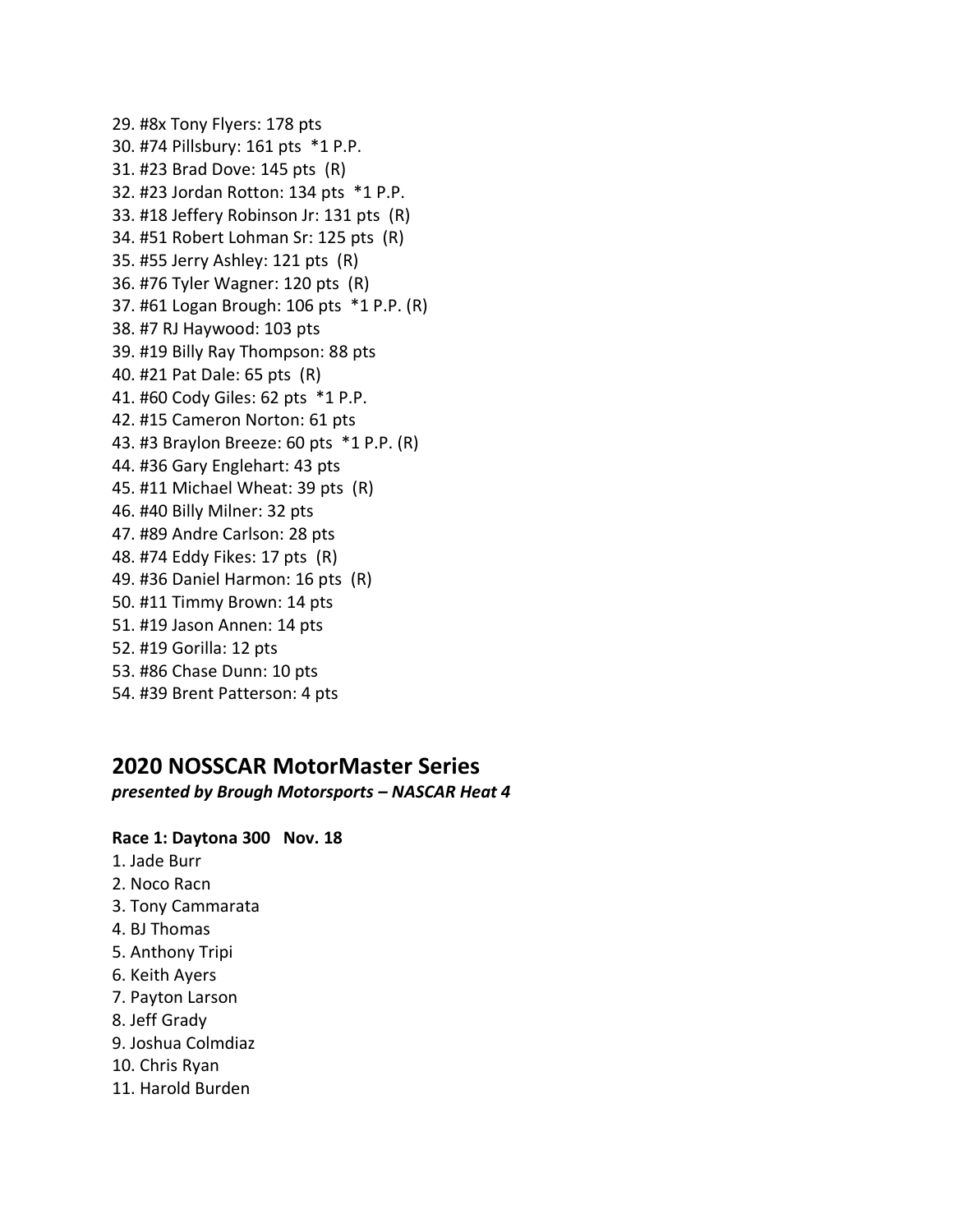12. Randy O'Quinn

- 13. Dave Marks Jr.
- 14. Jason Pitts
- 15. Nicholas Donfrancesco
- 16. Noah Underwood \*POLE
- 17. Kenny Adair
- 18. Kevin Tattersall
- 19. Charlie Irwin
- 20. Michael Burch
- 21. Jarrett Reese
- 22. Thomas Geyer
- 23. CD-Derby
- 24. Smitty
- 25. Ataxia
- 26. Jimmie Best
- 27. Trent Neilson
- 28. Timmy Brown
- 29. Dakota Brough
- 30. Jordan Rotton
- 31. Cameron Norton
- 32. Shawn Lucas

### STAGE 1:

- 1. Jade Burr
- 2. Noco Racn
- 3. Tony Cammarata
- 4. Michael Burch
- 5. Anthony Tripi

### STAGE 2:

- 1. Noco Racn
- 2. Jade Burr
- 3. Nicholas Donfrancesco
- 4. Tony Cammarata
- 5. BJ Thomas

## **Race 2: Las Vegas Nov. 25**

- 1. Noco Racn
- 2. Keith Ayers
- 3. Noah Underwood \*POLE
- 4. Jimmie Best
- 5. Kevin Tattersall
- 6. Jade Burr
- 7. Tony Cammarata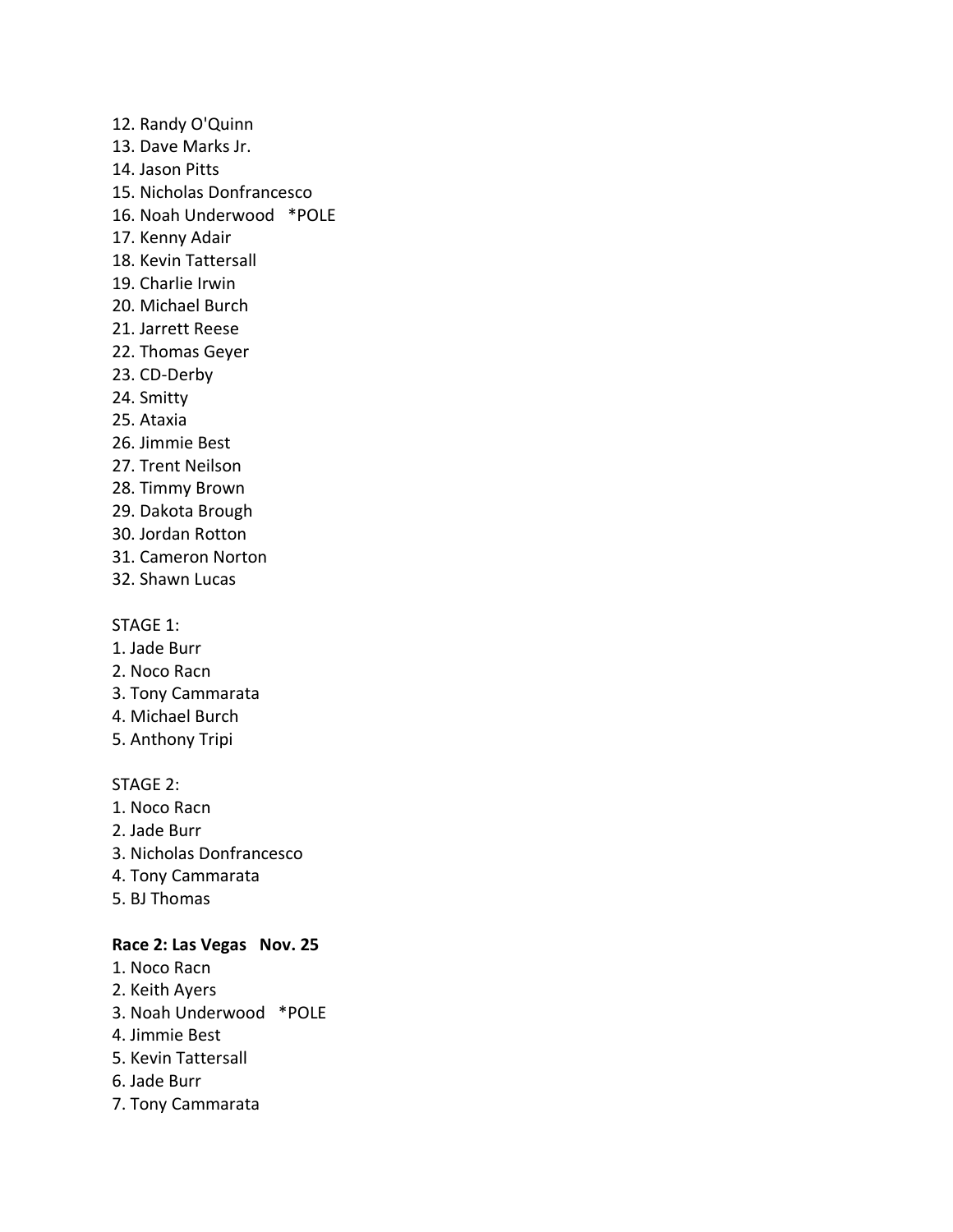8. Jason Pitts 9. Steven Corley 10. Payton Larson 11. Dakota Brough 12. Nate Schultz 13. BJ Thomas 14. Randy O'Quinn 15. Thomas Geyer 16. Charlie Irwin 17. CD-Derby 18. Harold Burden 19. Jarrett Reese 20. Trent Neilson 21. Joshua Colmdiaz 22. Jordan Rotton 23. Kenny Adair 24. Mikhail 25. Jeff Grady 26. Joey Brewer 27. Anthony Tripi 28. Cameron Norton 29. Phillip Brown 30. Nic Donfrancesco 31. Dave Marks Jr.

32. Timmy Brown

#### STAGE 1:

- 1. Keith Ayers
- 2. Noco Racn
- 3. Noah Underwood
- 4. Charlie Irwin
- 5. Jimmie Best

#### STAGE 2:

- 1. Noco Racn
- 2. Keith Ayers
- 3. Jimmie Best
- 4. Noah Underwood
- 5. Kevin Tattersall

# **Race 3: Auto Club Dec. 2**

- 1. Jade Burr
- 2. Noah Underwood
- 3. Payton Larson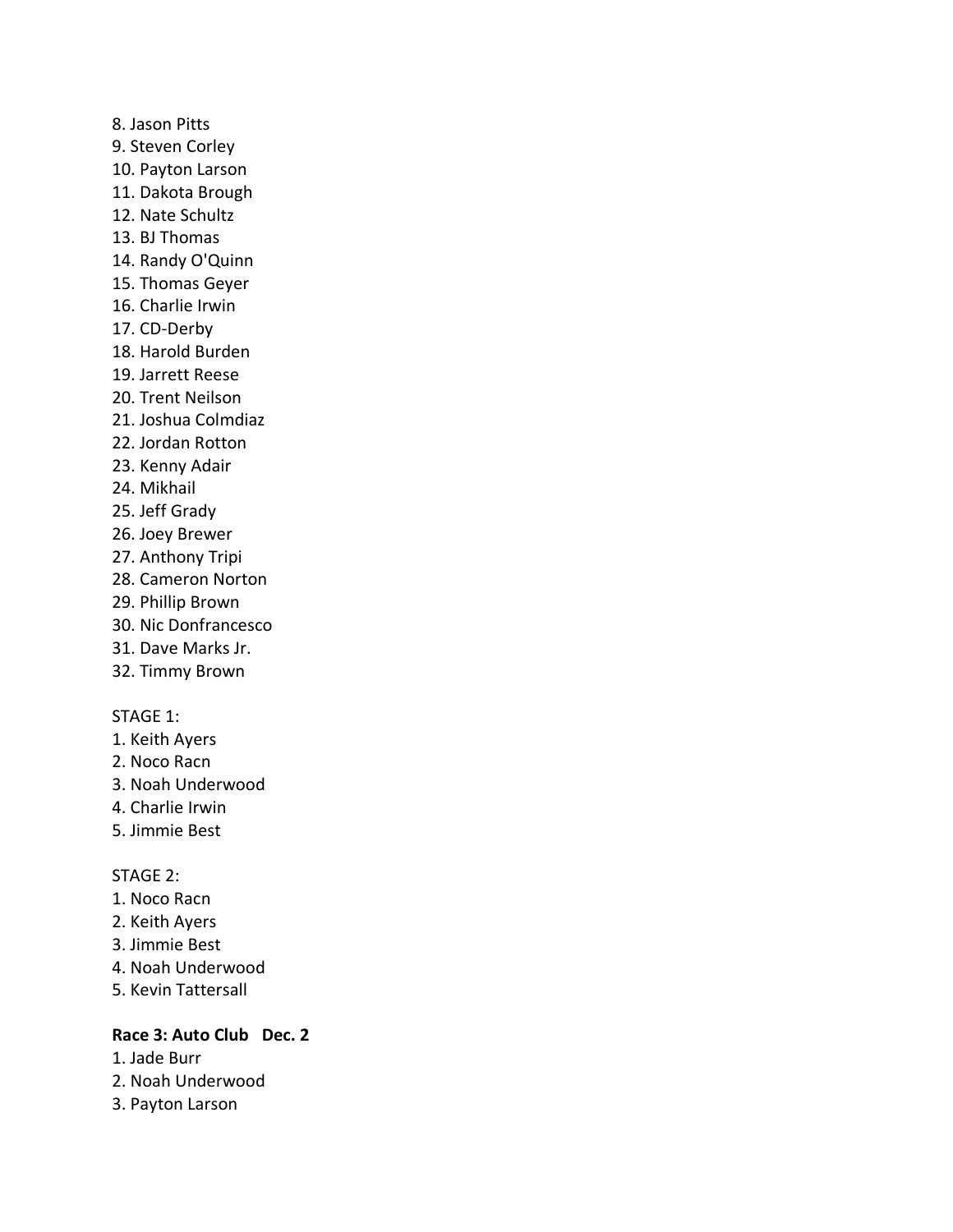4. Randy O'Quinn 5. Noco Racn 6. Harold Burden 7. Jimmie Best 8. Charlie Irwin 9. Kevin Tattersall 10. Jeff Grady 11. Nate Schultz 12. Chris Ryan 13. Joshua Colmdiaz 14. CD-Derby 15. BJ Thomas 16. Jordan Rotton 17. Jarrett Reese 18. Anthony Tripi 19. Steven Corley \*POLE 20. Ryan Shreck 21. Tony Cammarata 22. Alex Tesdahl 23. Joey Brewer 24. Thomas Geyer 25. Dave Marks Jr. 26. Dakota Brough 27. Mikhail 28. Trent Neilson 29. Kenny Adair 30. Matt Tetmeyer 31. Jason Pitts

- 32. Timmy Brown
- 33. Keith Ayers

### STAGE 1:

- 1. Noco Racn
- 2. Harold Burden
- 3. Dakota Brough
- 4. Tony Cammarata
- 5. Noah Underwood

#### STAGE 2:

- 1. BJ Thomas
- 2. Dakota Brough
- 3. Steven Corley
- 4. Jimmie Best
- 5. Harold Burden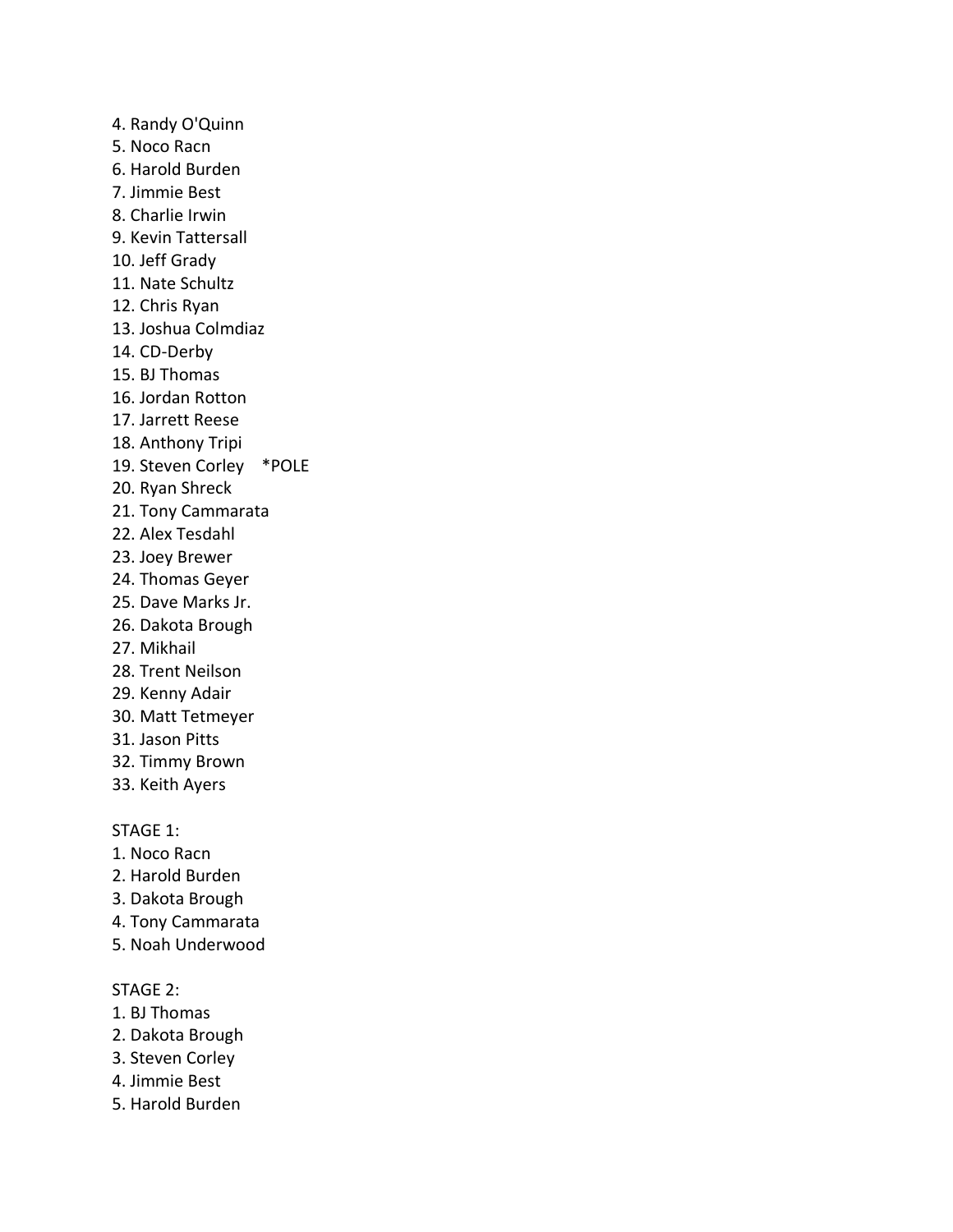#### **Race 4: ISM Raceway Dec. 2**

1. Noah Underwood 2. Noco Racn \*POLE 3. Y. Doneson 4. Kevin Tattersall 5. Jarrett Reese 6. Charlie Irwin 7. Randy O'Quinn 8. Chris Ryan 9. Joshua Colmdiaz 10. Mikhail 11. Thomas Geyer 12. Alex Tesdahl 13. Dave Marks Jr. 14. CD-Derby 15. Nate Schultz 16. Harold Burden 17. Tony Cammarata 18. Steven Corley 19. Jade Burr 20. Payton Larson 21. Ryan Shreck 22. Jeff Grady 23. Jimmie Best 24. Trent Neilson 25. Timmy Brown 26. Kenny Adair 27. BJ Thomas 28. Dakota Brough 29. Anthony Tripi 30. Joey Brewer 31. Keith Ayers 32. Smitty

# STAGE 1:

- 1. Jarrett Reese
- 2. Y. Doneson
- 3. Jade Burr
- 4. Chris Ryan
- 5. Harold Burden

STAGE 2:

1. Charlie Irwin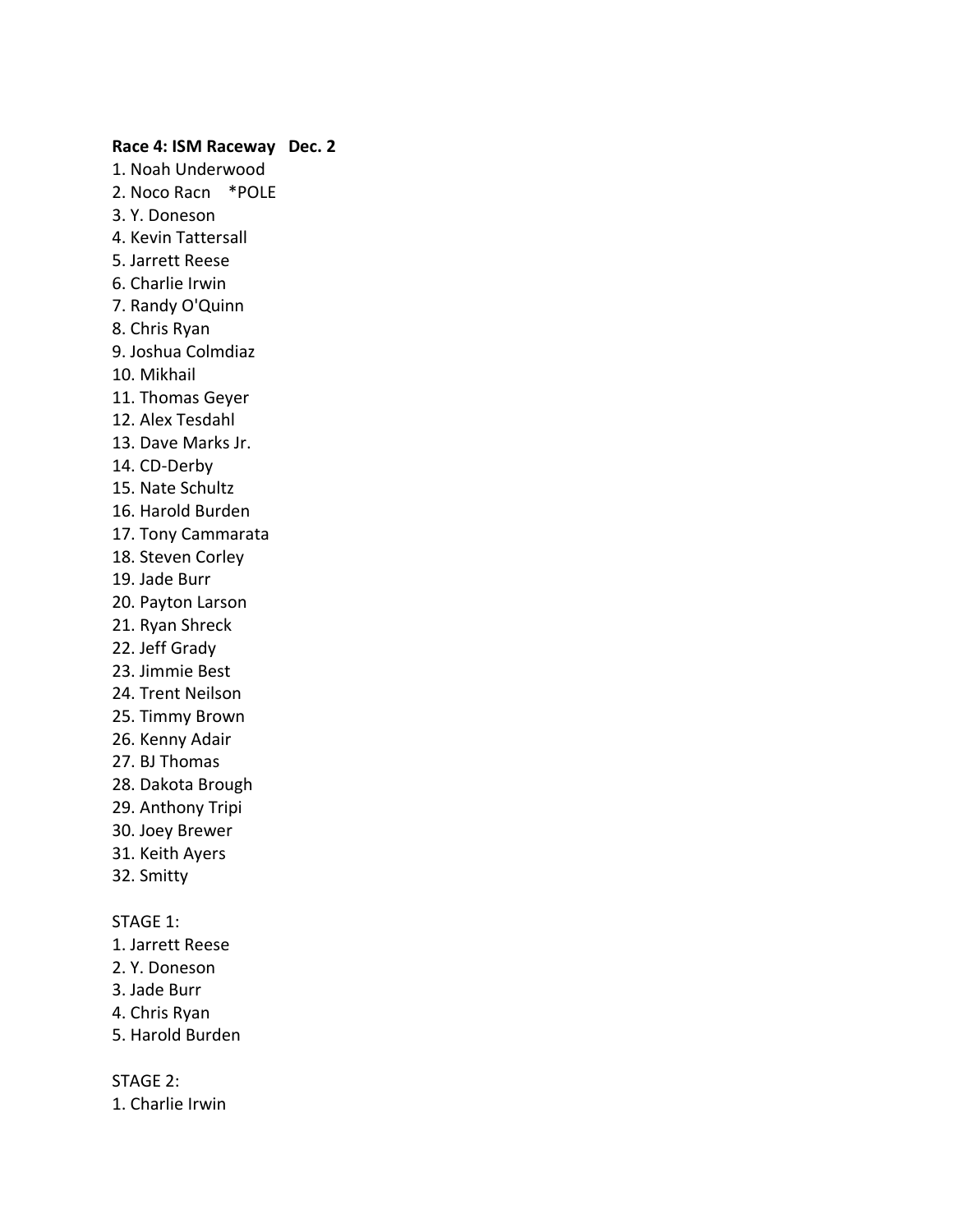- 2. Noah Underwood
- 3. Noco Racn
- 4. Jade Burr
- 5. Jarrett Reese

### **Race 5: Atlanta Dec. 9**

- 1. Chris Ryan 2. Noco Racn \*POLE 3. Jade Burr 4. Kevin Tattersall 5. Alex Tesdahl 6. Tony Cammarata 7. Charlie Irwin 8. Harold Burden 9. Jordan Rotton 10. BJ Thomas 11. Payton Larson 12. Nate Schultz 13. Noah Underwood 14. Y. Doneson 15. Keith Ayers 16. CD-Derby 17. Thomas Geyer 18. Anthony Tripi 19. Joshua Colmdiaz 20. Jimmie Best 21. Chris Pendell 22. Ryan Shreck 23. Randy O'Quinn 24. Timmy Brown 25. Steven Corley 26. Trent Neilson
- 27. Kenny Adair
- 28. Cameron Norton
- 29. Jeff Grady
- 30. Dakota Brough

- 1. Noco Racn
- 2. Harold Burden
- 3. Anthony Tripi
- 4. Joshua Colmdiaz
- 5. Charlie Irwin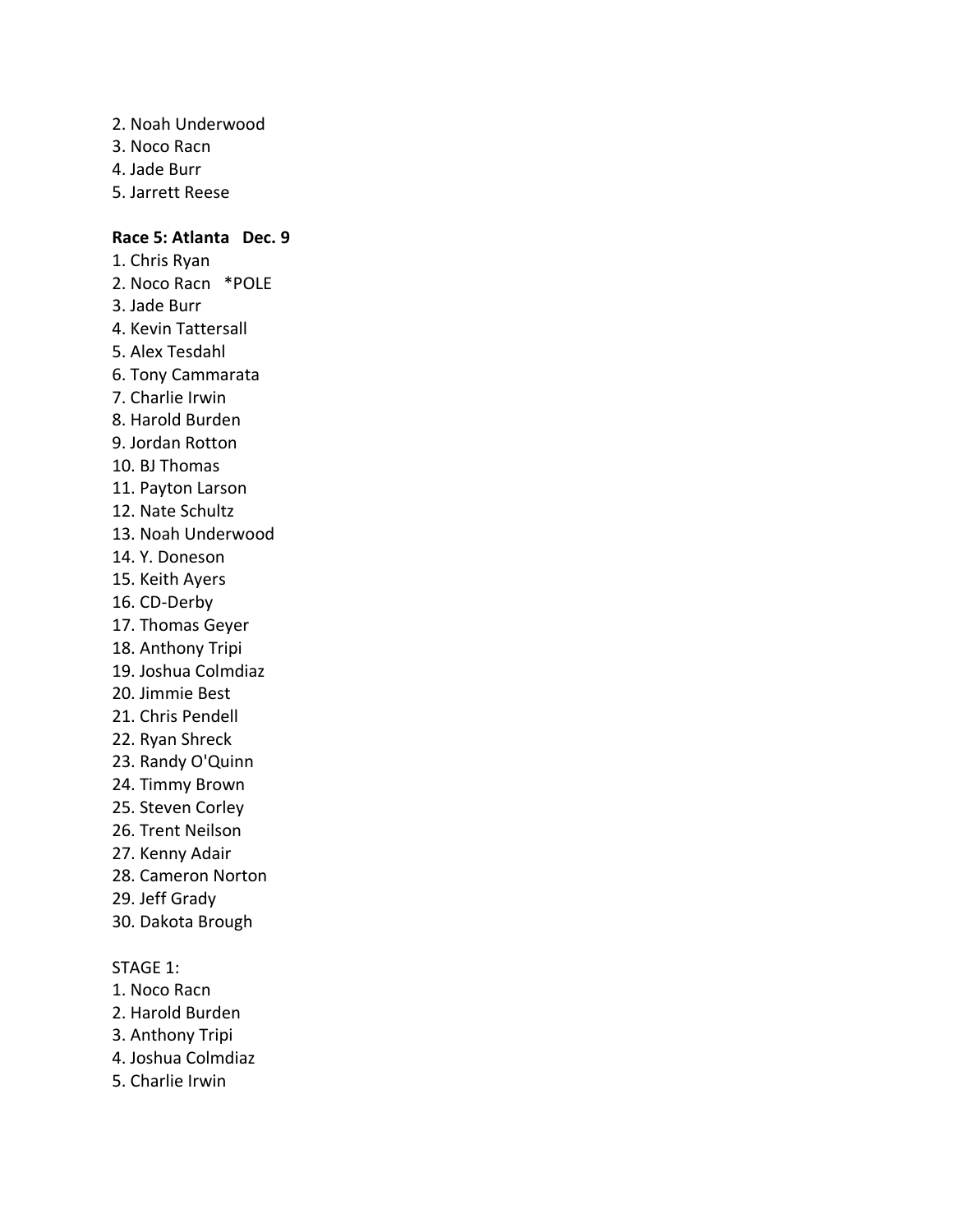STAGE 2:

- 1. Harold Burden
- 2. Payton Larson
- 3. Jade Burr
- 4. Noco Racn
- 5. Alex Tesdahl

### **Race 6: Canadian Tire Dec. 9**

- 1. Chris Pendell
- 2. Noah Underwood
- 3. Noco Racn
- 4. Charlie Irwin
- 5. Jade Burr
- 6. Steven Corley
- 7. BJ Thomas \*POLE
- 8. Payton Larson
- 9. Gate-Keeper
- 10. Dakota Brough
- 11. Kevin Tattersall
- 12. Harold Burden
- 13. Thomas Geyer
- 14. Mikhail
- 15. Y. Doneson
- 16. Jimmie Best
- 17. Randy O'Quinn
- 18. Joshua Colmdiaz
- 19. Nate Schultz
- 20. CD-Derby
- 21. Trent Neilson
- 22. Ryan Shreck
- 23. Keith Ayers
- 24. Alex Tesdahl
- 25. Phillip Brown
- 26. Timmy Brown
- 27. Jason Pitts
- 28. Joey Brewer
- 29. Matt Tetmeyer
- 30. Shawn Lucas

- 1. Noco Racn
- 2. Chris Pendell
- 3. Jade Burr
- 4. BJ Thomas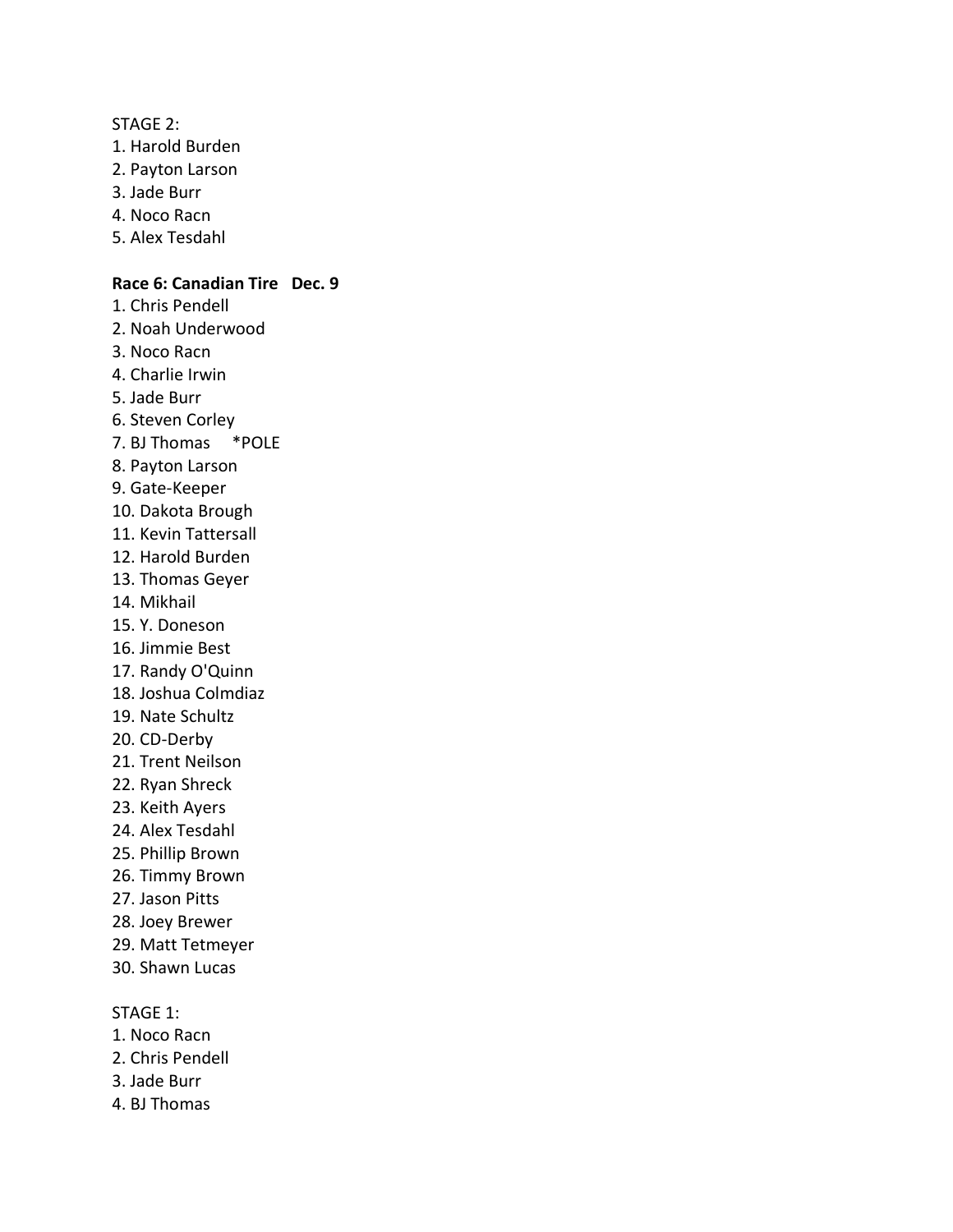### 5. Dakota Brough

STAGE 2:

- 1. Noah Underwood
- 2. Noco Racn
- 3. Gate-Keeper
- 4. Jimmie Best
- 5. Chris Pendell

#### **Race 7: Homestead Dec. 16**

- 1. Noco Racn
- 2. Jade Burr
- 3. Dakota Brough
- 4. Jimmie Best
- 5. Payton Larson
- 6. Cameron Norton
- 7. Charlie Irwin
- 8. Nate Schultz
- 9. Y. Doneson
- 10. Jordan Green
- 11. Randy O'Quinn
- 12. CD-Derby
- 13. Jeff Grady
- 14. Ryan Shreck
- 15. Trent Neilson
- 16. Joshua Colmdiaz
- 17. Kenny Adair
- 18. Keith Ayers
- 19. Brett Baker
- 20. Harold Burden
- 21. Jordan Rotton
- 22. Gate-Keeper
- 23. Dave Marks Jr.
- 24. Jason Pitts
- 25. Chris Ryan
- 26. Alex Tesdahl
- 27. Mikhail
- 28. Kevin Tattersall
- 29. Chris Pendell \*POLE
- 30. Steven Corley
- 31. Thomas Geyer
- 32. Matt Tetmeyer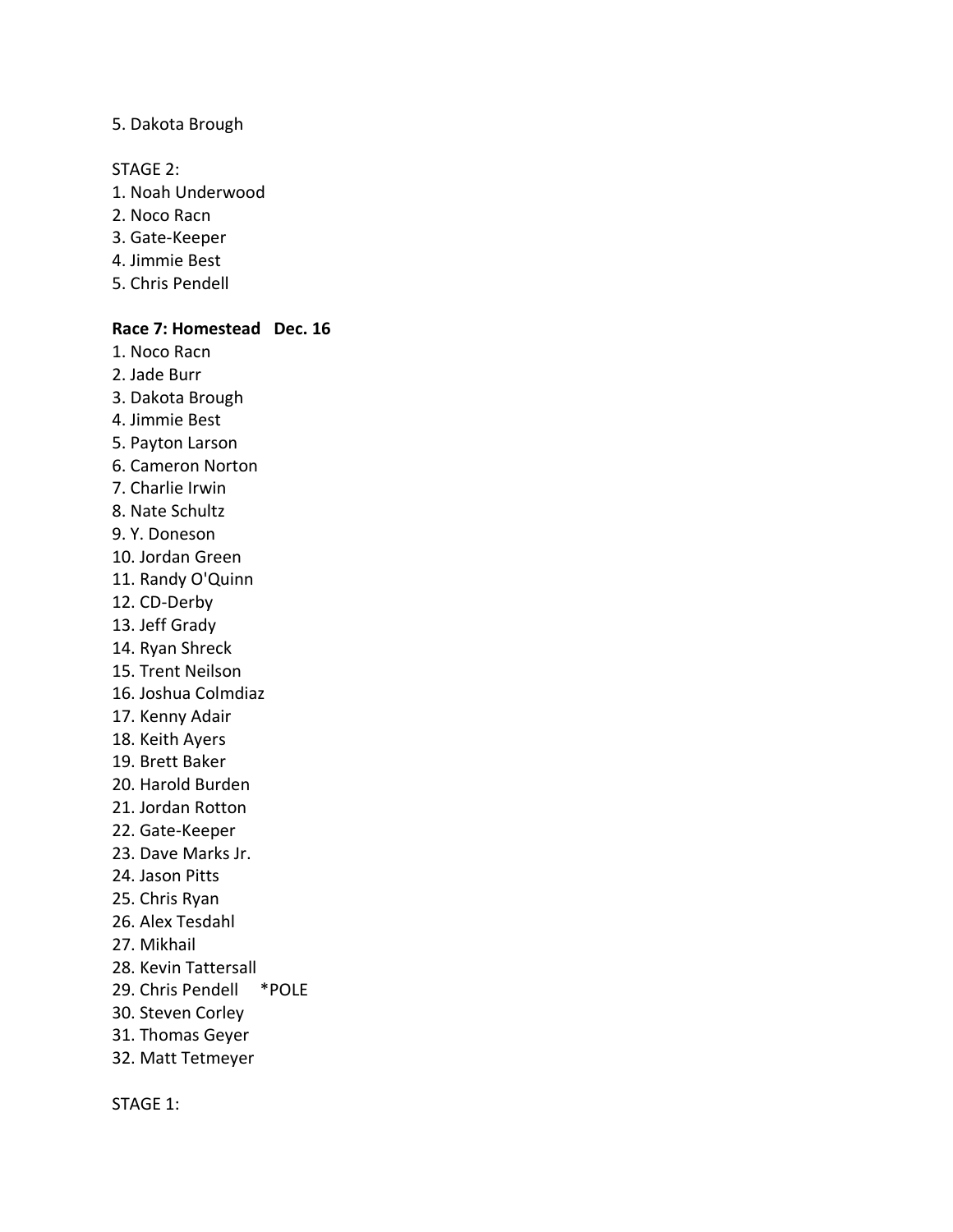- 1. Charlie Irwin
- 2. Noco Racn
- 3. Jade Burr
- 4. Keith Ayers
- 5. Chris Pendell

# STAGE 2:

- 1. Noco Racn
- 2. Gate-Keeper
- 3. Dakota Brough
- 4. Charlie Irwin
- 5. Keith Ayers

# **Race 8: Texas Dec. 16**

1. Payton Larson 2. Kevin Tattersall 3. Tony Cammarata 4. CD-Derby 5. Noco Racn 6. Charlie Irwin 7. Jason Pitts 8. Anthony Tripi 9. Kenny Adair 10. Chris Pendell \*POLE 11. Alex Tesdahl 12. Chris Ryan 13. Mikhail 14. Jade Burr 15. Trent Neilson 16. Nate Schultz 17. Y. Doneson 18. Dave Marks Jr. 19. Gate-Keeper 20. Jimmie Best 21. Brett Baker 22. Keith Ayers 23. Jordan Rotton 24. Joshua Colmdiaz 25. Dakota Brough 26. Dylan McDonald 27. Harold Burden 28. Ryan Shreck 29. Jeff Grady 30. Phillip Brown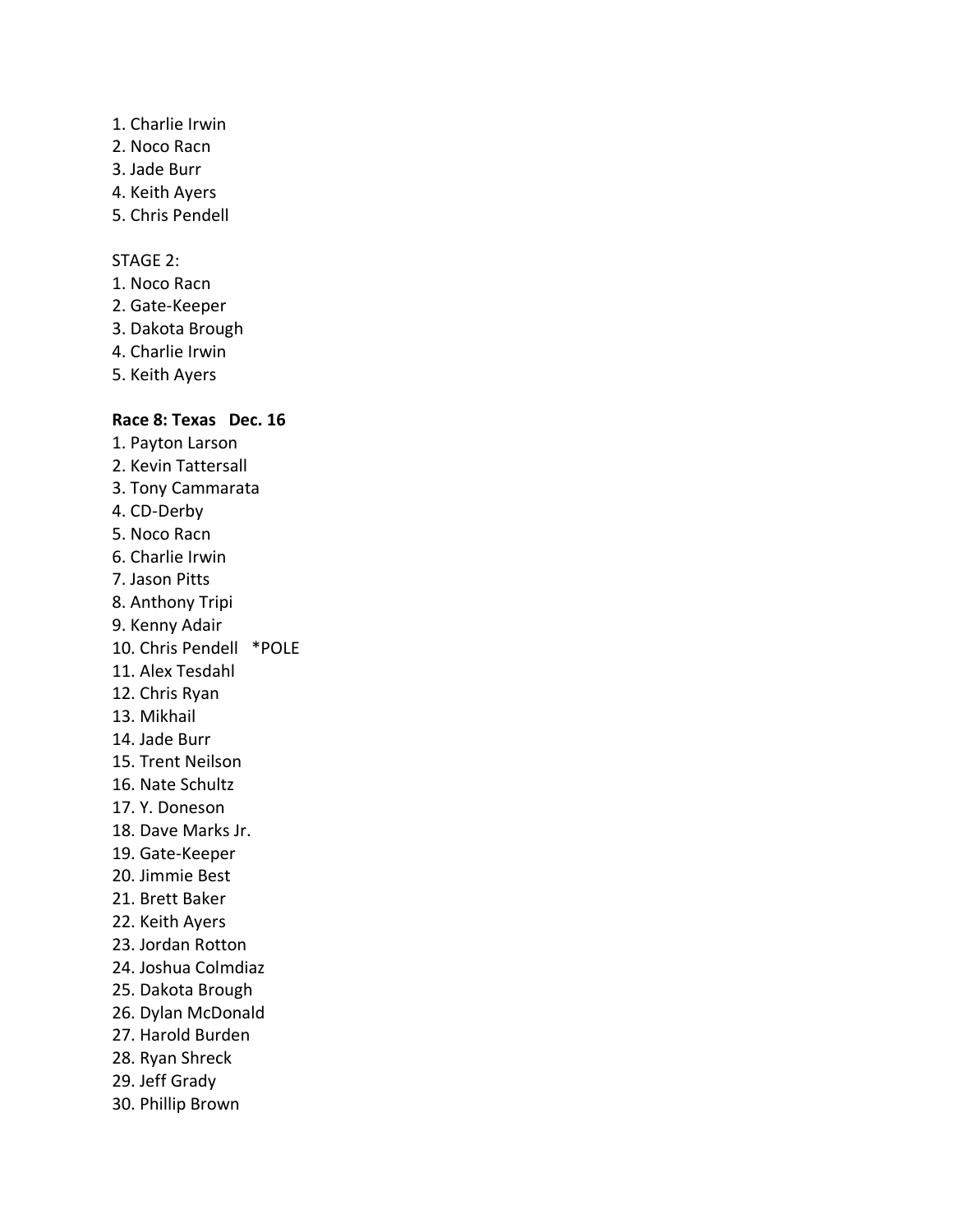- 31. Thomas Geyer
- 32. Matt Tetmeyer
- 33. Nick Donfrancesco

- 1. Charlie Irwin
- 2. Chris Ryan
- 3. Joshua Colmdiaz
- 4. Noco Racn
- 5. Harold Burden

### STAGE 2:

- 1. Payton Larson
- 2. Tony Cammarata
- 3. Alex Tesdahl
- 4. Harold Burden
- 5. Anthony Tripi

# **Race 9: Bristol Jan. 6, 2020**

- 1. Chris Pendell
- 2. Noco Racn
- 3. Chris Ryan
- 4. Kevin Tattersall
- 5. Charlie Irwin
- 6. Keith Ayers
- 7. Jade Burr
- 8. CD-Derby
- 9. Gate-Keeper
- 10. Jarrett Reese
- 11. Jason Pitts
- 12. Joshua Colmdiaz
- 13. Ryan Shreck
- 14. Anthony Tripi
- 15. Payton Larson
- 16. Harold Burden
- 17. Mikhail
- 18. Dakota Brough \*POLE
- 19. Tony Cammarata
- 20. Jimmie Best
- 21. Nate Schultz
- 22. Y. Doneson
- 23. Kenny Adair
- 24. Trent Neilson
- 25. Steven Corley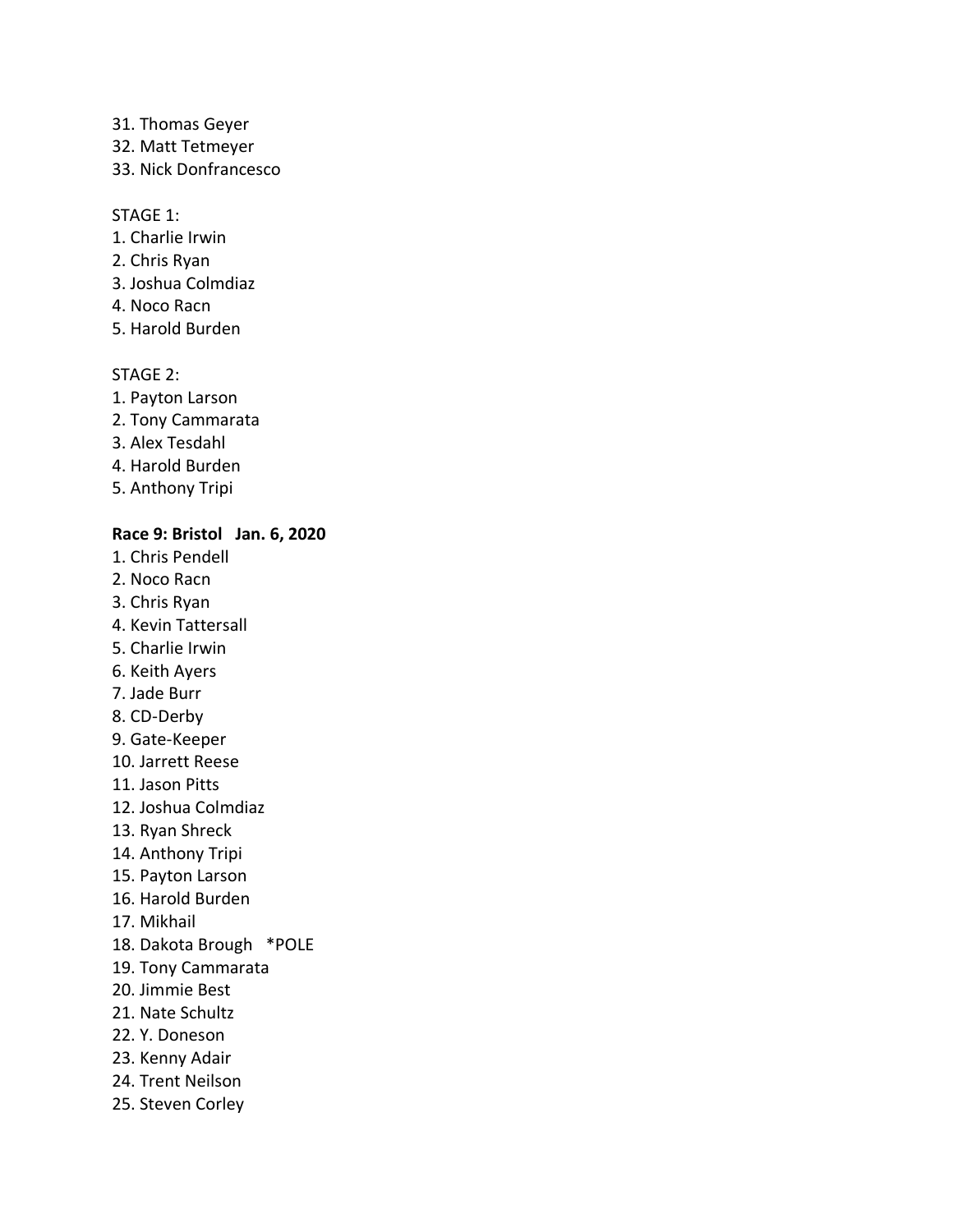26. M.H.K. 27. Alex Tesdahl 28. Thomas Geyer 29. Kodeman 30. Jeff Grady

#### STAGE 1:

- 1. Chris Ryan
- 2. CD-Derby
- 3. Noco Racn
- 4. Chris Pendell
- 5. Gate-Keeper

#### STAGE 2:

- 1. Chris Pendell
- 2. Kevin Tattersall
- 3. Charlie Irwin
- 4. CD-Derby
- 5. Jade Burr

### **Race 10: Talladega Jan. 6**

- 1. Ryan Shreck
- 2. Keith Ayers
- 3. Payton Larson
- 4. Steven Corley
- 5. Thomas Geyer
- 6. Charlie Irwin
- 7. Kevin Tattersall
- 8. Harold Burden
- 9. Noco Racn
- 10. Jimmie Best
- 11. Anthony Tripi
- 12. Kenny Adair
- 13. Nate Schultz
- 14. Jarrett Reese
- 15. Mikhail
- 16. Jade Burr
- 17. Gate-Keeper
- 18. Tony Cammarata
- 19. M.H.K.
- 20. Dakota Brough \*2-lap Penalty
- 21. CD-Derby
- 22. Jason Pitts \*2-lap Penalty
- 23. Alex Tesdahl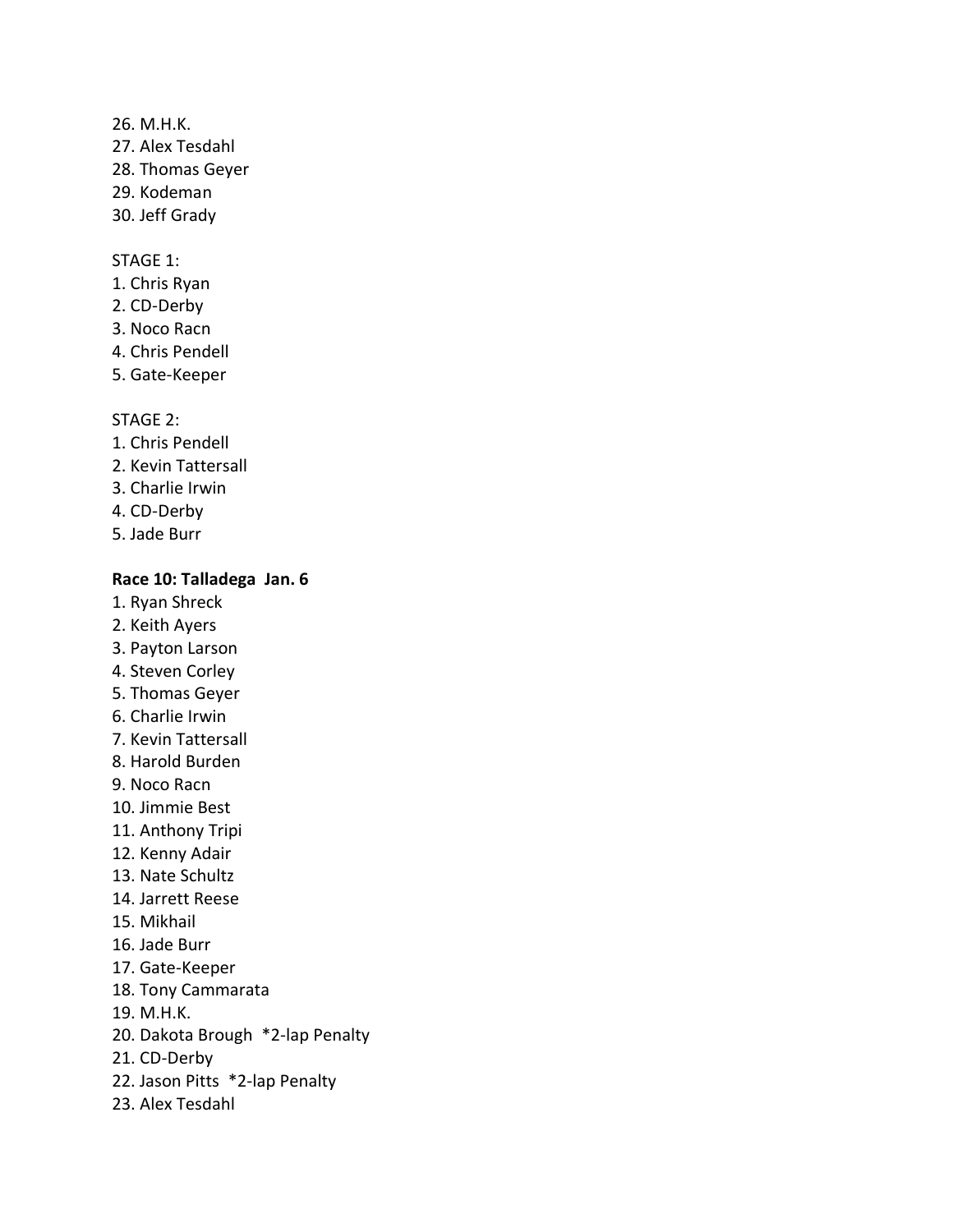### 24. Jeff Grady \*POLE

- 25. Chris Pendell
- 26. Phillip Brown
- 27. Joshua Colmdiaz
- 28. Cameron Norton
- 29. Dave Marks Jr.
- 30. Y. Doneson

## STAGE 1:

- 1. Tony Cammarata
- 2. Nate Schultz
- 3. Harold Burden
- 4. Noco Racn
- 5. Thomas Geyer

### STAGE 2:

- 1. Tony Cammarata
- 2. Steven Corley
- 3. Keith Ayers
- 4. Noco Racn
- 5. Payton Larson

# **Race 11: Sonoma Jan. 13**

- 1. Noco Racn \*POLE
- 2. Gate-Keeper
- 3. Keith Ayers
- 4. Jarrett Reese
- 5. Charlie Irwin
- 6. Jimmie Best
- 7. Harold Burden
- 8. Payton Larson
- 9. CD-Derby
- 10. Jade Burr
- 11. Tony Cammarata
- 12. Joshua Colmdiaz
- 13. Steven Corley
- 14. Kevin Tattersall
- 15. Alex Tesdahl
- 16. Shawn Lucas
- 17. Anthony Tripi
- 18. Nate Schultz
- 19. Dave Marks Jr.
- 20. Kodi Horst
- 21. Thomas Geyer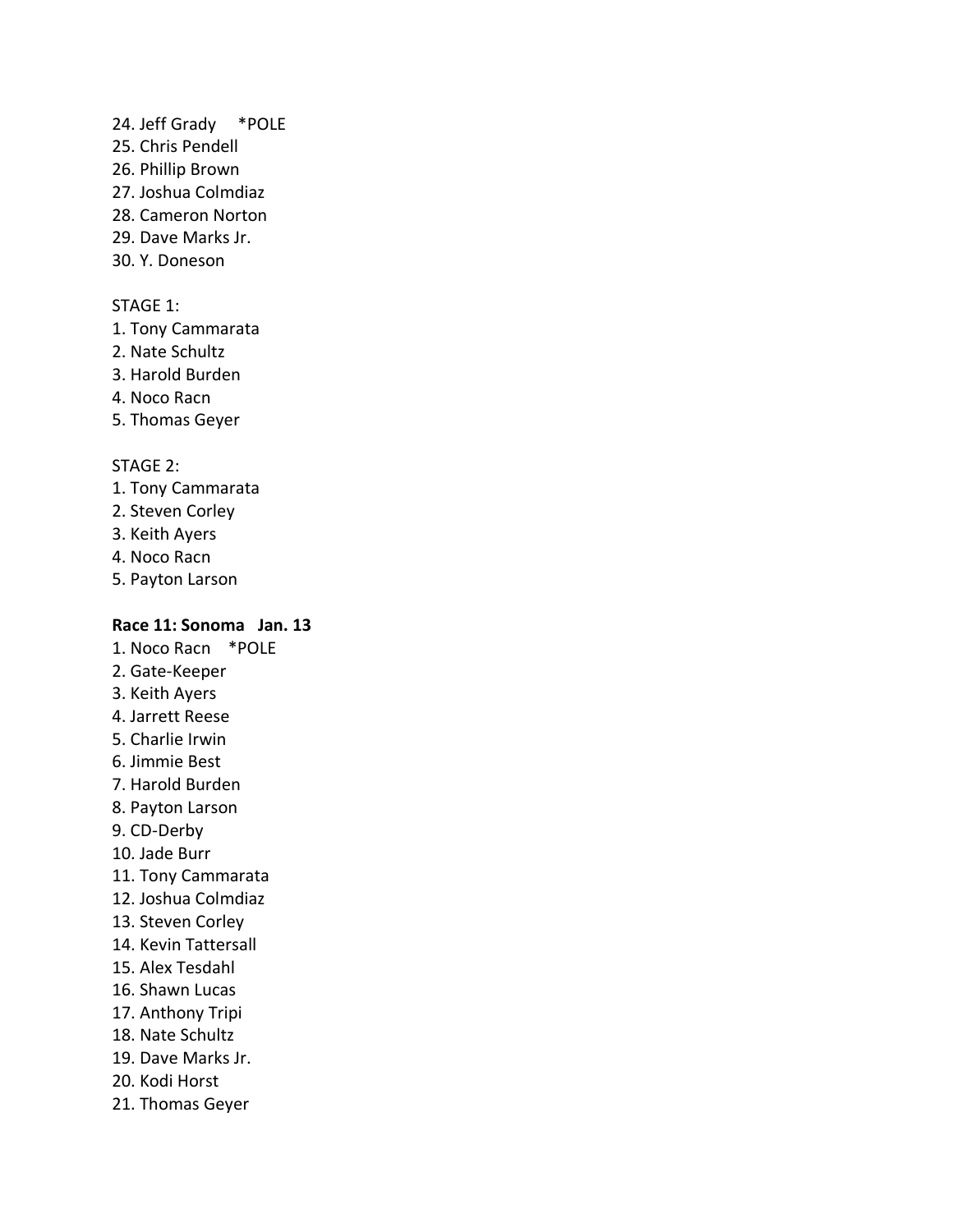- 22. Jordan Green
- 23. Ryan Shreck
- 24. Robbie Vids
- 25. Cameron Norton

- 1. Keith Ayers
- 2. Noco Racn
- 3. Charlie Irwin
- 4. Gate-Keeper
- 5. Jade Burr

# STAGE 2:

- 1. Charlie Irwin
- 2. Gate-Keeper
- 3. Keith Ayers
- 4. Tony Cammarata
- 5. Jimmie Best

# **Race 12: Dover Jan. 13**

- 1. Keith Ayers
- 2. Gate-Keeper
- 3. Derek Roberts
- 4. Anthony Tripi
- 5. Robbie Vids
- 6. Tony Cammarata
- 7. Jarrett Reese
- 8. Noco Racn \*1-lap Penalty
- 9. Joshua Colmdiaz
- 10. Harold Burden
- 11. Jimmie Best \*POLE
- 12. Payton Larson
- 13. Alex Tesdahl
- 14. Jade Burr
- 15. Charlie Irwin
- 16. Ayrton Frederick
- 17. CD-Derby
- 18. Dave Marks Jr.
- 19. Thomas Geyer
- 20. Nate Schultz
- 21. Kevin Tattersall
- 22. Shawn Lucas
- 23. Steven Corley
- 24. Cameron Norton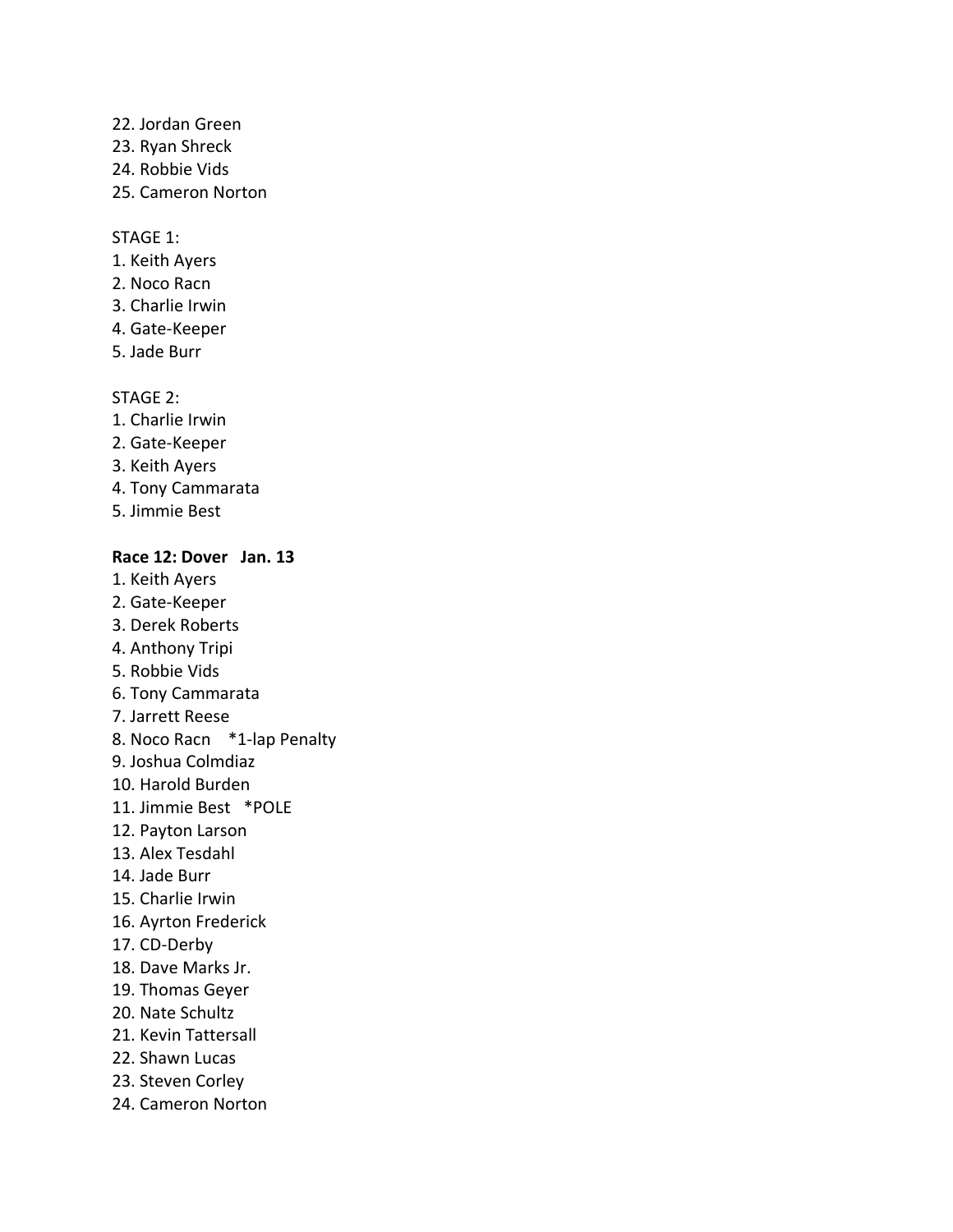### 25. Ryan Shreck

#### STAGE 1:

- 1. Keith Ayers
- 2. Noco Racn
- 3. Steven Corley
- 4. Gate-Keeper
- 5. Payton Larson

# STAGE 2:

- 1. Noco Racn
- 2. Harold Burden
- 3. Keith Ayers
- 4. Gate-Keeper
- 5. Jarrett Reese

# **Race 13: Charlotte Jan. 20**

- 1. Noco Racn
- 2. Keith Ayers
- 3. Chris Pendell \*POLE
- 4. Charlie Irwin
- 5. Payton Larson
- 6. Jimmie Best
- 7. Chris Ryan
- 8. Joshua Colmdiaz
- 9. Jade Burr
- 10. Gate-Keeper
- 11. Jarrett Reese
- 12. Y. Doneson
- 13. Gary Englehart
- 14. Steven Corley
- 15. Nate Schultz
- 16. Ayrton Frederick
- 17. Dave Marks Jr.
- 18. Kevin Tattersall
- 19. CD-Derby
- 20. Dakota Brough
- 21. Alex Tesdahl
- 22. Cameron Norton
- 23. Shawn Lucas
- 24. Kodeman
- 25. Anthony Tripi
- 26. Clay Stanley
- 27. Ryan Shreck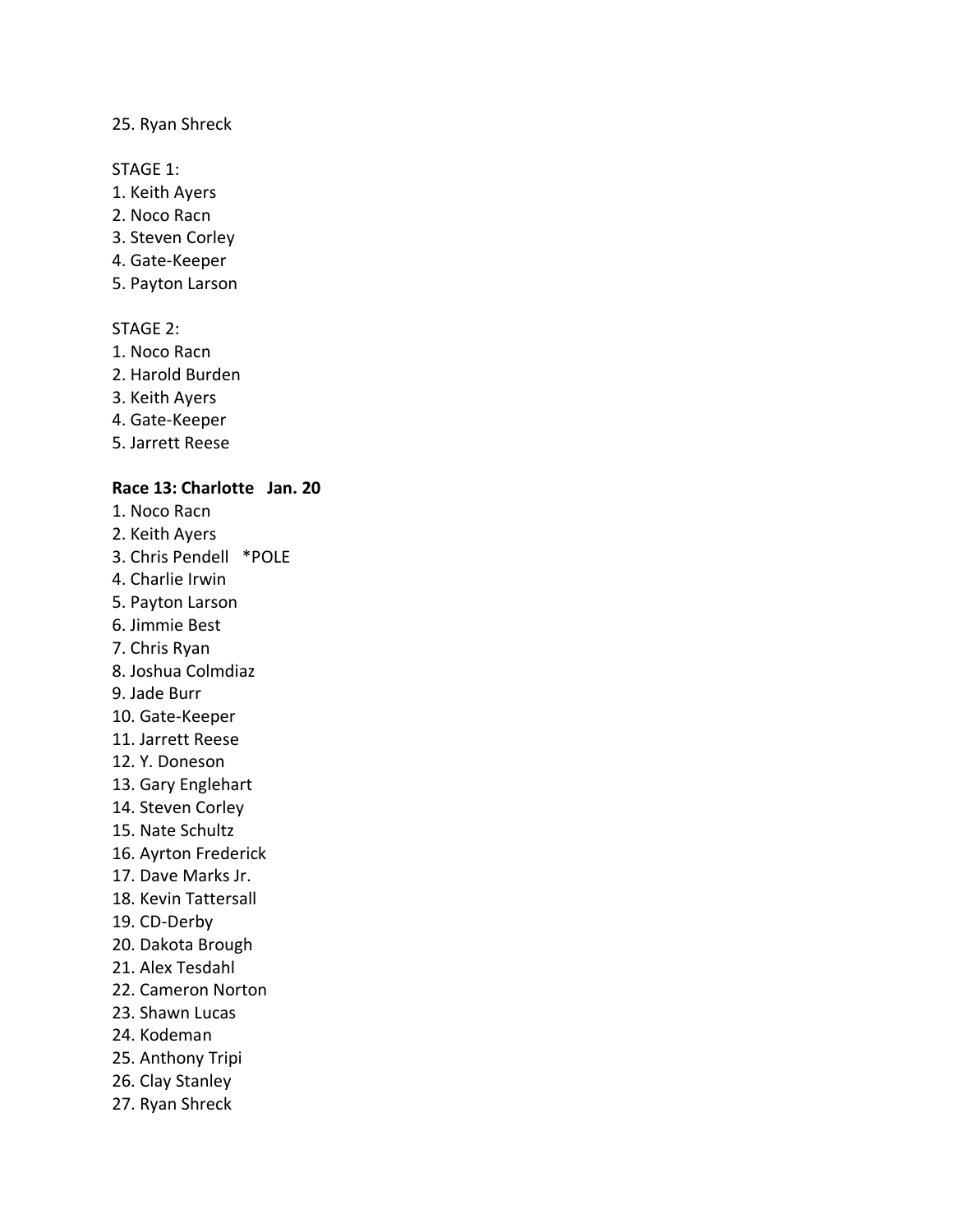- 28. Jason Pitts
- 29. Thomas Geyer
- 30. Jeff Grady
- 31. Tony Cammarata
- 32. Randy O'Quinn

- 1. Chris Pendell
- 2. Noco Racn
- 3. Keith Ayers
- 4. Jade Burr
- 5. Jimmie Best

### STAGE 2:

- 1. Y. Doneson
- 2. Jade Burr
- 3. Keith Ayers
- 4. Chris Pendell
- 5. Charlie Irwin

### **Race 14: Mid-Ohio Jan. 20**

- 1. Noco Racn
- 2. Keith Ayers \*POLE
- 3. Charlie Irwin
- 4. Dakota Brough
- 5. Gate-Keeper
- 6. Chris Pendell
- 7. Jade Burr
- 8. Payton Larson
- 9. CD-Derby
- 10. Ayrton Frederick
- 11. Shawn Lucas
- 12. Kevin Tattersall
- 13. Jarrett Reese
- 14. Jimmie Best
- 15. Thomas Geyer
- 16. Joshua Colmdiaz
- 17. Chris Ryan
- 18. Nate Schultz
- 19. Alex Tesdahl
- 20. Dave Marks Jr.
- 21. Derek Roberts
- 22. Steven Corley
- 23. Gary Englehart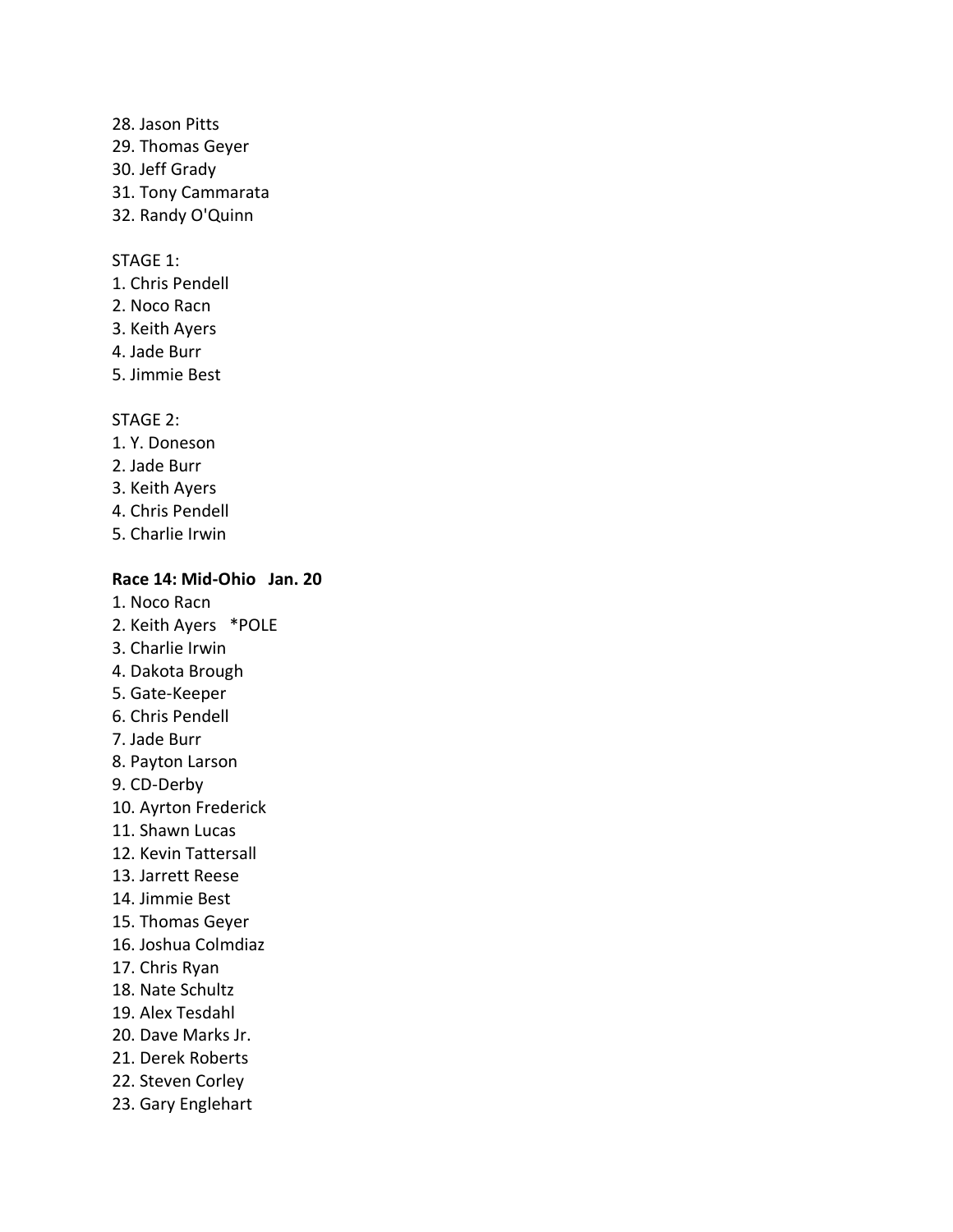### 24. Clay Stanley

25. Tony Cammarata

### STAGE 1:

- 1. Keith Ayers
- 2. Noco Racn
- 3. Dakota Brough
- 4. Chris Pendell
- 5. Charlie Irwin

# STAGE 2:

- 1. Noco Racn
- 2. Keith Ayers
- 3. Chris Pendell
- 4. Gate-Keeper
- 5. Charlie Irwin

### **Race 15: Michigan Jan. 27**

- 1. Noco Racn
- 2. Chris Pendell
- 3. Gate-Keeper
- 4. Steven Corley
- 5. Ayrton Frederick
- 6. Chris Ryan
- 7. Kevin Tattersall
- 8. Dakota Brough
- 9. Thomas Geyer
- 10. Jason Pitts
- 11. Nate Schultz
- 12. Tony Cammarata \*POLE
- 13. Harold Burden
- 14. Ryan Shreck
- 15. Derek Roberts
- 16. Y. Doneson
- 17. BJ Thomas
- 18. Dave Marks Jr.
- 19. Jordan Green
- 20. Jade Burr
- 21. Joshua Colmdiaz
- 22. Keith Ayers
- 23. Jimmie Best
- 24. Payton Larson
- 25. Rob Oglesby
- 26. CD-Derby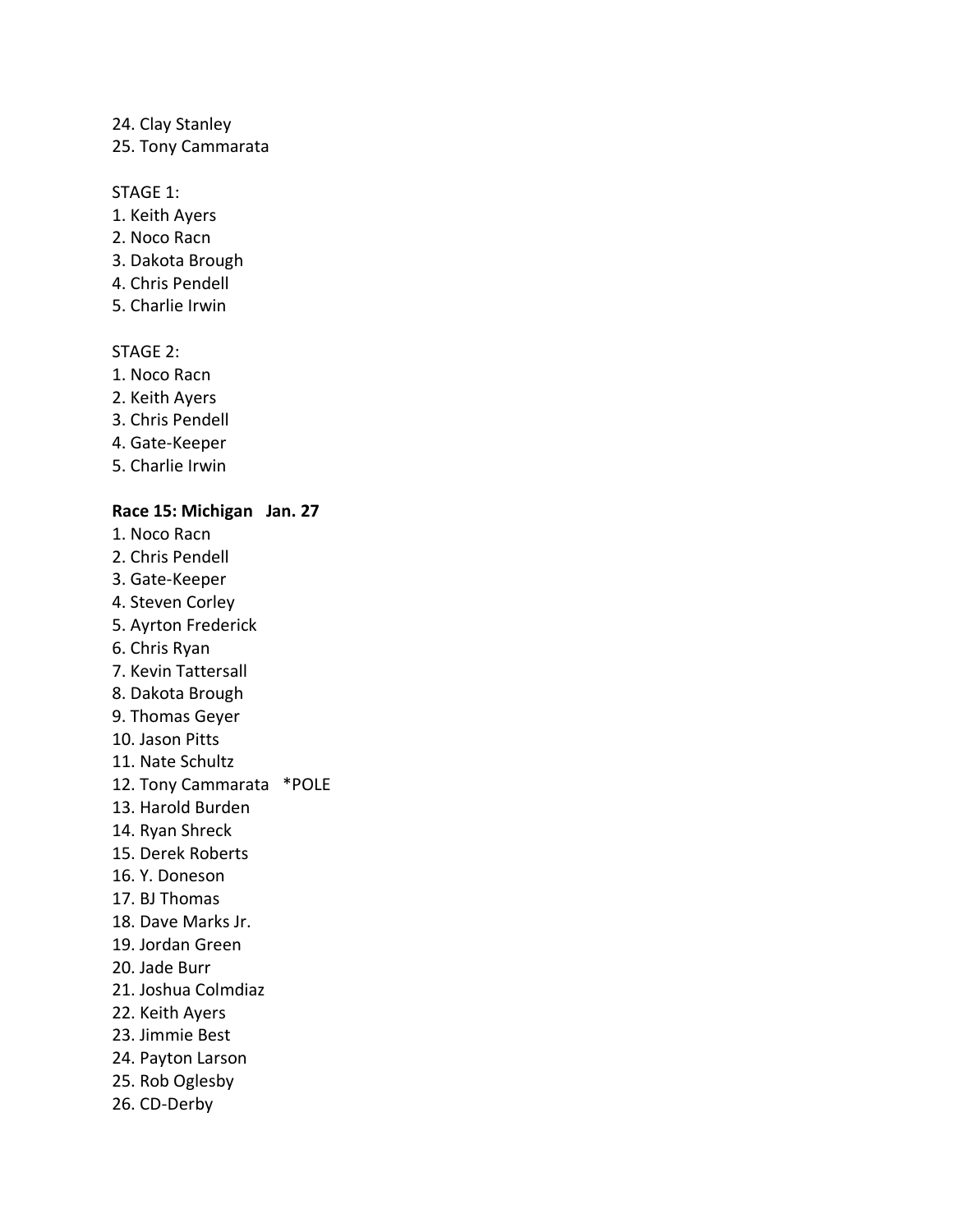- 27. Dustin McClintlock
- 28. Kodeman
- 29. Cameron Norton
- 30. Nick Donfrancesco
- 31. Jeff Grady

- 1. Tony Cammarata
- 2. Kevin Tattersall
- 3. Jade Burr
- 4. Chris Ryan
- 5. Dakota Brough

### STAGE 2:

- 1. Noco Racn
- 2. Chris Pendell
- 3. Steven Corley
- 4. Tony Cammarata
- 5. Jade Burr

### **Race 16: Iowa Jan. 27**

- 1. Noco Racn
- 2. Keith Ayers
- 3. Gate-Keeper
- 4. Tyler McMurter
- 5. CD-Derby
- 6. Payton Larson
- 7. Charlie Irwin
- 8. Tony Cammarata
- 9. Jade Burr
- 10. Kevin Tattersall
- 11. BJ Thomas
- 12. Ayrton Frederick
- 13. Joshua Colmdiaz
- 14. Harold Burden
- 15. Jimmie Best \*POLE
- 16. Chris Pendell
- 17. Dave Marks Jr.
- 18. Jordan Green
- 19. Nate Schultz
- 20. Dustin McClintlock
- 21. Y. Doneson
- 22. Kodeman
- 23. Derek Roberts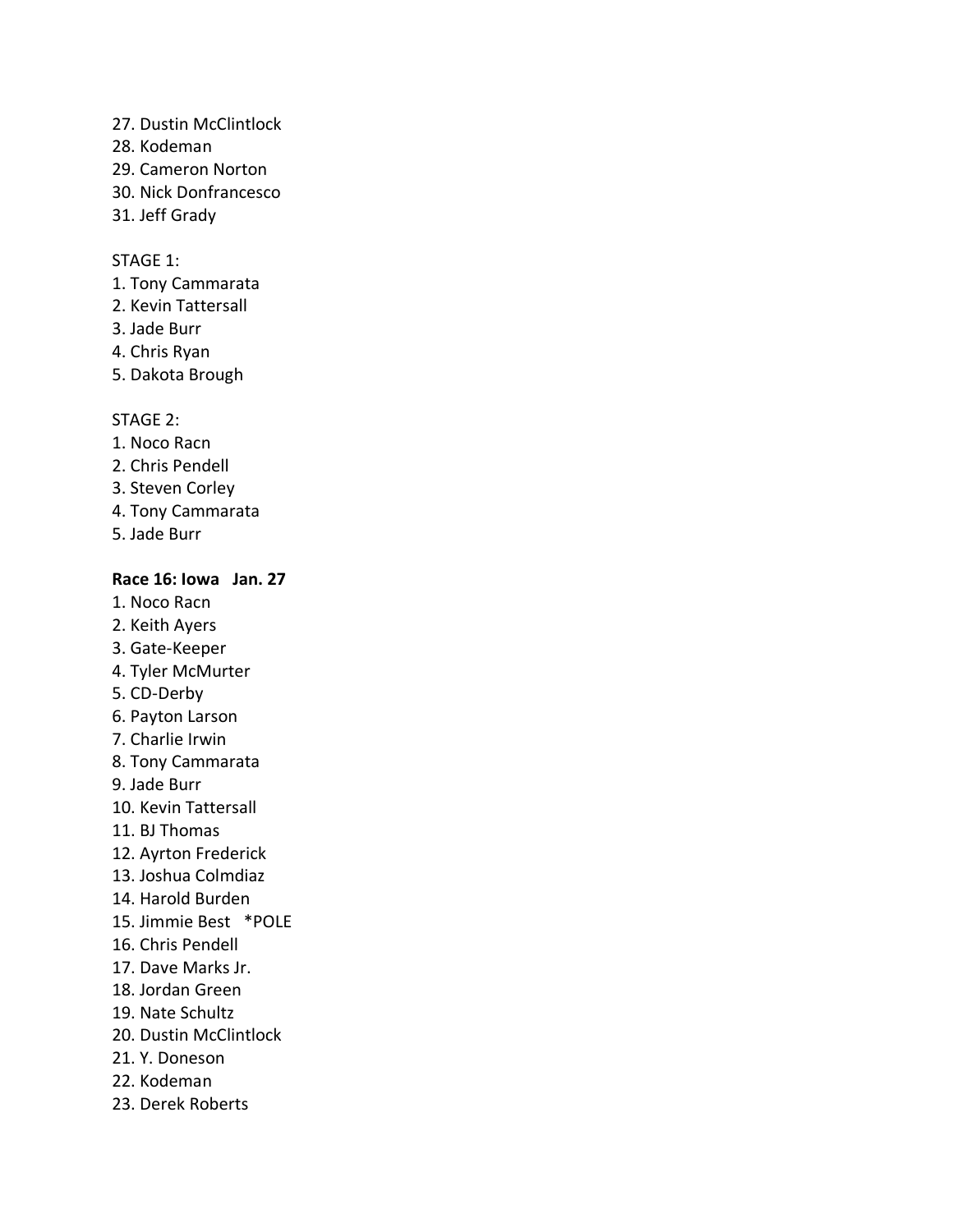### 24. Rob Oglesby

- 25. Dakota Brough
- 26. Jeff Grady
- 27. Chris Ryan
- 28. Thomas Geyer
- 29. Ryan Shreck
- 30. Jason Pitts

# STAGE 1:

- 1. Noco Racn
- 2. Keith Ayers
- 3. Charlie Irwin
- 4. Gate-Keeper
- 5. Dakota Brough

# STAGE 2:

- 1. Noco Racn
- 2. Keith Ayers
- 3. Payton Larson
- 4. Kevin Tattersall
- 5. Charlie Irwin

# **Race 17: Chicagoland Jan. 27**

- 1. Kevin Tattersall
- 2. Noco Racn
- 3. Dakota Brough
- 4. Harold Burden
- 5. Ayrton Frederick
- 6. Payton Larson
- 7. Jimmie Best
- 8. Jade Burr
- 9. Charlie Irwin \*POLE
- 10. Jason Pitts
- 11. Chris Ryan
- 12. CD-Derby
- 13. Robbie Vids
- 14. Dave Marks Jr.
- 15. Gate-Keeper
- 16. BJ Thomas
- 17. Keith Ayers
- 18. Nate Schultz
- 19. Jordan Green
- 20. Dustin McClintlock
- 21. Joshua Colmdiaz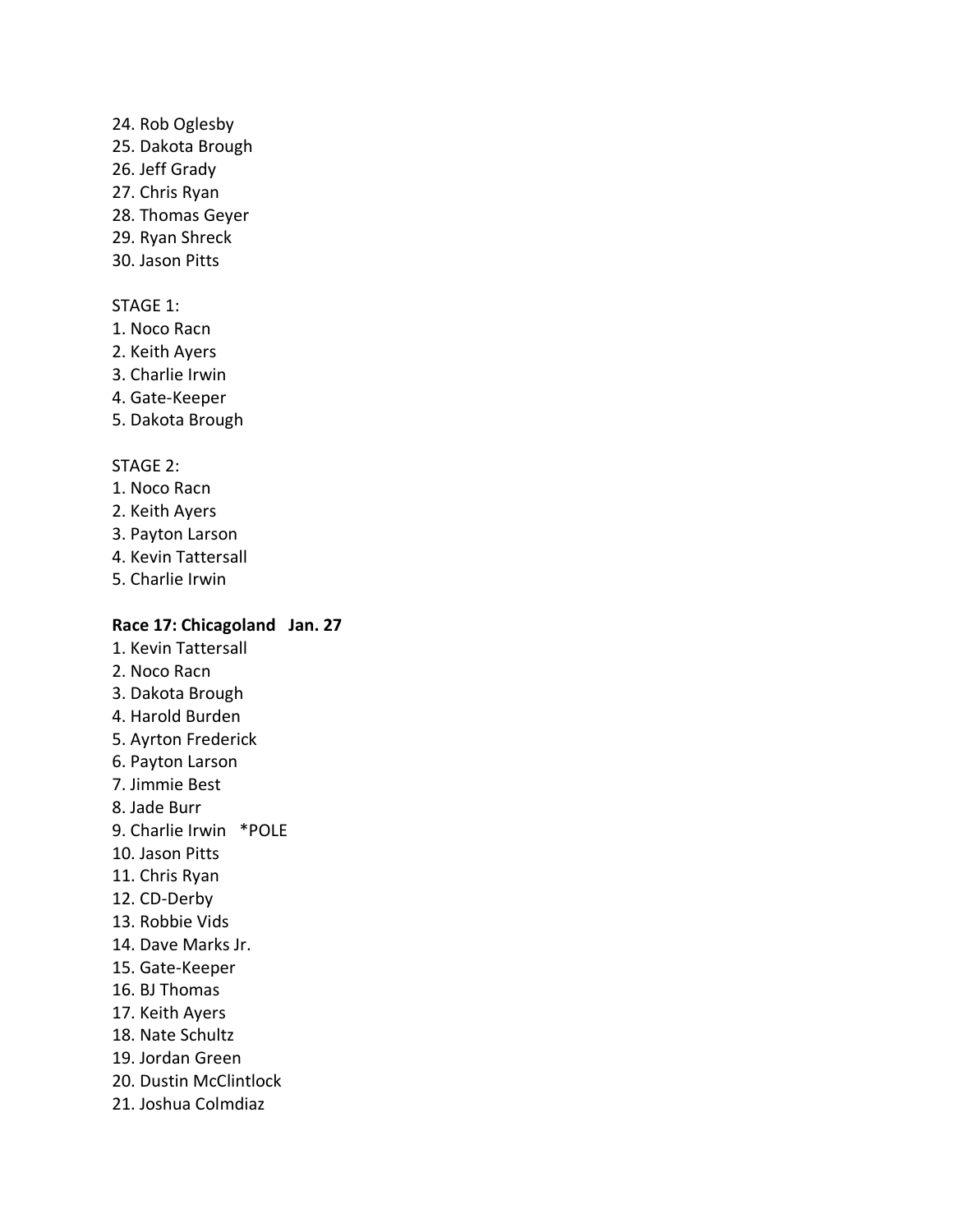# 22. Derek Roberts

- 23. Rob Oglesby
- 24. Tony Cammarata
- 25. Y. Doneson
- 26. Anthony Tripi
- 27. Jeff Grady
- 28. Thomas Geyer

# STAGE 1:

- 1. Kevin Tattersall
- 2. Harold Burden
- 3. Payton Larson
- 4. Keith Ayers
- 5. Jade Burr

# STAGE 2:

- 1. Kevin Tattersall
- 2. Jade Burr
- 3. Chris Ryan
- 4. Tony Cammarata
- 5. Gate-Keeper

# **Race 18: Pocono Feb. 3**

- 1. Chris Pendell
- 2. Steven Corley
- 3. Keith Ayers \*POLE
- 4. Jade Burr
- 5. Joshua Colmdiaz
- 6. Kevin Tattersall
- 7. Ayrton Frederick
- 8. Charlie Irwin
- 9. Jimmie Best
- 10. Payton Larson
- 11. Robbie Vids
- 12. BJ Thomas
- 13. Harold Burden
- 14. Dustin McClintlock
- 15. Tony Cammarata
- 16. Dakota Brough
- 17. CD-Derby
- 18. Chris Ryan
- 19. Dave Marks Jr.
- 20. Anthony Tripi
- 21. Rob Oglesby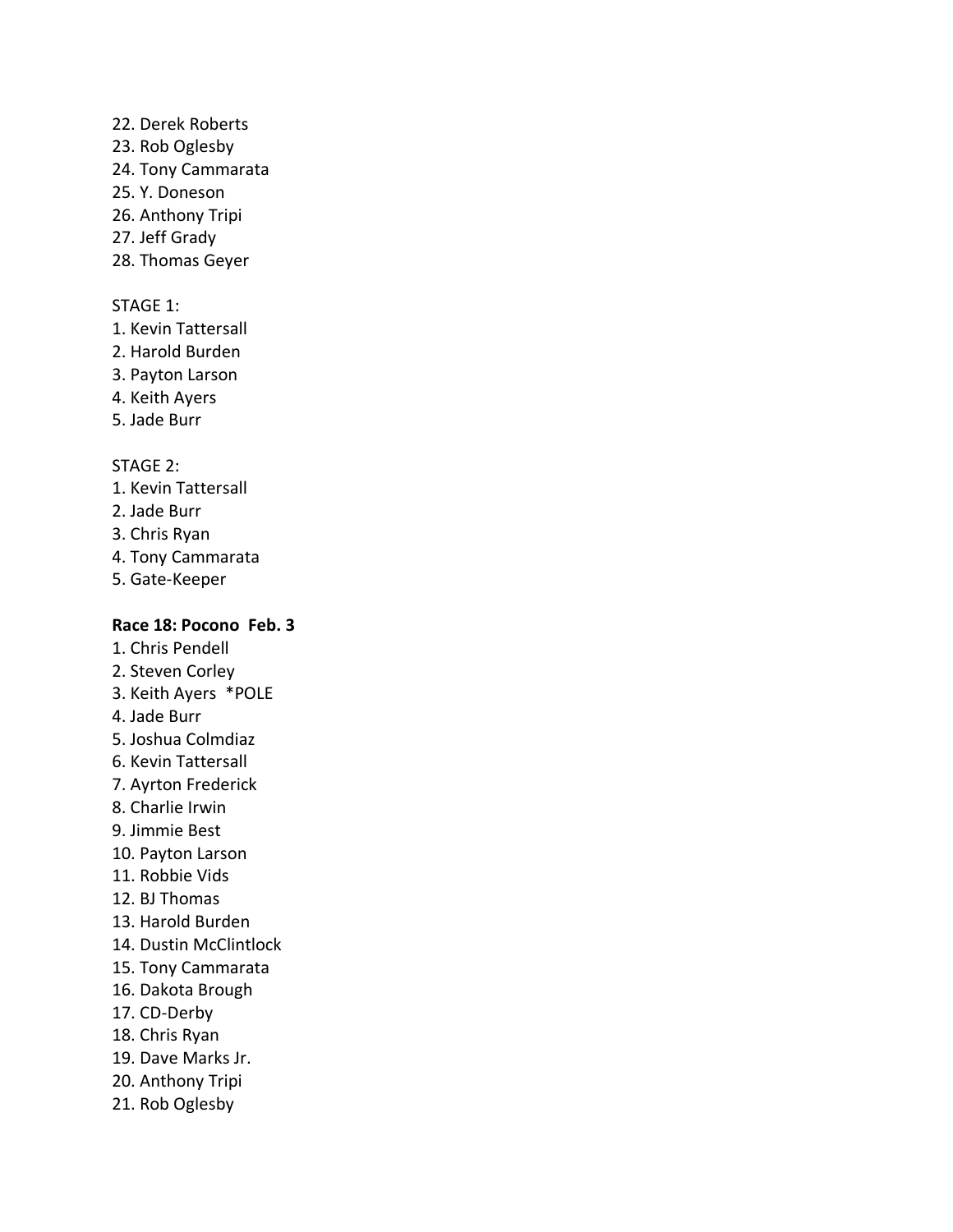# 22. Ryan Shreck 23. Jason Pitts 24. Thomas Geyer

25. Nate Schultz

### STAGE 1:

- 1. Chris Pendell
- 2. Keith Ayers
- 3. Kevin Tattersall
- 4. Payton Larson
- 5. Jason Pitts

### STAGE 2:

- 1. Chris Pendell
- 2. Keith Ayers
- 3. Steven Corley
- 4. Jason Pitts
- 5. Jimmie Best

# **Race 19: Indianapolis Feb. 3**

- 1. Kevin Tattersall
- 2. Keith Ayers
- 3. Robbie Vids
- 4. Chris Pendell
- 5. Jade Burr
- 6. Charlie Irwin
- 7. Dakota Brough
- 8. Payton Larson \*POLE
- 9. BJ Thomas
- 10. Joshua Colmdiaz
- 11. Thomas Geyer
- 12. CD-Derby
- 13. Steven Corley
- 14. Y. Doneson
- 15. Harold Burden
- 16. Tony Cammarata
- 17. Ayrton Frederick
- 18. Dustin McClintlock
- 19. Ryan Shreck
- 20. Dave Marks Jr.
- 21. Chris Ryan
- 22. Anthony Tripi
- 23. Jimmie Best
- 24. Shawn Lucas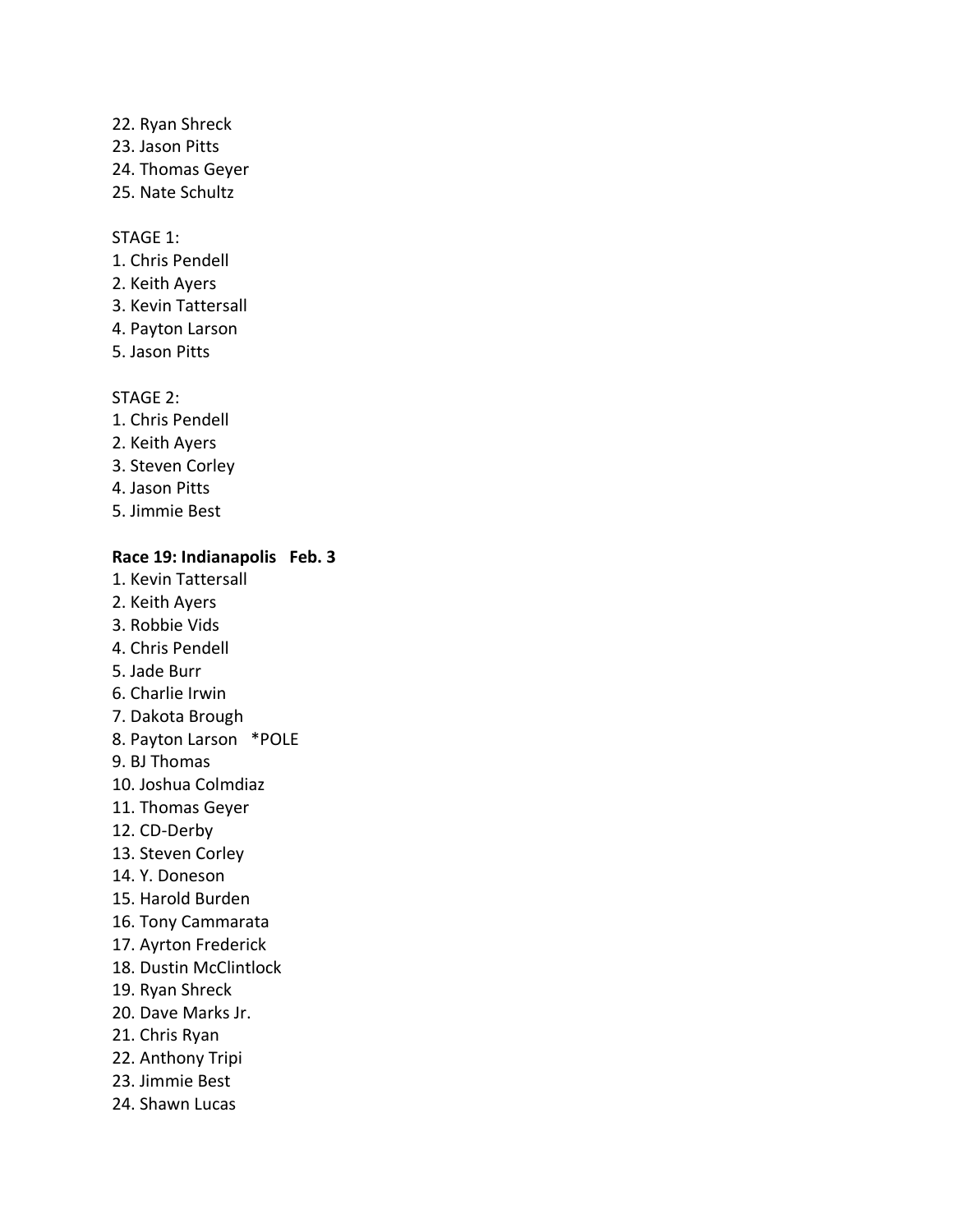### 25. Alex Tesdahl

### STAGE 1:

- 1. Charlie Irwin
- 2. Steven Corley
- 3. Chris Pendell
- 4. Payton Larson
- 5. Anthony Tripi

# STAGE 2:

- 1. Chris Pendell
- 2. Kevin Tattersall
- 3. Keith Ayers
- 4. BJ Thomas
- 5. Jade Burr

### **Race 20: WWT Raceway Feb. 3**

- 1. Kevin Tattersall
- 2. Charlie Irwin
- 3. Tyler McMurter
- 4. Chris Ryan
- 5. Jimmie Best
- 6. Payton Larson
- 7. Jade Burr
- 8. Y. Doneson
- 9. Robbie Vids
- 10. Harold Burden \*POLE
- 11. Keystone
- 12. Dave Marks Jr.
- 13. BJ Thomas
- 14. Ryan Shreck
- 15. Joshua Colmdiaz
- 16. Timmy Brown
- 17. CD-Derby
- 18. Dustin McClintlock
- 19. Shawn Lucas
- 20. Keith Ayers
- 21. Anthony Tripi
- 22. Tony Cammarata
- 23. Thomas Geyer
- 24. Ayrton Frederick
- 25. Alex Tesdahl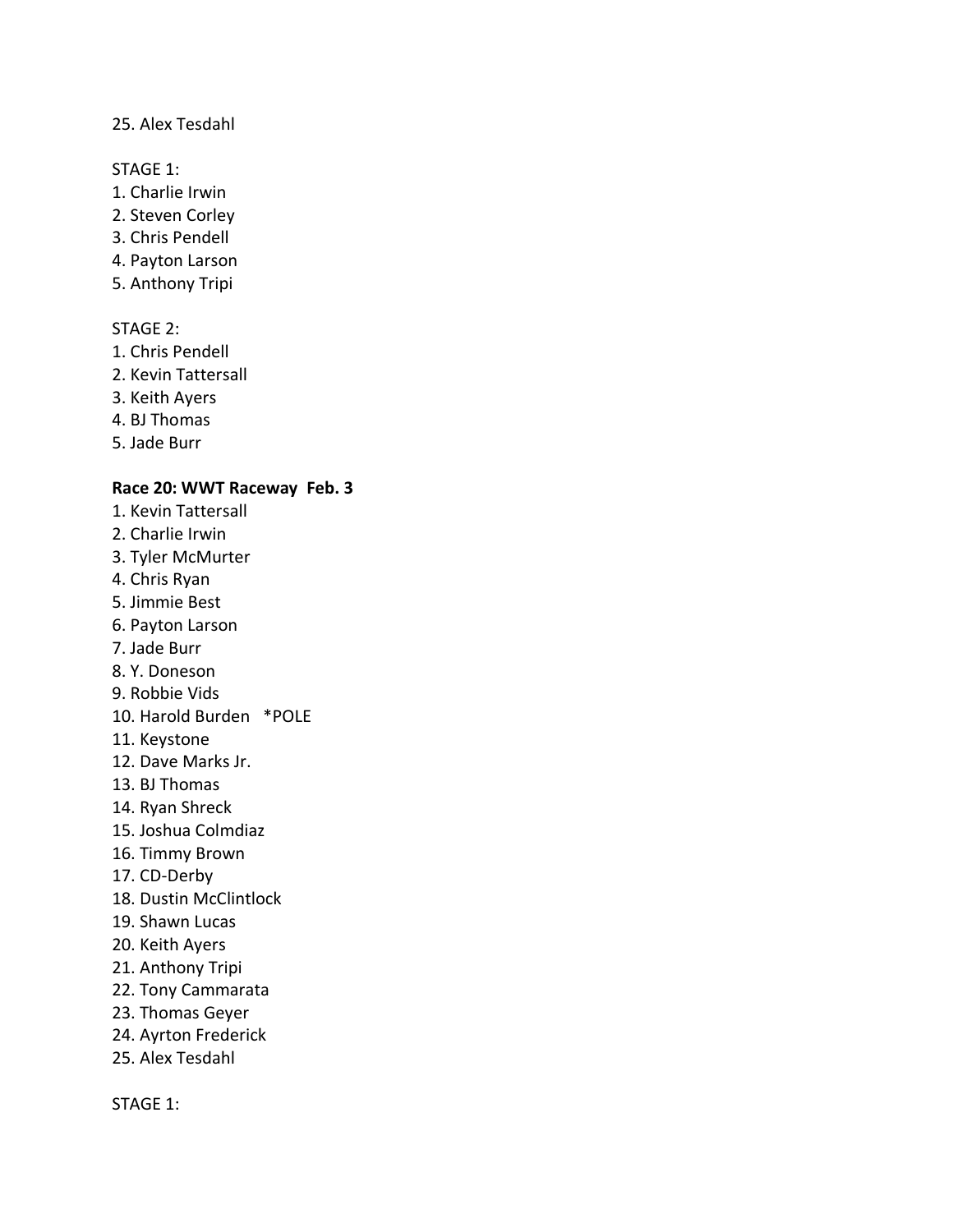- 1. Tyler McMurter
- 2. Joshua Colmdiaz
- 3. Harold Burden
- 4. Kevin Tattersall
- 5. Anthony Tripi

- 1. Joshua Colmdiaz
- 2. Tyler McMurter
- 3. Anthony Tripi
- 4. Chris Ryan
- 5. Jade Burr

# **Race 21: Kentucky Feb. 10**

- 1. Chris Pendell
- 2. Charlie Irwin
- 3. Noco
- 4. Kevin Tattersall
- 5. Jimmie Best
- 6. Payton Larson
- 7. Gate-Keeper
- 8. Keith Ayers
- 9. Dakota Brough
- 10. Chris Ryan
- 11. BJ Thomas
- 12. Tony Cammarata
- 13. Jarrett Reese
- 14. CD-Derby
- 15. Harold Burden
- 16. Dustin McClintlock
- 17. Timmy Brown
- 18. Anthony Tripi
- 19. Y. Doneson
- 20. Jeff Grady
- 21. Ryan Shreck
- 22. Dave Marks Jr.
- 23. Joshua Colmdiaz
- 24. Jason Pitts
- 25. Steven Corley

- 1. Chris Pendell
- 2. Noco
- 3. Charlie Irwin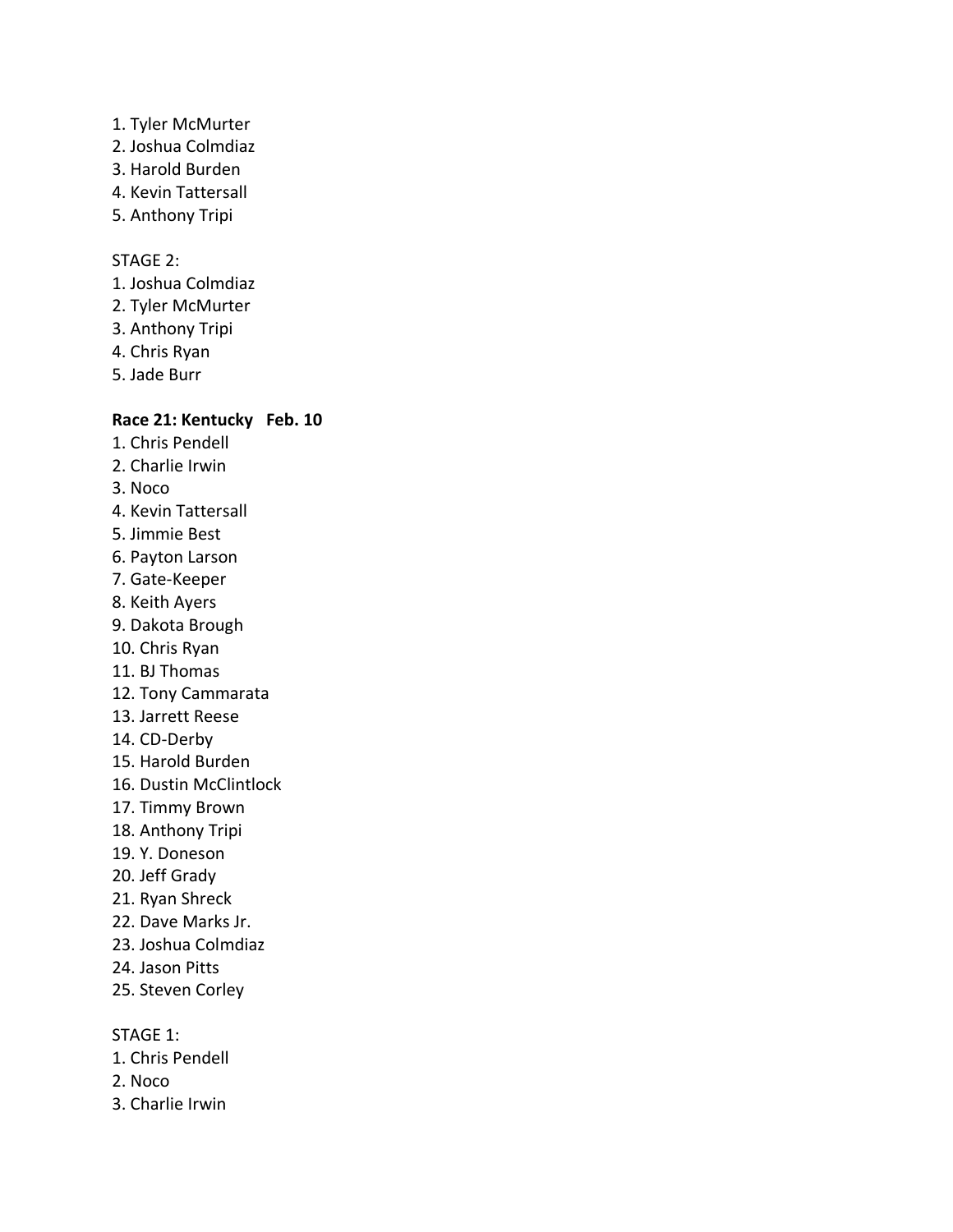- 4. Keith Ayers
- 5. Payton Larson

- 1. Y. Doneson
- 2. Payton Larson
- 3. Noco
- 4. Charlie Irwin
- 5. Jimmie Best

### **Race 22: New Hampshire Feb. 10**

- 1. Charlie Irwin
- 2. Dakota Brough
- 3. Keith Ayers
- 4. Jimmie Best
- 5. Thomas Geyer
- 6. Jarrett Reese
- 7. Chris Pendell
- 8. Y. Doneson
- 9. CD-Derby
- 10. Dave Marks Jr.
- 11. Gate-Keeper
- 12. Kevin Tattersall
- 13. Tony Cammarata
- 14. Payton Larson
- 15. Timmy Brown
- 16. Noco
- 17. Dustin McClintlock
- 18. Jeff Grady
- 19. Chris Ryan \*POLE
- 20. Ryan Shreck
- 21. Shawn Lucas
- 22. Joshua Colmdiaz
- 23. Jason Pitts
- 24. Alex Tesdahl
- 25. Steven Corley

- 1. Dakota Brough
- 2. Keith Ayers
- 3. Jarrett Reese
- 4. Chris Pendell
- 5. Kevin Tattersall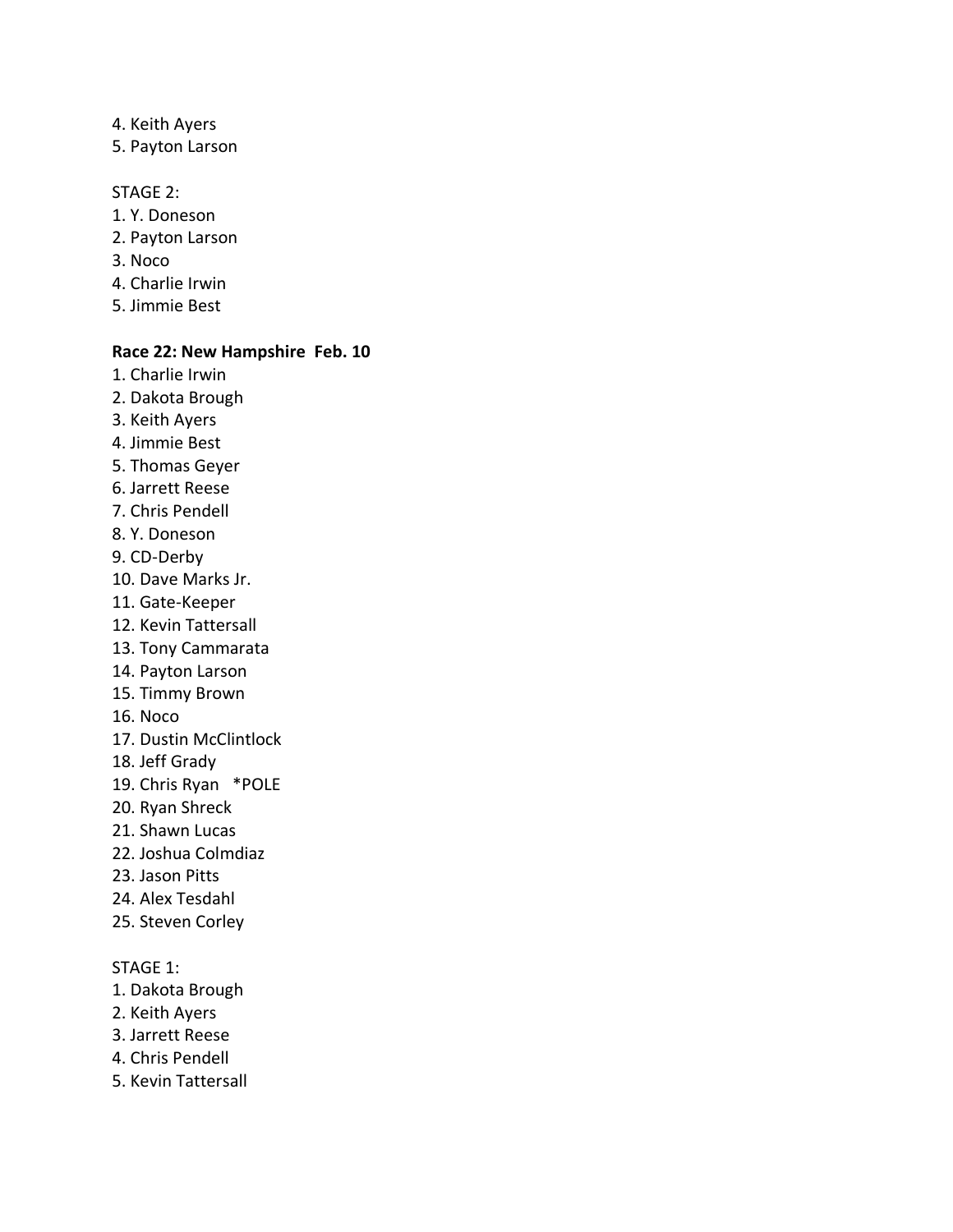- 1. Chris Pendell
- 2. Keith Ayers
- 3. Charlie Irwin
- 4. Dakota Brough
- 5. Gate-Keeper

### **Race 23: Iowa Feb. 17**

- 1. Noco
- 2. Chris Pendell
- 3. Kevin Tattersall \*POLE
- 4. Charlie Irwin
- 5. Keith Ayers
- 6. Tyler McMurter
- 7. Dakota Brough
- 8. Joshua Colmdiaz
- 9. Jarrett Reese
- 10. Chris Ryan
- 11. Jimmie Best
- 12. Shawn Lucas
- 13. CD-Derby
- 14. Payton Larson
- 15. Gate-Keeper
- 16. Ayrton Frederick
- 17. Dustin McClintlock
- 18. Rob Oglesby
- 19. Anthony Tripi
- 20. Jason Pitts
- 21. Ryan Shreck
- 22. Thomas Geyer
- 23. Tony Cammarata

STAGE 1:

- 1. Payton Larson
- 2. Chris Pendell
- 3. Kevin Tattersall
- 4. Noco
- 5. Keith Ayers

# STAGE 2:

- 1. Noco
- 2. Kevin Tattersall
- 3. Keith Ayers
- 4. Dakota Brough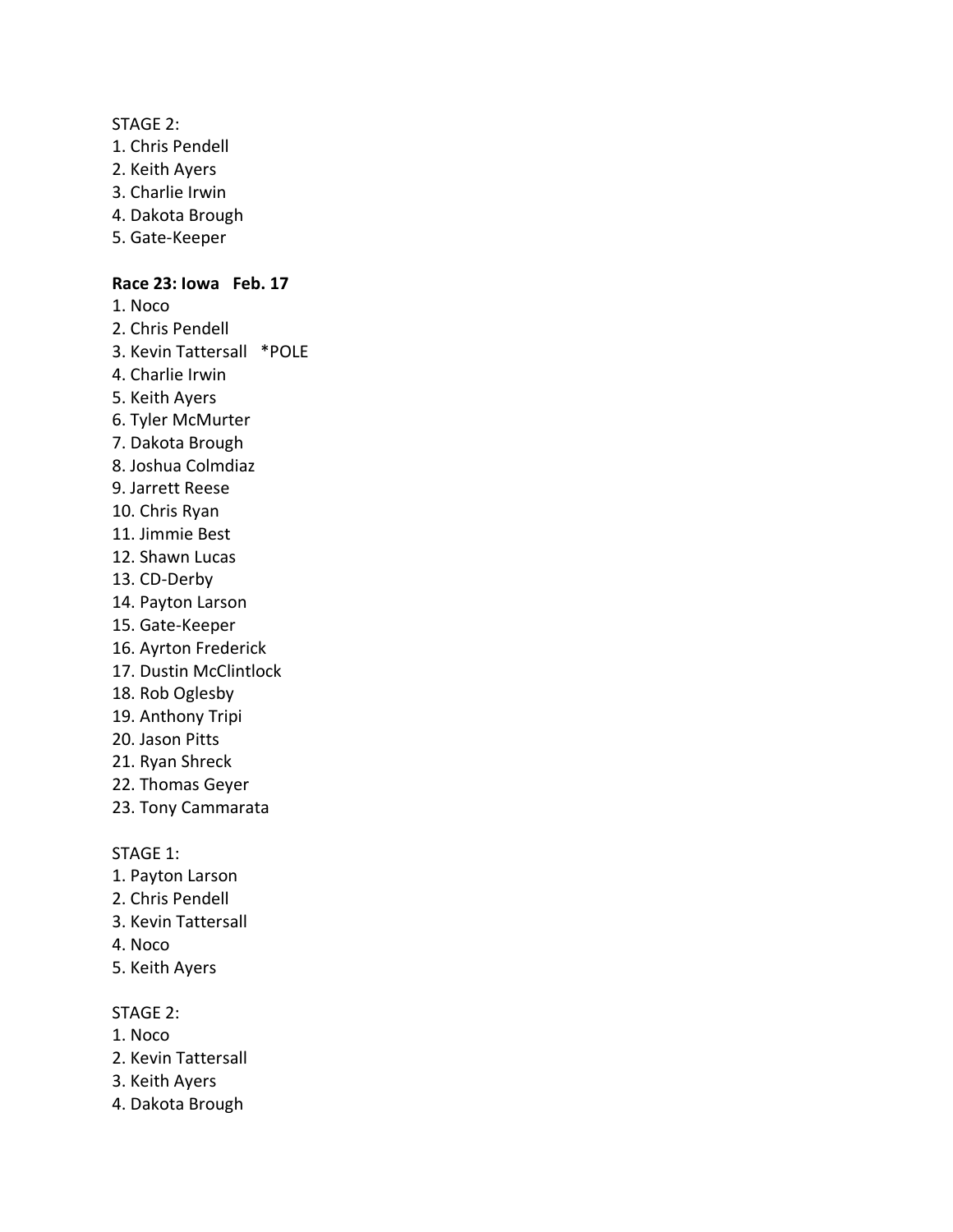### 5. Charlie Irwin

#### **Race 24: Road America Feb. 24**

- 1. Keith Ayers \*POLE 2. Ayrton Frederick 3. Dakota Brough 4. Flash Nine 5. Jimmie Best 6. Charlie Irwin 7. Noco 8. Tyler McMurter
- 9. Chris Pendell
- 10. Tony Cammarata
- 11. Gate-Keeper
- 12. Robbie Vids
- 13. Y. Doneson
- 14. Payton Larson
- 15. BJ Thomas
- 16. Chris Ryan
- 17. Jarrett Reese
- 18. CD-DerbyBoy
- 19. Martin Montminy
- 20. Kevin Tattersall
- 21. Jordan Green
- 22. Fast Claire
- 23. Harold Burden
- 24. Joshua Colmdiaz
- 25. Dustin McClintlock
- 26. Gary Englehart
- 27. Anthony Tripi
- 28. Shawn Lucas
- 29. Justin Flowe
- 30. Jason Pitts
- 31. Ryan Shreck
- 32. Jeff Grady
- 33. Jade Burr

- 1. Chris Pendell
- 2. Charlie Irwin
- 3. Keith Ayers
- 4. BJ Thomas
- 5. Jarrett Reese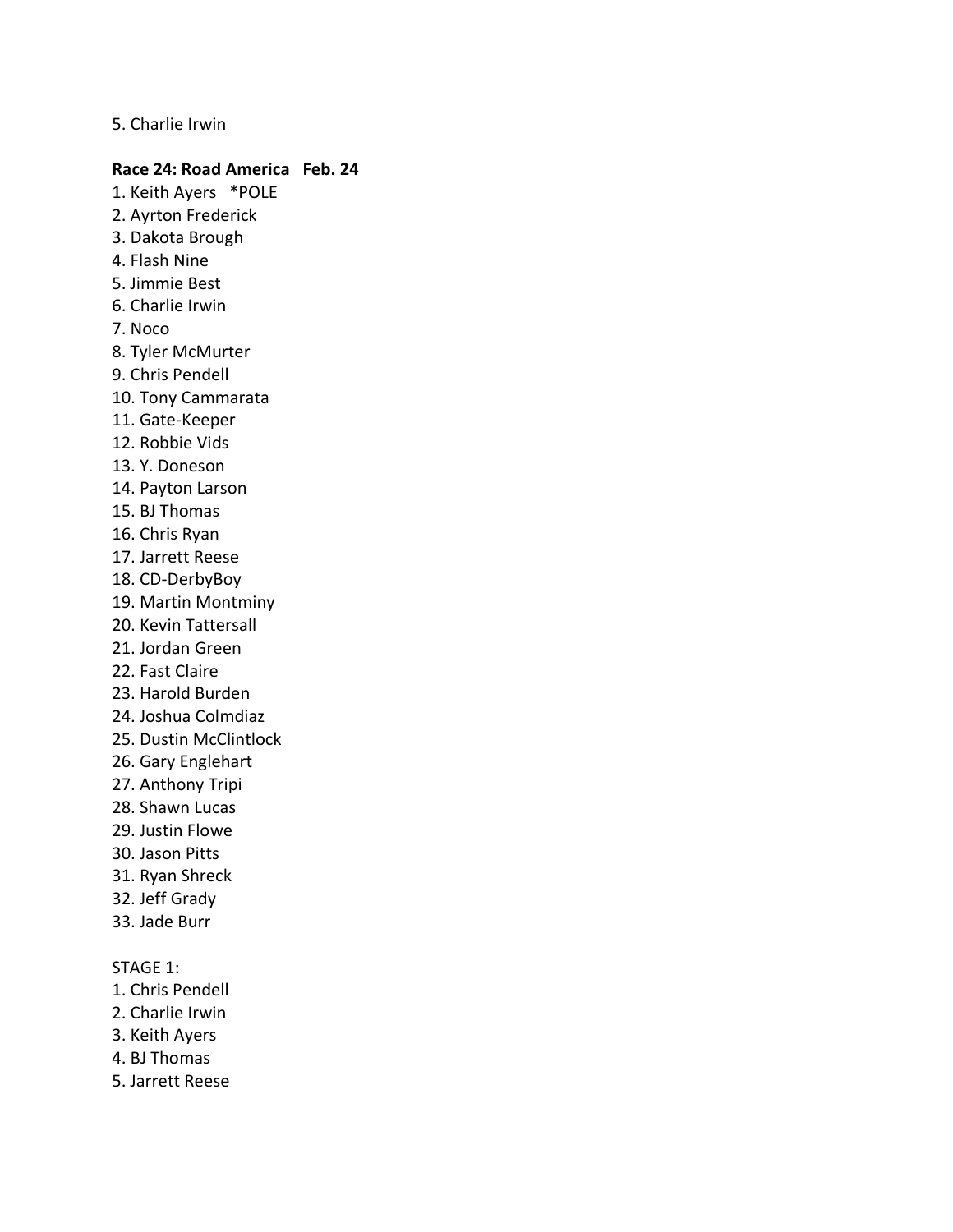- 1. Keith Ayers
- 2. BJ Thomas
- 3. Chris Pendell
- 4. Flash Nine
- 5. Jimmie Best

### **Race 25: Watkins Glen Feb. 24**

- 1. Chris Pendell \*POLE
- 2. Jimmie Best
- 3. Ayrton Frederick
- 4. Flash Nine
- 5. BJ Thomas
- 6. Chris Ryan
- 7. Tyler McMurter
- 8. Gate-Keeper
- 9. Dakota Brough
- 10. Payton Larson
- 11. CD-Derby
- 12. Noco
- 13. Jordan Green
- 14. Tony Cammarata
- 15. Charlie Irwin
- 16. Joshua Colmdiaz
- 17. Gary Englehart
- 18. Jarrett Reese
- 19. Y. Doneson
- 20. Harold Burden
- 21. Robbie Vids
- 22. Dustin McClintlock
- 23. Martin Montminy
- 24. Fast Claire
- 25. Ryan Shreck
- 26. Shawn Lucas
- 27. Jeff Grady
- 28. Kevin Tattersall
- 29. Keith Ayers
- 30. Anthony Tripi

- 1. Noco
- 2. Jimmie Best
- 3. Ayrton Frederick
- 4. Chris Pendell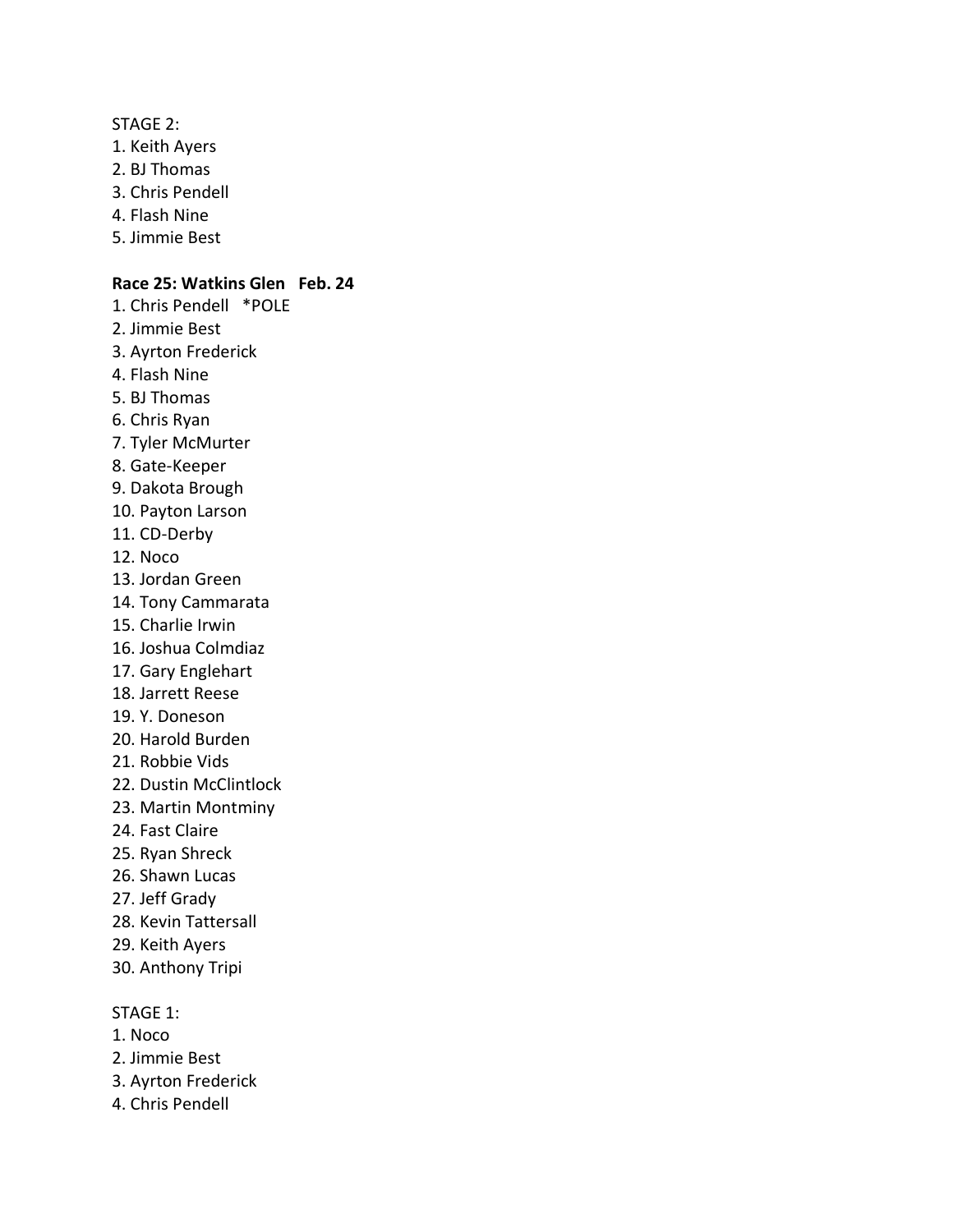### 5. Tony Cammarata

### STAGE 2:

- 1. Noco
- 2. Chris Pendell
- 3. Jimmie Best
- 4. Ayrton Frederick
- 5. Robbie Vids

# **Race 26: Dover Feb. 24**

- 1. Charlie Irwin
- 2. Keith Ayers
- 3. Chris Ryan
- 4. Tyler McMurter
- 5. Ayrton Frederick
- 6. Joshua Colmdiaz
- 7. Gary Englehart
- 8. Y. Doneson
- 9. Jarrett Reese
- 10. Harold Burden
- 11. Robbie Vids
- 12. Gate-Keeper
- 13. Gary Ladomirak Jr.
- 14. Noco
- 15. Jimmie Best
- 16. CD-Derby
- 17. Martin Montminy
- 18. Tony Cammarata
- 19. Dustin McClintlock
- 20. Fast Claire
- 21. Payton Larson
- 22. Dakota Brough
- 23. Anthony Tripi
- 24. Chris Pendell \*POLE
- 25. Flash Nine
- 26. Jordan Green
- 27. Ryan Shreck
- 28. Jeff Grady

- 1. Chris Pendell
- 2. Charlie Irwin
- 3. Gary Ladomirak Jr.
- 4. Gary Englehart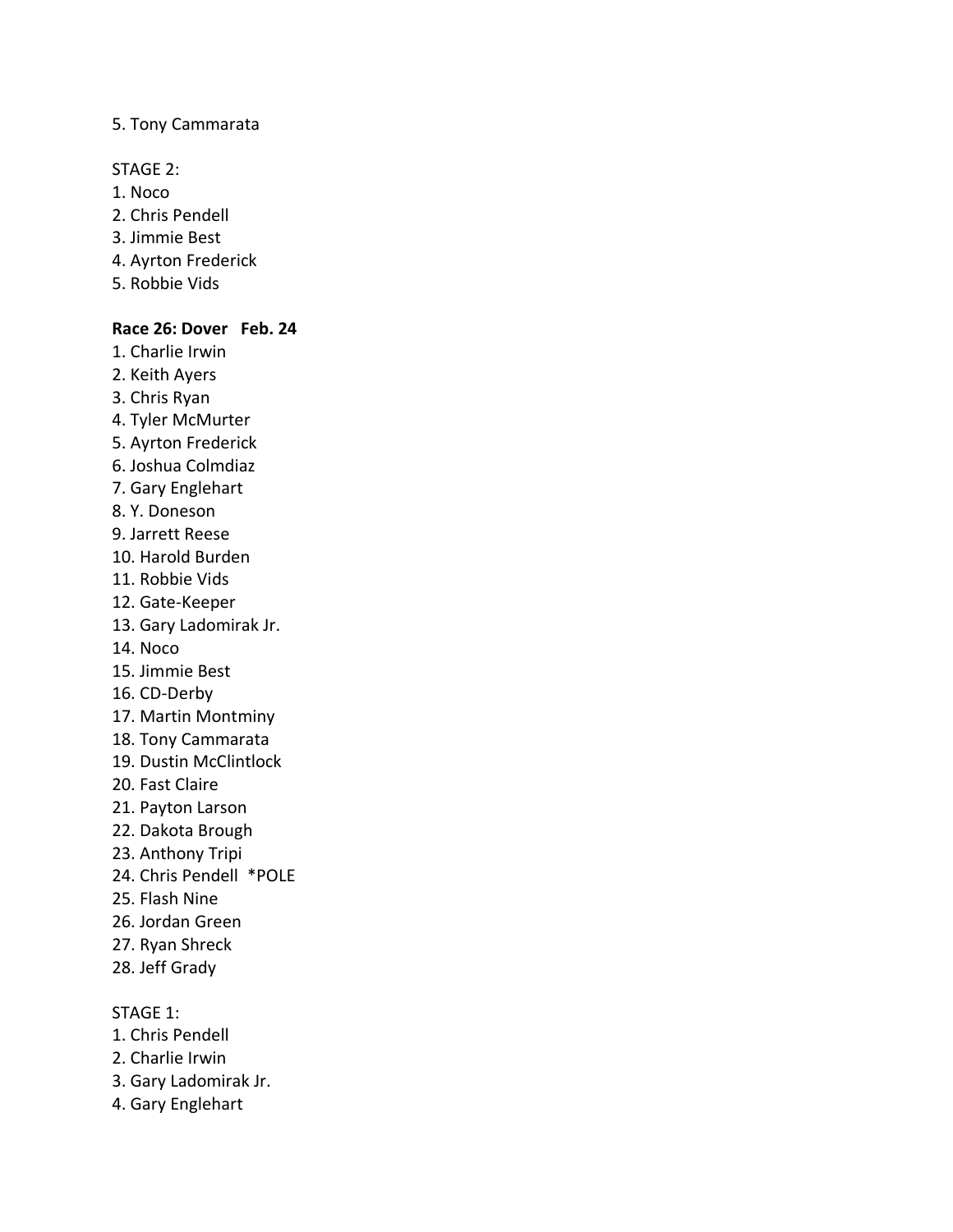5. Noco

STAGE 2:

- 1. Charlie Irwin
- 2. Keith Ayers
- 3. Gary Englehart
- 4. Gary Ladomirak Jr.
- 5. Harold Burden

#### **Race 27: Daytona Mar. 2**

- 1. Gate-Keeper 2. Chris Pendell 3. Noco 4. Harold Burden 5. Y. Doneson 6. Jimmie Best 7. Thomas Geyer 8. Joshua Colmdiaz 9. Jason Pitts 10. Nick Donfrancesco \*POLE 11. Nate Schultz 12. FlashNine 13. Dustin McClintlock 14. Jarrett Reese 15. Ryan Shreck 16. Chris Ryan 17. Dakota Brough 18. Timmy Brown 19. Ayrton Frederick 20. Tyler Housley 21. Tyler McMurter 22. Randy O'Quinn 23. Derek Roberts 24. Anthony Tripi 25. Jeff Grady
- 26. Kodi Horst
- 27. Shawn Lucas

### StAGE 1:

- 1. Noco
- 2. Gate-Keeper
- 3. Chris Pendell
- 4. Nick Donfrancesco
- 5. Jarrett Reese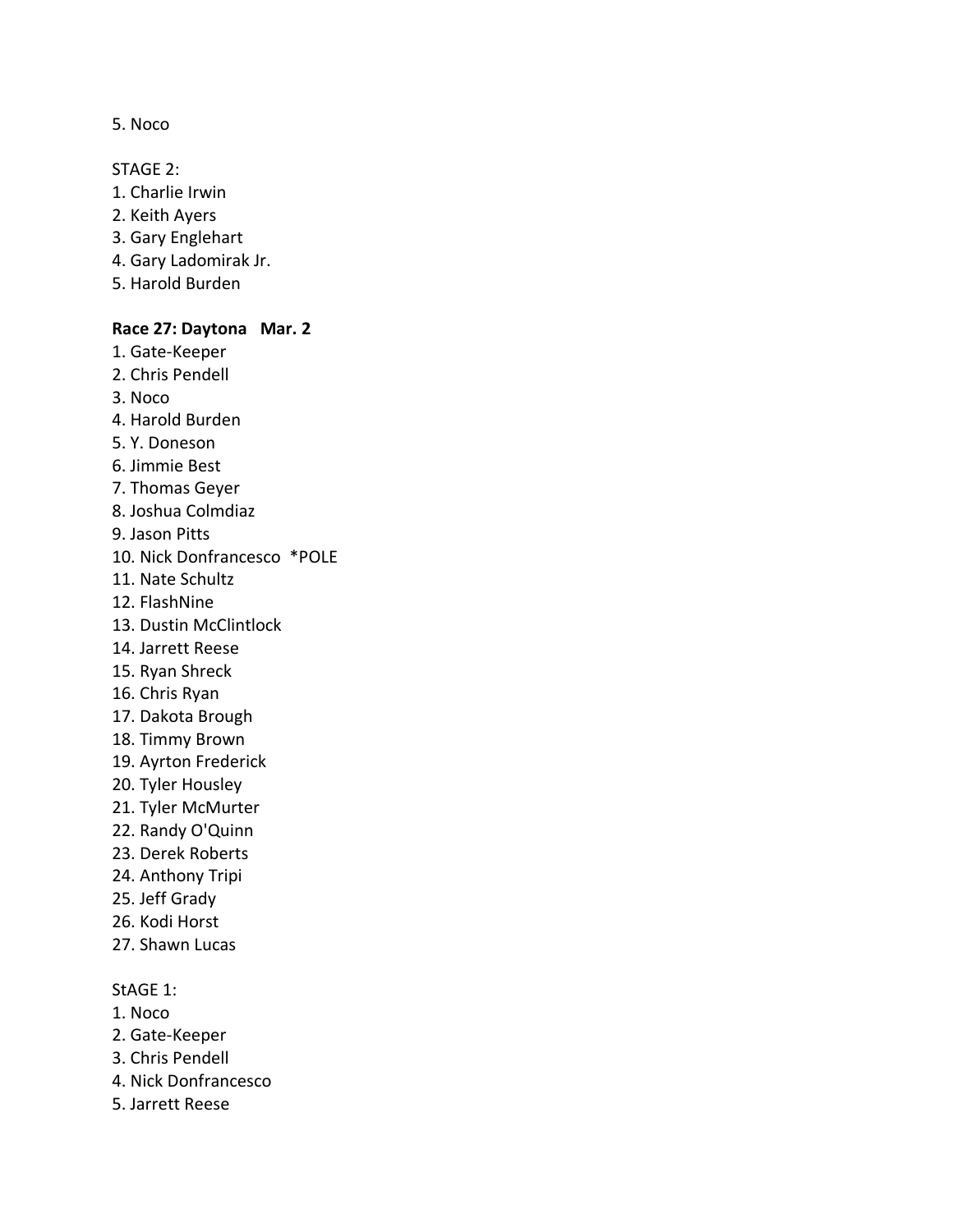- 1. Gate-Keeper
- 2. Noco
- 3. Anthony Tripi
- 4. Joshua Colmdiaz
- 5. Chris Pendell

### **Race 28: Darlington Mar. 2**

- 1. Chris Pendell
- 2. FlashNine
- 3. Jimmie Best
- 4. Tyler McMurter
- 5. Gate-Keeper
- 6. Y. Doneson
- 7. Ryan Shreck
- 8. Harold Burden
- 9. Anthony Tripi
- 10. Shawn Lucas
- 11. Thomas Geyer
- 12. Trei Hollywood
- 13. Timmy Brown
- 14. Jarrett Reese
- 15. Joshua Colmdiaz
- 16. Tyler Housley
- 17. Dustin McClintlock
- 18. Ayrton Frederick
- 19. Nate Schultz
- 20. Dakota Brough
- 21. Noco \*POLE
- 22. Jason Pitts
- 23. Chris Ryan
- 24. Jeff Grady

### STAGE 1:

- 1. Y. Doneson
- 2. Harold Burden
- 3. Shawn Lucas
- 4. FlashNine
- 5. Noco

### STAGE 2:

- 1. FlashNine
- 2. Chris Pendell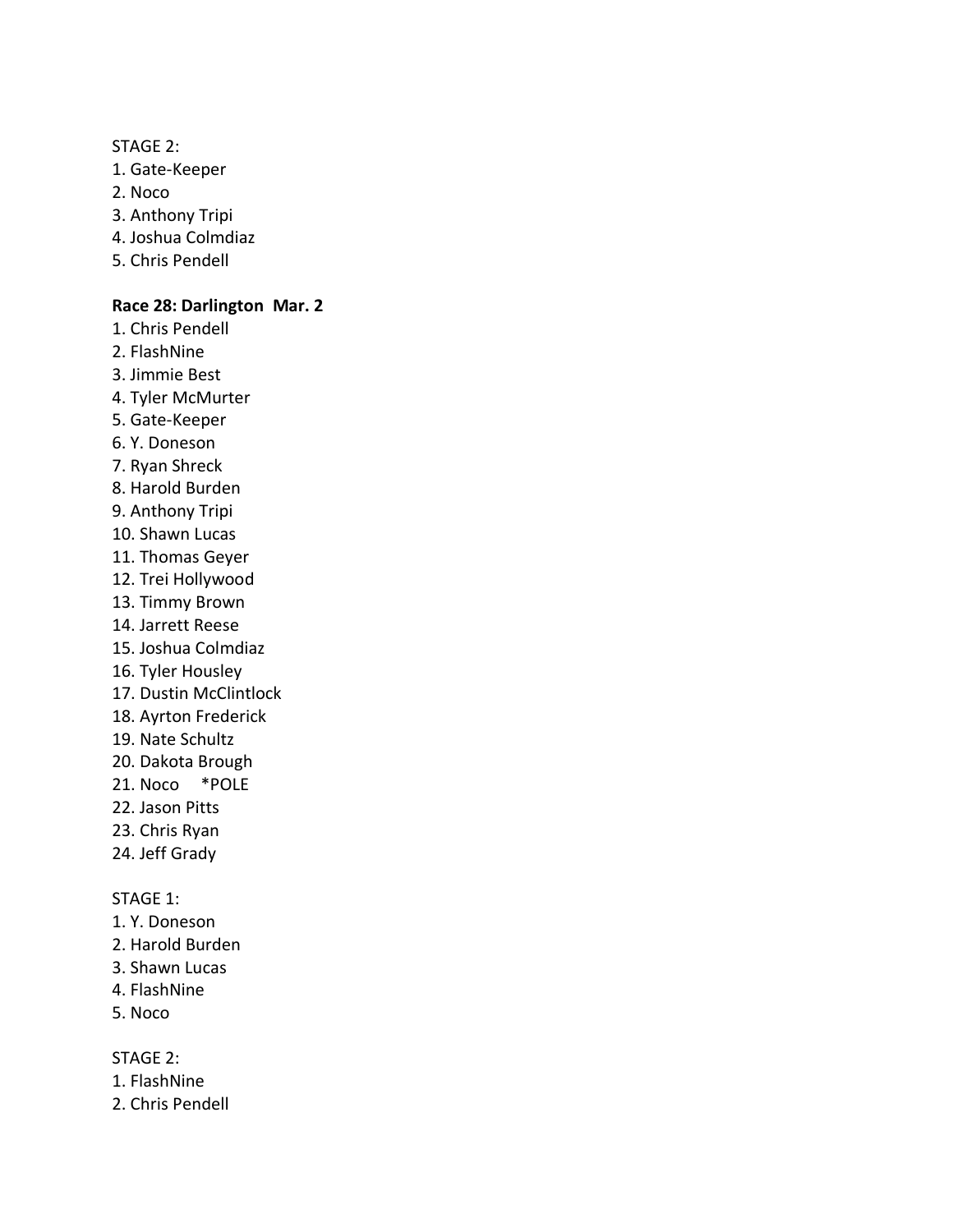- 3. Harold Burden
- 4. Jimmie Best
- 5. Tyler McMurter

# **Race 29: Richmond Mar. 2**

- 1. FlashNine
- 2. Noco
- 3. Chris Pendell \*POLE
- 4. Harold Burden
- 5. Y. Doneson
- 6. Kid Coyote
- 7. Tyler McMurter
- 8. Jimmie Best
- 9. Ryan Shreck
- 10. Dustin McClintlock
- 11. Chris Ryan
- 12. Gate-Keeper
- 13. Joshua Colmdiaz
- 14. Trei Hollywood
- 15. Timmy Brown
- 16. Canfield
- 17. Anthony Tripi
- 18. Dakota Brough
- 19. Thomas Geyer
- 20. Ayrton Frederick

### STAGE 1:

- 1. FlashNine
- 2. Kid Coyote
- 3. Dakota Brough
- 4. Harold Burden
- 5. Dustin McClintlock

### STAGE 2:

- 1. FlashNine
- 2. Kid Coyote
- 3. Dakota Brough
- 4. Harold Burden
- 5. Y. Doneson

------------------------------

# **PLAYOFFS BEGIN!**

------------------------------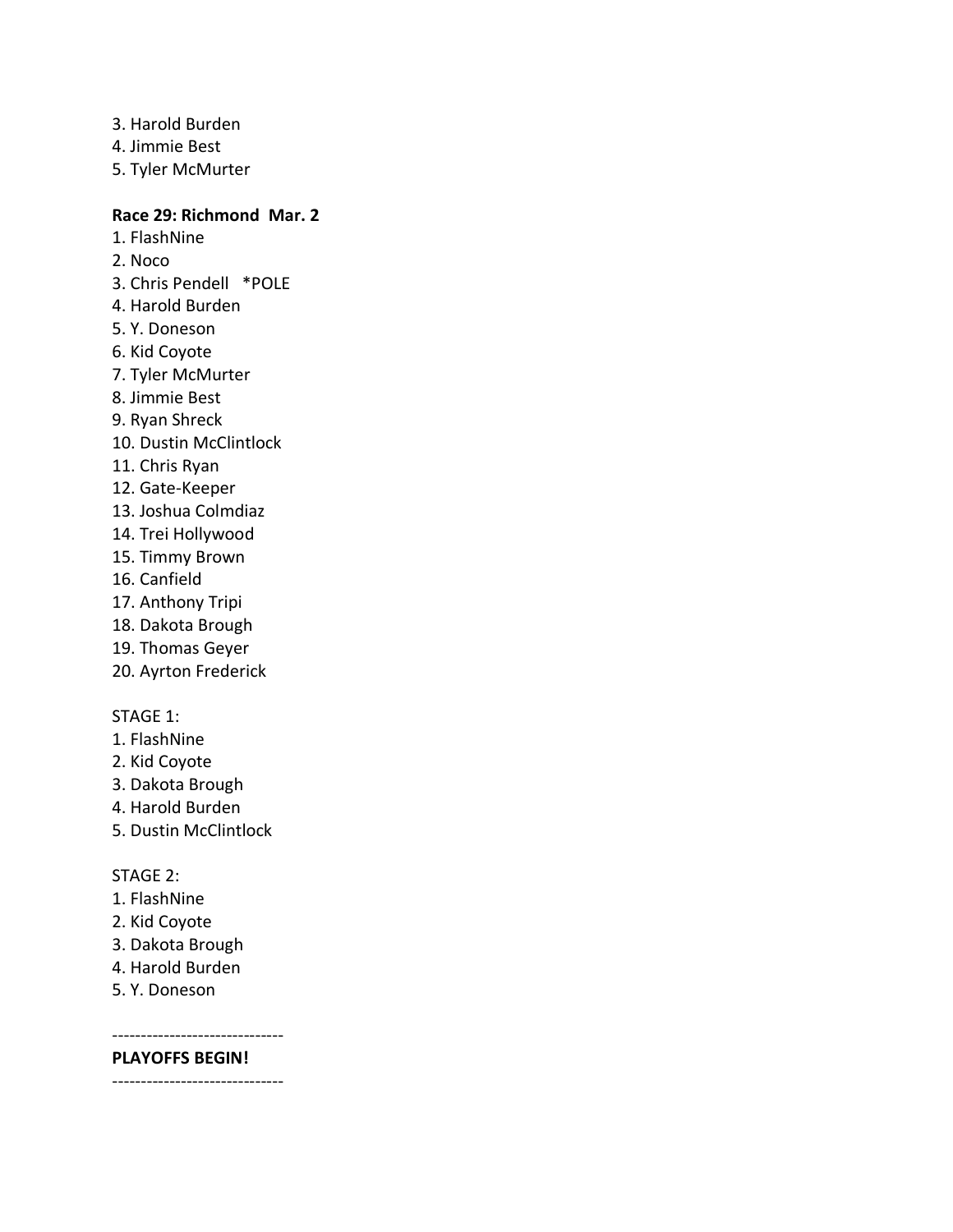# **Race 30: Bristol Mar. 9** 1. Noco 2. FlashNine 3. Tyler McMurter 4. Chris Pendell 5. Jason Pitts \*POLE 6. Brett Baker 7. Gate-Keeper 8. Thomas Geyer 9. Harold Burden 10. Nick Donfrancesco 11. Joshua Colmdiaz 12. Dakota Brough 13. Shawn Lucas 14. Ryan Shreck 15. Ayrton Frederick 16. Rough Raven 17. Jordan Green 18. Jeff Grady 19. Y. Doneson

20. Chris Ryan

### STAGE 1:

- 1. Jason Pitts
- 2. Tyler McMurter
- 3. Joshua Colmdiaz
- 4. Noco
- 5. Chris Pendell

### STAGE 2:

- 1. Noco
- 2. Chris Pendell
- 3. FlashNine
- 4. Tyler McMurter
- 5. Brett Baker

# **Race 31: Las Vegas Mar. 9**

- 1. Joshua Colmdiaz
- 2. Noco
- 3. Gate-Keeper
- 4. FlashNine
- 5. Thomas Geyer
- 6. Ayrton Frederick
- 7. Chris Pendell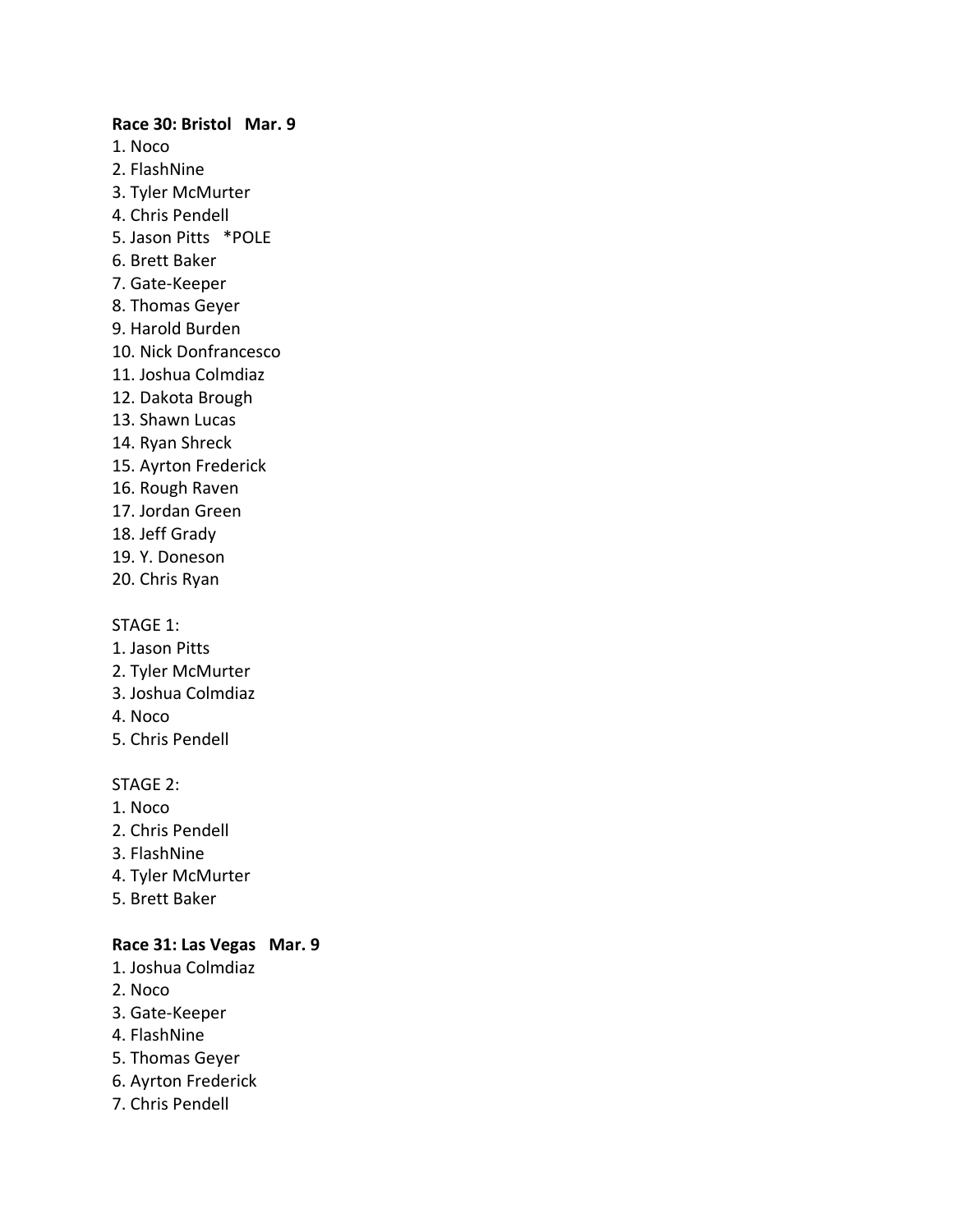### 8. Nick Donfrancesco

- 9. Y. Doneson \*POLE
- 10. Harold Burden
- 11. Shawn Lucas
- 12. Brett Baker
- 13. Rob Oglesby
- 14. Joshua Watson
- 15. King-Swag
- 16. Dakota Brough
- 17. Rough Raven
- 18. Jordan Green
- 19. Jason Pitts
- 20. Ryan Shreck
- 21. Chris Ryan
- 22. Alex Tesdahl

# STAGE 1:

- 1. Chris Pendell
- 2. Nick Donfrancesco
- 3. Noco
- 4. Y. Doneson
- 5. Ayrton Frederick

# STAGE 2:

- 1. Noco
- 2. Ayrton Frederick
- 3. Chris Pendell
- 4. Gate-Keeper
- 5. Joshua Watson

# **Race 32: Charlotte Roval Mar. 9**

- 1. Noco \*POLE
- 2. Chris Pendell
- 3. Gate-Keeper
- 4. FlashNine
- 5. Harold Burden
- 6. Shawn Lucas
- 7. Joshua Colmdiaz
- 8. Dakota Brough
- 9. Y. Doneson
- 10. Ayrton Frederick
- 11. Thomas Geyer
- 12. Jordan Green
- 13. Rob Oglesby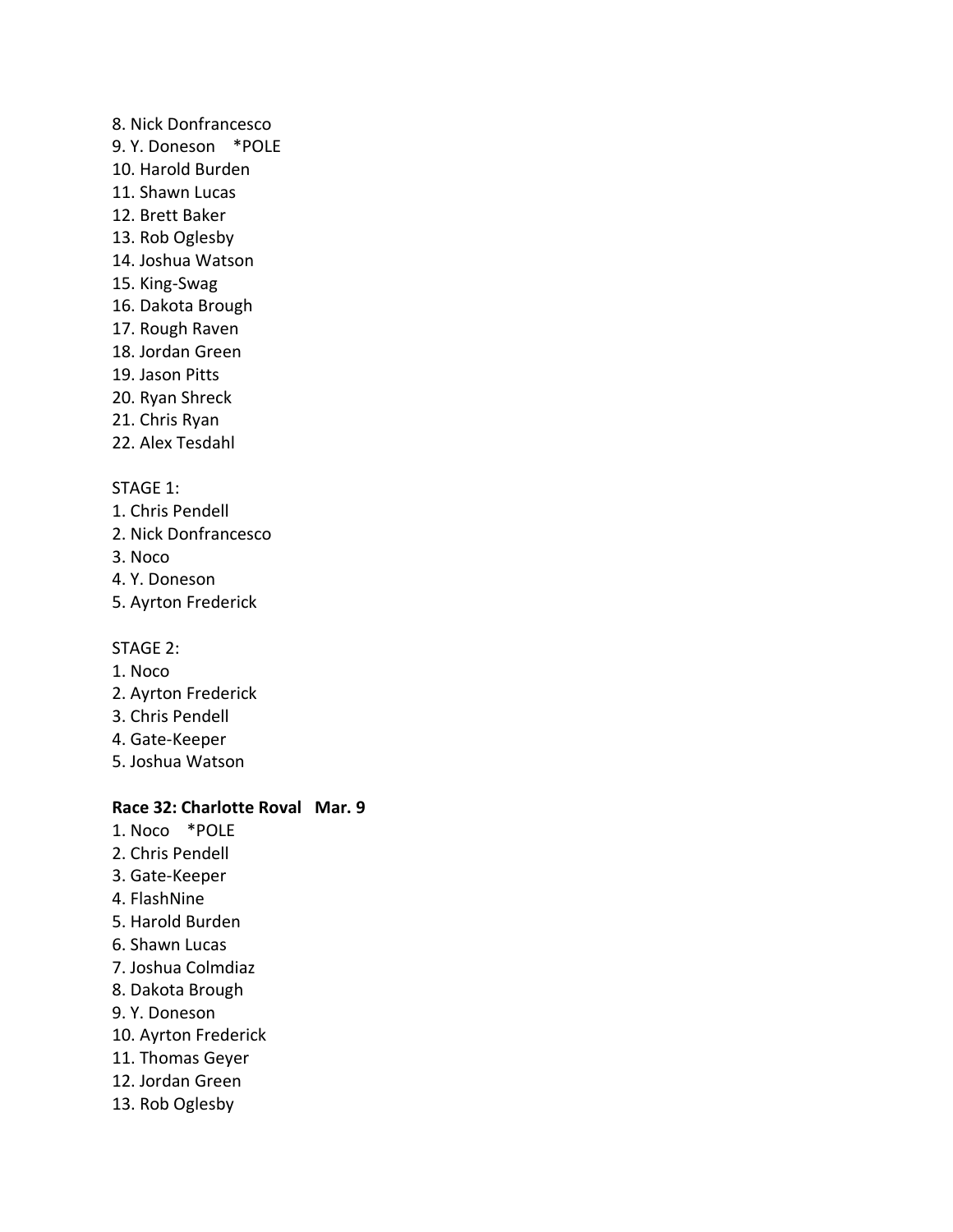# 14. Jason Pitts

- 15. Rough Raven
- 16. Chris Ryan
- 17. Ryan Shreck
- 18. Jimmie Best

# STAGE 1:

- 1. Noco
- 2. Gate-Keeper
- 3. Chris Pendell
- 4. Dakota Brough
- 5. FlashNine

# STAGE 2:

- 1. Noco
- 2. Chris Pendell
- 3. Gate-Keeper
- 4. Ayrton Frederick
- 5. FlashNine

# **Race 33: Kansas Mar. 16**

- 1. Harold Burden
- 2. Chris Pendell
- 3. Chris Ryan
- 4. Brett Baker
- 5. Bradley Gilleland
- 6. Rough Raven
- 7. Noco
- 8. FlashNine
- 9. Joshua Colmdiaz
- 10. Y. Doneson \*POLE
- 11. Dakota Brough
- 12. Ayrton Frederick
- 13. Qtr-Panel-18
- 14. Gate-Keeper
- 15. Nick Donfrancesco
- 16. Thomas Geyer
- 17. Jeffery Robinson Jr.
- 18. Jason Pitts
- 19. Rob Oglesby
- 20. Derek Roberts
- 21. Dave Marks Jr.
- 22. Timmy Brown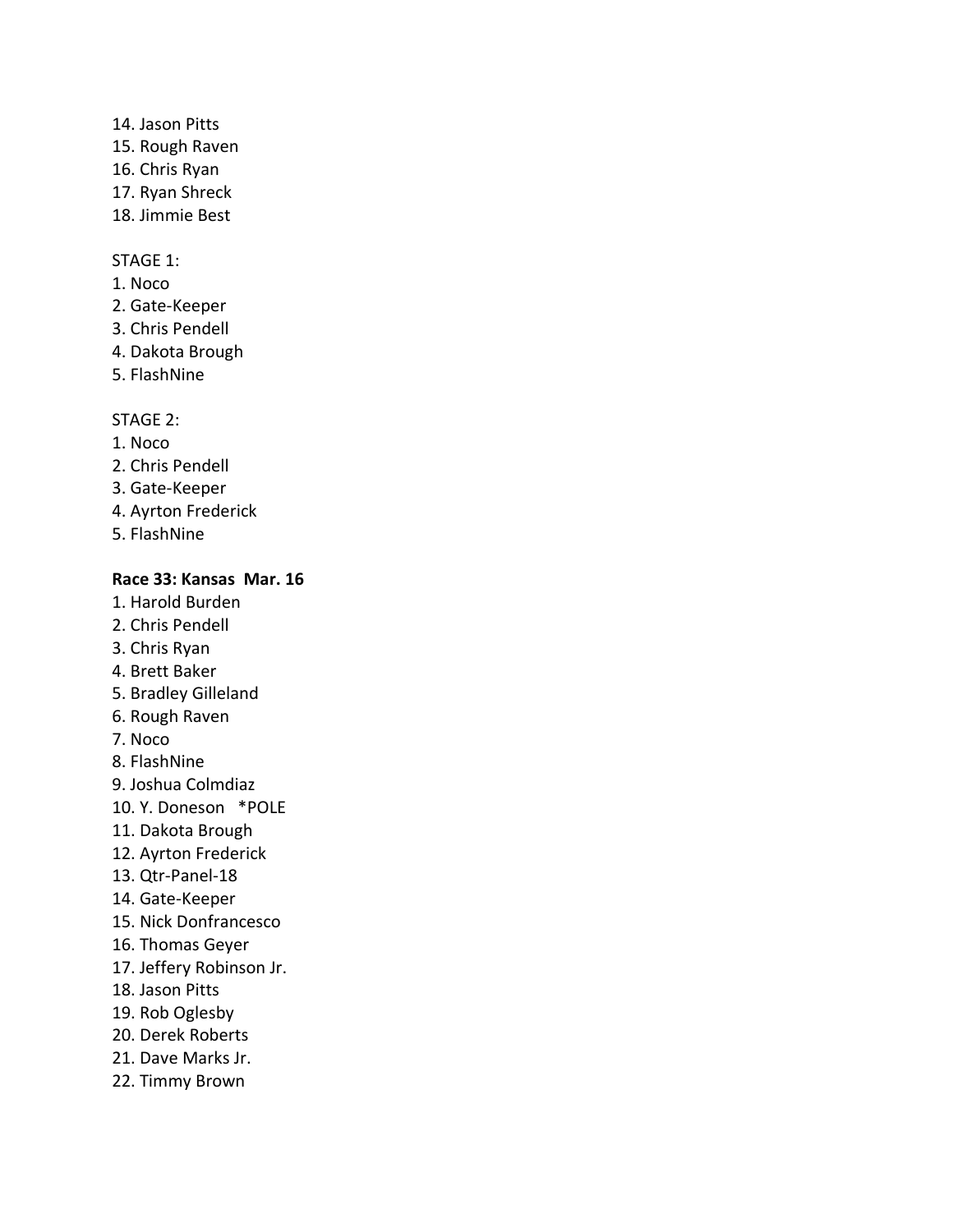### STAGE 1:

- 1. Noco
- 2. Chris Pendell
- 3. FlashNine
- 4. Dakota Brough
- 5. Jason Pitts

### STAGE 2:

- 1. Bradley Gilleland
- 2. Chris Pendell
- 3. Noco
- 4. Gate-Keeper
- 5. Harold Burden

# **Race 34: Texas Mar. 16**

- 1. Chris Pendell
- 2. Gate-Keeper
- 3. FlashNine
- 4. Noco \*POLE
- 5. Jason Pitts
- 6. Harold Burden
- 7. Dakota Brough
- 8. Ayrton Frederick
- 9. Y. Doneson
- 10. Joshua Colmdiaz
- 11. Dave Marks Jr.
- 12. Qtr-Panel-18
- 13. Jeffery Robinson Jr.
- 14. Chris Ryan
- 15. Nick Donfrancesco
- 16. Bradley Gilleland
- 17. Thomas Geyer
- 18. Vintimidator

### STAGE 1:

- 1. Noco
- 2. Chris Pendell
- 3. FlashNine
- 4. Gate-Keeper
- 5. Joshua Colmdiaz

STAGE 2:

- 1. Harold Burden
- 2. Y. Doneson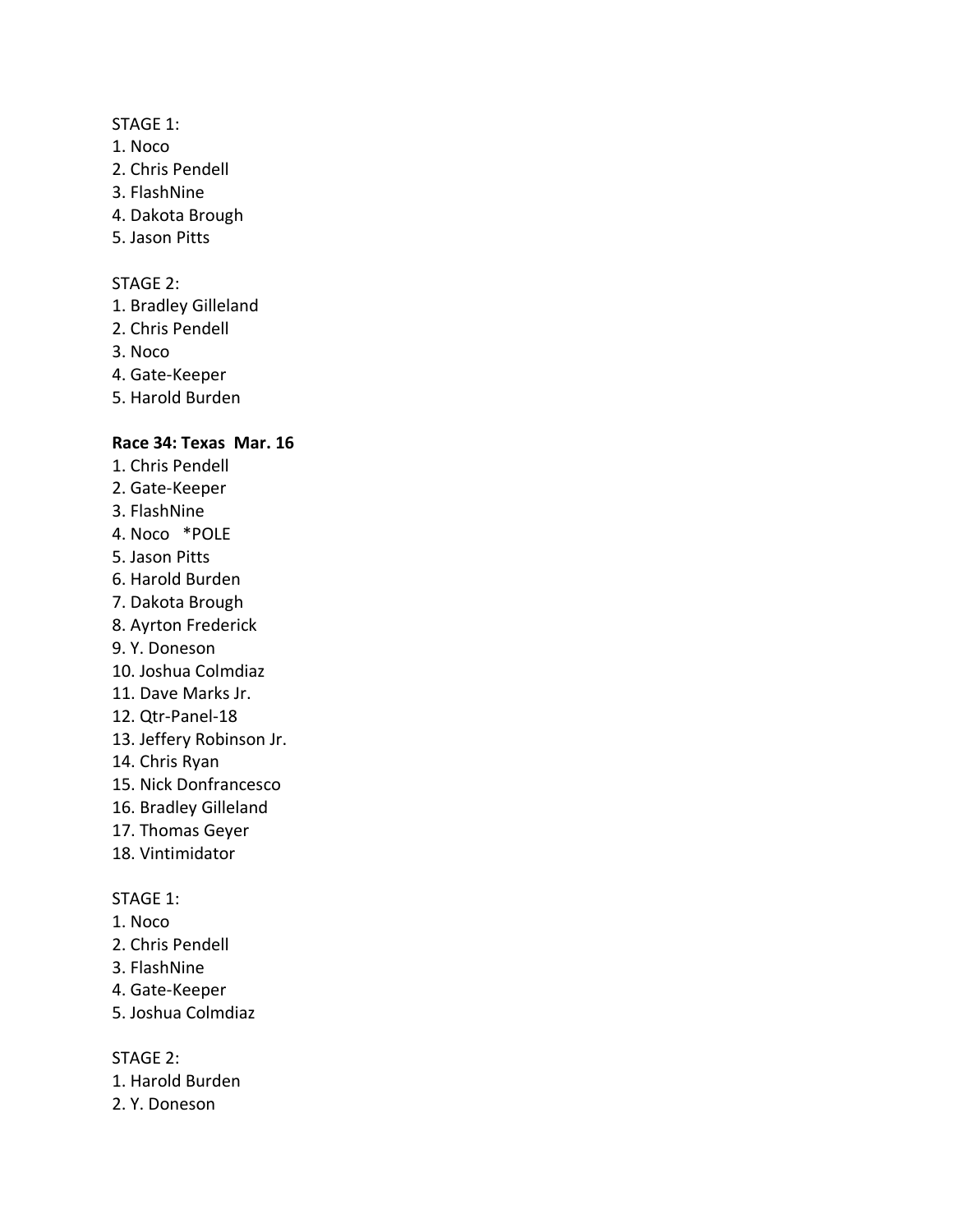- 3. FlashNine
- 4. Bradley Gilleland
- 5. Gate-Keeper

# **Race 35: Martinsville Mar. 23**

- 1. FlashNine
- 2. Dakota Brough \*POLE
- 3. Tyler McMurter
- 4. Joshua Colmdiaz
- 5. Gate-Keeper
- 6. Y. Doneson
- 7. xNOCOx
- 8. Brett Baker
- 9. Harold Burden
- 10. Cameron Norton
- 11. Thomas Geyer
- 12. Dustin McClintlock
- 13. Derek Roberts
- 14. Jason Pitts
- 15. Shawn Atwell
- 16. Qtr-Panel-18
- 17. Jeff Grady
- 18. Shawn Lucas

### STAGE 1:

- 1. Dakota Brough
- 2. FlashNine
- 3. xNOCOx
- 4. Y. Doneson
- 5. Gate-Keeper

### STAGE 2:

- 1. Dakota Brough
- 2. FlashNine
- 3. Joshua Colmdiaz
- 4. xNOCOx
- 5. Brett Baker

### **Race 36: ISM Raceway Mar. 23**

- 1. Joshua Colmdiaz
- 2. FlashNine
- 3. xNOCOx \*POLE
- 4. Qtr-Panel-18
- 5. Y. Doneson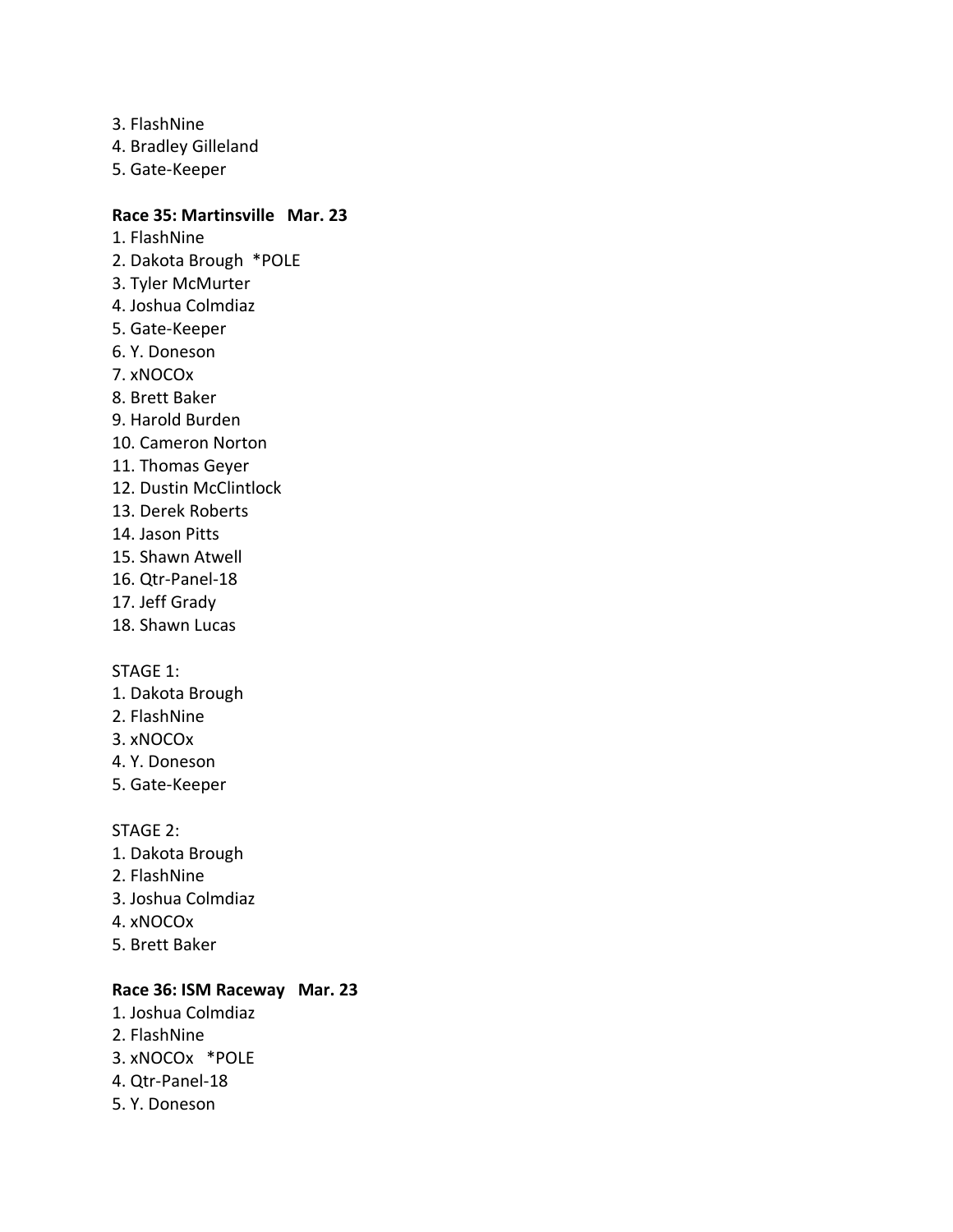- 6. Ayrton Frederick
- 7. Dakota Brough
- 8. Chris Pendell
- 9. Cameron Norton
- 10. Brett Baker
- 11. Dustin McClintlock
- 12. Harold Burden
- 13. Proximity
- 14. Bradley Gilleland
- 15. N. Munch
- 16. Jason Pitts

STAGE 1:

- 1. xNOCOx
- 2. FlashNine
- 3. Harold Burden
- 4. Y. Doneson
- 5. Chris Pendell

# STAGE 2:

- 1. xNOCOx
- 2. Y. Doneson
- 3. Joshua Colmdiaz
- 4. Cameron Norton
- 5. Ayrton Frederick

# **2020 NOSSCAR MotorMaster Series presented by Brough Motorsports Final Points Standings – NASCAR Heat 4**

1. #23 Noco Racn: 3,028 pts \*10 wins \*78 P.P. (R) **\*CHAMPION \*ROTY** 2. #1 Dakota Brough: 3,024 pts \*8 P.P. 3. #42 Chris Pendell: 3,023 pts \*7 wins \*37 P.P. (R) 4. #39 Harold Burden: 3,019 pts \*1 win \*5 P.P. -------ROUND of 4 CUT LINE------- 5. #7 Joshua Colmdiaz: 2,111 pts \*2 wins \*7 P.P. 6. #89 Y. Doneson: 2,110 pts \*4 P.P. 7. #0 Gate-Keeper: 2,088 pts \*1 win \*11 P.P. (R) 8. #62 Thomas Geyer: 2,049 pts -------ROUND of 8 CUT LINE------- 9. #4 Chris Ryan: 1,087 pts \*1 win \*7 P.P. (R) 10. #35 Ryan Shreck: 1,045 pts \*1 win \*3 P.P. (R)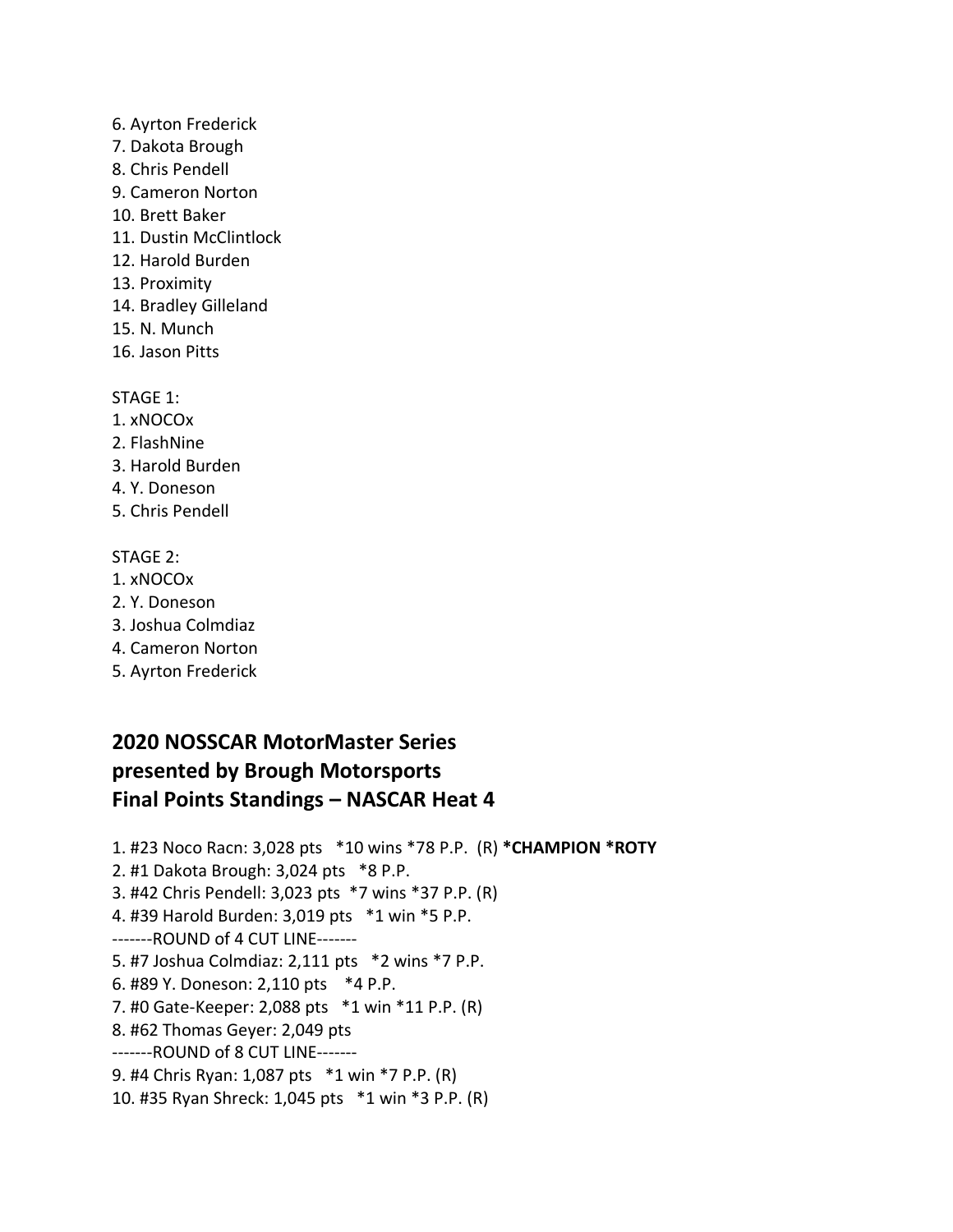11. #18 Keith Ayers: 1,021 pts \*2 wins \*21 P.P. 12. #21 Charlie Irwin: 1,015 pts \*2 wins \*15 P.P. 13. #9 Jimmie Best: 1,015 pts \*2 P.P. 14. #2 Kevin Tattersall: 1,013 pts \*3 wins \*13 P.P. (R) 15. #98 Jade Burr: 1,009 pts \*2 wins \*9 P.P. 16. #19 Payton Larson: 1,007 pts \*1 win \*7 P.P. (R) -------PLAYOFF CUT LINE------- 17. #93 Ayrton Frederick: 443 pts \*2 P.P. (R) 18. #8 CD-Derby: 439 pts (R) 19. #22 Tony Cammarata: 424 pts \*5 P.P. (R) 20. #10 Flash Nine: 376 pts \*2 wins \*13 P.P. (R) 21. #51 Jason Pitts: 352 pts \*1 P.P. (R) 22. #36 Jarrett Reese: 349 pts \*1 P.P. (R) 23. #99 BJ Thomas: 296 pts \*1 P.P. 24. #11 Anthony Tripi: 294 pts 25. #48 Nate Schultz: 292 pts 26. #36 Tyler McMurter: 287 pts \*4 P.P. 27. #07 Dave Marks Jr.: 272 pts 28. #00 Steven Corley: 270 pts \*1 P.P. 29. #90 Dustin McClintlock: 232 pts (R) 30. #15 Shawn Lucas: 214 pts 31. #10 Alex Tesdahl: 186 pts 32. #82 Jeff Grady: 172 pts 33. #07 Robbie Vids: 171 pts \*1 P.P. (R) 34. #21 Noah Underwood: 164 pts \*1 win \*7 P.P. 35. #06 Jordan Green: 146 pts 36. #74 Randy O'Quinn: 139 pts (R) 37. #00 Brett Baker: 139 pts (R) 38. #11 Nick Donfrancesco: 125 pts 39. #0 Timmy Brown: 124 pts 40. #78 Derek Roberts: 108 pts \*1 P.P. (R) 41. #20 Cameron Norton: 104 pts (R) 42. #01 Mikhail: 101 pts (R) 43. #5 Kenny Adair: 96 pts 44. #36 Rob Oglesby: 92 pts (R) 45. #78 Trent Neilson: 79 pts (R) 46. #18 Qtr-Panel-18: 79 pts (R) 47. #61 Gary Englehart: 74 pts 48. #90 Rough Raven: 70 pts (R) 49. #61 Jordan Rotton: 65 pts (R) 50. #61 Bradley Gilleland: 65 pts \*1 P.P. (R) 51. #13 Kodeman: 37 pts (R) 52. #8 Trei Hollywood: 36 pts 53. #20 Martin Montminy: 34 pts (R)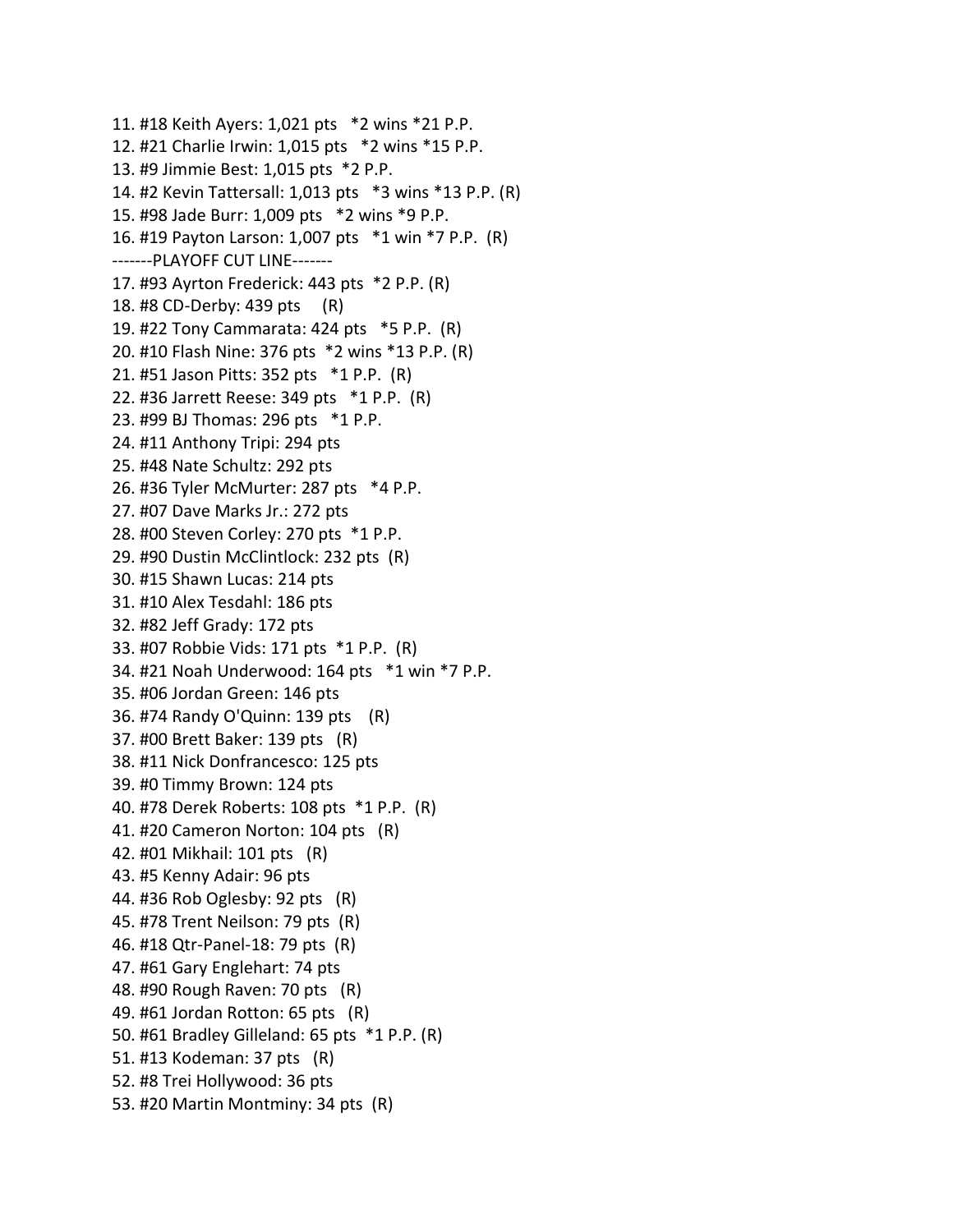54. #43 Kid Coyote: 33 pts (R) 55. #5 Jeffery Robinson Jr: 32 pts (R) 56. #86 Fast Claire: 27 pts (R) 57. #01 Tyler Housley: 26 pts (R) 58. #82 Gary Ladomirak Jr: 23 pts (R) 59. #01 Keystone: 20 pts (R) 60. #2 Joshua Watson: 18 pts (R) 61. #29 Proximity: 18 pts (R) 62. #85 Joey Brewer: 17 pts (R) 63. #69 M.H.K.: 17 pts (R) 64. #36 King-Swag: 16 pts (R) 65. #8 Shawn Atwell: 16 pts (R) 66. #36 N. Munch: 16 pts (R) 67. #86 Canfield: 15 pts (R) 68. #21 Phillip Brown: 14 pts (R) 69. #78 Vintimidator: 13 pts 70. #93 Michael Burch: 13 pts 71. #5 Clay Stanley: 12 pts (R) 72. #00 Smitty: 8 pts (R) 73. #38 Ataxia: 6 pts (R) 74. #38 Dylan McDonald: 5 pts (R) 75. #15 Matt Tetmeyer: 5 pts (R) 76. #74 Justin Flowe: 2 pts (R)

2018 Champion: Slade Gravitt 2019 Champion: Dakota Brough 2020 Champion: xNOCOx

# **NOSSCAR MotorMaster Series Stats and Records after 2020 (Season 3)**

**Most All-time NOSSCAR MotorMaster Series Wins**

Noco Rcn: 10 Dakota Brough: 9 Cody Giles: 8 Slade Gravitt: 8 Chris Pendell: 7 Noah Underwood: 7 Jade Burr: 6 Angelo: 4 Nathan Scott: 4 Anthony Tripi: 4 Keith Ayers: 3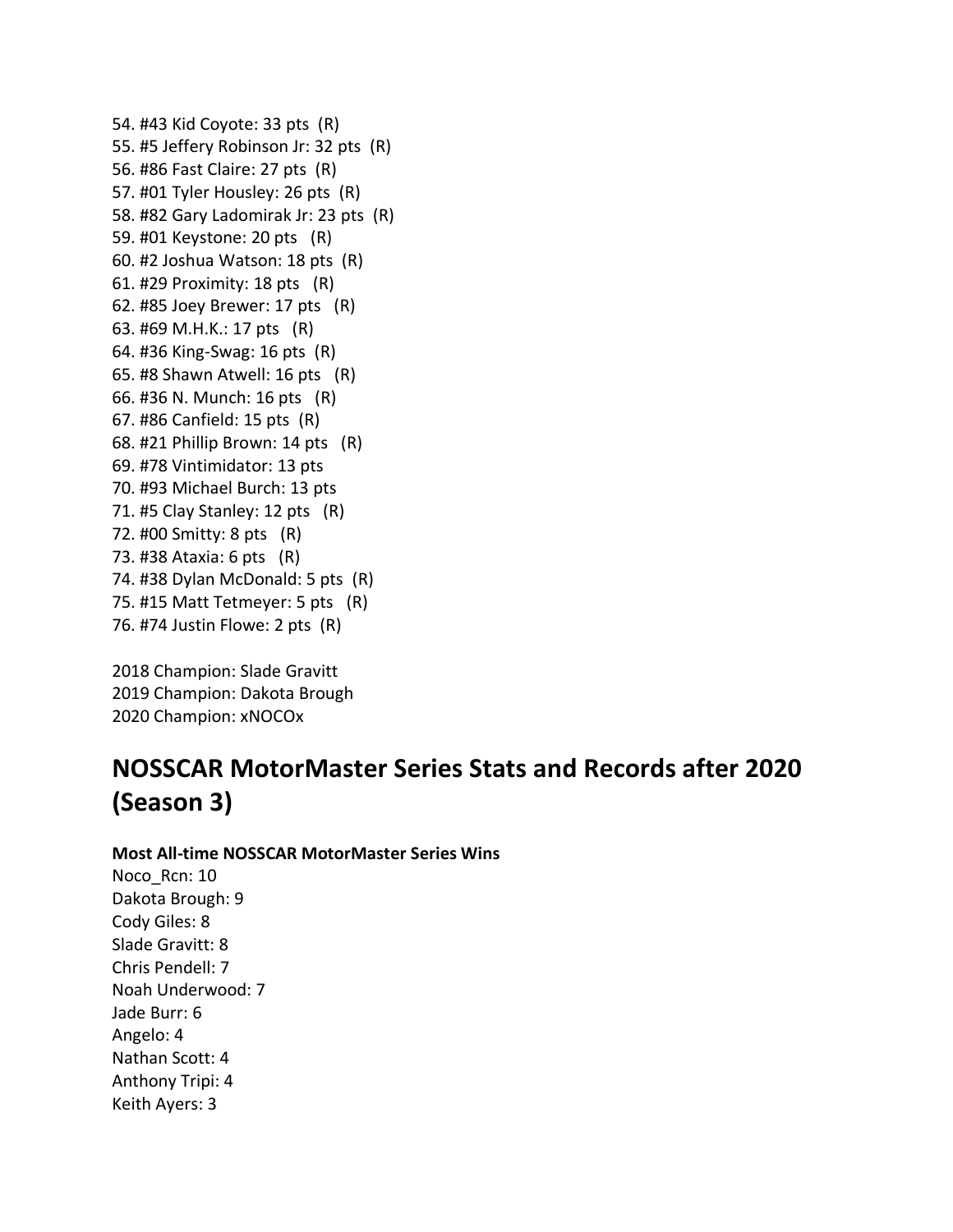Nic Donfrancesco: 3 Kevin Tattersall: 3 Anthony Tripi: 3 Jason Armstrong: 2 Joshua Colmdiaz: 2 FlashNine: 2 Charlie Irwin: 2 Bags: 2 Kenny Adair: 1 Timmy Brown: 1 Michael Burch: 1 Tyler McMurter: 1 Gary Englehart: 1 BC-Racer-Kid: 1 Patrick Hazelett: 1 Young Terrell: 1 Chris Ryan: 1 Payton Larson: 1 Harold Burden: 1 Ryan Shreck: 1 Gate-Keeper: 1

#### **Most All-time NOSSCAR MotorMaster Series Poles**

Cody Giles: 10 Keith Ayers: 10 Chris Pendell: 7 xNOCOx: 7 Dakota Brough: 6 Slade Gravitt: 6 Noah Underwood: 5 Jade Burr: 4 Michael Burch: 3 Steven Corley: 3 Nick Donfrancesco: 3 Tyler McMurter: 3 Bags: 3 Anthony Tripi: 3 Kenny Adair: 2 Jimmie Best: 2 Y. Doneson: 2 Charlie Irwin: 2 Nathan Scott: 2 Angelo: 1 Logan Brough: 1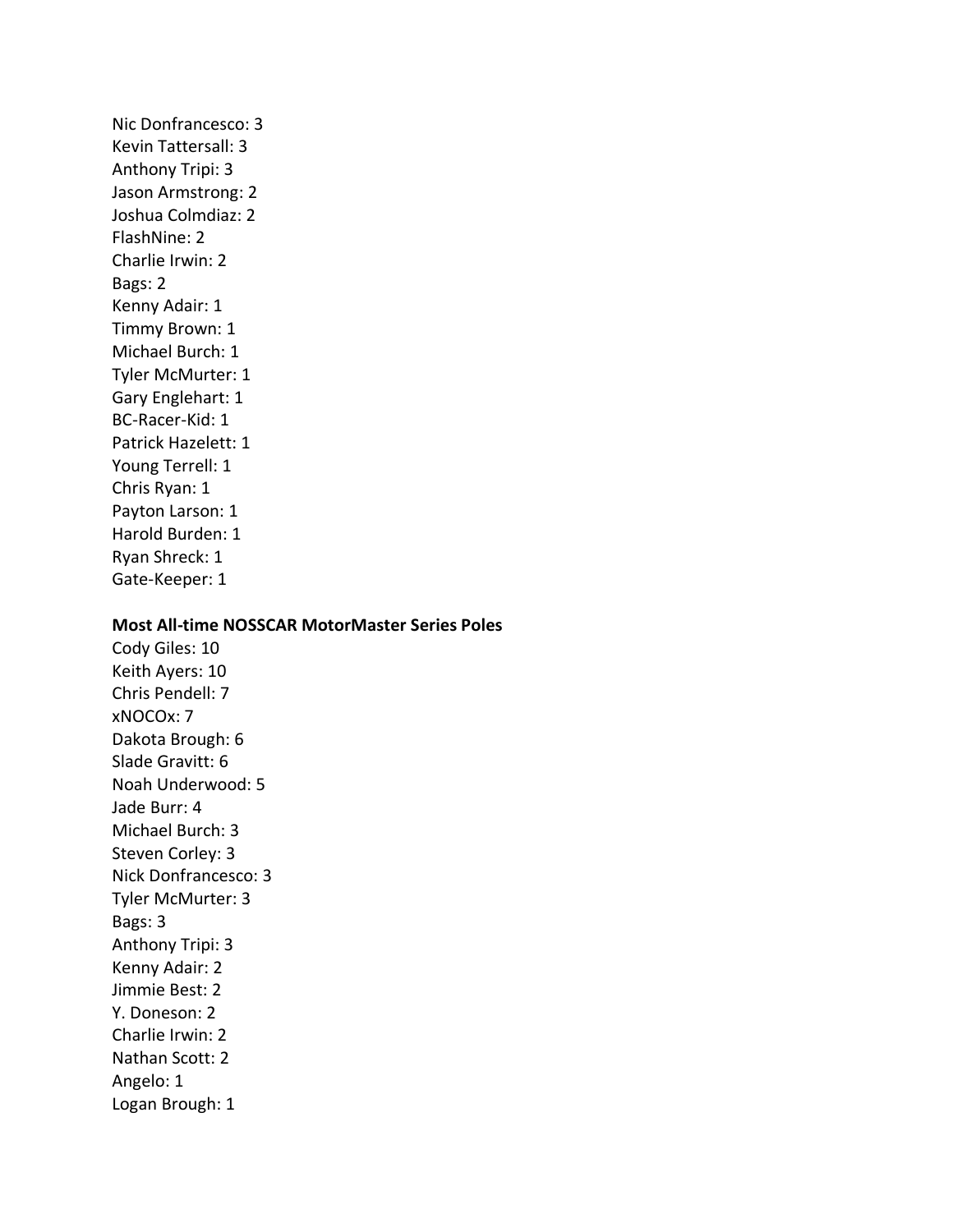Brad Dove: 1 BC-Racer-Kid: 1 Nemo: 1 BJ Thomas: 1 Steven Smith: 1 Billy Ray Thompson: 1 Young Terrell: 1 Jeff Grady: 1 Tony Cammarata: 1 Payton Larson: 1 Harold Burden: 1 Chris Ryan: 1 Kevin Tattersall: 1 Jason Pitts: 1

#### **Most All-time MotorMaster Series Stage Wins**

Cody Giles: 27 NOCO: 23 Dakota Brough: 18 Keith Ayers: 11 Jade Burr: 10 Chris Pendell: 10 Nic Donfrancesco: 9 Slade Gravitt: 8 Noah Underwood: 8 Charlie Irwin: 7 Jason Armstrong: 5 Tyler McMurter: 5 Nathan Scott: 5 Angelo: 5 BC-Racer-Kid: 4 Alex Tesdahl: 4 FlashNine: 3 Tony Cammarata: 3 Y. Doneson: 3 Young Terrell: 3 Harold Burden: 2 Anthony Tripi: 2 Steven Corley: 2 Kevin Tattersall: 2 BJ Thomas: 2 Payton Larson: 2 Gary Englehart: 1 Michael Burch: 1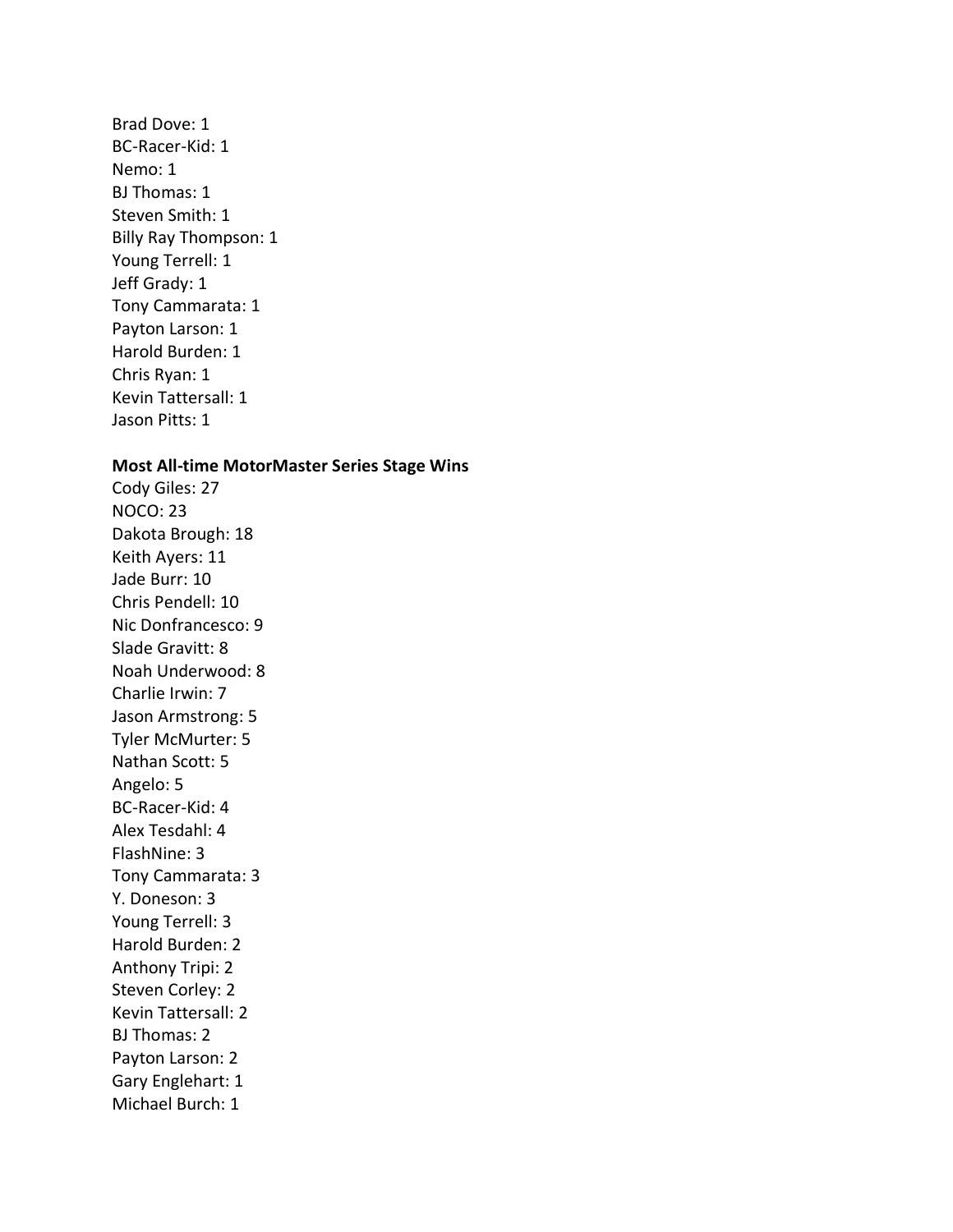Jason Keffer: 1 Marcus E-Dub: 1 Patrick Hazelett: 1 N.W.O.: 1 Smoke Zemog: 1 Jarrett Reese: 1 Chris Ryan: 1 Joshua Colmdiaz: 1 Gate-Keeper: 1 Jason Pitts: 1 Bradley Gilleland: 1

#### **Most Playoff Points In A Season**

xNOCOx (78) Cody Giles (54) Dakota Brough (38) Chris Pendell (37) Jade Burr (37) Slade Gravitt (33) Noah Underwood (30) Tyler McMurter (25)

### **Most Wins In A Season**

NOCO (10) Cody Giles (8) Slade Gravitt (8) Dakota Brough (7) Chris Pendell (7)

### **Most Poles In A Season**

Cody Giles (10) Keith Ayers (7) Chris Pendell (7) xNOCOx (7) Slade Gravitt (6)

### **Most Stage Wins In A Season**

Cody Giles (27) NOCO (23) Dakota Brough (15) Chris Pendell (10) Nic Donfrancesco (9) Slade Gravitt (8) Most Top-5s In A Season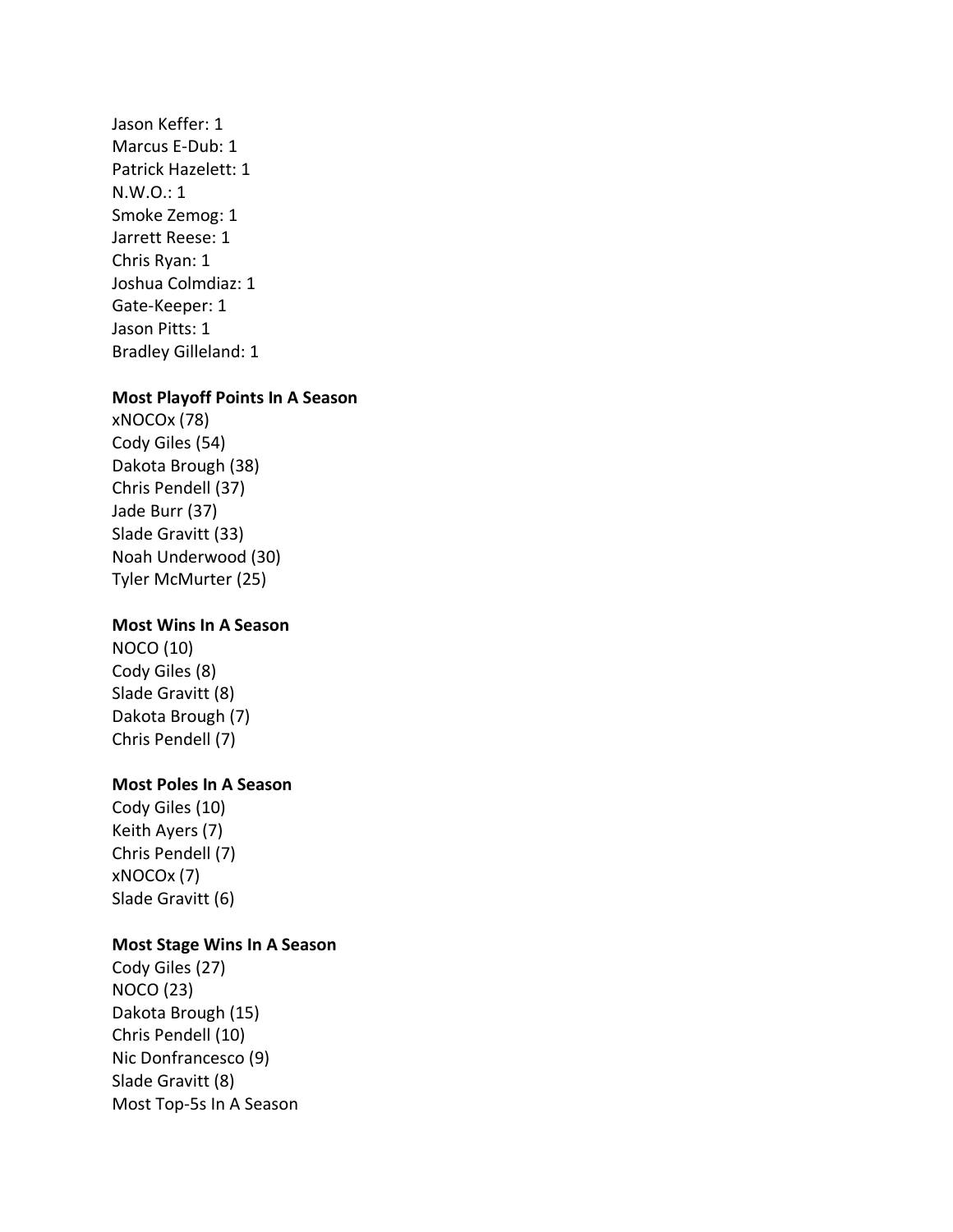xNOCOx (24) Tyler McMurter (20) Jade Burr (18) Chris Pendell (16) Noah Underwood (16) Keith Ayers (15) Slade Gravitt (14) WickedGateKeeper (11) FlashNine (10) Kevin Tattersall (10)

# **Most Top-10s In A Season**

Tyler McMurter (30) xNOCOx (29) Keith Ayers (26) Noah Underwood (25) Jason Armstrong (23) Jade Burr (23) Chris Pendell (22) Anthony Tripi (22) Kenny Adair (21) Charlie Irwin (21) Timmy Brown (20)

# **2021 NOSSCAR MotorMaster Series Race Results**

# **Race 1: Daytona 300 Nov. 23, 2020**

1. Kevin Tattersall 2. Steven Corley 3. Bradley Gilleland 4. Chris Ryan 5. Jeffery Robinson Jr. 6. Ryan Shreck 7. Daniel McGriff 8. Cameron Norton 9. Timmy Brown 10. Jason Dorau 11. Trenton Krentz 12. Harold Burden \*Fastest Lap 13. Matt Smith \*Most Laps Led 14. Bad-Moon-Rising 15. Jessie Carlson \*POLE 16. Nick Donfrancesco 17. Ayrton Frederick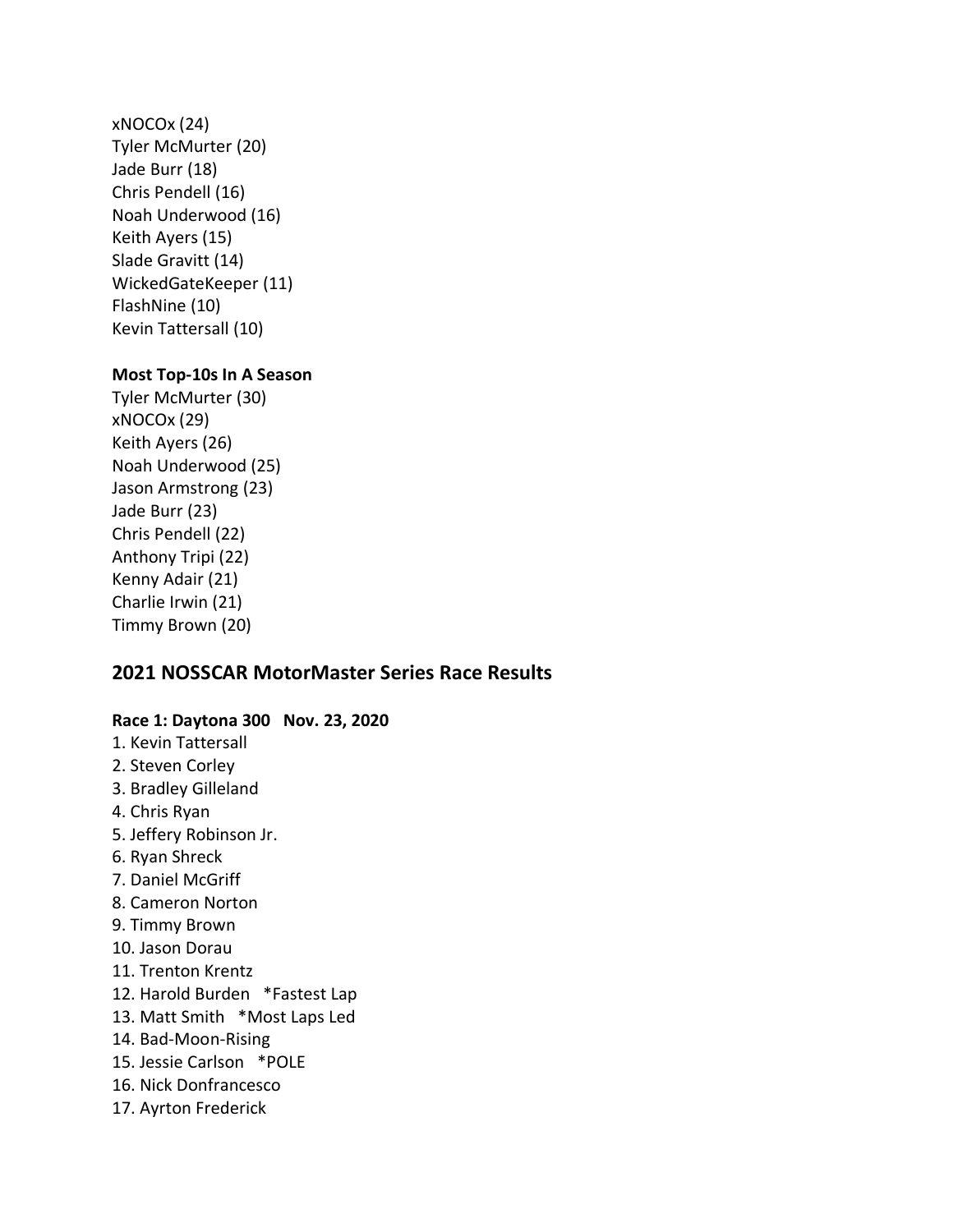18. Alex Tesdahl 19. Joshua Colmdiaz 20. Jordan Green 21. Brett Baker 22. Jeff Grady

### STAGE 1:

1. Jeffery Robinson Jr.

- 2. Kevin Tattersall
- 3. Jason Dorau
- 4. Joshua Colmdiaz
- 5. Jessie Carlson

#### STAGE 2:

- 1. Matt Smith
- 2. Jessie Carlson
- 3. Jeffery Robinson Jr.
- 4. Chris Ryan
- 5. Kevin Tattersall

#### **Race 2: Las Vegas Nov. 30**

- 1. Matt Smith 2. Joshua Colmdiaz \*POLE 3. Bradley Gilleland 4. Jordan Dworaczyk 5. Jessie Carlson
- 6. Jason Dorau
- 7. Bad-Moon-Rising
- 8. Chris Ryan
- 9. Kevin Tattersall
- 10. Harold Burden
- 11. Daniel McGriff
- 12. Brett Baker
- 13. Alex Tesdahl
- 14. Steven Corley
- 15. Jason Armstrong
- 16. Nick Donfrancesco
- 17. Timmy Brown
- 18. Ryan Shreck
- 19. Jeffery Robinson Jr.
- 20. Cameron Norton

STAGE 1:

1. Kevin Tattersall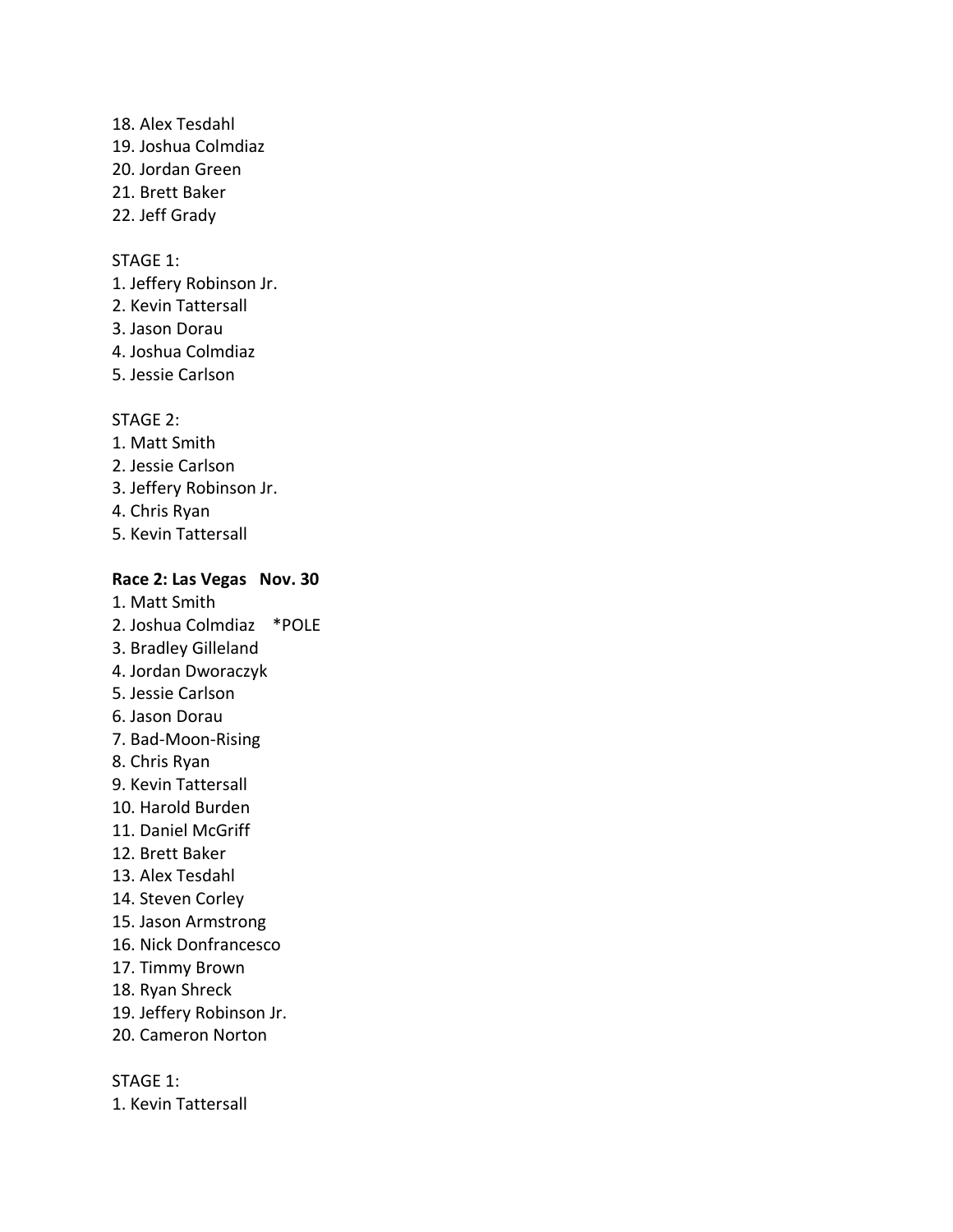- 2. Bradley Gilleland
- 3. Bad-Moon-Rising
- 4. Nick Donfrancesco
- 5. Joshua Colmdiaz

- 1. Matt Smith
- 2. Bradley Gilleland
- 3. Harold Burden
- 4. Jordan Dworaczyk
- 5. Brett Baker

# **Race 3: Auto Club Nov. 30**

- 1. Jordan Dworaczyk
- 2. Matt Smith
- 3. Steven Corley
- 4. Chris Ryan
- 5. Joshua Colmdiaz
- 6. Kevin Tattersall
- 7. Jason Dorau
- 8. Daniel McGriff
- 9. Jeffery Robinson Jr.
- 10. Nick Donfrancesco \*POLE
- 11. Alex Tesdahl
- 12. Jason Armstrong
- 13. Bradley Gilleland
- 14. Timmy Brown
- 15. Cameron Norton
- 16. Harold Burden
- 17. Ryan Shreck
- 18. Jessie Carlson
- 19. Bad-Moon-Rising
- 20. Brett Baker

### STAGE 1:

- 1. Chris Ryan
- 2. Jordan Dworaczyk
- 3. Joshua Colmdiaz
- 4. Matt Smith
- 5. Jessie Carlson

STAGE 2:

- 1. Kevin Tattersall
- 2. Matt Smith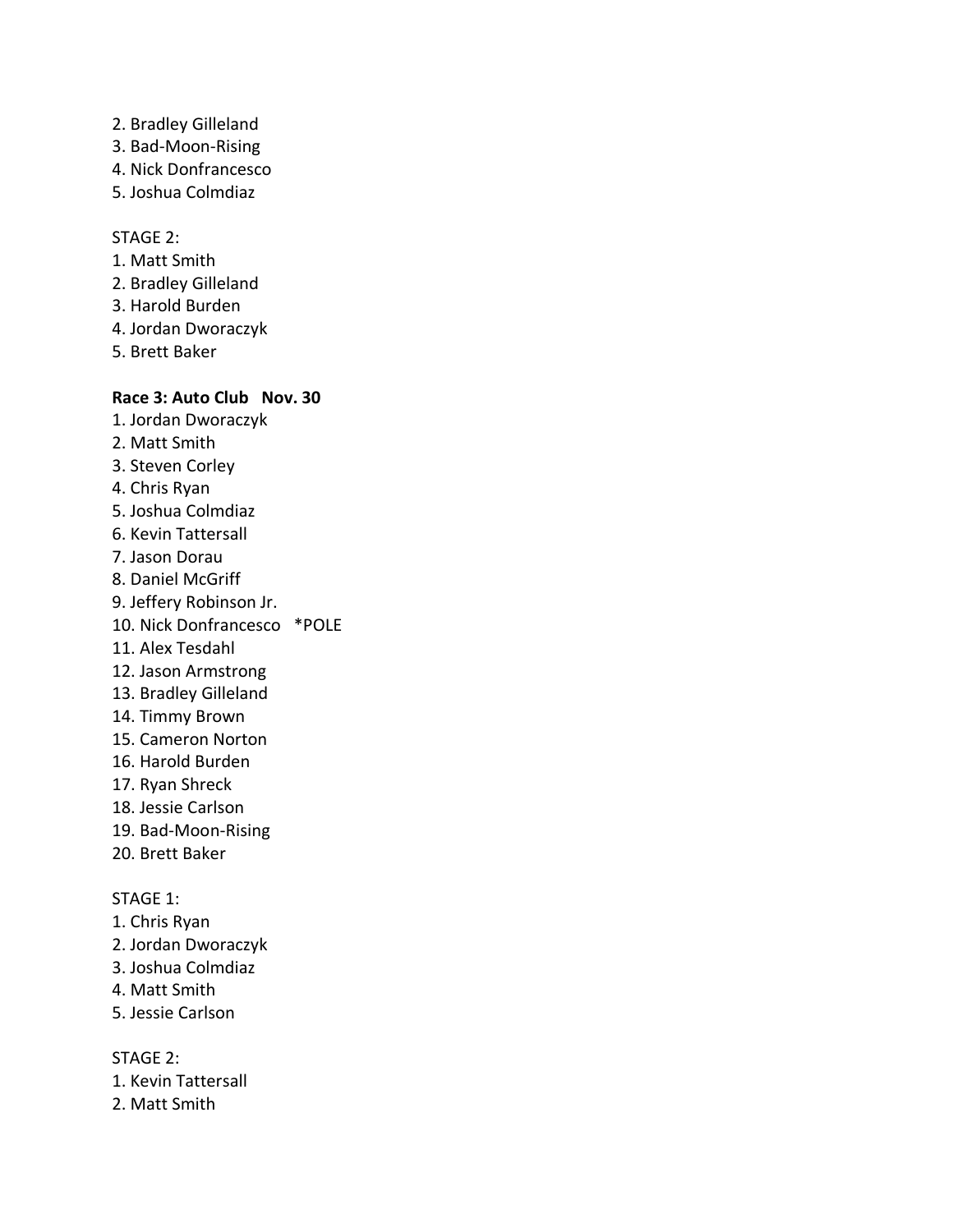3. Alex Tesdahl 4. Bradley Gilleland 5. Harold Burden

### **Race 4: Phoenix Dec. 7**

- 1. Matt Smith
- 2. Jason Dorau
- 3. Jessie Carlson \*POLE
- 4. Nick Donfrancesco
- 5. Cameron Norton
- 6. Alex Tesdahl
- 7. Jeffery Robinson Jr.
- 8. Jason Armstrong
- 9. Jordan Green
- 10. Jordan Dworaczyk
- 11. Bradley Gilleland
- 12. Timmy Brown
- 13. Dave Marks Jr.
- 14. Brett Baker
- 15. Chris Ryan
- 16. Daniel McGriff
- 17. Joshua Colmdiaz
- 18. Harold Burden
- 19. Jeff Grady
- 20. Trei Hollywood

### STAGE 1:

- 1. Jessie Carlson
- 2. Matt Smith
- 3. Nick Donfrancesco
- 4. Jason Dorau
- 5. Cameron Norton

### STAGE 2:

- 1. Jessie Carlson
- 2. Jason Dorau
- 3. Nick Donfrancesco
- 4. Jordan Dworaczyk
- 5. Cameron Norton

# **Race 5: Atlanta Dec. 7**

- 1. Jason Dorau
- 2. Nick Donfrancesco
- 3. Bradley Gilleland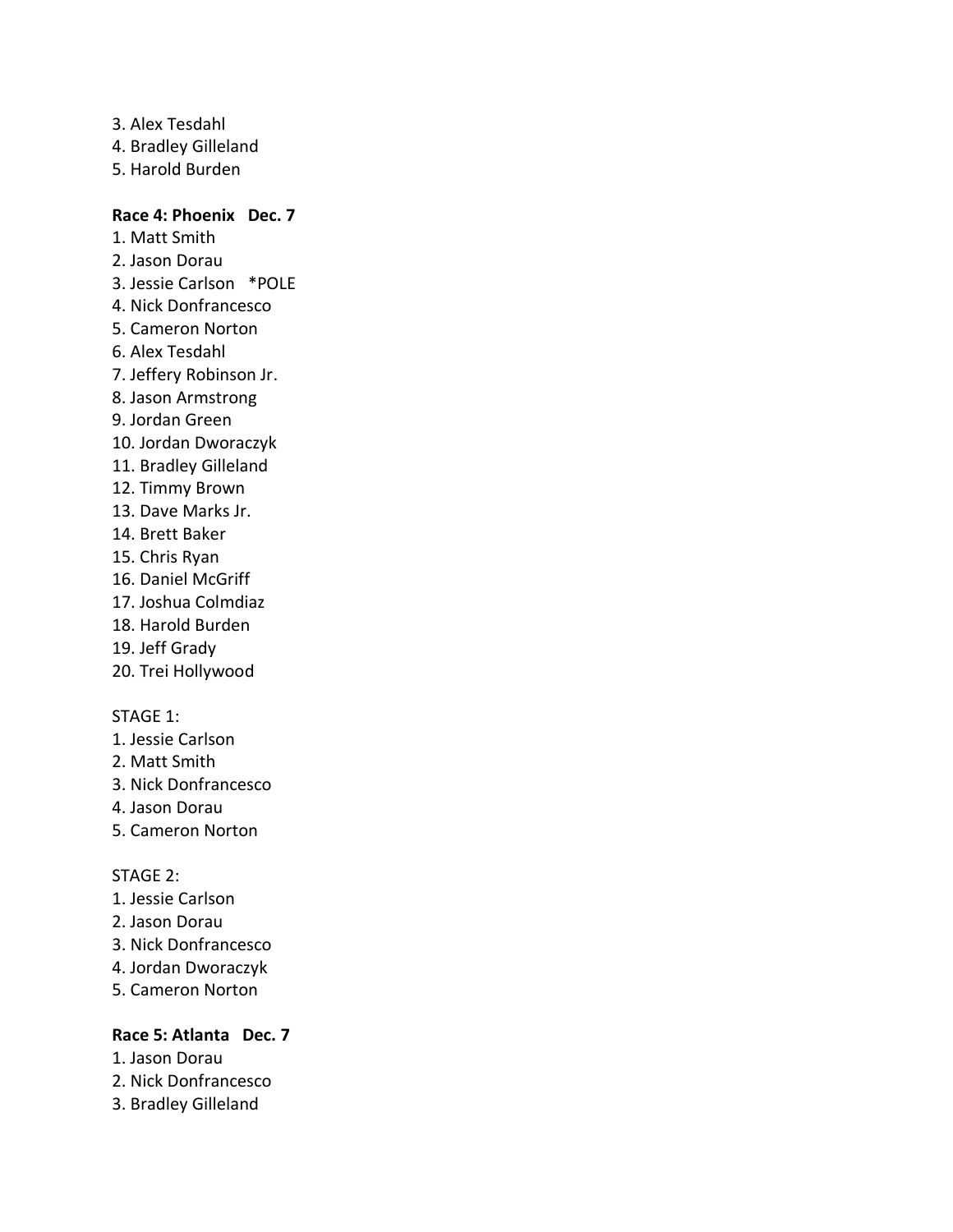- 4. Matt Smith
- 5. Harold Burden
- 6. Jason Armstrong
- 7. Dave Marks Jr. \*POLE
- 8. Cameron Norton
- 9. Jeffery Robinson Jr.
- 10. Alex Tesdahl
- 11. Chris Ryan
- 12. Daniel McGriff
- 13. Timmy Brown
- 14. Brett Baker
- 15. Jordan Dworaczyk
- 16. Jeff Grady
- 17. Jessie Carlson
- 18. Jordan Green
- 19. Joshua Colmdiaz
- 20. Ryan Shreck

### STAGE 1:

- 1. Bradley Gilleland
- 2. Jordan Dworaczyk
- 3. Matt Smith
- 4. Nick Donfrancesco
- 5. Jessie Carlson

### STAGE 2:

- 1. Jason Dorau
- 2. Chris Ryan
- 3. Matt Smith
- 4. Jeffery Robinson Jr.
- 5. Timmy Brown

# **Race 6: Canadian Tire Dec. 14**

- 1. Jason Dorau
- 2. Jordan Dworaczyk
- 3. Jason Armstrong
- 4. Matt Smith
- 5. Tyler McMurter \*POLE
- 6. Kevin Tattersall
- 7. Harold Burden
- 8. Steven Corley
- 9. Y. Doneson
- 10. Jeffery Robinson Jr.
- 11. Cameron Norton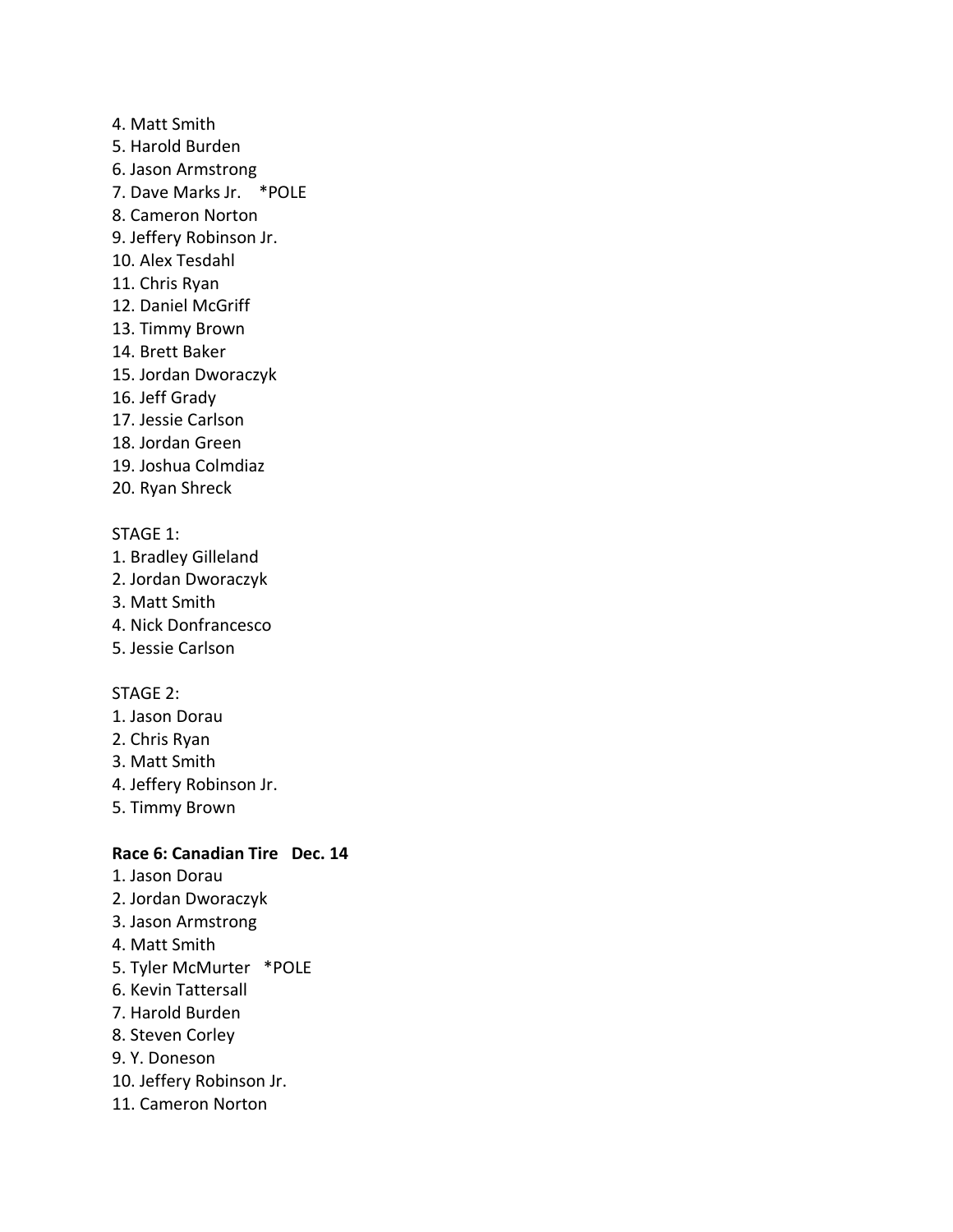### 12. Beam-SKP

- 13. Dustin McClintlock
- 14. Alex Tesdahl
- 15. Brett Baker
- 16. Daniel McGriff
- 17. Dave Marks Jr.
- 18. Chris Ryan
- 19. Bradley Gilleland
- 20. Timmy Brown
- 21. Jeff Grady
- 22. Jessie Carlson

# STAGE 1:

- 1. Tyler McMurter
- 2. Matt Smith
- 3. Steven Corley
- 4. Brett Baker
- 5. Jason Dorau

# STAGE 2:

- 1. Matt Smith
- 2. Steven Corley
- 3. Tyler McMurter
- 4. Jordan Dworaczyk
- 5. Kevin Tattersall

# **Race 7: Homestead Dec. 14**

- 1. Brett Baker \*POLE
- 2. Steven Corley
- 3. Matt Smith
- 4. Y. Doneson
- 5. Alex Tesdahl
- 6. Kevin Tattersall
- 7. Jeffery Robinson Jr.
- 8. Cameron Norton
- 9. Jason Armstrong
- 10. Dustin McClintlock
- 11. Jason Dorau
- 12. Daniel McGriff
- 13. Harold Burden
- 14. Jordan Dworaczyk
- 15. Nick Donfrancesco
- 16. Bradley Gilleland
- 17. Chris Ryan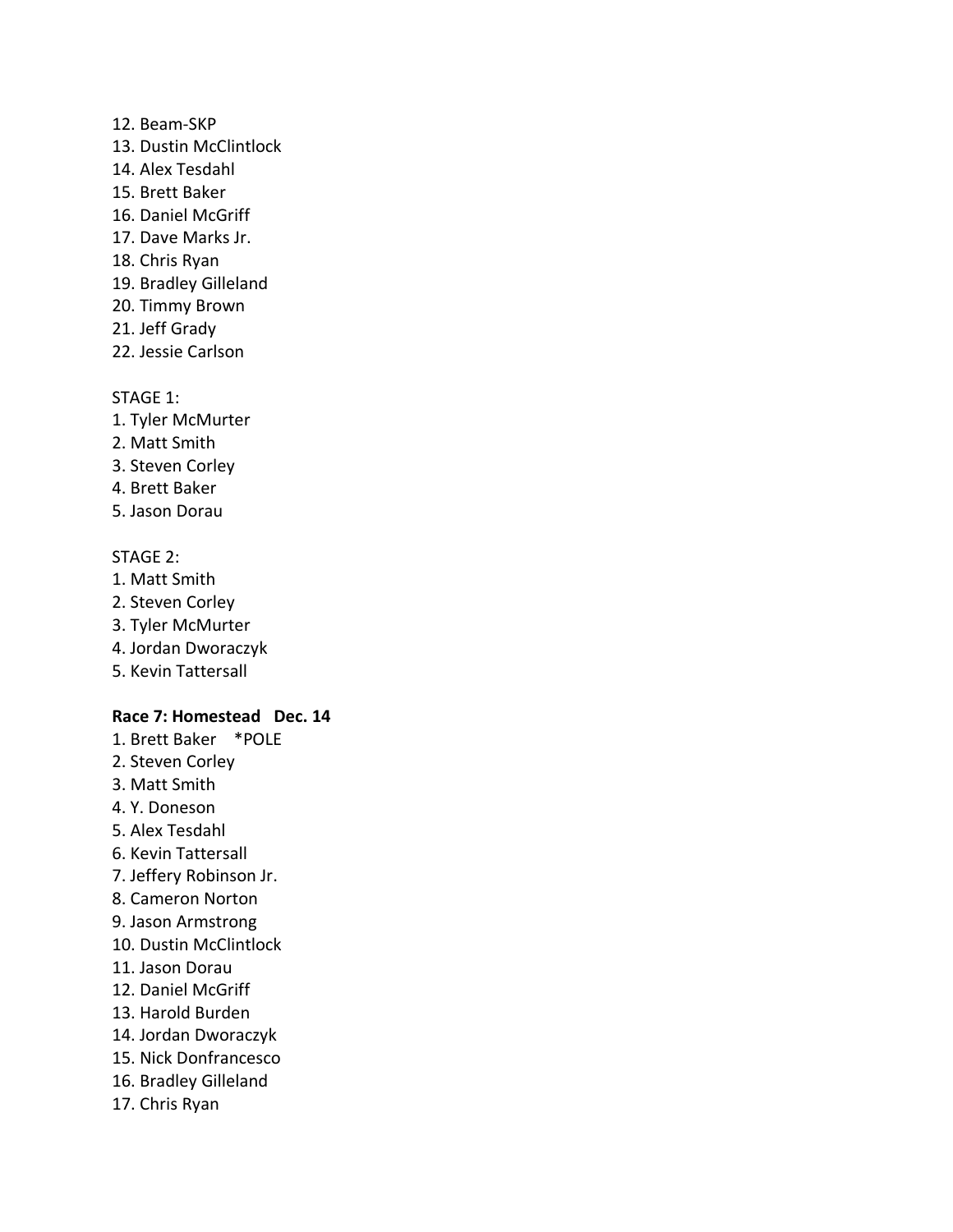### 18. Jessie Carlson 19. Timmy Brown

20. Jeff Grady

### STAGE 1:

- 1. Matt Smith
- 2. Brett Baker
- 3. Harold Burden
- 4. Steven Corley
- 5. Kevin Tattersall

### STAGE 2:

- 1. Kevin Tattersall
- 2. Matt Smith
- 3. Jason Dorau
- 4. Alex Tesdahl
- 5. Brett Baker

# **Race 8: Texas Dec. 21**

- 1. Kevin Tattersall
- 2. Matt Smith \*POLE
- 3. Steve Yavorski
- 4. Jessie Carlson
- 5. Nick Donfrancesco
- 6. Jordan Rotton
- 7. Y. Doneson
- 8. Steve Corley
- 9. Jeffery Robinson Jr.
- 10. Joshua Colmdiaz
- 11. Dustin McClintlock
- 12. Alex Tesdahl
- 13. Cameron Norton
- 14. Jason Armstrong
- 15. Dave Marks Jr.
- 16. Jordan Green
- 17. Jordan Dworaczyk
- 18. Timmy Brown
- 19. Bradley Gilleland
- 20. Jason Dorau
- 21. Ryan Shreck
- 22. Daniel McGriff
- 23. Jeff Grady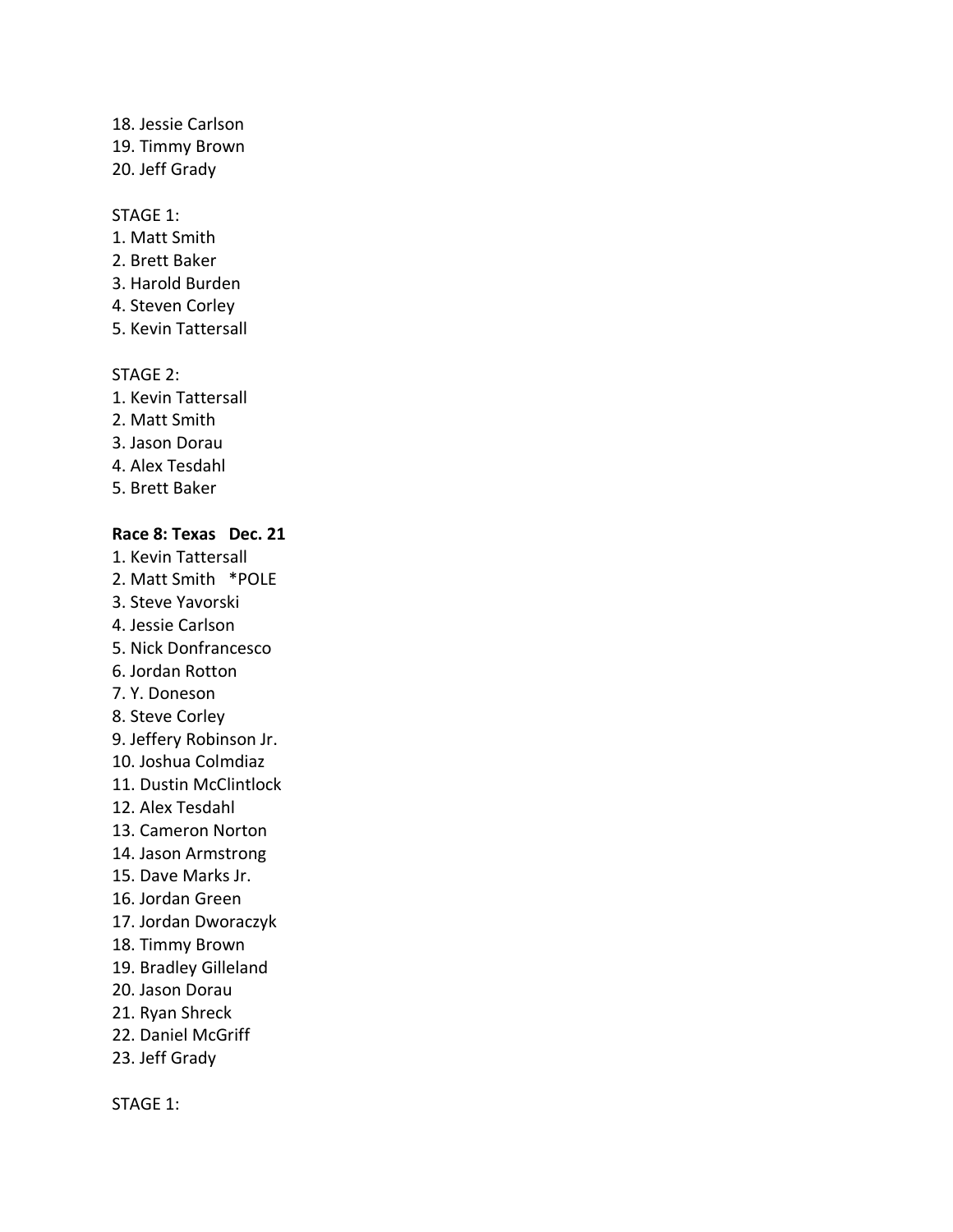- 1. Kevin Tattersall
- 2. Nick Donfrancesco
- 3. Bradley Gilleland
- 4. Steve Yavorski
- 5. Y. Doneson

- 1. Kevin Tattersall
- 2. Nick Donfrancesco
- 3. Matt Smith
- 4. Steve Yavorski
- 5. Jeffery Robinson Jr.

# **Race 9: Bristol Dec. 21**

- 1. Alex Tesdahl
- 2. Matt Smith
- 3. Jordan Dworaczyk
- 4. Jessie Carlson
- 5. Tyler McMurter \*POLE
- 6. Nick Donfrancesco
- 7. Ryan Shreck
- 8. Kevin Tattersall
- 9. Timmy Brown
- 10. Joshua Colmdiaz
- 11. Jordan Rotton
- 12. Cameron Norton
- 13. Jeffery Robinson Jr.
- 14. Steve Yavorski
- 15. Jason Armstrong
- 16. Jason Dorau
- 17. Steven Corley
- 18. Dustin McClintlock
- 19. Dave Marks Jr.
- 20. Bradley Gilleland
- 21. Jordan Green
- 22. Jeff Grady
- 23. Y. Doneson

- 1. Jordan Dworaczyk
- 2. Nick Donfrancesco
- 3. Alex Tesdahl
- 4. Jessie Carlson
- 5. Jason Dorau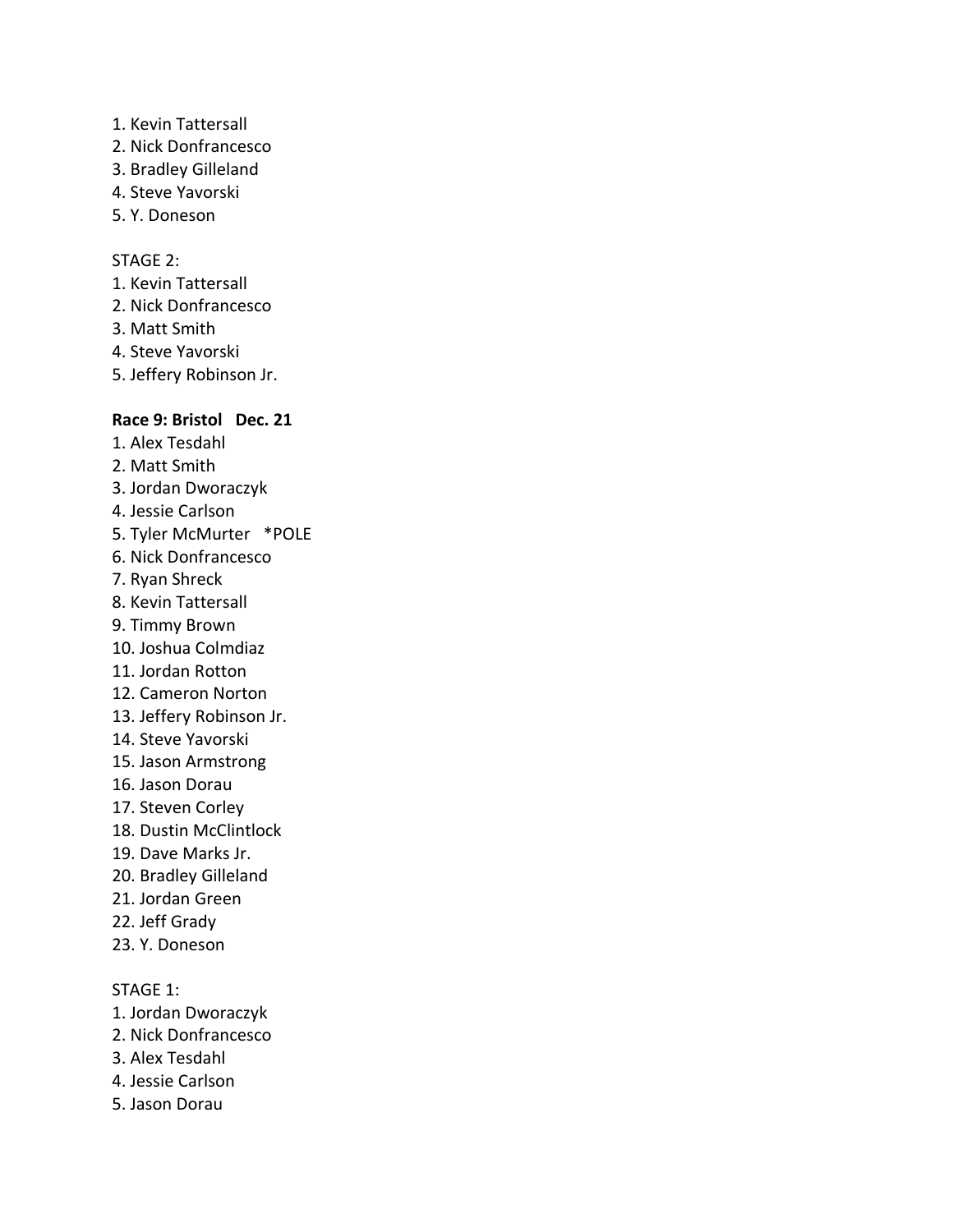STAGE 2: 1. Jordan Dworaczyk 2. Matt Smith 3. Alex Tesdahl 4. Nick Donfrancesco 5. Jason Dorau **Race 10: Talladega Jan. 4, 2021** 1. Jordan Dworaczyk 2. Nick Donfrancesco 3. Steven Corley 4. Joshua Colmdiaz 5. Thomas Geyer 6. Jason Armstrong 7. Brett Baker 8. Matt Smith 9. Jordan Rotton 10. Jessie Carlson \*POLE 11. Timmy Brown 12. Kevin Tattersall 13. Dustin Franklin 14. Jason Dorau 15. Ryan Shreck 16. Alex Tesdahl 17. Jordan Green 18. Daniel McGriff 19. Harold Burden 20. Trenton Krentz 21. Jeffery Robinson Jr. 22. Cameron Norton 23. Robert Lohman Sr. 24. Dave Marks Jr. 25. Bradley Gilleland STAGE 1: 1. Jessie Carlson 2. Jordan Dworaczyk 3. Joshua Colmdiaz 4. Jordan Rotton 5. Jason Dorau

STAGE 2: 1. Jordan Dworaczyk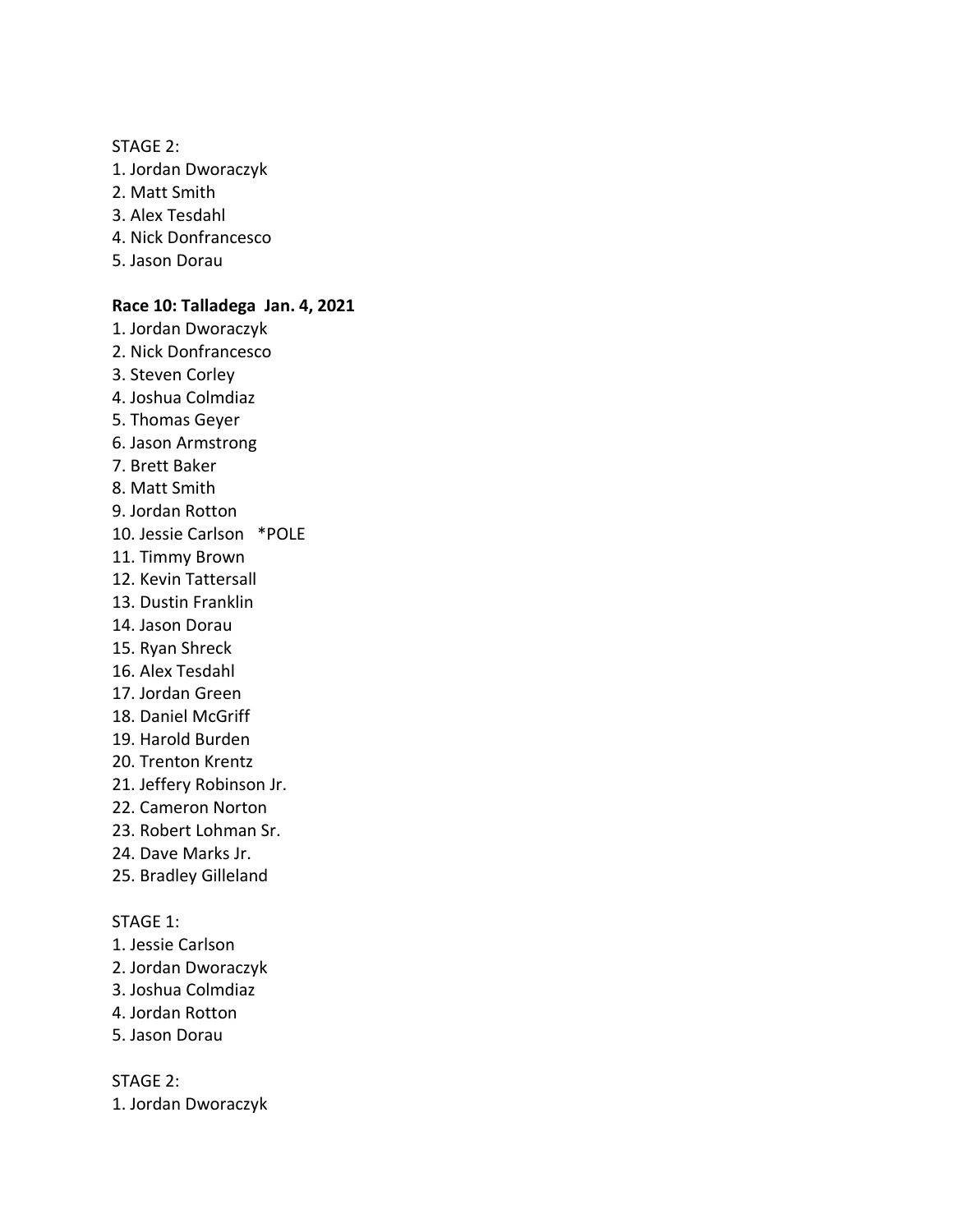- 2. Nick Donfrancesco
- 3. Joshua Colmdiaz
- 4. Jason Dorau
- 5. Kevin Tattersall

# **Race 11: Sonoma Jan. 4, 2021**

- 1. Jessie Carlson \*POLE 2. Trenton Krentz 3. Matt Smith 4. Jason Dorau 5. Jordan Green 6. Joshua Colmdiaz 7. Thomas Geyer 8. Dustin Franklin 9. Alex Tesdahl 10. Steven Corley 11. Jason Armstrong 12. Harold Burden 13. Timmy Brown 14. Jordan Rotton 15. Cameron Norton 16. Jeffery Robinson Jr. 17. Jordan Dworaczyk 18. Daniel McGriff 19. Nick Donfrancesco 20. Ryan Shreck STAGE 1:
- 1. Jessie Carlson
- 2. Joshua Colmdiaz
- 3. Jason Dorau
- 4. Trenton Krentz
- 5. Dustin Franklin

# STAGE 2:

- 1. Jessie Carlson
- 2. Matt Smith
- 3. Trenton Krentz
- 4. Dustin Franklin
- 5. Jason Dorau

# **Race 12: Dover Jan. 11**

1. Alex Tesdahl

2. Kevin Tattersall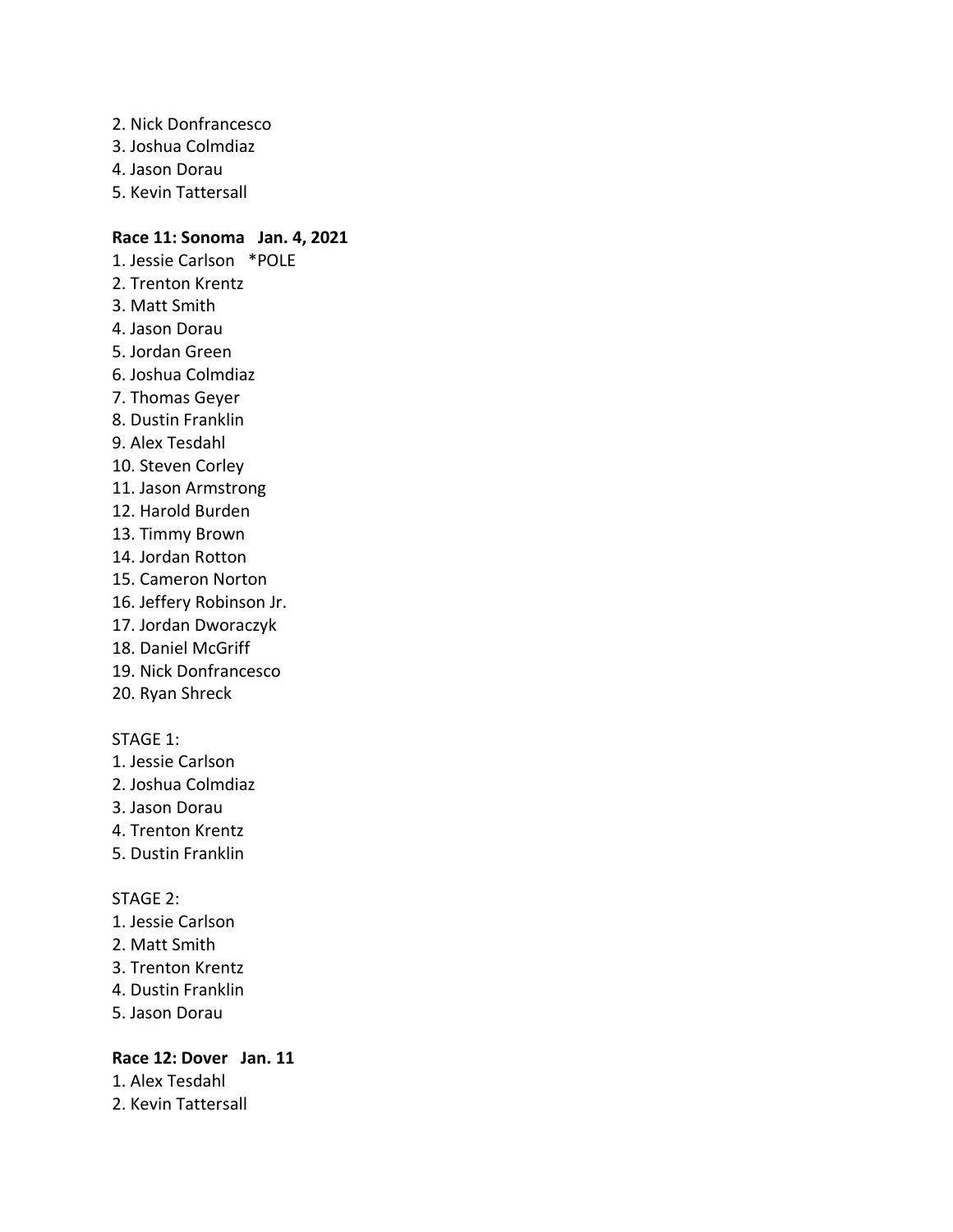3. Tyler McMurter 4. Jessie Carlson 5. Jason Dorau 6. Steve Yavorski \*POLE 7. Dustin Franklin 8. Jordan Dworaczyk 9. Jeffery Robinson Jr. 10. Joshua Colmdiaz 11. Bradley Gilleland 12. Brett Baker 13. Harold Burden 14. Jason Armstrong 15. Steven Corley 16. Dave Marks Jr. 17. Cameron Norton 18. Trei Hollywood 19. Daniel McGriff 20. Timmy Brown 21. Nick Donfrancesco 22. Jordan Rotton

- 23. Ryan Shreck
- 24. Y. Doneson

#### STAGE 1:

- 1. Steve Yavorski
- 2. Jordan Rotton
- 3. Kevin Tattersall
- 4. Jason Dorau
- 5. Jordan Dworaczyk

STAGE 2:

- 1. Jordan Dworaczyk
- 2. Alex Tesdahl
- 3. Tyler McMurter
- 4. Nick Donfrancesco
- 5. Joshua Colmdiaz

# **Race 13: Richmond Jan. 11**

- 1. Jordan Dworaczyk \*POLE
- 2. Kevin Tattersall
- 3. Jason Dorau
- 4. Joshua Colmdiaz
- 5. Steven Corley
- 6. Brett Baker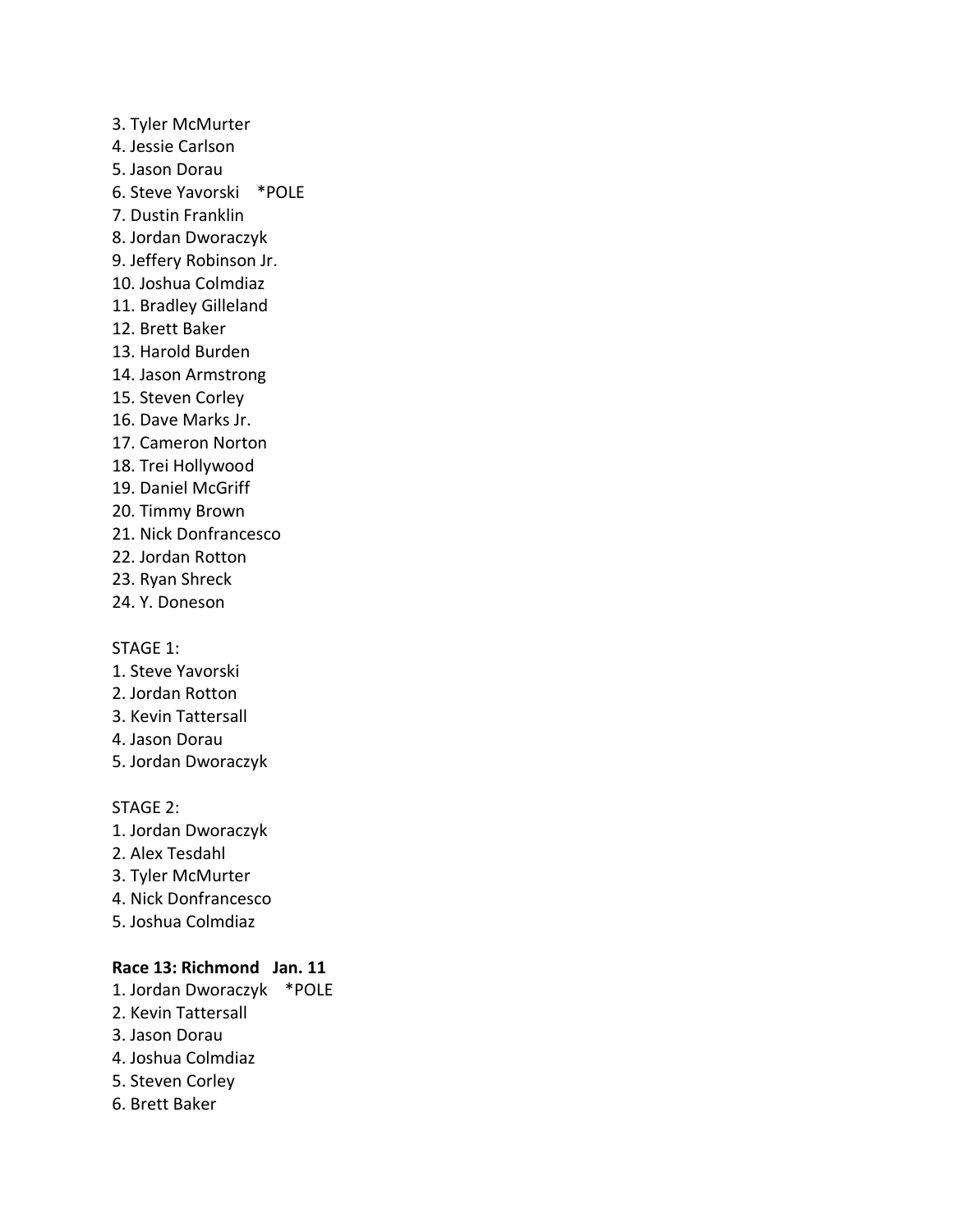- 7. Dustin Franklin
- 8. Jessie Carlson
- 9. Jeffery Robinson Jr.
- 10. Harold Burden
- 11. Cameron Norton
- 12. Jason Armstrong
- 13. Trei Hollywood
- 14. Alex Tesdahl
- 15. Dave Marks Jr.
- 16. Steve Yavorski
- 17. Tyler Wagner
- 18. Timmy Brown
- 19. Nick Donfrancesco
- 20. Bradley Gilleland
- 21. Thomas Geyer
- 22. Daniel McGriff

# STAGE 1:

- 1. Jordan Dworaczyk
- 2. Kevin Tattersall
- 3. Dustin Franklin
- 4. Joshua Colmdiaz
- 5. Nick Donfrancesco

# STAGE 2:

- 1. Kevin Tattersall
- 2. Joshua Colmdiaz
- 3. Steven Corley
- 4. Jessie Carlson
- 5. Jordan Dworaczyk

# **Race 14: Michigan Jan. 18**

- 1. Kevin Tattersall
- 2. Nick Donfrancesco
- 3. Matt Smith
- 4. Jeffery Robinson Jr.
- 5. Jason Dorau
- 6. Joshua Colmdiaz
- 7. Thomas Cohick
- 8. Dustin Franklin
- 9. Jordan Dworaczyk
- 10. Daniel McGriff
- 11. Bradley Gilleland \*POLE
- 12. Brett Baker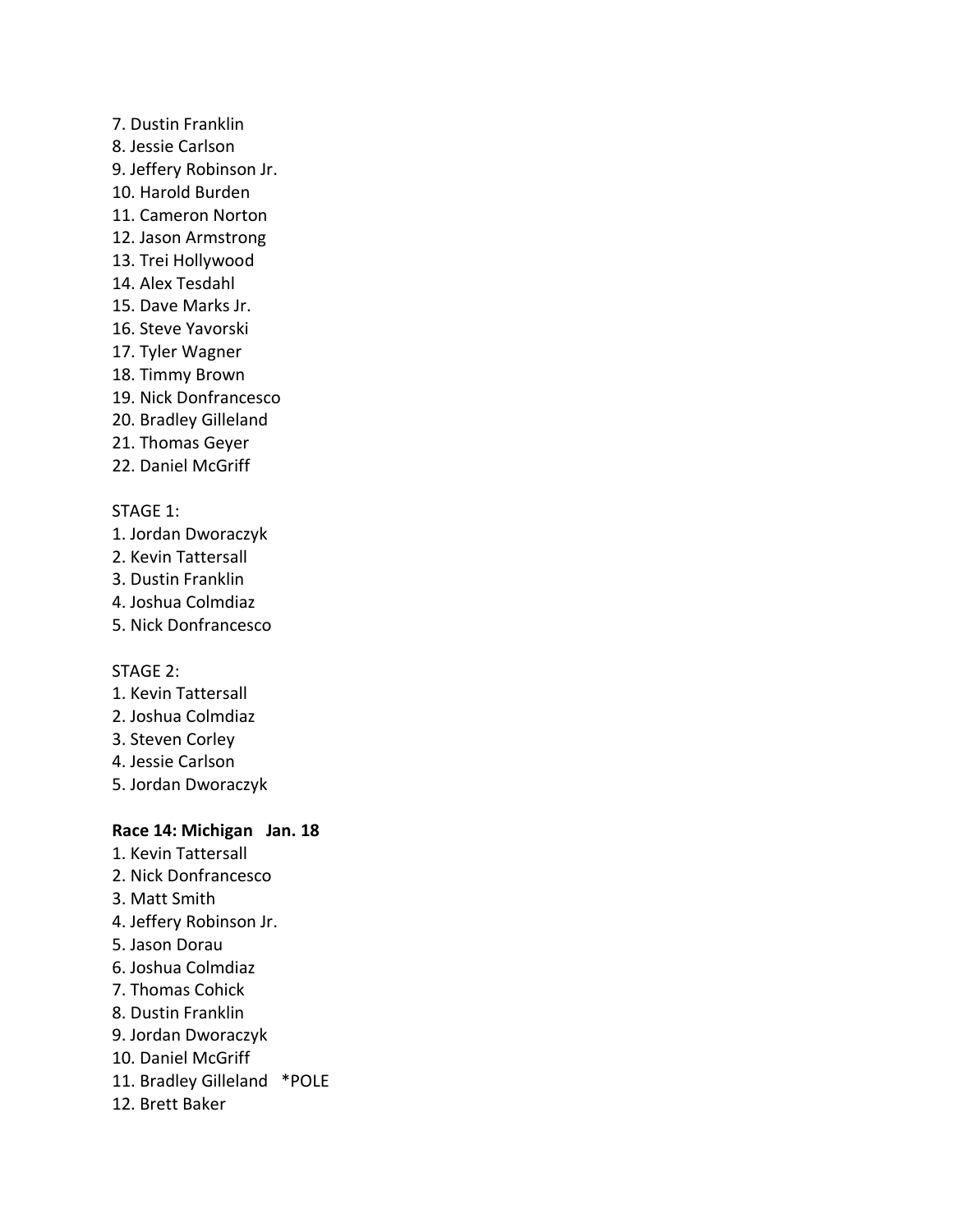### 13. Trei Hollywood

- 14. Jason Armstrong
- 15. Alex Tesdahl
- 16. Steven Corley
- 17. Cameron Norton
- 18. Harold Burden
- 19. Chris Ryan
- 20. Dave Marks Jr.
- 21. Jessie Carlson
- 22. Jordan Rotton
- 23. Robert Lohman Sr.
- 24. Timmy Brown

### STAGE 1:

- 1. Thomas Cohick
- 2. Matt Smith
- 3. Jason Dorau
- 4. Dustin Franklin
- 5. Steven Corley

### STAGE 2:

- 1. Thomas Cohick
- 2. Jordan Dworaczyk
- 3. Matt Smith
- 4. Nick Donfrancesco
- 5. Dustin Franklin

# **Race 15: Mid-Ohio Jan. 18**

- 1. Jessie Carlson
- 2. Vintimidator
- 3. Matt Smith
- 4. Thomas Cohick
- 5. Dustin Franklin \*POLE
- 6. Cameron Norton
- 7. Bradley Gilleland
- 8. Land-Shark
- 9. Jason Dorau
- 10. Trei Hollywood
- 11. Alex Tesdahl
- 12. Kevin Tattersall
- 13. Joshua Colmdiaz
- 14. Jason Armstrong
- 15. Steven Corley
- 16. Brett Baker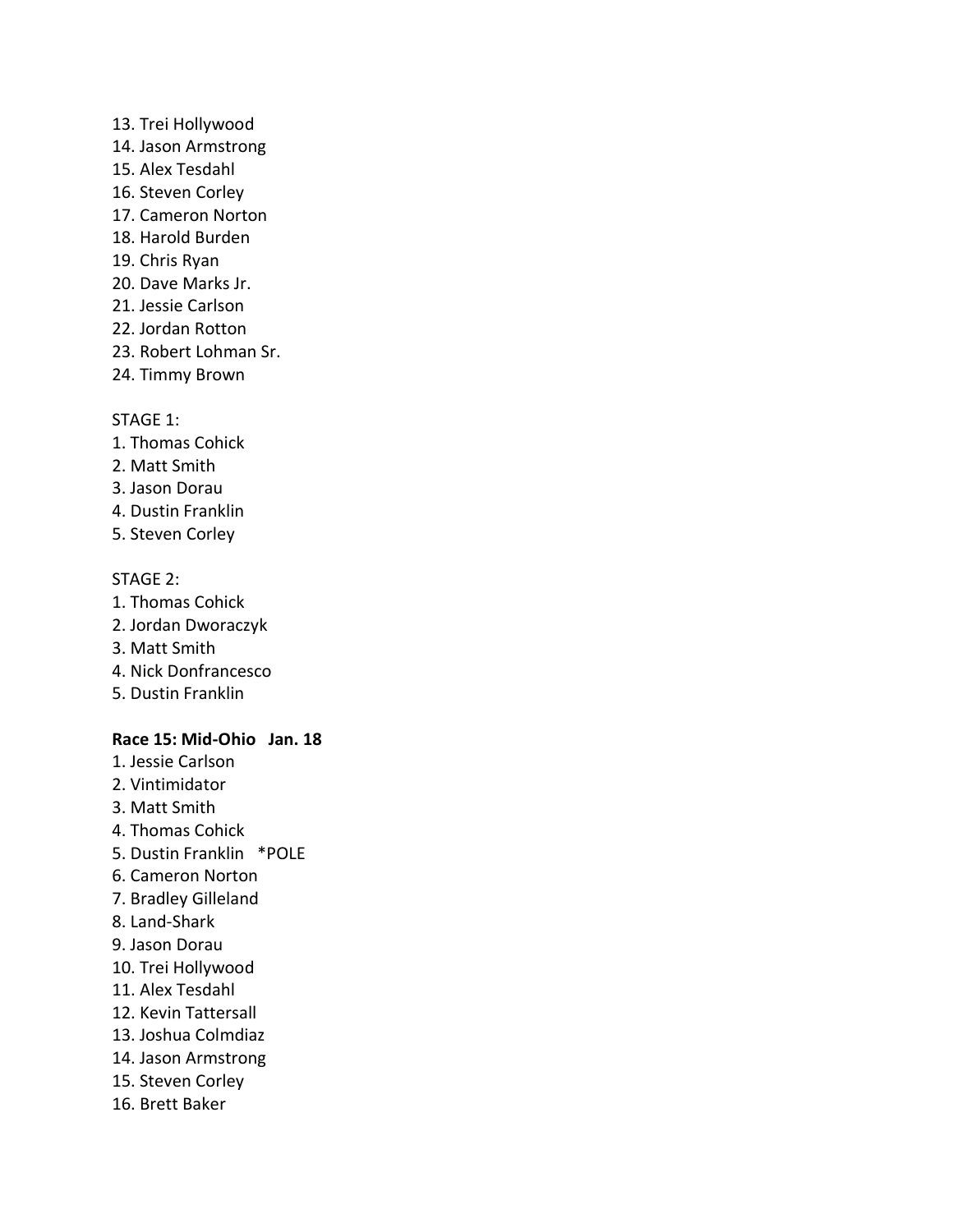### 17. Jeffery Robinson Jr.

- 18. Harold Burden
- 19. Dave Marks Jr.
- 20. Nick Donfrancesco
- 21. Robert Lohman Sr.
- 22. Jordan Dworaczyk
- 23. Jordan Rotton
- 24. Daniel McGriff
- 25. Timmy Brown

# STAGE 1:

- 1. Jessie Carlson
- 2. Matt Smith
- 3. Vintimidator
- 4. Land-Shark
- 5. Jason Dorau

### STAGE 2:

- 1. Jessie Carlson
- 2. Matt Smith
- 3. Bradley Gilleland
- 4. Joshua Colmdiaz
- 5. Vintimidator

# **Race 16: Iowa Jan. 25**

- 1. Matt Smith \*POLE
- 2. Jordan Dworaczyk
- 3. Jason Dorau
- 4. Joshua Colmdiaz
- 5. Dustin Franklin
- 6. Jordan Rotton
- 7. Harold Burden
- 8. Cameron Norton
- 9. Shawn Lucas
- 10. Alex Tesdahl
- 11. Jason Armstrong
- 12. Jeffery Robinson Jr.
- 13. Dustin McClintlock
- 14. Trei Hollywood
- 15. Bradley Gilleland
- 16. Dave Marks Jr.
- 17. Daniel McGriff
- 18. Ryan Shreck
- 19. Thomas Cohick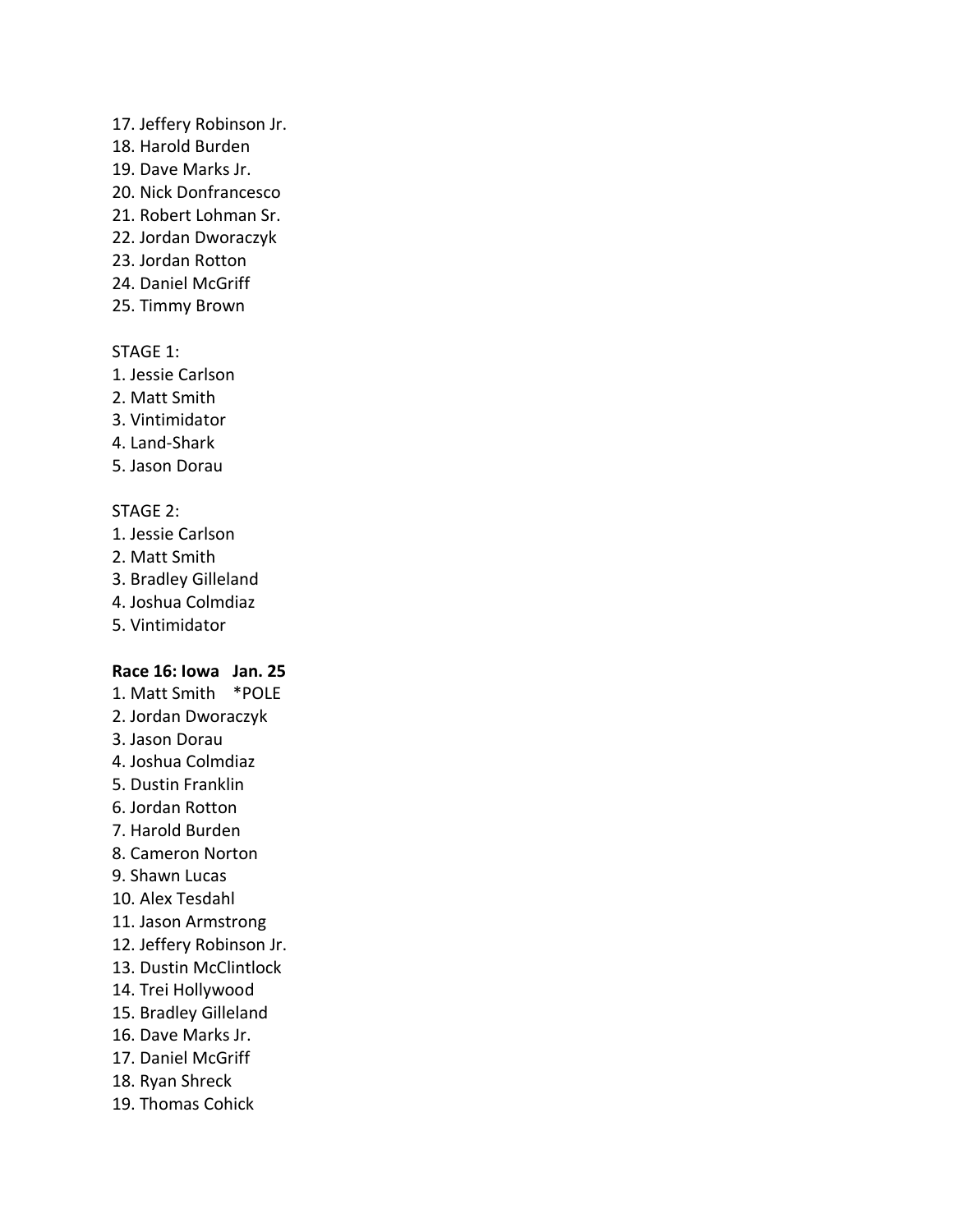#### 20. Land Shark

21. Timmy Brown

22. Jessie Carlson

#### STAGE 1:

- 1. Matt Smith
- 2. Jordan Dworaczyk
- 3. Jason Dorau
- 4. Joshua Colmdiaz
- 5. Thomas Cohick

#### STAGE 2:

- 1. Matt Smith
- 2. Jordan Dworaczyk
- 3. Joshua Colmdiaz
- 4. Jason Dorau
- 5. Jordan Rotton

# **Race 17: Charlotte Jan. 25**

- 1. Jordan Dworaczyk
- 2. Matt Smith
- 3. Kevin Tattersall
- 4. Nick Donfrancesco \*POLE
- 5. Alex Tesdahl
- 6. Robbie-Racing
- 7. Trei Hollywood
- 8. Jason Dorau
- 9. Jessie Carlson
- 10. Dustin Franklin
- 11. Shawn Lucas
- 12. Dave Marks Jr.
- 13. Joshua Colmdiaz
- 14. Bradley Gilleland
- 15. Jason Armstrong
- 16. Daniel McGriff
- 17. Cameron Norton
- 18. Timmy Brown
- 19. Harold Burden
- 20. Jeffery Robinson Jr.
- 21. Dustin McClintlock
- 22. Jordan Rotton

STAGE 1:

1. Matt Smith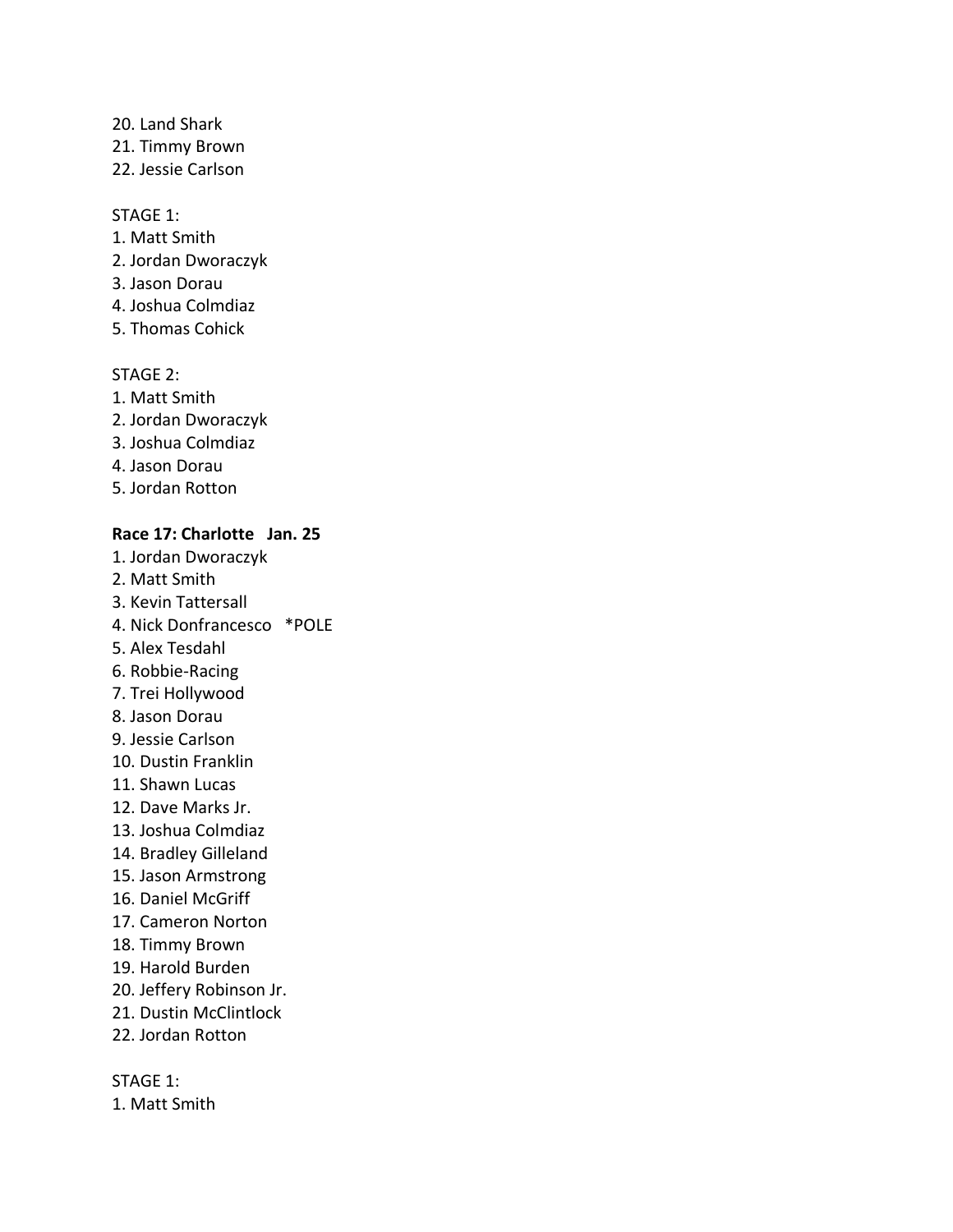- 2. Jessie Carlson
- 3. Nick Donfrancesco
- 4. Jason Dorau
- 5. Jordan Dworaczyk

#### STAGE 2:

- 1. Matt Smith
- 2. Jordan Dworaczyk
- 3. Jessie Carlson
- 4. Jason Dorau
- 5. Robbie-Racing

# **Race 18: Pocono Feb. 1**

- 1. Jordan Dworaczyk \*POLE 2. Thomas Cohick 3. Nick Donfrancesco 4. Jason Dorau 5. Kevin Tattersall 6. Dustin Franklin 7. Jordan Rotton 8. Cameron Norton 9. Alex Tesdahl 10. Steven Corley 11. Timmy Brown 12. Trei Hollywood 13. Jeffery Robinson Jr. 14. Jason Armstrong 15. Dave Marks Jr. 16. Daniel McGriff 17. Bradley Gilleland 18. Harold Burden 19. Ryan Shreck 20. Jordan Green 21. Matt Smith 22. Brett Baker 23. Joshua Colmdiaz STAGE 1:
- 1. Jordan Dworaczyk
- 2. Matt Smith
- 3. Kevin Tattersall
- 4. Cameron Norton
- 5. Steven Corley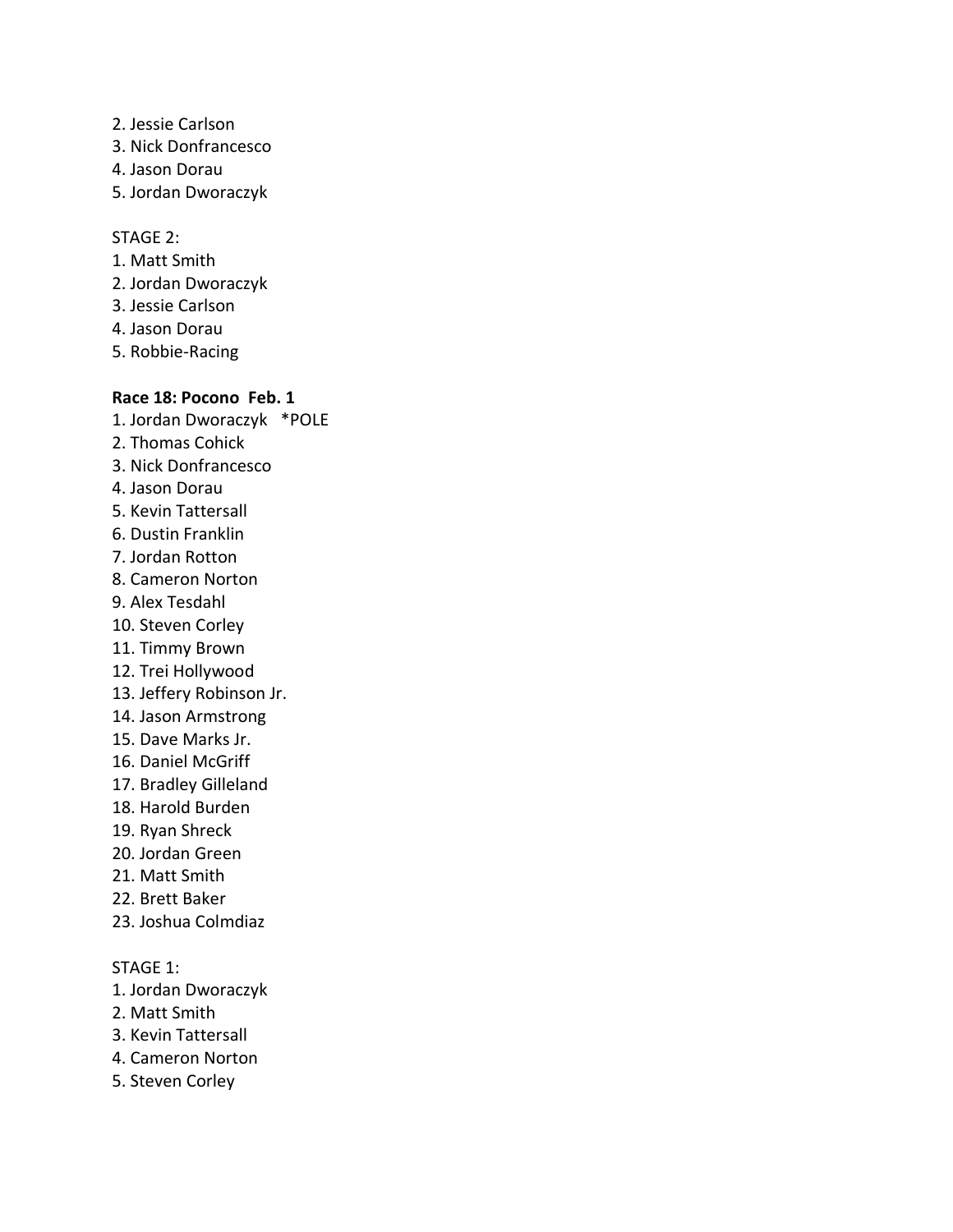STAGE 2:

- 1. Jordan Dworaczyk
- 2. Matt Smith
- 3. Thomas Cohick
- 4. Kevin Tattersall
- 5. Steven Corley

# **Race 19: Indianapolis Feb. 1**

- 1. Matt Smith \*POLE
- 2. Thomas Cohick
- 3. Jordan Dworaczyk
- 4. Jason Dorau
- 5. Kevin Tattersall
- 6. Nick Donfrancesco
- 7. Joshua Colmdiaz
- 8. Harold Burden
- 9. Jason Armstrong
- 10. Dustin Franklin
- 11. Trei Hollywood
- 12. Jessie Carlson
- 13. Cameron Norton
- 14. Jordan Rotton
- 15. Dave Marks Jr.
- 16. Brett Baker
- 17. Timmy Brown
- 18. Jeffery Robinson Jr.
- 19. Alex Tesdahl
- 20. Daniel McGriff
- 21. Bradley Gilleland
- 22. Ryan Shreck

# STAGE 1:

- 1. Matt Smith
- 2. Jordan Dworaczyk
- 3. Kevin Tattersall
- 4. Dustin Franklin
- 5. Thomas Cohick

#### STAGE 2:

- 1. Kevin Tattersall
- 2. Thomas Cohick
- 3. Trei Hollywood
- 4. Jason Dorau
- 5. Matt Smith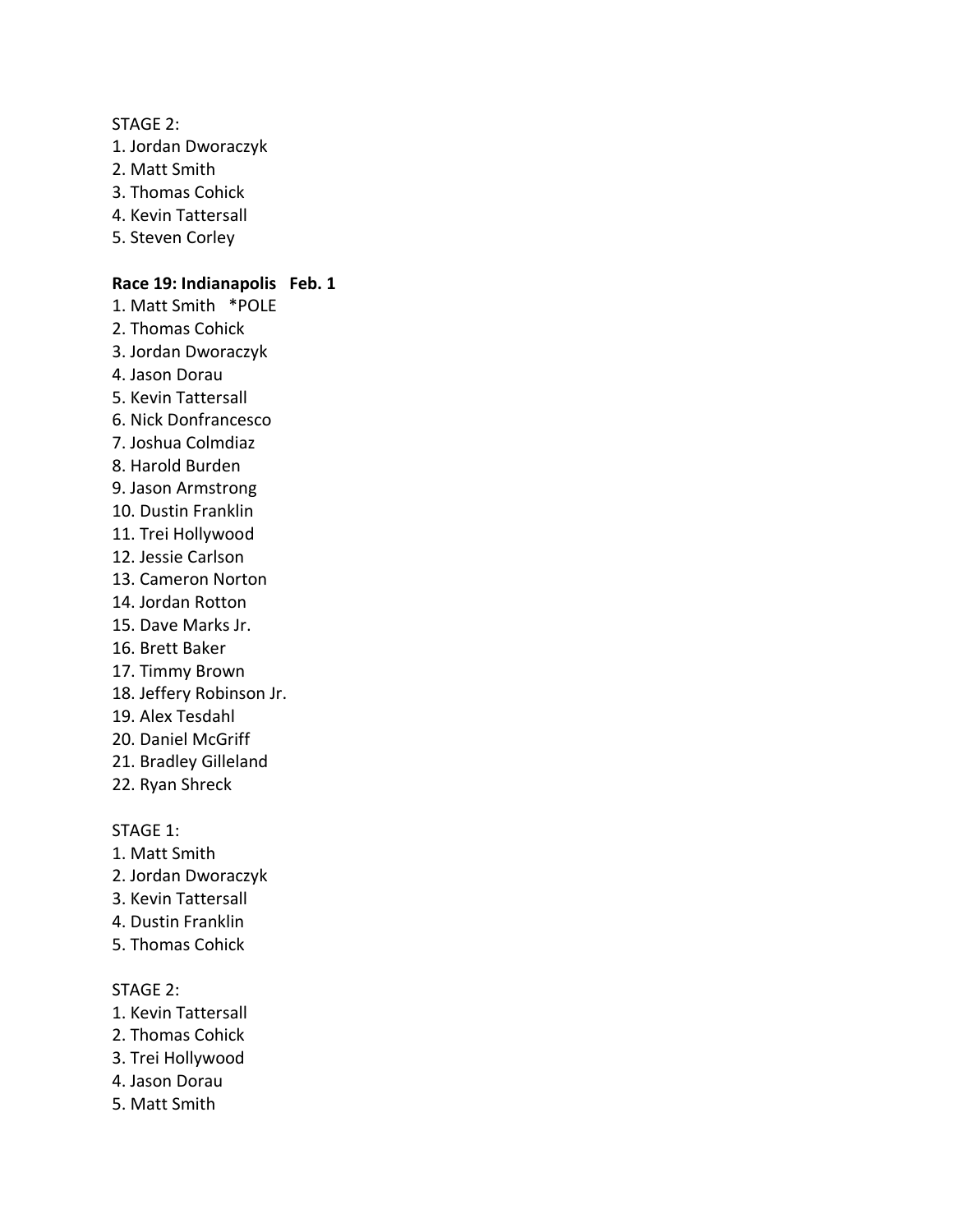#### **Race 20: WWT Raceway Feb. 8**

- 1. Jason Dorau
- 2. Matt Smith
- 3. Jessie Carlson \*POLE
- 4. Robbie-Racing
- 5. Nick Donfrancesco
- 6. Alex Tesdahl
- 7. Dustin Franklin
- 8. Jeffery Robinson Jr.
- 9. Cameron Norton
- 10. Harold Burden
- 11. Timmy Brown
- 12. Jason Armstrong
- 13. Bradley Gilleland
- 14. Brett Baker
- 15. Joshua Colmdiaz
- 16. Ryan Shreck
- 17. Jordan Rotton
- 18. Trei Hollywood
- 19. Land-Shark
- 20. Dustin McClintlock
- 21. Thomas Cohick
- 22. Dave Marks Jr.

#### STAGE 1:

- 1. Joshua Colmdiaz
- 2. Brett Baker
- 3. Jessie Carlson
- 4. Cameron Norton
- 5. Jason Dorau

#### STAGE 2:

- 1. Matt Smith
- 2. Joshua Colmdiaz
- 3. Robbie-Racing
- 4. Jessie Carlson
- 5. Nick Donfrancesco

### **Race 21: Kentucky Feb. 8**

- 1. Matt Smith \*POLE
- 2. Jordan Dworaczyk
- 3. Jason Dorau
- 4. Dustin Franklin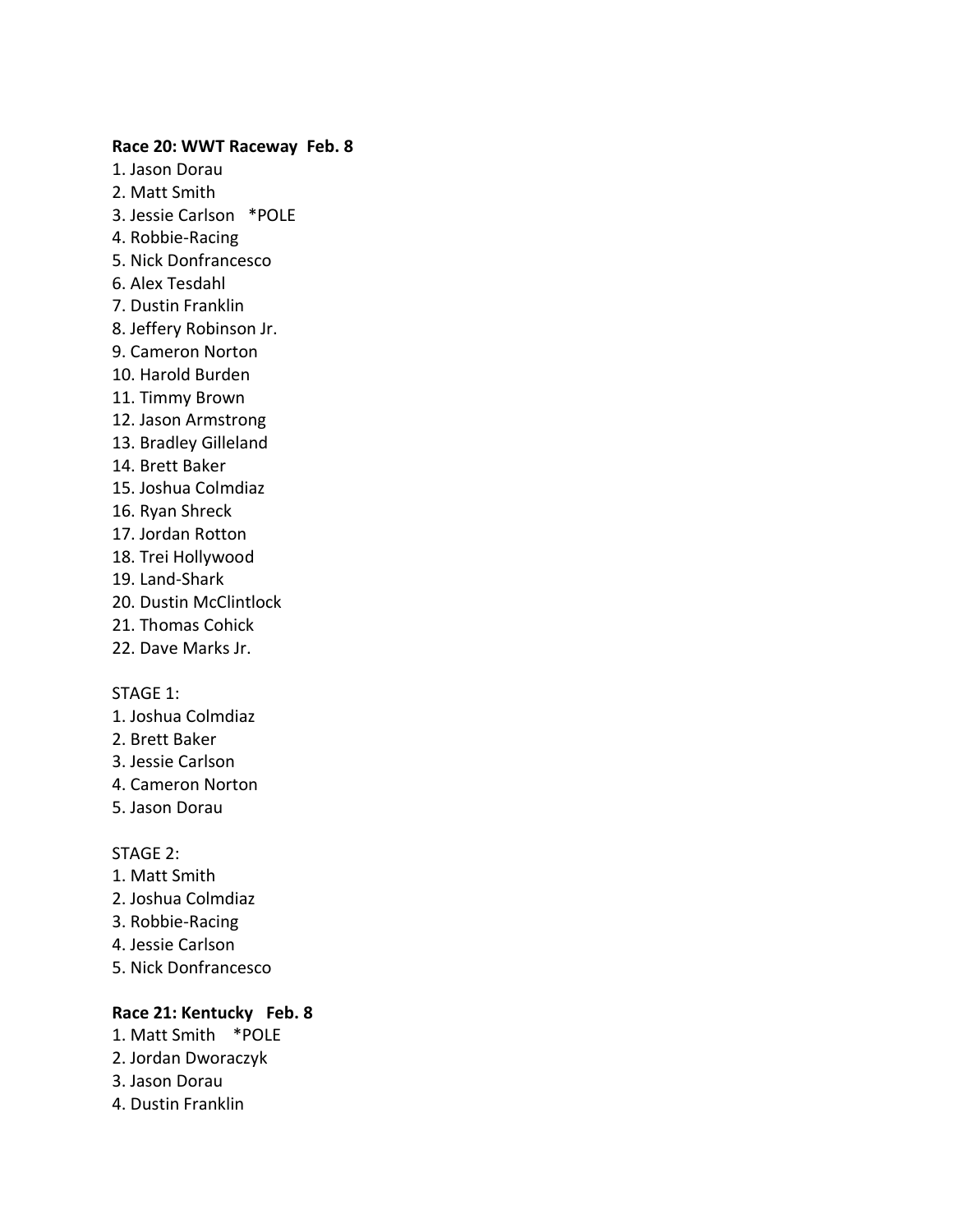- 5. Nick Donfrancesco
- 6. Joshua Colmdiaz
- 7. Land-Shark
- 8. Brett Baker
- 9. Trei Hollywood
- 10. Robbie-Racing
- 11. Dustin McClintlock
- 12. Jeffery Robinson Jr.
- 13. Timmy Brown
- 14. Jordan Rotton
- 15. Harold Burden
- 16. Ayrton Frederick
- 17. Ryan Shreck
- 18. Cameron Norton
- 19. Jessie Carlson
- 20. Jason Armstrong
- 21. Alex Tesdahl
- 22. Bradley Gilleland
- 23. Thomas Cohick

- 1. Matt Smith
- 2. Joshua Colmdiaz
- 3. Land-Shark
- 4. Brett Baker
- 5. Alex Tesdahl

# STAGE 2:

- 1. Matt Smith
- 2. Nick Donfrancesco
- 3. Land-Shark
- 4. Jordan Rotton
- 5. Ayrton Frederick

# **Race 22: New Hampshire Feb. 15**

- 1. Jordan Dworaczyk \*POLE
- 2. Matt Smith
- 3. Jason Dorau
- 4. Joshua Colmdiaz
- 5. Steven Corley
- 6. Robbie-Racing
- 7. Brett Baker
- 8. Dustin Franklin
- 9. Nick Donfrancesco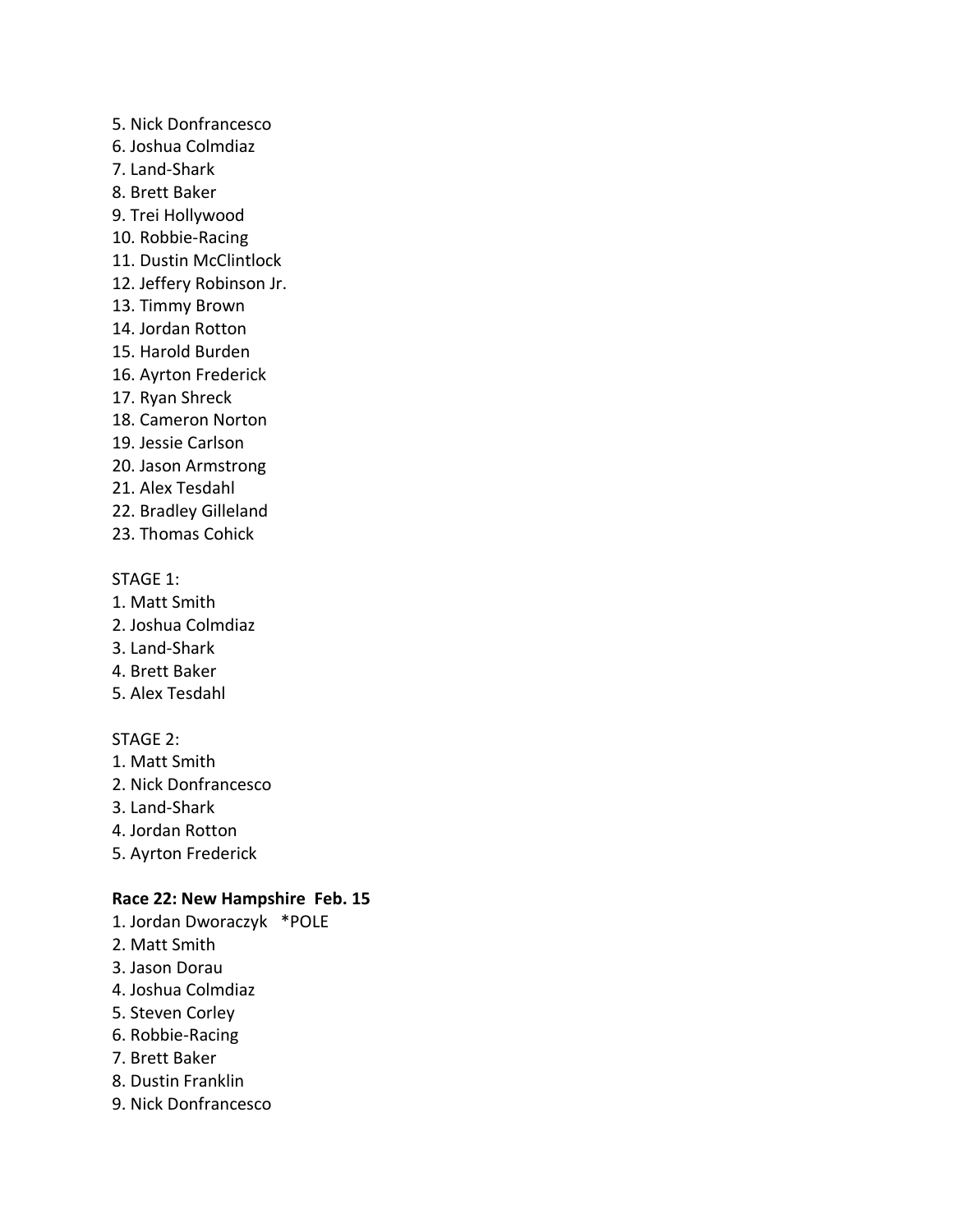- 10. Cameron Norton
- 11. Trei Hollywood
- 12. Jason Armstrong
- 13. Jordan Green
- 14. Ayrton Frederick
- 15. Harold Burden
- 16. Kevin Tattersall
- 17. Bradley Gilleland
- 18. Ryan Shreck
- 19. Alex Tesdahl
- 20. Trenton Krentz
- 21. Timmy Brown
- 22. Jordan Rotton
- 23. Thomas Cohick
- 24. Dustin Mclintlock
- 25. Jeffery Robinson Jr.

- 1. Joshua Colmdiaz
- 2. Jordan Dworaczyk
- 3. Jason Dorau
- 4. Steven Corley
- 5. Thomas Cohick

# STAGE 2:

- 1. Jordan Dworaczyk
- 2. Matt Smith
- 3. Jason Dorau
- 4. Joshua Colmdiaz
- 5. Steven Corley

# **Race 23: Iowa Feb. 15**

- 1. Jordan Dworaczyk
- 2. Dustin Franklin
- 3. Nick Donfrancesco
- 4. Joshua Colmdiaz
- 5. Bradley Gilleland
- 6. Jason Dorau
- 7. Ayrton Frederick
- 8. Brett Baker
- 9. Harold Burden
- 10. Steven Corley
- 11. Trenton Krentz
- 12. Kevin Tattersall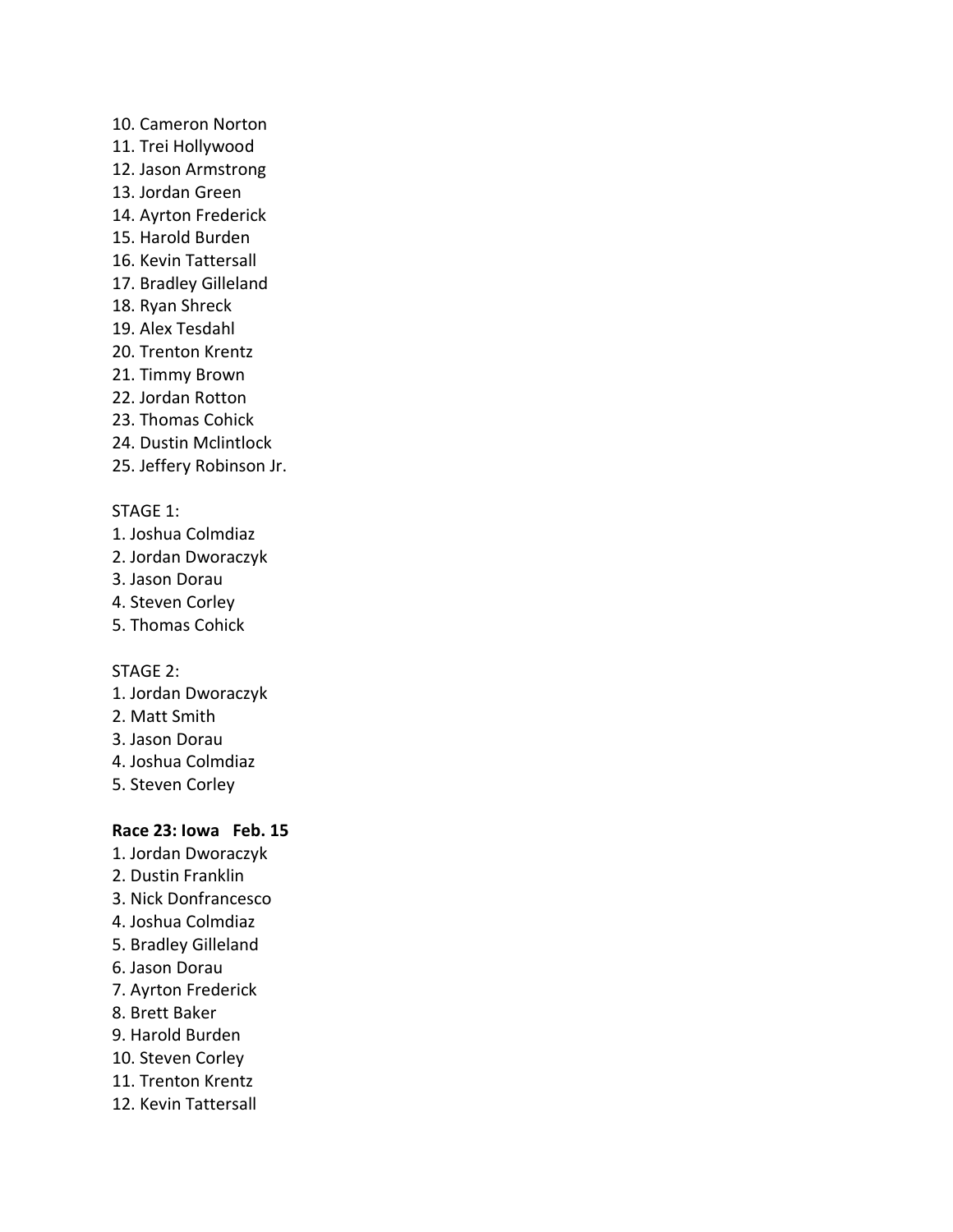- 13. Trei Hollywood
- 14. Robbie-Racing \*POLE
- 15. Alex Tesdahl
- 16. Jason Armstrong
- 17. Cameron Norton
- 18. Jordan Rotton
- 19. Timmy Brown
- 20. Jordan Green
- 21. Ryan Shreck
- 22. Matt Smith
- 23. Jeffery Robinson Jr.

- 1. Jordan Dworaczyk
- 2. Robbie-Racing
- 3. Nick Donfrancesco
- 4. Kevin Tattersall
- 5. Joshua Colmdiaz

### STAGE 2:

- 1. Nick Donfrancesco
- 2. Jordan Dworaczyk
- 3. Jason Dorau
- 4. Steven Corley
- 5. Robbie-Racing

#### **Race 24: Road America Feb. 22**

- 1. Matt Smith
- 2. Thomas Cohick
- 3. Ayrton Frederick
- 4. Dustin Franklin
- 5. Trenton Krentz
- 6. Jordan Dworaczyk
- 7. Harold Burden
- 8. Joshua Colmdiaz
- 9. Jason Dorau
- 10. Kevin Tattersall
- 11. Bradley Gilleland
- 12. Brett Baker
- 13. Cameron Norton
- 14. Jason Armstrong
- 15. Trei Hollywood
- 16. Alex Tesdahl
- 17. Ryan Shreck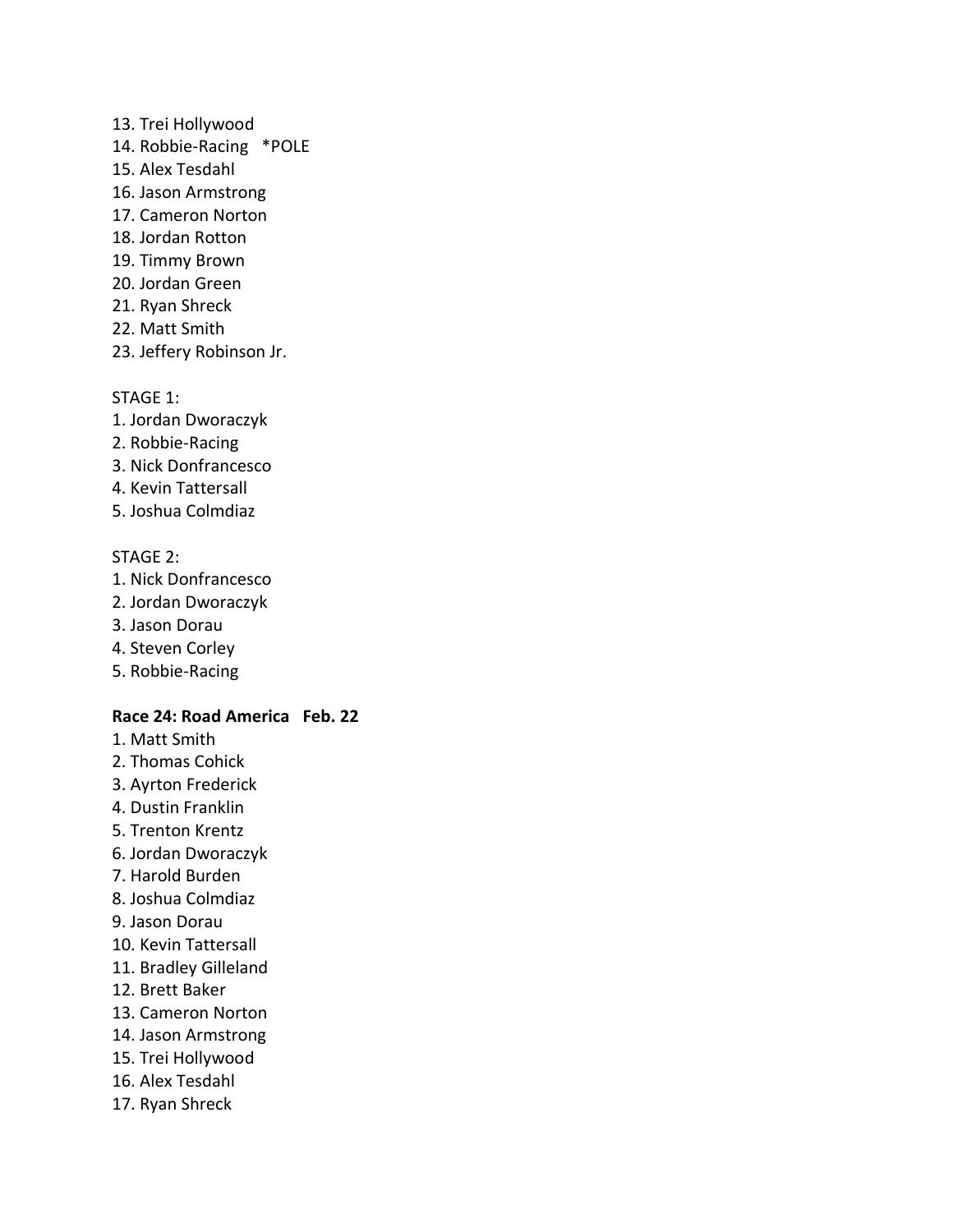- 18. Jeffery Robinson Jr. 19. Jessie Carlson \*POLE 20. Jordan Rotton 21. Nick Donfrancesco
- 22. Timmy Brown

- 1. Thomas Cohick
- 2. Matt Smith
- 3. Jessie Carlson
- 4. Dustin Franklin
- 5. Jordan Dworaczyk

#### STAGE 2:

- 1. Thomas Cohick
- 2. Dustin Franklin
- 3. Ayrton Frederick
- 4. Trenton Krentz
- 5. Matt Smith

#### **Race 25: Dover Feb. 22**

- 1. Jordan Dworaczyk \*POLE
- 2. Matt Smith
- 3. Thomas Cohick
- 4. Nick Donfrancesco
- 5. Aaron Garcia
- 6. Ayrton Frederick
- 7. Joshua Colmdiaz
- 8. Cameron Norton
- 9. Kevin Tattersall
- 10. Jordan Rotton
- 11. Jessie Carlson
- 12. Trei Hollywood
- 13. Bradley Gilleland
- 14. Harold Burden
- 15. Jason Dorau
- 16. Dustin Franklin
- 17. Jason Armstrong
- 18. Alex Tesdahl
- 19. Timmy Brown
- 20. Jeffery Robinson Jr.
- 21. Ryan Shreck
- 22. Dave Marks Jr.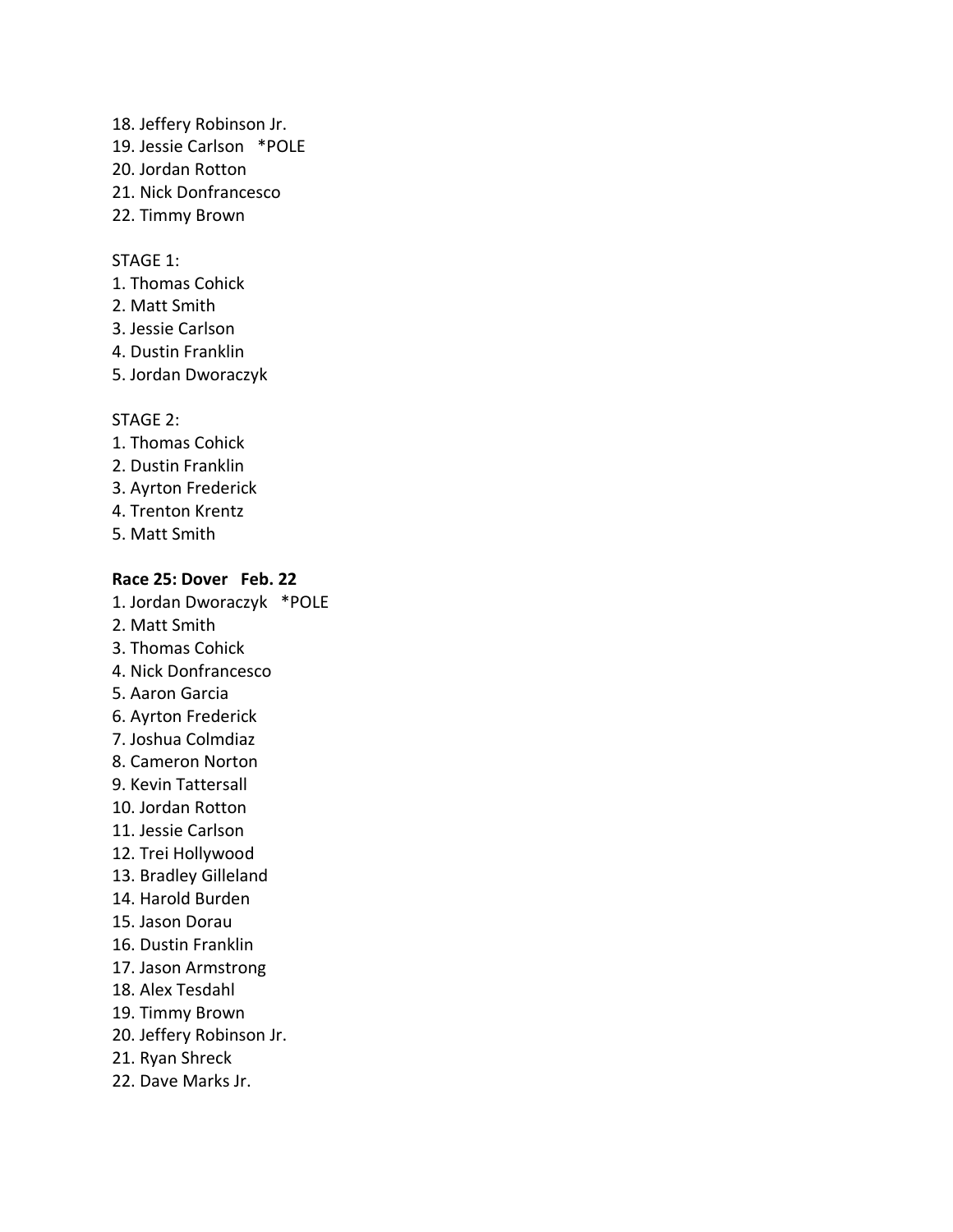- 1. Mat Smith
- 2. Jordan Dworaczyk
- 3. Thomas Cohick
- 4. Jason Dorau
- 5. Ayrton Frederick

### STAGE 2:

- 1. Jordan Dworaczyk
- 2. Matt Smith
- 3. Thomas Cohick
- 4. Kevin Tattersall
- 5. Jason Dorau

## **Race 26: Watkins Glen Mar. 1**

- 1. Jessie Carlson \*POLE
- 2. Jordan Dworaczyk
- 3. Dustin Franklin
- 4. Ayrton Frederick
- 5. Tyler McMurter
- 6. Jason Dorau
- 7. Matt Smith
- 8. Joshua Colmdiaz
- 9. Aaron Garcia
- 10. Bradley Gilleland
- 11. Kevin Tattersall
- 12. Trei Hollywood
- 13. Cameron Norton
- 14. Jeffery Robinson Jr.
- 15. Brett Baker
- 16. Harold Burden
- 17. Alex Tesdahl
- 18. Jason Armstrong
- 19. Timmy Brown
- 20. Ryan Shreck
- 21. Jordan Rotton
- 22. Trenton Krentz
- 23. Jordan Green
- 24. Dave Marks Jr.
- 25. Daniel McGriff

STAGE 1:

- 1. Jessie Carlson
- 2. Jordan Dworaczyk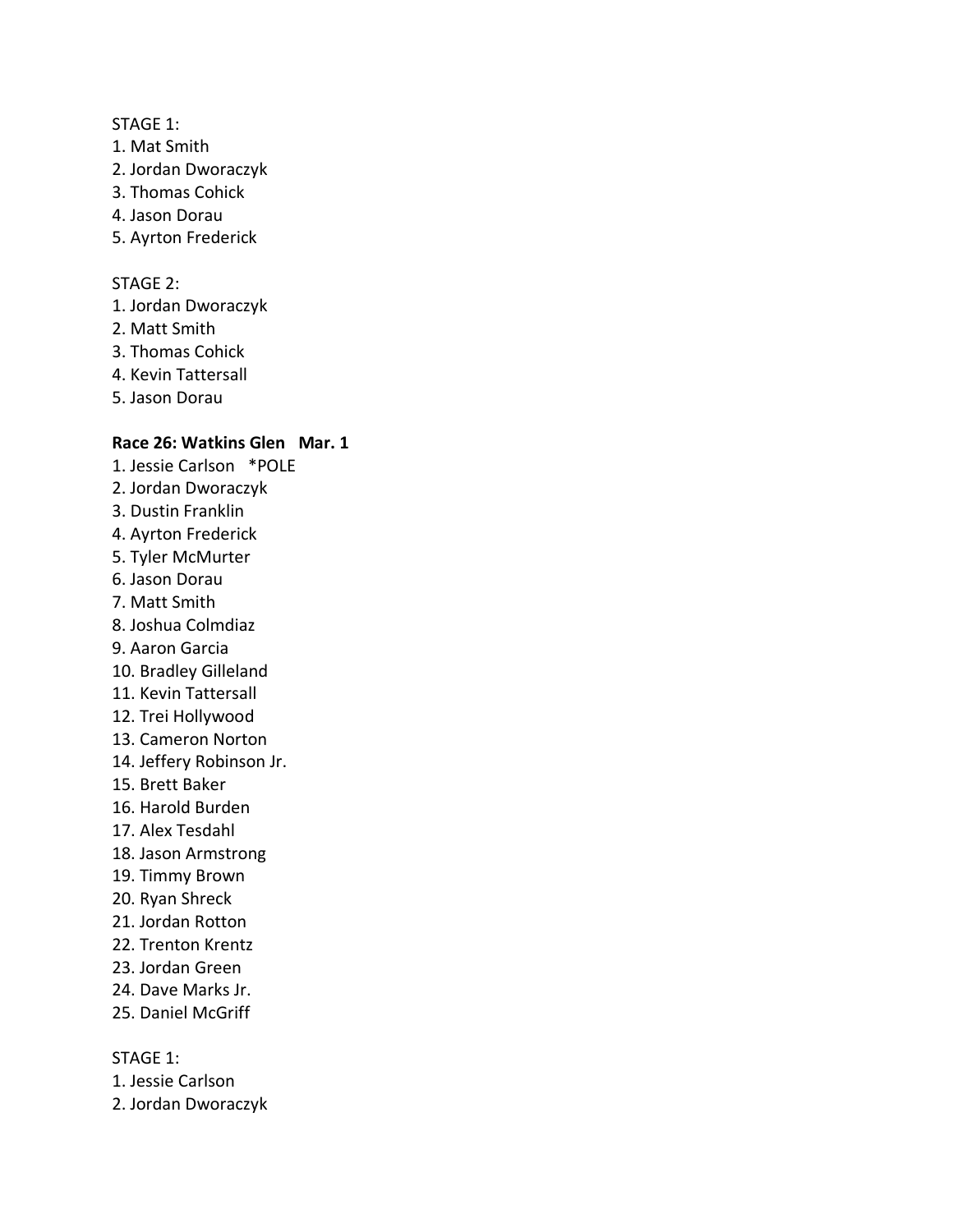- 3. Dustin Franklin
- 4. Ayrton Frederick
- 5. Aaron Garcia

#### STAGE 2:

- 1. Jessie Carlson
- 2. Jordan Dworaczyk
- 3. Aaron Garcia
- 4. Tyler McMurter
- 5. Matt Smith

### **Race 27: Daytona Mar. 1**

- 1. Matt Smith 2. Jordan Dworaczyk 3. Jason Dorau 4. Thomas Cohick 5. Dustin Franklin 6. Aaron Garcia
- 7. Jason Armstrong \*POLE
- 8. Trei Hollywood
- 9. Kevin Tattersall
- 10. Dave Marks Jr.
- 11. Harold Burden
- 12. Jessie Carlson
- 13. Jeffery Robinson Jr.
- 14. Alex Tesdahl
- 15. Brett Baker
- 16. Trenton Krentz
- 17. Cameron Norton
- 18. Timmy Brown
- 19. Ayrton Frederick
- 20. Ryan Shreck
- 21. Joshua Colmdiaz
- 22. Jordan Rotton
- 23. Bradley Gilleland
- 24. Robbie-Racing

# STAGE 1:

- 1. Jordan Dworaczyk
- 2. Kevin Tattersall
- 3. Jason Armstrong
- 4. Brett Baker
- 5. Alex Tesdahl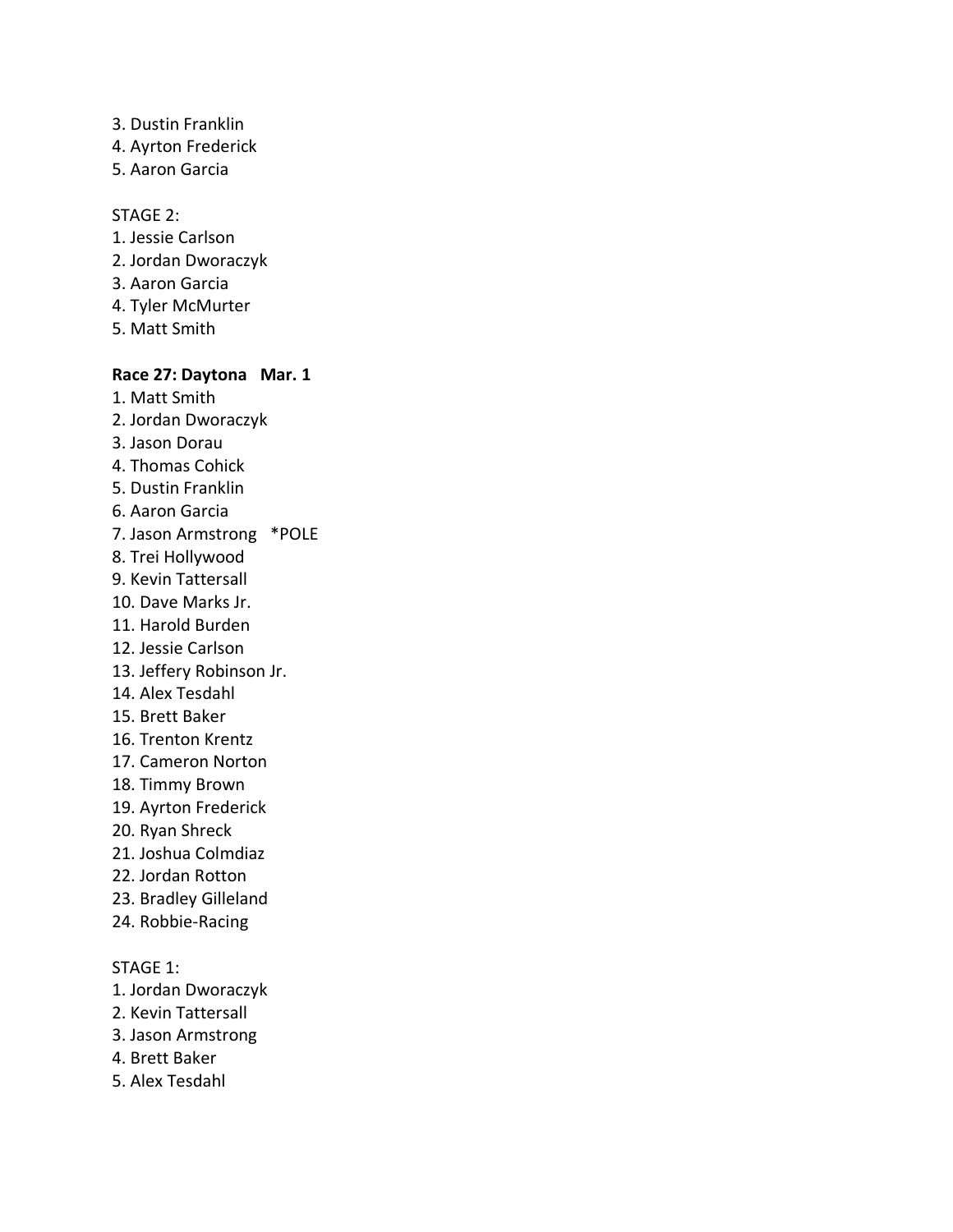#### STAGE 2:

- 1. Dustin Franklin
- 2. Kevin Tattersall
- 3. Jeffery Robinson Jr.
- 4. Jordan Rotton
- 5. Brett Baker

#### **Race 28: Darlington Mar. 8**

- 1. Tyler McMurter \*POLE
- 2. Jason Dorau
- 3. Thomas Cohick
- 4. Jordan Dworaczyk
- 5. Alex Tesdahl
- 6. Trenton Krentz
- 7. Trei Hollywood
- 8. Dustin Franklin
- 9. Timmy Brown
- 10. Cameron Norton
- 11. Jason Armstrong
- 12. Joshua Colmdiaz
- 13. Jessie Carlson
- 14. Matt Smith
- 15. Ryan Shreck
- 16. Jeffery Robinson Jr.
- 17. Jordan Rotton
- 18. Aaron Garcia
- 19. Harold Burden
- 20. Bradley Gilleland

STAGE 1:

- 1. Matt Smith
- 2. Joshua Colmdiaz
- 3. Thomas Cohick
- 4. Jordan Dworaczyk
- 5. Tyler McMurter

### STAGE 2:

- 1. Matt Smith
- 2. Jordan Dworaczyk
- 3. Joshua Colmdiaz
- 4. Tyler McMurter
- 5. Jason Dorau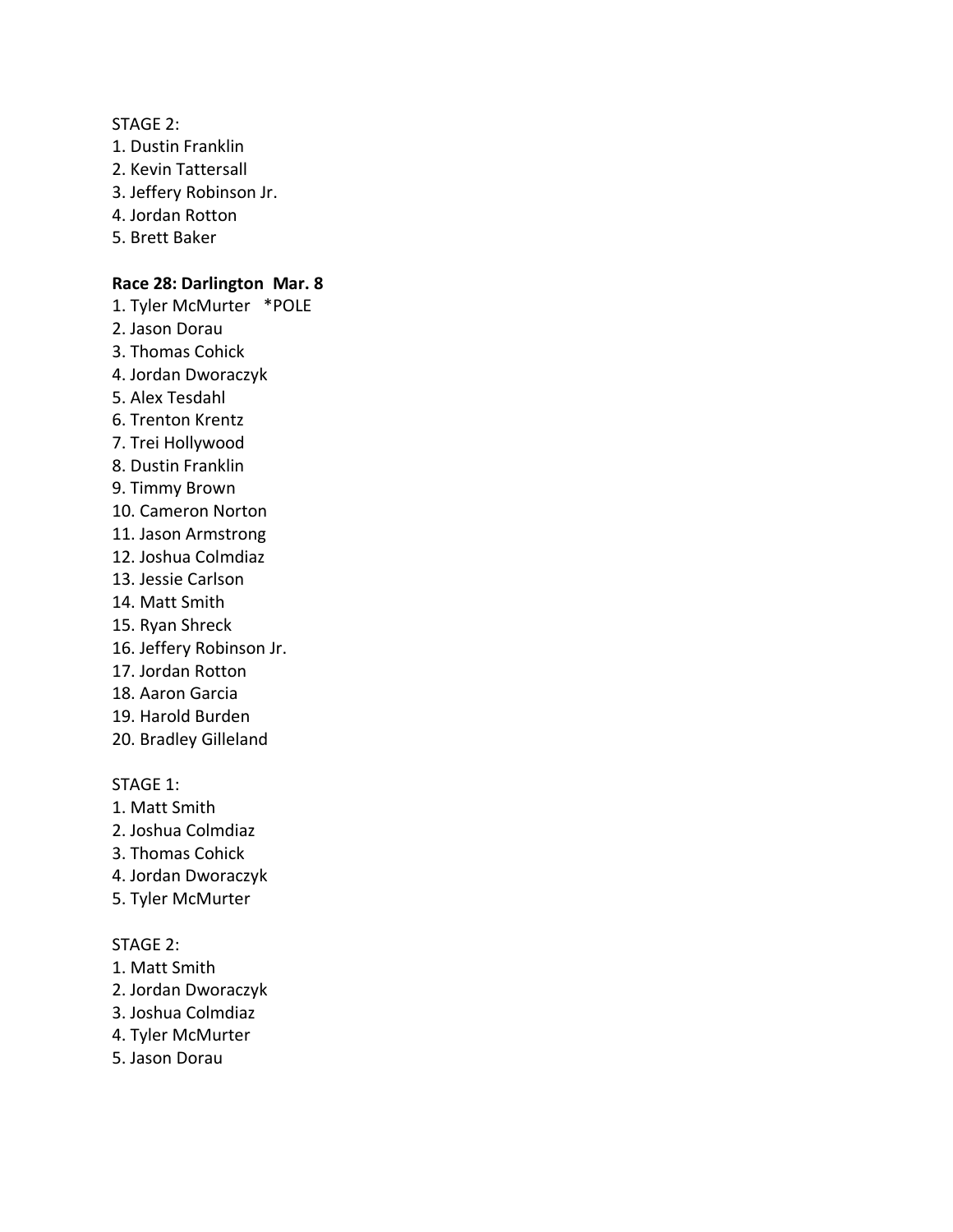**Race 29: Richmond Mar. 8** 1. Matt Smith 2. Jessie Carlson 3. Joshua Colmdiaz 4. Jason Dorau 5. Thomas Cohick 6. Cameron Norton \*POLE 7. Jeffery Robinson Jr. 8. Jason Armstrong 9. Alex Tesdahl 10. Dustin Franklin 11. Trei Hollywood 12. Rob Shinn 13. Aaron Garcia 14. Jordan Dworaczyk \*Penalty 15. Jordan Rotton 16. Timmy Brown 17. Trenton Krentz 18. Ryan Shreck 19. Bradley Gilleland 20. Harold Burden

#### STAGE 1:

- 1. Matt Smith
- 2. Jordan Dworaczyk
- 3. Aaron Garcia
- 4. Dustin Franklin
- 5. Joshua Colmdiaz

#### STAGE 2:

- 1. Matt Smith
- 2. Jordan Dworaczyk
- 3. Jason Dorau
- 4. Joshua Colmdiaz
- 5. Aaron Garcia

# ------------------------------

**PLAYOFFS BEGIN!** ------------------------------

#### **Race 30: Bristol Mar. 15**

- 1. Matt Smith 2. Joshua Colmdiaz \*POLE
- 3. Alex Tesdahl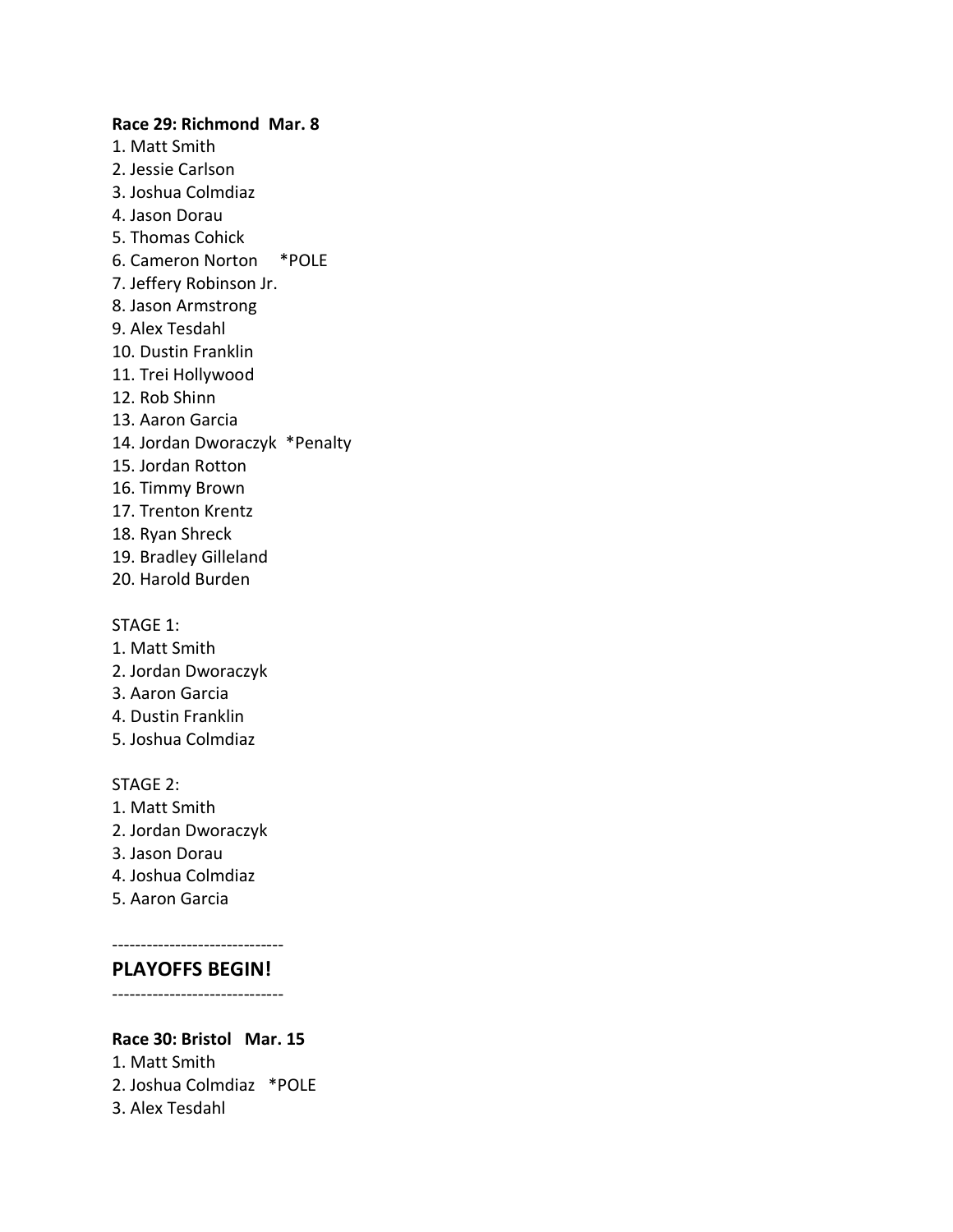- 4. Kevin Tattersall
- 5. Jordan Rotton
- 6. Brett Baker
- 7. Cameron Norton
- 8. Jeffery Robinson Jr.
- 9. Thomas Cohick
- 10. Jordan Green
- 11. Jessie Carlson
- 12. Timmy Brown
- 13. Jason Dorau
- 14. Jason Armstrong
- 15. Trei Hollywood
- 16. Dustin Franklin
- 17. Jordan Dworaczyk
- 18. Ryan Shreck
- 19. Ned
- 20. Bradley Gilleland

- 1. Matt Smith
- 2. Alex Tesdahl
- 3. Kevin Tattersall
- 4. Joshua Colmdiaz
- 5. Jordan Rotton

# STAGE 2:

- 1. Matt Smith
- 2. Joshua Colmdiaz
- 3. Alex Tesdahl
- 4. Thomas Cohick
- 5. Brett Baker

# **Race 31: Las Vegas Mar. 15**

- 1. Kevin Tattersall
- 2. Jason Armstrong
- 3. Jason Dorau
- 4. Dustin Franklin
- 5. Matt Smith
- 6. Jordan Dworaczyk
- 7. Jessie Carlson \*POLE
- 8. Brett Baker
- 9. Jordan Rotton
- 10. Jordan Green
- 11. Joshua Colmdiaz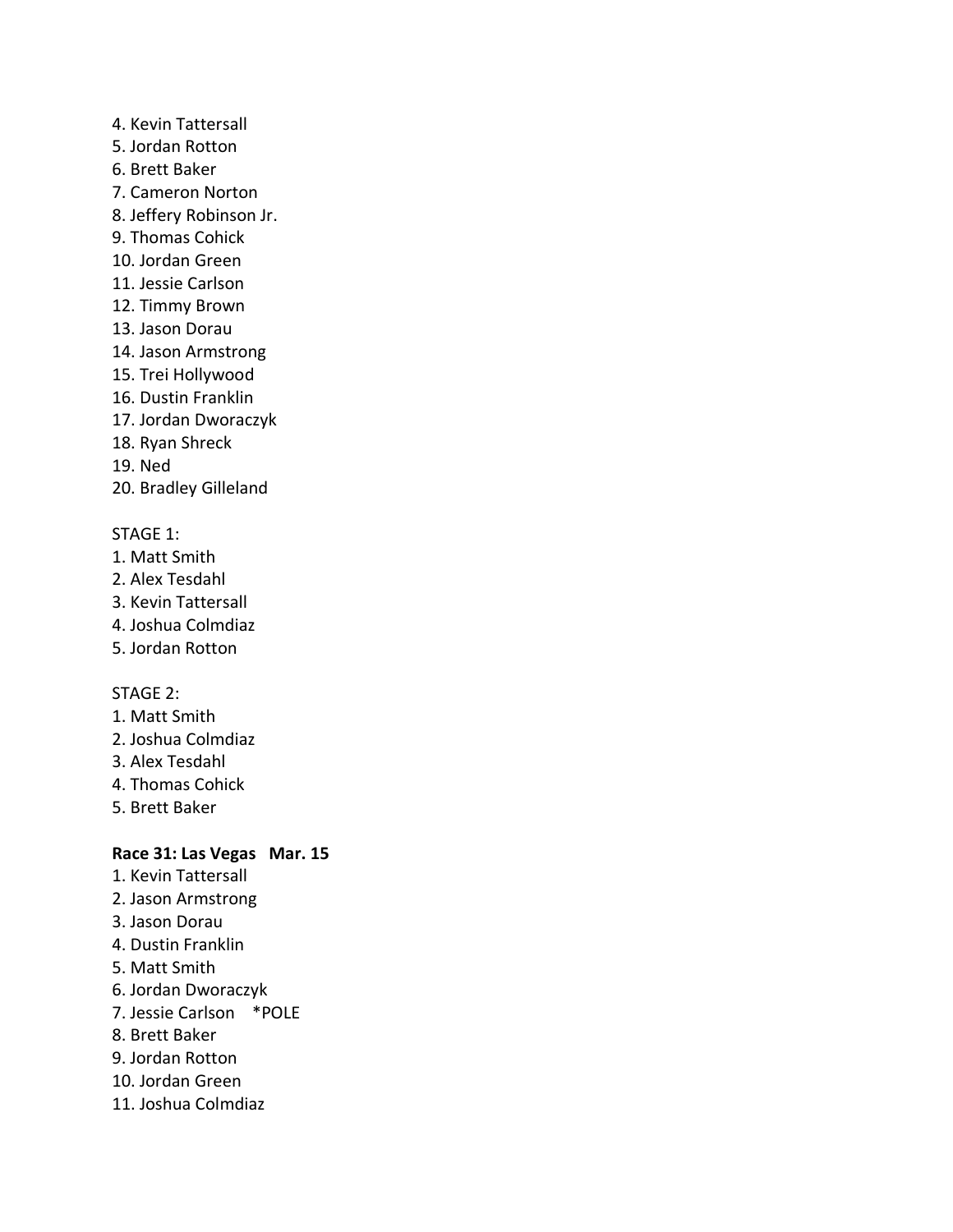### 12. Alex Tesdahl

- 13. Timmy Brown
- 14. Cameron Norton
- 15. Jackson Stotts
- 16. Jeffery Robinson Jr.
- 17. Thomas Cohick
- 18. Trei Hollywood
- 19. Ryan Shreck
- 20. Dave Marks Jr.
- 21. Dustin McClintlock

### STAGE 1:

- 1. Jordan Dworaczyk
- 2. Matt Smith
- 3. Jessie Carlson
- 4. Jason Dorau
- 5. Jordan Rotton

# STAGE 2:

- 1. Jordan Dworaczyk
- 2. Jason Dorau
- 3. Brett Baker
- 4. Alex Tesdahl
- 5. Thomas Cohick

### **Race 32: Charlotte Roval Mar. 22**

- 1. Ayrton Frederick
- 2. Matt Smith
- 3. Jessie Carlson \*POLE
- 4. Cameron Norton
- 5. Trei Hollywood
- 6. Joshua Colmdiaz
- 7. Trenton Krentz
- 8. Jason Armstrong
- 9. Jason Dorau
- 10. Alex Tesdahl
- 11. Jackson Stotts
- 12. Timmy Brown
- 13. Rumble-Strips
- 14. Thomas Cohick
- 15. Dustin Franklin
- 16. Jeffery Robinson Jr.
- 17. Tanner Swalley
- 18. Daniel McGriff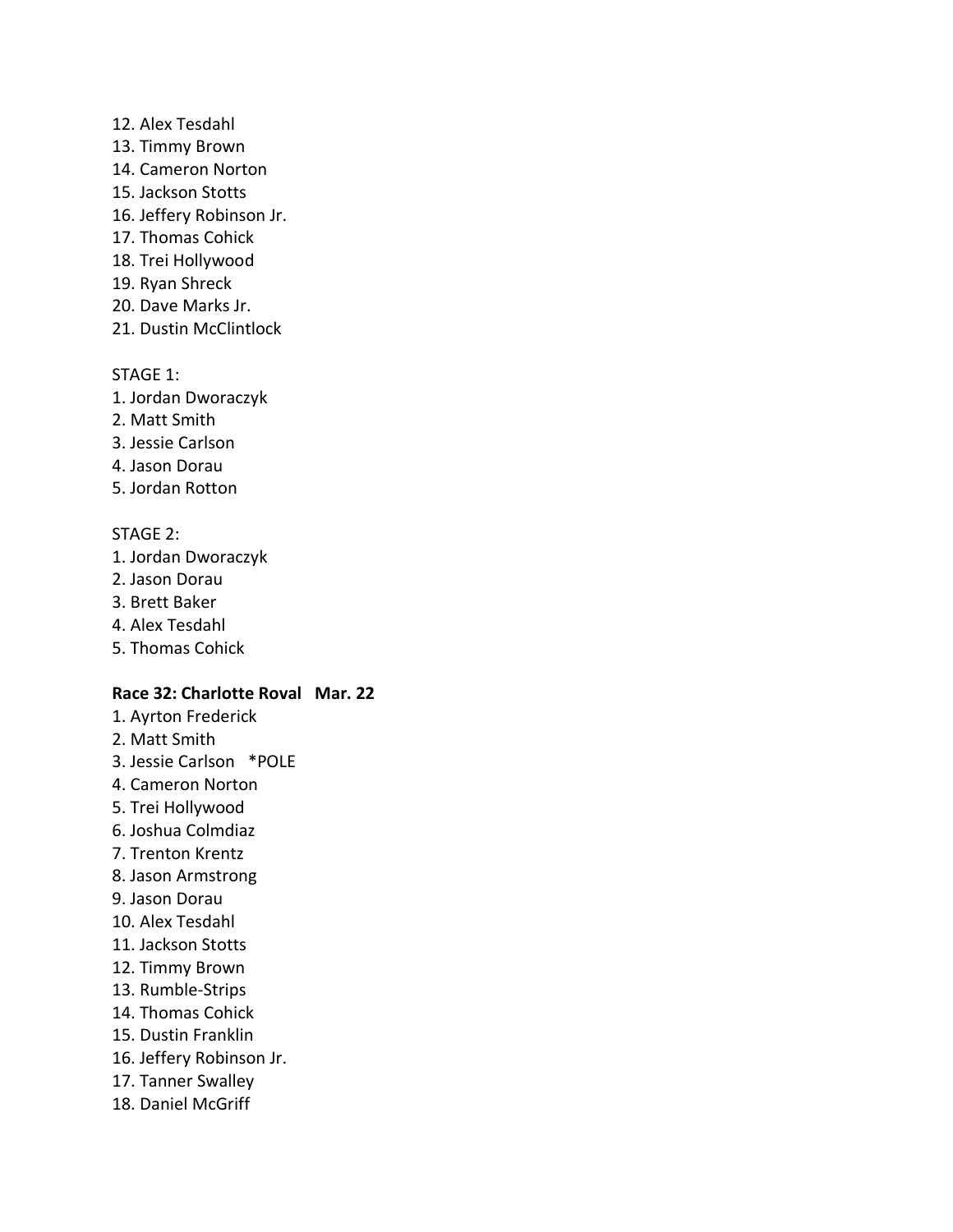### 19. Dustin McClintlock

### 20. Brett Baker

### STAGE 1:

- 1. Jessie Carlson
- 2. Ayrton Frederick
- 3. Matt Smith
- 4. Thomas Cohick
- 5. Joshua Colmdiaz

# STAGE 2:

- 1. Ayrton Frederick
- 2. Matt Smith
- 3. Jessie Carlson
- 4. Jason Dorau
- 5. Trei Hollywood

### **Race 33: Kansas Mar. 22**

- 1. Matt Smith
- 2. Kevin Tattersall
- 3. Ayrton Frederick
- 4. Jason Dorau
- 5. Joshua Colmdiaz
- 6. Alex Tesdahl
- 7. Nick Donfrancesco
- 8. Dustin Franklin
- 9. Jessie Carlson \*POLE
- 10. Rumble-Strips
- 11. Jason Armstrong
- 12. Trenton Krentz
- 13. Dave Marks Jr.
- 14. Brett Baker
- 15. Trei Hollywood
- 16. Timmy Brown
- 17. Jackson Stotts
- 18. Jordan Rotton
- 19. Tanner Swallaey
- 20. Cameron Norton

STAGE 1:

- 1. Matt Smith
- 2. Kevin Tattersall
- 3. Cameron Norton
- 4. Alex Tesdahl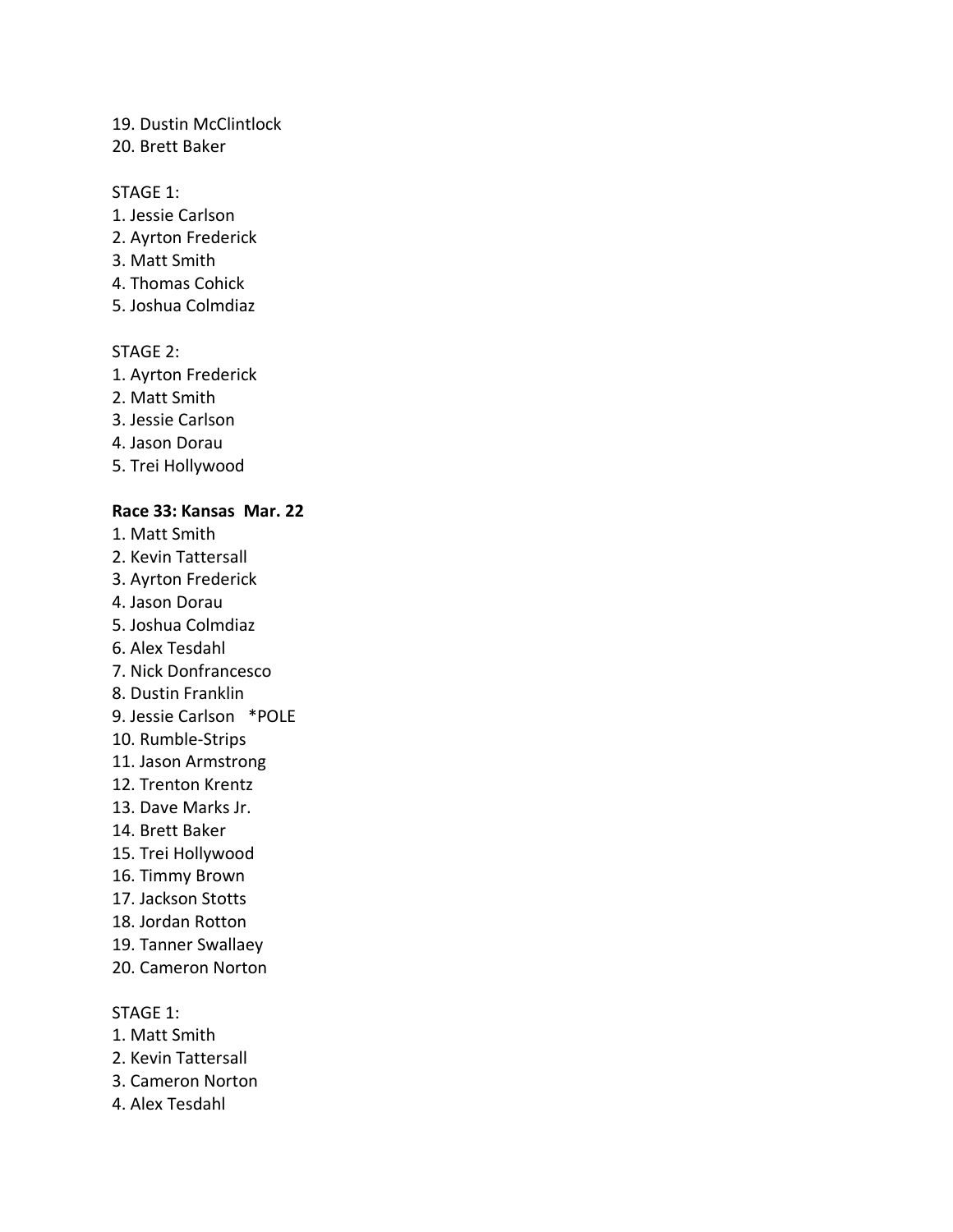### 5. Ayrton Frederick

#### STAGE 2:

- 1. Alex Tesdahl
- 2. Kevin Tattersall
- 3. Jason Dorau
- 4. Jordan Rotton
- 5. Nick Donfrancesco

### **Race 34: Texas Mar. 29**

- 1. Jordan Dworaczyk
- 2. Jason Dorau
- 3. Jordan Rotton
- 4. Trei Hollywood
- 5. Joshua Colmdiaz
- 6. Cameron Norton \*POLE
- 7. Jason Armstrong
- 8. Jordan Green
- 9. Timmy Brown
- 10. Brett Baker
- 11. Alex Tesdahl
- 12. Jeffery Robinson Jr.
- 13. Jackson Stotts
- 14. Rumble-Strips
- 15. Kevin Tattersall
- 16. Jessie Carlson

# STAGE 1:

- 1. Jordan Dworaczyk
- 2. Brett Baker
- 3. Jordan Rotton
- 4. Kevin Tattersall
- 5. Cameron Norton

#### STAGE 2:

- 1. Jason Dorau
- 2. Brett Baker
- 3. Trei Hollywood
- 4. Jessie Carlson
- 5. Jordan Dworaczyk

# **Race 35: Martinsville Mar. 29**

- 1. Jackson Stotts
- 2. Cameron Norton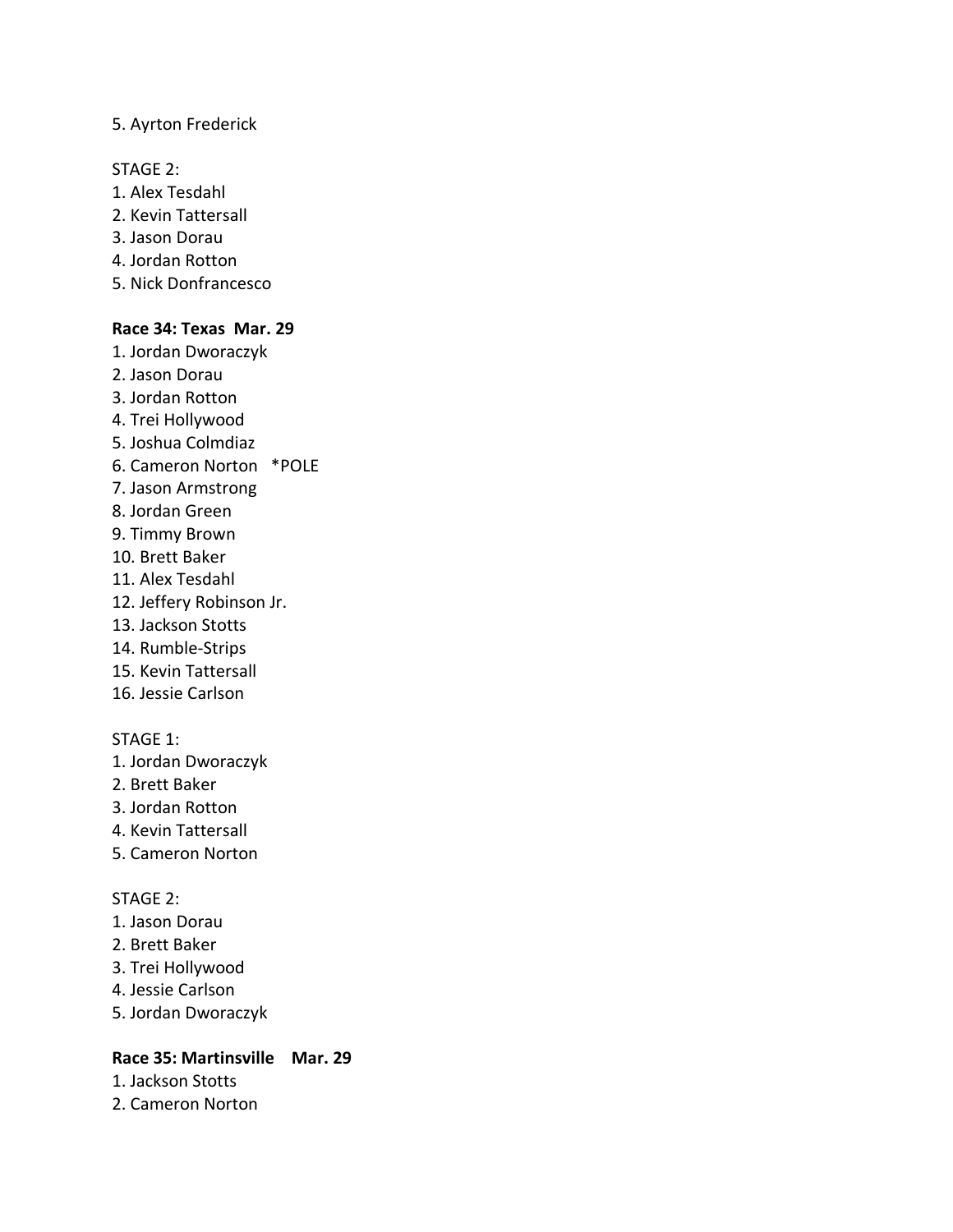3. Kevin Tattersall 4. Jason Dorau 5. Jordan Dworaczyk \*POLE 6. Joshua Colmdiaz 7. Alex Tesdahl 8. Jason Armstrong 9. Trei Hollywood 10. Timmy Brown 11. Jordan Green 12. Jessie Carlson 13. Tanner Swalley 14. Jeffery Robinson Jr. 15. Shawn Lucas

#### STAGE 1:

- 1. Jordan Dworaczyk
- 2. Jason Dorau
- 3. Jackson Stotts
- 4. Trei Hollywood
- 5. Jessie Carlson

#### STAGE 2:

- 1. Jackson Stotts
- 2. Jason Dorau
- 3. Jordan Dworaczyk
- 4. Kevin Tattersall
- 5. Trei Hollywood

### **Race 36: Phoenix Apr. 5**

- 1. Jason Dorau
- 2. Kevin Tattersall
- 3. Aaron Garcia
- 4. Joshua Colmdiaz
- 5. Jordan Dworaczyk
- 6. Jeffery Robinson Jr.
- 7. Brett Baker
- 8. Trenton Krentz
- 9. Jessie Carlson \*POLE
- 10. Alex Tesdahl
- 11. Matt Smith
- 12. Rumble-Strips
- 13. Trei Hollywood
- 14. Jackson Stotts
- 15. Nick Donfrancesco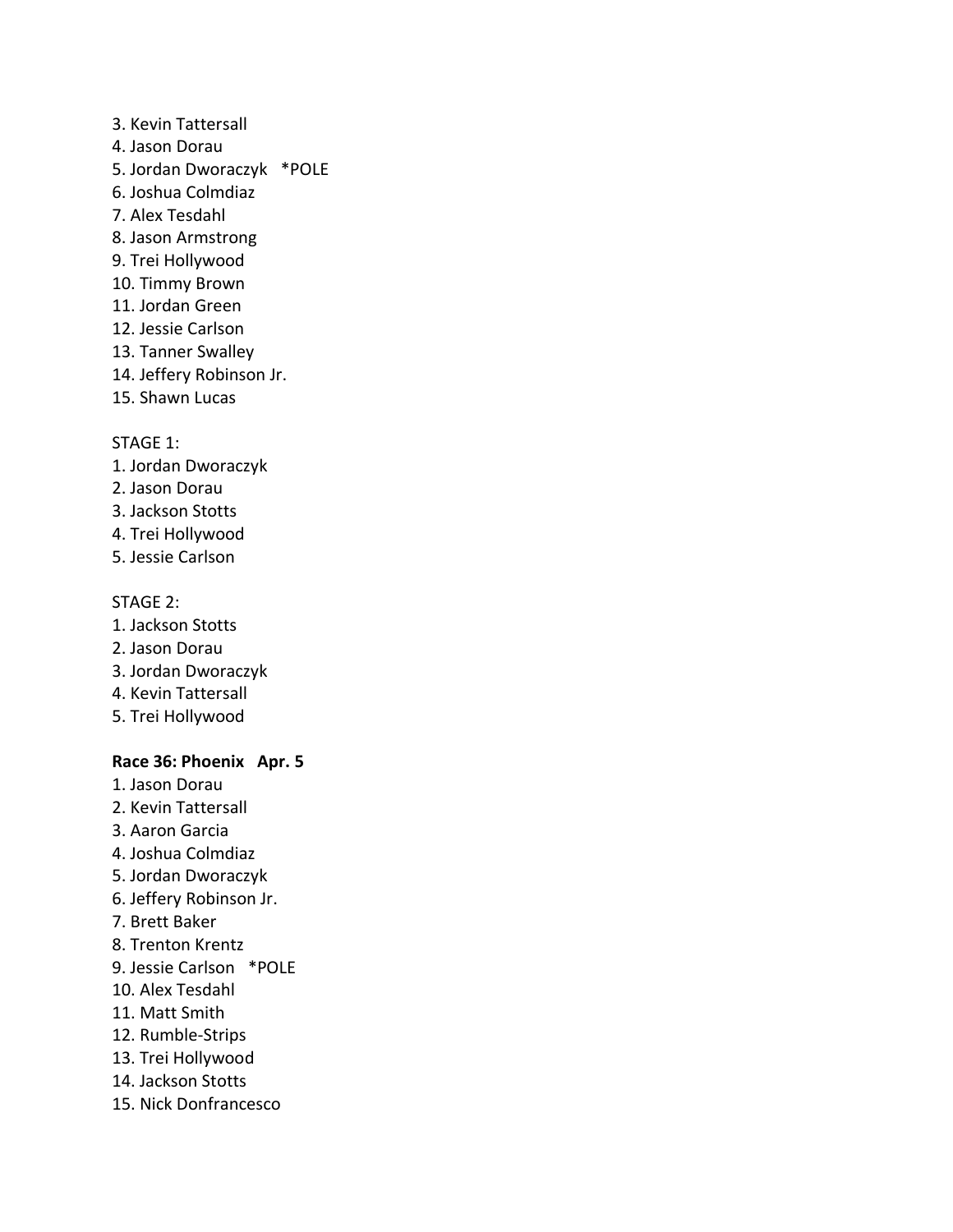- 16. Jason Armstrong
- 17. Cameron Norton
- 18. Dave Marks Jr.

- 1. Matt Smith
- 2. Jason Dorau
- 3. Jackson Stotts
- 4. Jordan Dworaczyk
- 5. Aaron Garcia

STAGE 2:

- 1. Matt Smith
- 2. Jordan Dworaczyk
- 3. Jason Dorau
- 4. Jackson Stotts
- 5. Aaron Garcia

# **2021 NOSSCAR MotorMaster Series Final Standings**

*NASCAR Heat 5 – Playstation 4 – Xfinity Cars – Preset Sliders* 1. #08 Jason Dorau: 3,030 pts \*4 wins \*23 P.P. (R) 2. #54 Kevin Tattersall: 3,029 pts \*4 wins \*24 P.P. 3. #74 Jordan Dworaczyk: 3,026 pts \*9 wins \*48 P.P. (R) 4. #10 Matt Smith: 3,020 pts \*10 wins \*75 P.P. **------ROUND OF 4 CUT LINE-------** 5. #7 Joshua Colmdiaz: 2,109 pts \*5 P.P. 6. #20 Jessie Carlson: 2,104 pts \*3 wins \*23 P.P. (R) 7. #16 Alex Tesdahl: 2,104 pts \*2 wins \*8 P.P. 8. #12 Jason Armstrong: 2,084 pts \*2 P.P. **------ROUND OF 8 CUT LINE-------** 9. #1 Cameron Norton: 1,151 pts \*1 P.P. 10. #21 Brett Baker: 1,136 pts \*1 win \*3 P.P. (R) 11. #61 Jeffery Robinson Jr.: 1,115 pts \*1 P.P. (R) 12. #11 Dustin Franklin: 1,084 pts \*3 P.P. **-----PLAYOFF DRIVERS ABOVE------** 13. #6 Nick Donfrancesco: 561 pts \*6 P.P. 14. #9 Timmy Brown: 514 pts 15. #90 Bradley Gilleland: 487 pts \*4 P.P. (R) 16. #8 Trei Hollywood: 480 pts 17. #39 Harold Burden: 462 pts 18. #18 Jordan Rotton: 409 pts \*1 P.P. 19. #22 Steven Corley: 373 pts \*4 P.P. 20. #07 Thomas Cohick: 348 pts \*8 P.P. (R)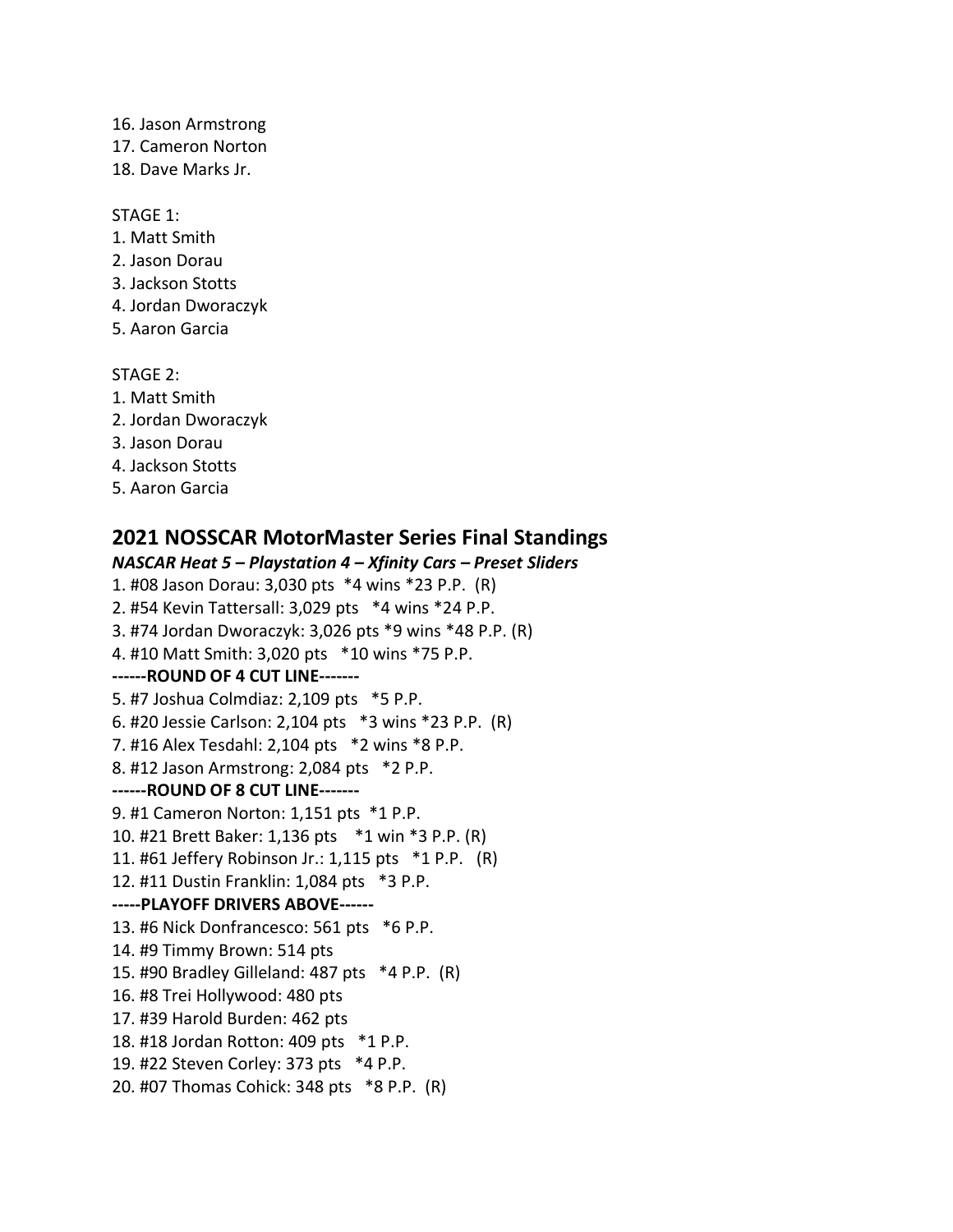21. #19 Ryan Shreck: 309 pts 22. #51 Dave Marks Jr.: 283 pts 23. #93 Daniel McGriff: 281 pts (R) 24. #36 Trenton Krentz: 253 pts \*1 P.P. (R) 25. #47 Jordan Green: 244 pts (R) 26. #4 Ayrton Frederick: 237 pts \*1 win \*6 P.P. 27. #98 Aaron Garcia: 220 pts \*1 P.P. (R) 28. #9 Chris Ryan: 163 pts \*1 P.P. 29. #0 Dustin McClintlock: 160 pts 30. #36 Tyler McMurter: 152 pts \*1 win \*5 P.P. 31. #99 Rob Shinn: 150 pts (R) 32. #6 Jackson Stotts: 123 pts \*1 win \*4 P.P. (R) 33. #98 Steve Yavorski: 94 pts \*2 P.P. (R) 34. #07 Y. Doneson: 89 pts 35. #66 Rumble-Strips: 75 pts (R) 36. #82 Jeff Grady: 74 pts 37. #62 Thomas Geyer: 60 pts 38. #75 Shawn Lucas: 58 pts 39. #18 Bad-Moon-Rising: 56 pts (R) 40. #68 Tanner Swalley: 44 pts (R) 41. #9 Vintimidator: 33 pts \*1 P.P. 42. #44 Robert Lohman Sr: 26 pts (R) 43. #92 Beam-SKP: 19 pts (R) 44. #66 Tyler Wagner: 14 pts (R) 45. #98 Ned: 12 pts (R)

2018 Champion: #21 Slade Gravitt 2019 Champion: #00 Dakota Brough 2020 Champion: #23 xNOCOx 2021 Champion: #08 Jason Dorau

# **2022 NOSSCAR MotorMaster Series Race Results**

# **1) \*Daytona 300\* Dec. 13**

- 1. Matt Smith
- 2. Trei Hollywood
- 3. Jason Dorau
- 4. Jordan Rotton
- 5. Angelo
- 6. Ayrton Frederick
- 7. Steven Corley
- 8. Allen Richardson
- 9. Kevin Tattersall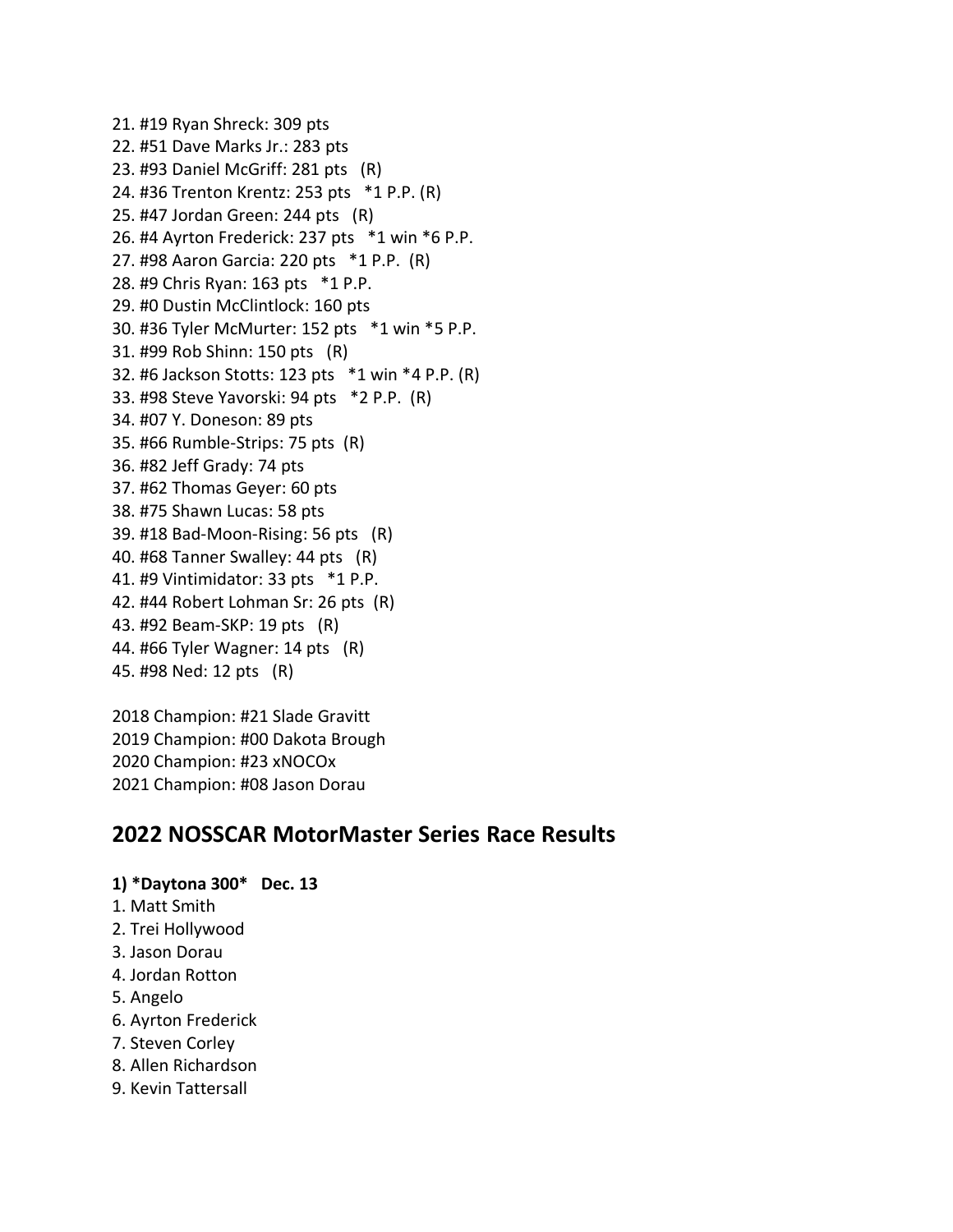- 10. Jason Armstrong
- 11. Tyler McMurter
- 12. Dustin Franklin
- 13. Aaron Garcia
- 14. Timmy Brown
- 15. Ryan Shreck
- 16. Joshua Colmdiaz
- 17. Harold Burden
- 18. Jeffery Robinson Jr.
- 19. Trenton Krentz
- 20. Brett Baker
- 21. Alex Tesdahl
- 22. Daniel McGriff \*POLE
- 23. Dave Marks Jr.
- 24. Derek Roberts
- 25. Tanner Swalley
- 26. Jessie Carlson
- 27. Cameron Norton

- 1. Dustin Franklin
- 2. Trei Hollywood
- 3. Jordan Rotton
- 4. Tanner Swalley
- 5. Brett Baker

# STAGE 2:

- 1. Trei Hollywood
- 2. Dustin Franklin
- 3. Tanner Swalley
- 4. Jordan Rotton
- 5. Joshua Colmdiaz

# **2) Sonoma Dec. 20**

- 1. Matt Smith
- 2. Ayrton Frederick \*POLE
- 3. Jessie Carlson
- 4. Trenton Krentz
- 5. Aaron Garcia
- 6. Jeffery Robinson Jr.
- 7. Dustin Franklin
- 8. Angelo
- 9. HMS-FanBoy
- 10. Jason Dorau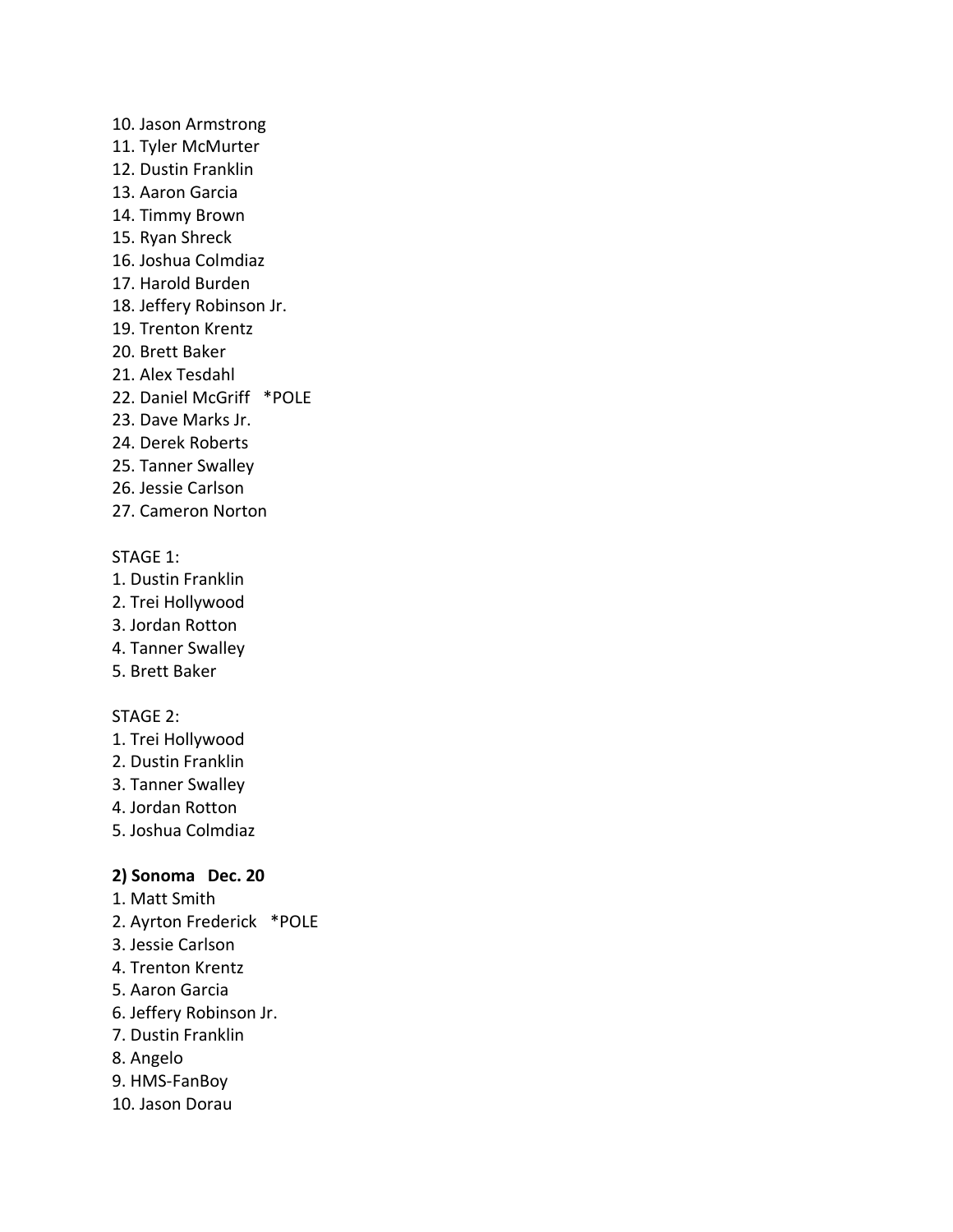### 11. Trei Hollywood

- 12. Joshua Colmdiaz
- 13. Chris Ryan
- 14. Derek Roberts
- 15. Cameron Norton
- 16. Alex Tesdahl
- 17. Jason Armstrong
- 18. Timmy Brown
- 19. Jordan Rotton
- 20. Dave Marks Jr.
- 21. Dylan Titans
- 22. Daniel McGriff
- 23. Tanner Swalley
- 24. Brett Baker

### STAGE 1:

- 1. Aaron Garcia
- 2. Jessie Carlson
- 3. Matt Smith
- 4. Trenton Krentz
- 5. HMS-FanBoy

### STAGE 2:

- 1. Matt Smith
- 2. Aaron Garcia
- 3. Trenton Krentz
- 4. Jessie Carlson
- 5. Jason Dorau

# **3) Auto Club Dec. 20**

- 1. Aaron Garcia
- 2. Donny McBride Jr.
- 3. Ayrton Frederick
- 4. Angelo
- 5. Jason Dorau
- 6. Dustin Franklin \*POLE
- 7. Matt Smith
- 8. Jessie Carlson
- 9. Alex Tesdahl
- 10. Kevin Tattersall
- 11. Jeffery Robinson Jr.
- 12. Jordan Rotton
- 13. Trei Hollywood
- 14. Chris Ryan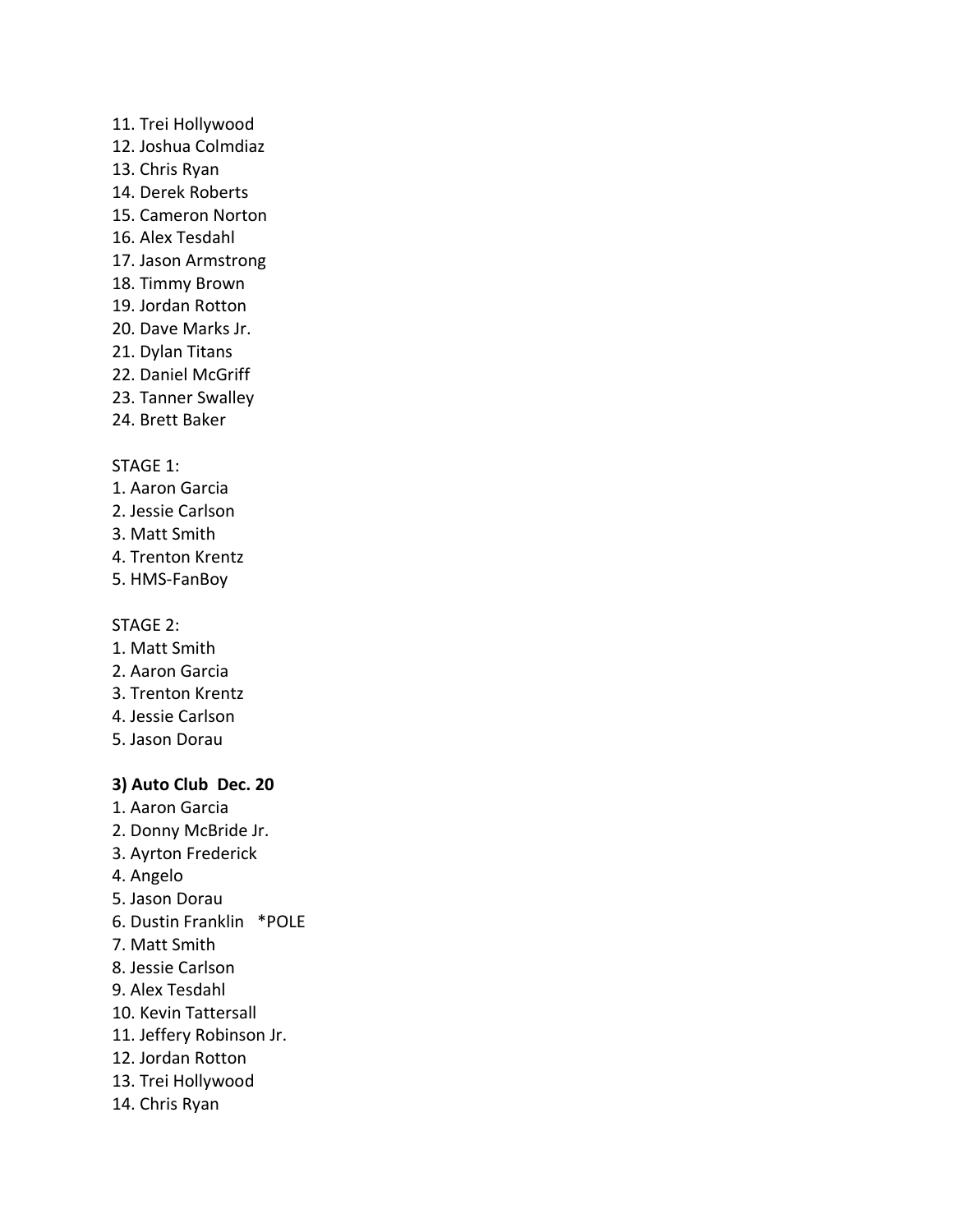### 15. Trenton Krentz

- 16. HMS-FanBoy
- 17. Cameron Norton
- 18. Jason Armstrong
- 19. Joshua Colmdiaz
- 20. Dave Marks Jr.
- 21. Derek Roberts
- 22. Brett Baker
- 23. Timmy Brown
- 24. Dylan Titans
- 25. Daniel McGriff

# STAGE 1:

- 1. Aaron Garcia
- 2. Kevin Tattersall
- 3. Donny McBride Jr.
- 4. Matt Smith
- 5. Jason Dorau

# STAGE 2:

- 1. Matt Smith
- 2. Donny McBride Jr.
- 3. Jessie Carlson
- 4. Jason Dorau
- 5. Aaron Garcia

# **4) Las Vegas Jan. 3**

- 1. Aaron Garcia \*POLE
- 2. Matt Smith
- 3. Jordan Dworaczyk
- 4. King\_G
- 5. Jason Dorau
- 6. Angelo
- 7. Alex Tesdahl
- 8. Trenton Krentz
- 9. Harold Burden
- 10. Jeffery Robinson Jr.
- 11. Timmy Brown
- 12. Chris Ryan
- 13. Jessie Carlson
- 14. Jason Armstrong
- 15. Emily
- 16. Thomas Cohick
- 17. Joshua Colmdiaz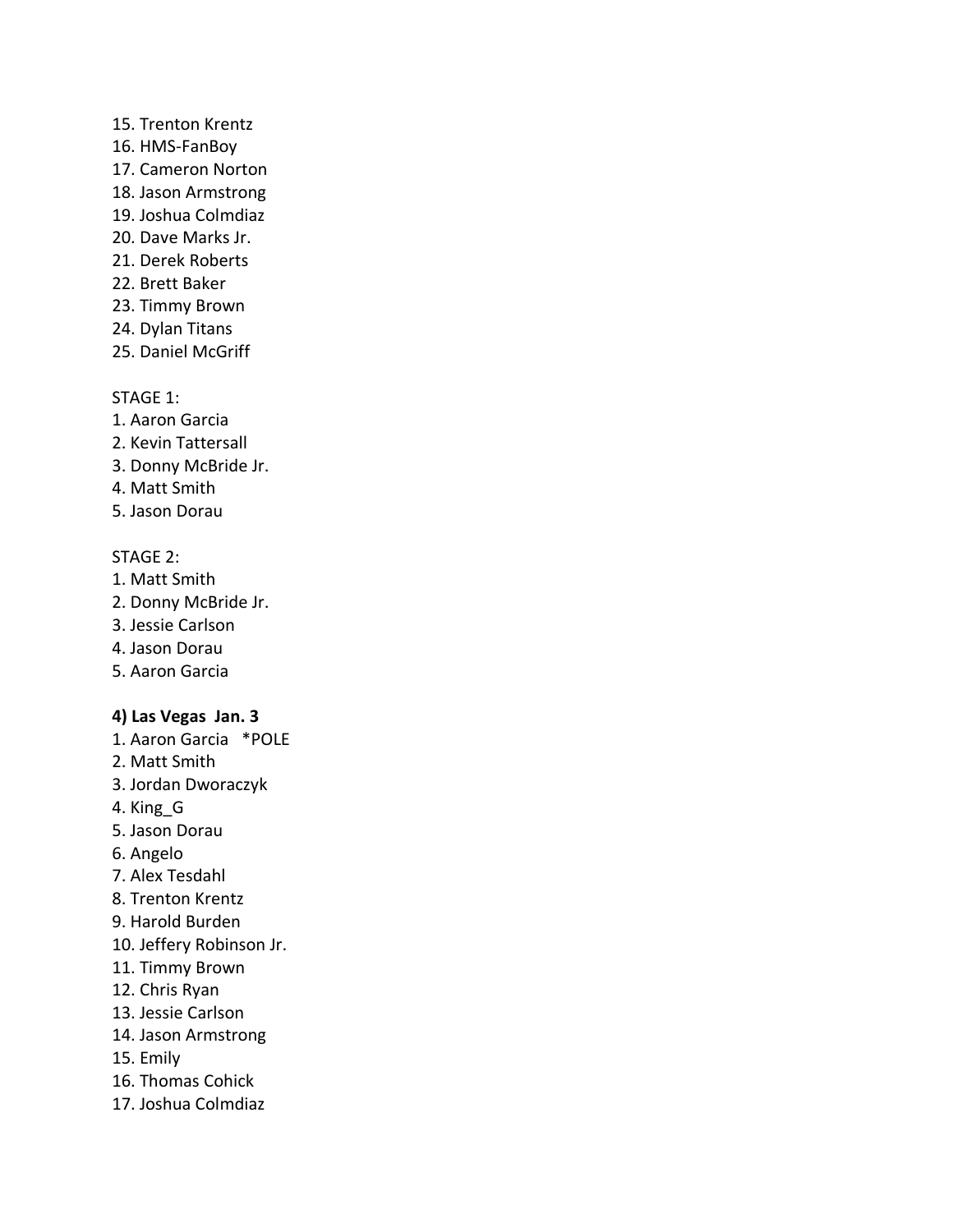### 18. Jordan Rotton

- 19. Bailey Steffler
- 20. Cameron Norton
- 21. Trei Hollywood
- 22. Kroyce Wicz
- 23. Ayrton Frederick
- 24. Dylan Titans

# STAGE 1:

- 1. Matt Smith
- 2. Jordan Rotton
- 3. Aaron Garcia
- 4. Jason Dorau
- 5. Cameron Norton

# STAGE 2:

- 1. Matt Smith
- 2. Aaron Garcia
- 3. Jordan Dworaczyk
- 4. Thomas Cohick
- 5. King\_G

# **5) Phoenix Jan. 3**

- 1. Aaron Garcia
- 2. Joshua Colmdiaz
- 3. Jeffery Robinson Jr.
- 4. Harold Burden
- 5. Trenton Krentz
- 6. Thomas Cohick
- 7. Tyler McMurter
- 8. Jason Dorau
- 9. Cameron Norton
- 10. Donny McBride Jr. \*Pen
- 11. Jordan Dworaczyk
- 12. Chris Ryan
- 13. Alex Tesdahl
- 14. Matt Smith
- 15. Trei Hollywood \*Pen
- 16. Jason Armstrong
- 17. Bailey Steffler
- 18. Angelo
- 19. Emily
- 20. Jessie Carlson \*POLE
- 21. King\_G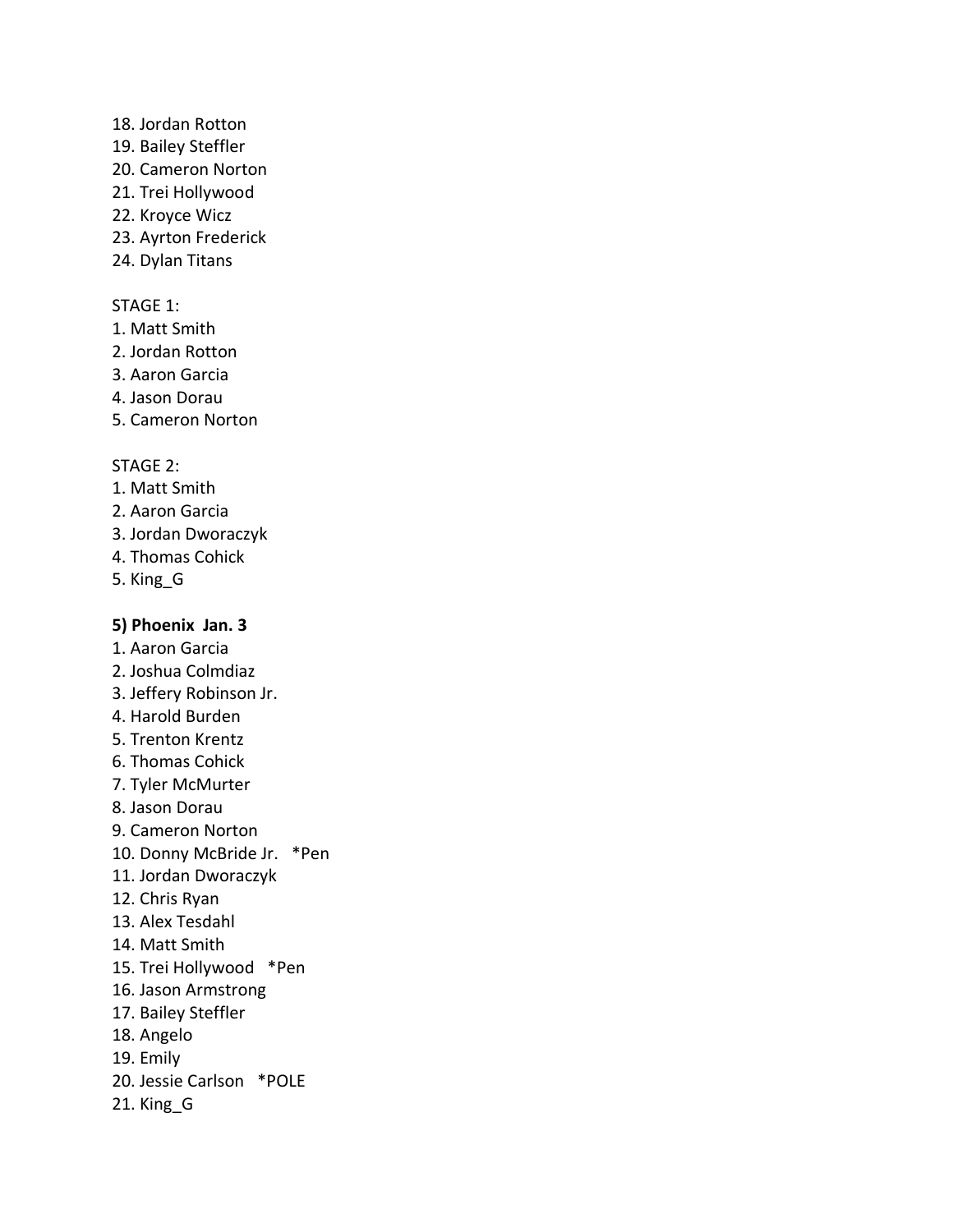- 22. Jordan Rotton \*Pen
- 23. Kroyce Wicz \*Pen
- 24. Timmy Brown \*Pen

- 1. Aaron Garcia
- 2. Jordan Dworaczyk
- 3. Matt Smith
- 4. Jessie Carlson
- 5. Joshua Colmdiaz

#### STAGE 2:

- 1. Jordan Dworaczyk
- 2. Matt Smith
- 3. Aaron Garcia
- 4. Jason Dorau
- 5. Jessie Carlson

#### **6) Atlanta Jan. 10**

- 1. Matt Smith
- 2. Jason Dorau
- 3. King\_G
- 4. Jordan Dworaczyk \*POLE
- 5. Aaron Garcia
- 6. Alex Tesdahl
- 7. Thomas Cohick
- 8. Jeffery Robinson Jr.
- 9. Jessie Carlson
- 10. Harold Burden
- 11. Joshua Colmdiaz
- 12. Trenton Krentz
- 13. Emily
- 14. Jason Armstrong
- 15. Dave Marks Jr.
- 16. Bailey Steffler
- 17. TGS\_Predators
- 18. Trei Hollywood
- 19. Steven Corley
- 20. Jordan Rotton
- 21. Typical
- 22. Jason Pitts
- 23. HMS\_Bold Pluto

STAGE 1: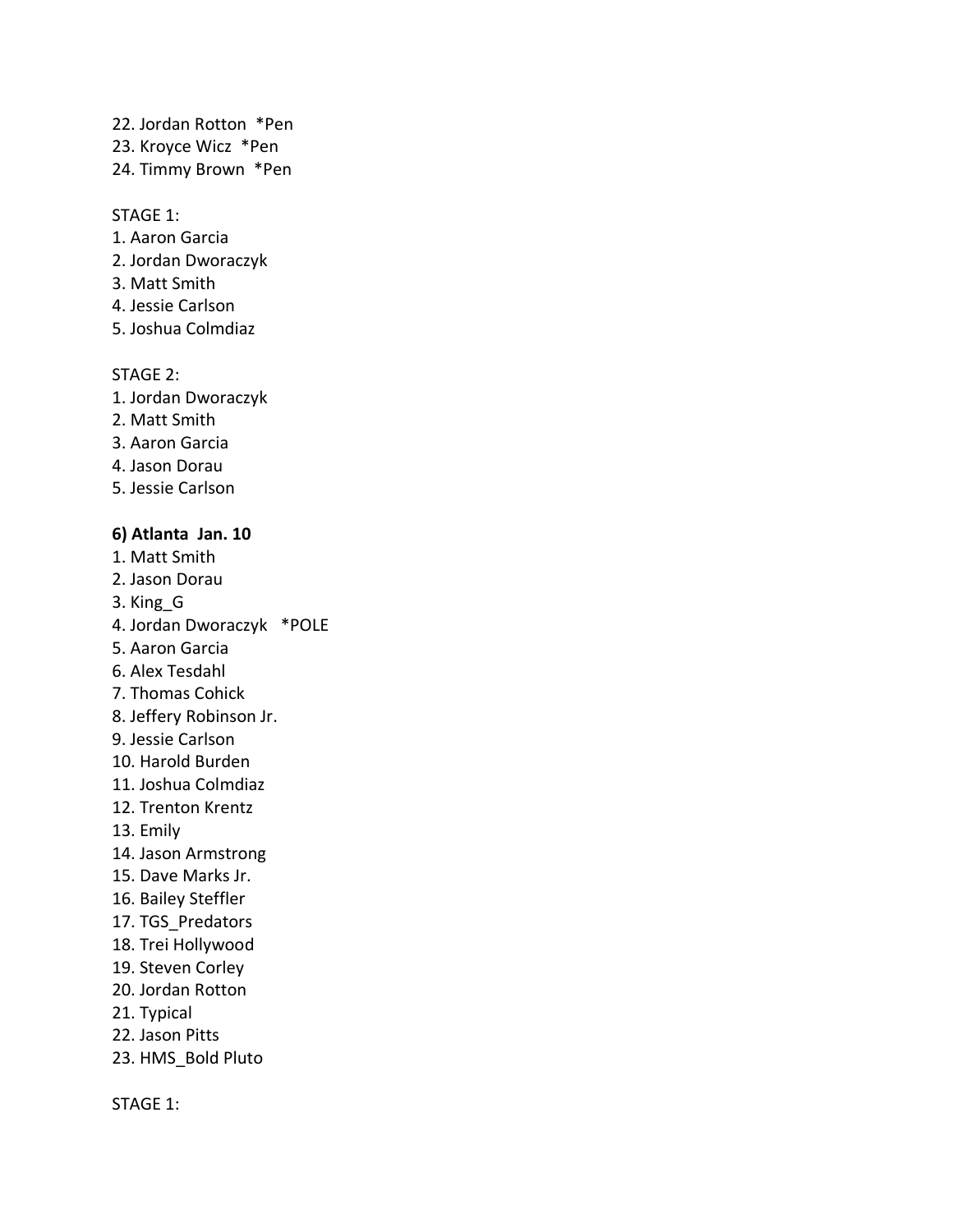- 1. Aaron Garcia
- 2. Jordan Dworaczyk
- 3. Jason Dorau
- 4. Matt Smith
- 5. Thomas Cohick

### STAGE 2:

- 1. Jordan Dworaczyk
- 2. Thomas Cohick
- 3. Matt Smith
- 4. Aaron Garcia
- 5. Joshua Colmdiaz

# **7) Canadian Tire Jan. 10**

- 1. Jessie Carlson \*POLE
- 2. TGS\_Predators
- 3. Matt Smith
- 4. Aaron Garcia
- 5. Jordan Dworaczyk
- 6. Tyler McMurter
- 7. Joshua Colmdiaz
- 8. Jason Dorau
- 9. Jeffery Robinson Jr.
- 10. Trei Hollywood
- 11. Trenton Krentz
- 12. Alex Tesdahl
- 13. Jason Armstrong
- 14. Bailey Steffler
- 15. Harold Burden
- 16. Dave Marks Jr.
- 17. King\_G
- 18. Emily
- 19. Typical
- 20. Steven Corley
- 21. Thomas Cohick
- 22. Jordan Rotton
- 23. Dustin Franklin

#### STAGE 1:

- 1. Jessie Carlson
- 2. Tyler McMurter
- 3. Matt Smith
- 4. Aaron Garcia
- 5. TGS\_Predators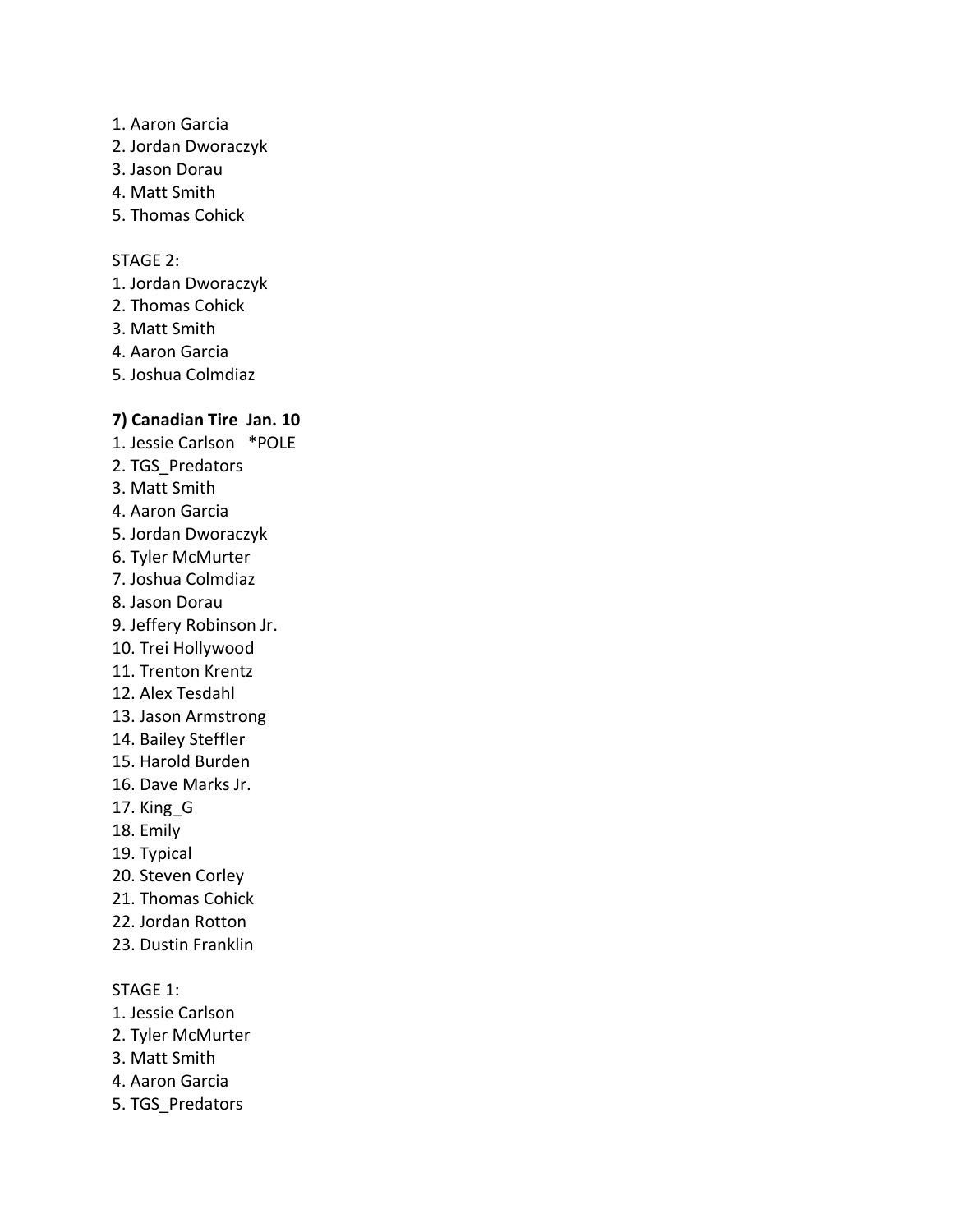## STAGE 2:

- 1. Jessie Carlson
- 2. TGS\_Predators
- 3. Matt Smith
- 4. Harold Burden
- 5. Tyler McMurter

## **8) Richmond Jan. 10**

- 1. Aaron Garcia \*POLE
- 2. Jordan Dworaczyk
- 3. Joshua Colmdiaz
- 4. TGS\_Predators
- 5. Jessie Carlson
- 6. Jeffery Robinson Jr.
- 7. Trei Hollywood
- 8. King\_G
- 9. Alex Tesdahl
- 10. Matt Smith
- 11. Bailey Steffler
- 12. Trenton Krentz
- 13. Jason Armstrong
- 14. Thomas Cohick
- 15. Harold Burden
- 16. Dave Marks Jr.
- 17. Emily
- 18. Cameron Norton
- 19. Jason Dorau
- 20. Jason Pitts
- 21. Jordan Rotton
- 22. Dustin Franklin

STAGE 1:

- 1. Jordan Dworaczyk
- 2. Matt Smith
- 3. Aaron Garcia
- 4. Thomas Cohick
- 5. TGS\_Predators

STAGE 2:

- 1. Jordan Dworaczyk
- 2. Aaron Garcia
- 3. Joshua Colmdiaz
- 4. Thomas Cohick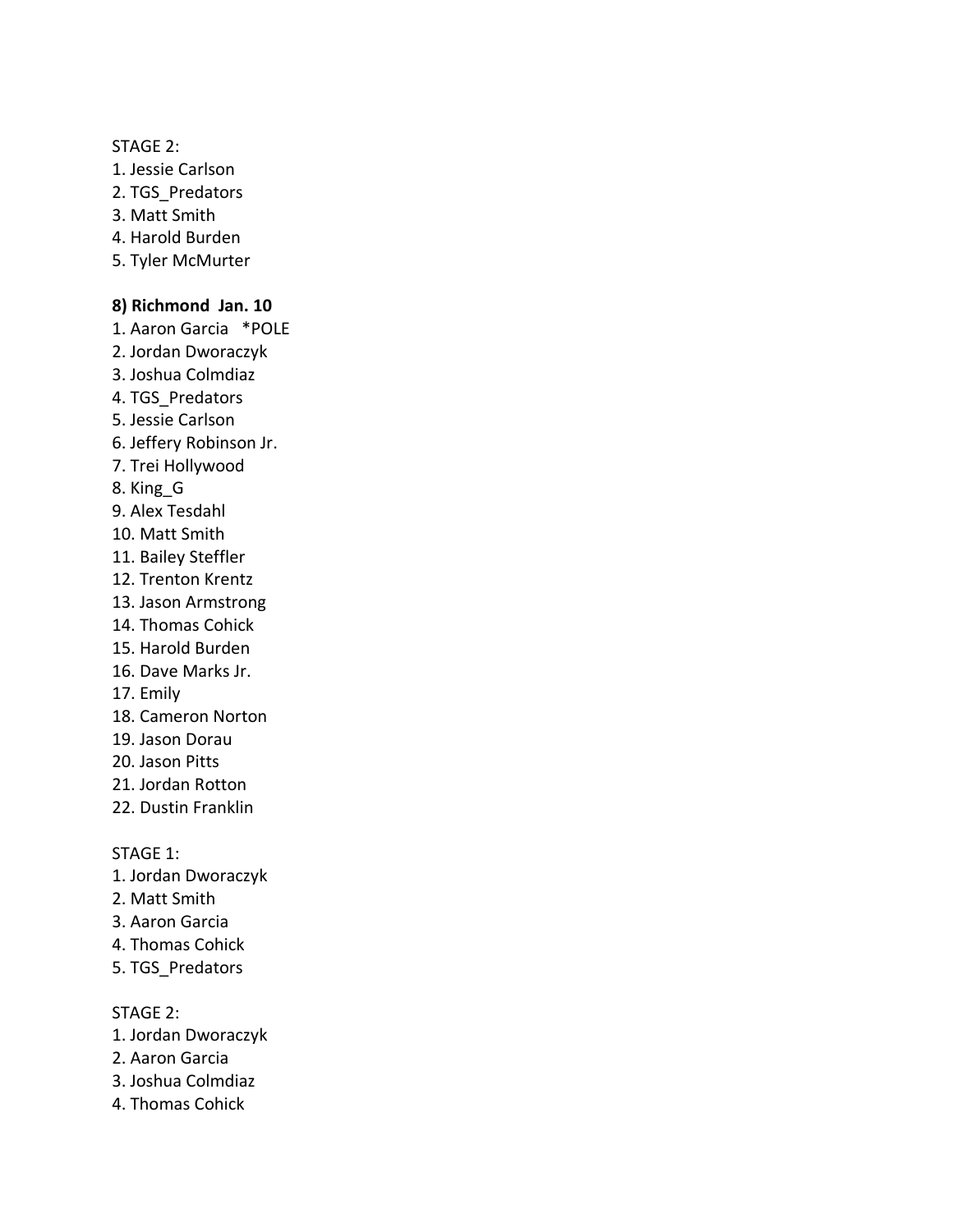### 5. Matt Smith

#### **9) Martinsville Jan. 17**

- 1. Jordan Dworaczyk
- 2. Matt Smith
- 3. Aaron Garcia \*POLE
- 4. Jessie Carlson
- 5. Joshua Colmdiaz
- 6. Jason Dorau
- 7. Jeffery Robinson Jr.
- 8. Trei Hollywood
- 9. Dustin Franklin
- 10. Thomas Cohick
- 11. King\_G
- 12. Bailey Steffler
- 13. Alex Tesdahl
- 14. Dave Marks Jr.
- 15. Timmy Brown
- 16. Chris Pohl
- 17. Jordan Rotton \*Pen
- 18. Emily
- 19. Angelo
- 20. Trenton Krentz
- 21. Harold Burden

#### STAGE 1:

- 1. Jessie Carlson
- 2. Aaron Garcia
- 3. Jordan Dworaczyk
- 4. Jason Dorau
- 5. Matt Smith

#### STAGE 2:

- 1. Aaron Garcia
- 2. Jessie Carlson
- 3. Matt Smith
- 4. Jordan Dworaczyk
- 5. Jason Dorau

# **10) Charlotte Jan. 17**

- 1. Jordan Dworaczyk
- 2. Matt Smith
- 3. Aaron Garcia
- 4. Jessie Carlson \*POLE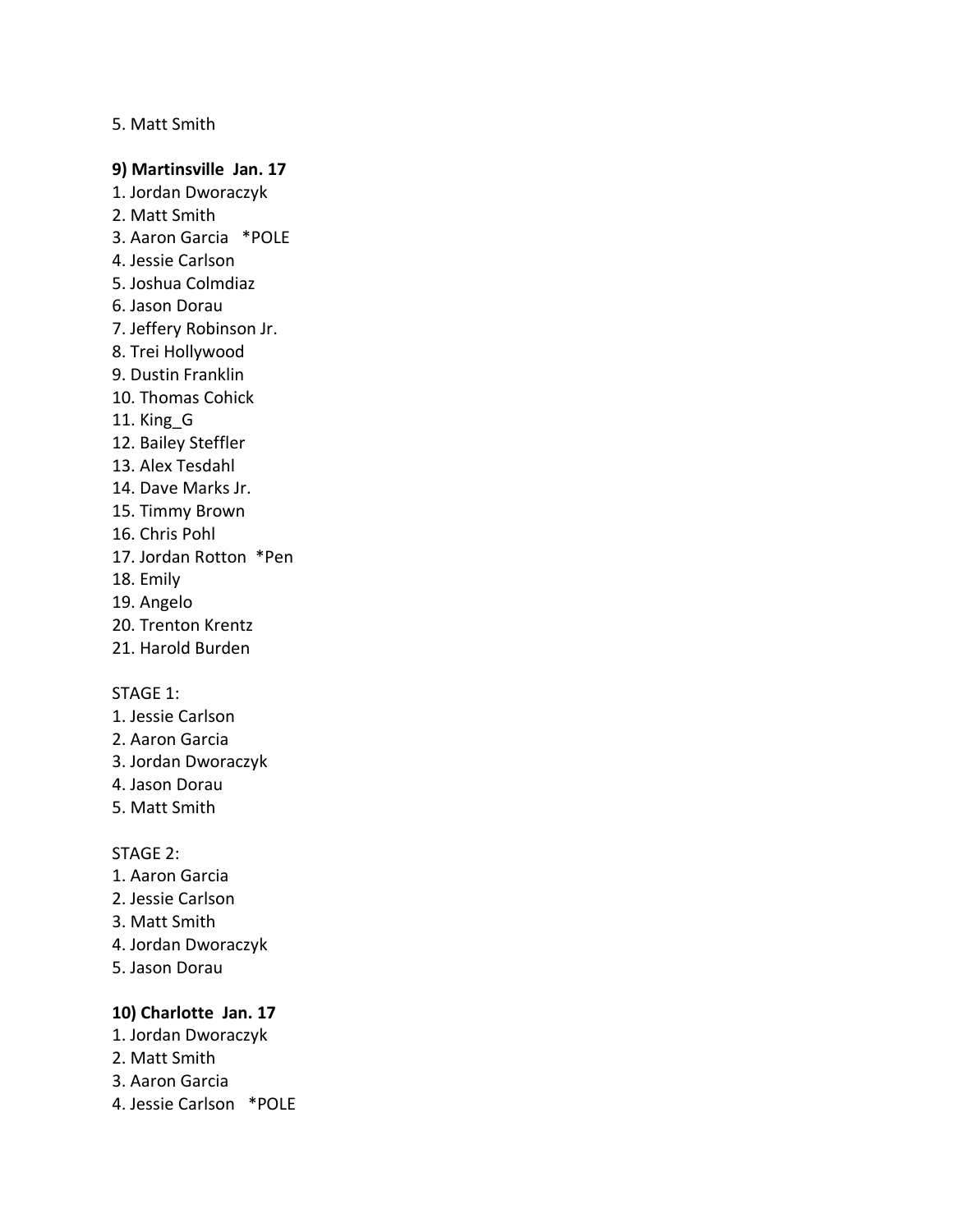- 5. Jason Dorau
- 6. Thomas Cohick
- 7. Angelo
- 8. Joshua Colmdiaz
- 9. Dustin Franklin
- 10. King\_G
- 11. Brett Baker
- 12. Jeffery Robinson Jr.
- 13. Trenton Krentz
- 14. Trei Hollywood
- 15. Timmy Brown
- 16. Dave Marks Jr.
- 17. Bailey Steffler
- 18. Alex Tesdahl
- 19. Emily
- 20. Cameron Norton

- 1. Jason Dorau
- 2. Aaron Garcia
- 3. Matt Smith
- 4. Jessie Carlson
- 5. Thomas Cohick

#### STAGE 2:

- 1. Jason Dorau
- 2. Matt Smith
- 3. Jordan Dworaczyk
- 4. Thomas Cohick
- 5. Aaron Garcia

# **11) Iowa Jan. 24**

- 1. Matt Smith
- 2. Jordan Dworaczyk \*POLE
- 3. Aaron Garcia
- 4. Jessie Carlson
- 5. Thomas Cohick
- 6. Dustin Franklin
- 7. Jason Dorau
- 8. King\_G
- 9. Trenton Krentz
- 10. Joshua Colmdiaz
- 11. Trei Hollywood
- 12. Jeffery Robinson Jr.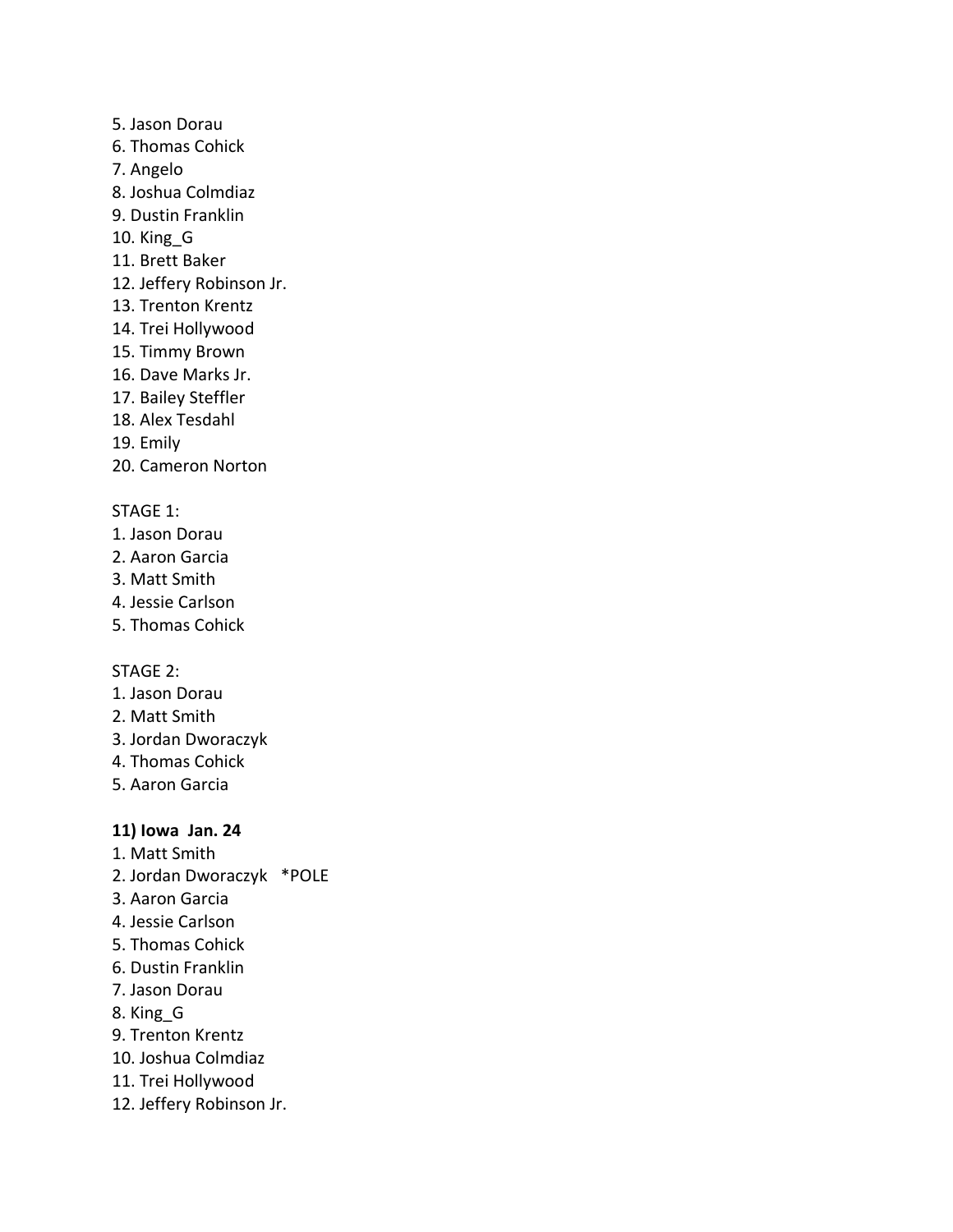### 13. Jason Armstrong

- 14. Alex Tesdahl
- 15. Dave Marks Jr.
- 16. Timmy Brown
- 17. Jim
- 18. Jordan Rotton
- 19. Angelo
- 20. Tanner Swalley

# STAGE 1:

- 1. Jordan Dworaczyk
- 2. Matt Smith
- 3. Aaron Garcia
- 4. Jason Dorau
- 5. Jessie Carlson

# STAGE 2:

- 1. Matt Smith
- 2. Jordan Dworaczyk
- 3. Aaron Garcia
- 4. Thomas Cohick
- 5. Jason Dorau

# **12) Talladega Jan. 24**

- 1. Jordan Rotton
- 2. Angelo
- 3. Jason Dorau
- 4. Dustin Franklin
- 5. Alex Tesdahl
- 6. King\_G
- 7. Jessie Carlson
- 8. Joshua Colmdiaz
- 9. Matt Smith
- 10. Trenton Krentz
- 11. Trei Hollywood
- 12. Cameron Norton
- 13. Jeffery Robinson Jr.
- 14. Aaron Garcia
- 15. Timmy Brown
- 16. Jordan Dworaczyk \*Pen \*POLE
- 17. Thomas Cohick
- 18. Dave Marks Jr.
- 19. Brett Baker
- 20. Jim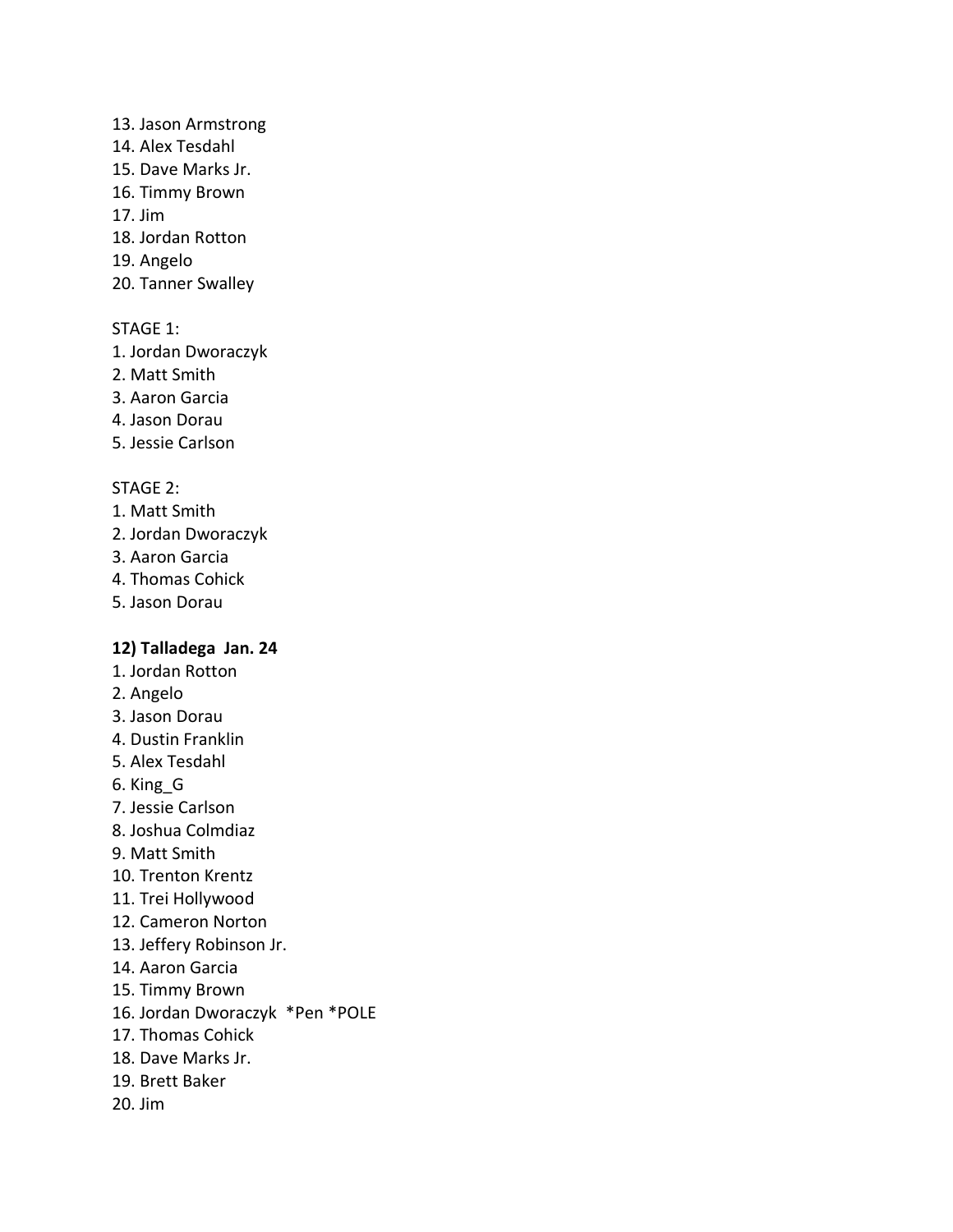- 1. Jordan Rotton
- 2. Jason Dorau
- 3. Angelo
- 4. Joshua Colmdiaz
- 5. Trenton Krentz

### STAGE 2:

- 1. Matt Smith
- 2. Jordan Rotton
- 3. Jessie Carlson
- 4. Jason Dorau
- 5. King\_G

# **13) Dover Jan. 31**

- 1. Jordan Dworaczyk
- 2. Matt Smith
- 3. Thomas Cohick
- 4. Aaron Garcia \*POLE
- 5. Harold Burden
- 6. Joshua Colmdiaz
- 7. Jason Dorau
- 8. Trenton Krentz
- 9. Jessie Carlson
- 10. Jeffery Robinson Jr.
- 11. King\_G
- 12. Alex Tesdahl
- 13. Trei Hollywood
- 14. Timmy Brown
- 15. Emily
- 16. Dave Marks Jr.
- 17. Tanner Swalley
- 18. Jim
- 19. Jordan Rotton
- 20. Cameron Norton

# STAGE 1:

- 1. Matt Smith
- 2. Jordan Dworaczyk
- 3. Aaron Garcia
- 4. Jason Dorau
- 5. Harold Burden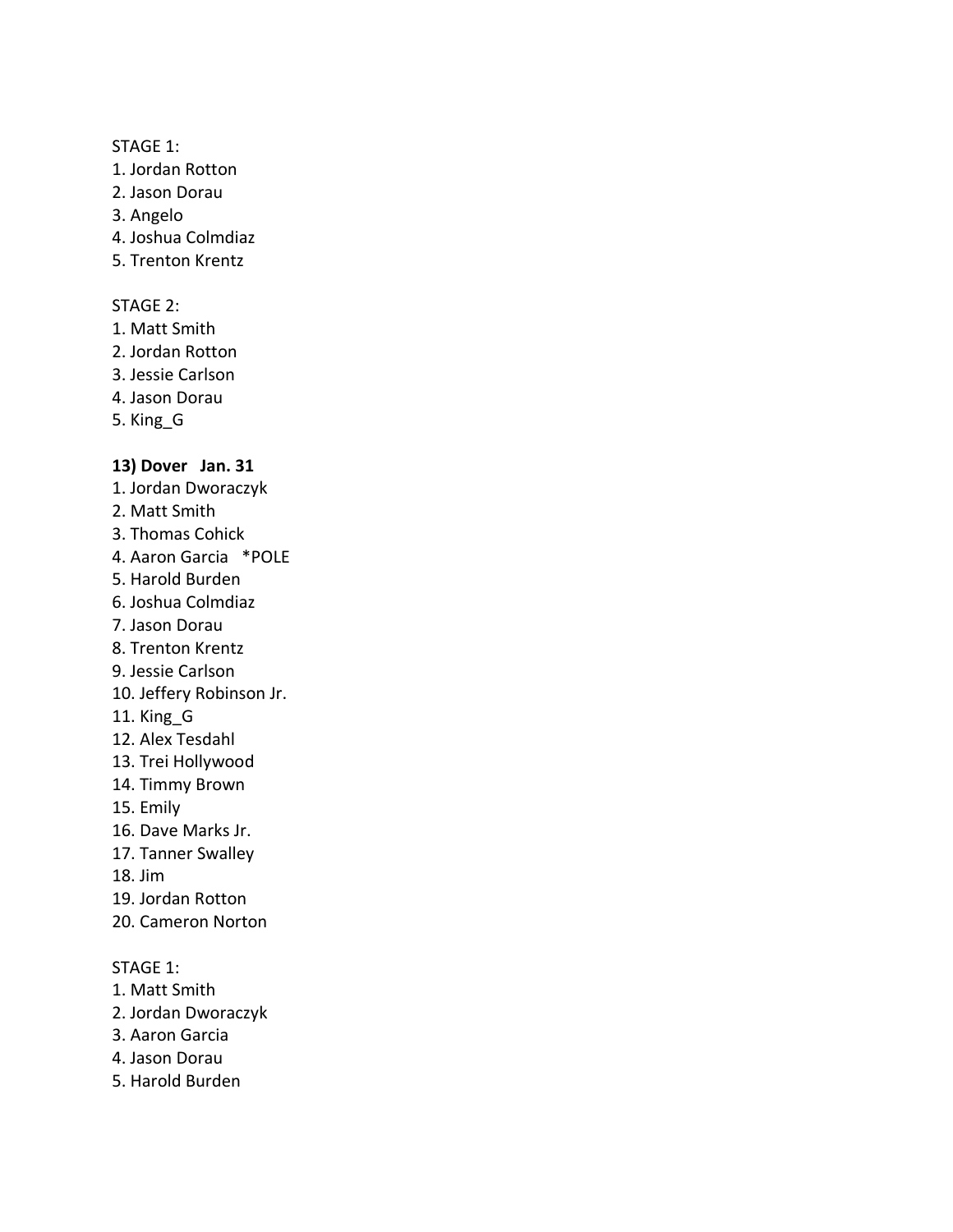#### STAGE 2:

- 1. Jordan Dworaczyk
- 2. Matt Smith
- 3. Aaron Garcia
- 4. Thomas Cohick
- 5. Joshua Colmdiaz

### **14) Chicagoland Jan. 31**

- 1. Matt Smith
- 2. Jordan Dworaczyk \*POLE
- 3. Aaron Garcia
- 4. King\_G
- 5. Jessie Carlson
- 6. Thomas Cohick
- 7. Jason Dorau
- 8. Trei Hollywood
- 9. Harold Burden
- 10. Joshua Colmdiaz
- 11. Alex Tesdahl
- 12. Trenton Krentz
- 13. Jeffery Robinson Jr.
- 14. Jordan Rotton
- 15. Emily
- 16. Timmy Brown
- 17. Dave Marks Jr.
- 18. Cameron Norton
- 19. Jim
- 20. Tanner Swalley

#### STAGE 1:

- 1. Matt Smith
- 2. Jason Dorau
- 3. Thomas Cohick
- 4. Aaron Garcia
- 5. Jordan Dworaczyk

### STAGE 2:

- 1. Jordan Dworaczyk
- 2. Matt Smith
- 3. King\_G
- 4. Aaron Garcia
- 5. Thomas Cohick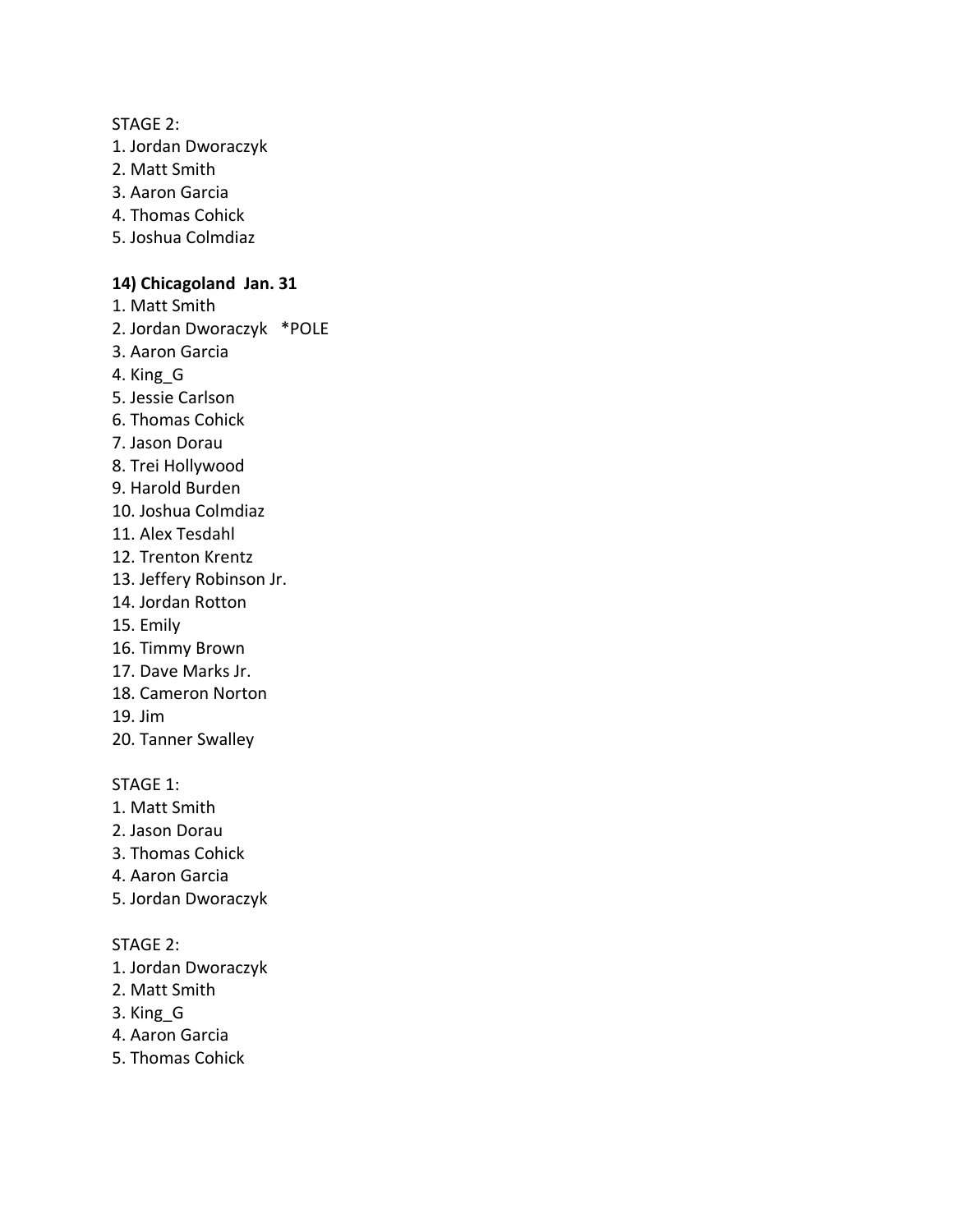# **15) Texas Feb. 7** 1. Matt Smith 2. Jason Dorau 3. Trenton Krentz 4. King\_G 5. Joshua Colmdiaz 6. Harold Burden 7. Thomas Cohick 8. Jordan Dworaczyk 9. John Freeman 10. Tyler McMurter 11. Dustin Franklin 12. Trei Hollywood 13. TGS Predators 14. Jeffery Robinson Jr. 15. Dave Marks Jr. 16. Timmy Brown 17. Rush Downing 18. Alex Tesdahl 19. Aaron Garcia \*POLE 20. Emily 21. Jessie Carlson 22. Brett Baker

#### STAGE 1:

- 1. Jordan Dworaczyk
- 2. Matt Smith
- 3. Aaron Garcia
- 4. Thomas Cohick
- 5. Trenton Krentz

#### STAGE 2:

- 1. John Freeman
- 2. Aaron Garcia
- 3. Thomas Cohick
- 4. Jason Dorau
- 5. Harold Burden

# **16) Mid-Ohio Feb. 7**

- 1. Thomas Cohick
- 2. John Freeman
- 3. Matt Smith
- 4. Aaron Garcia \*POLE
- 5. Trenton Krentz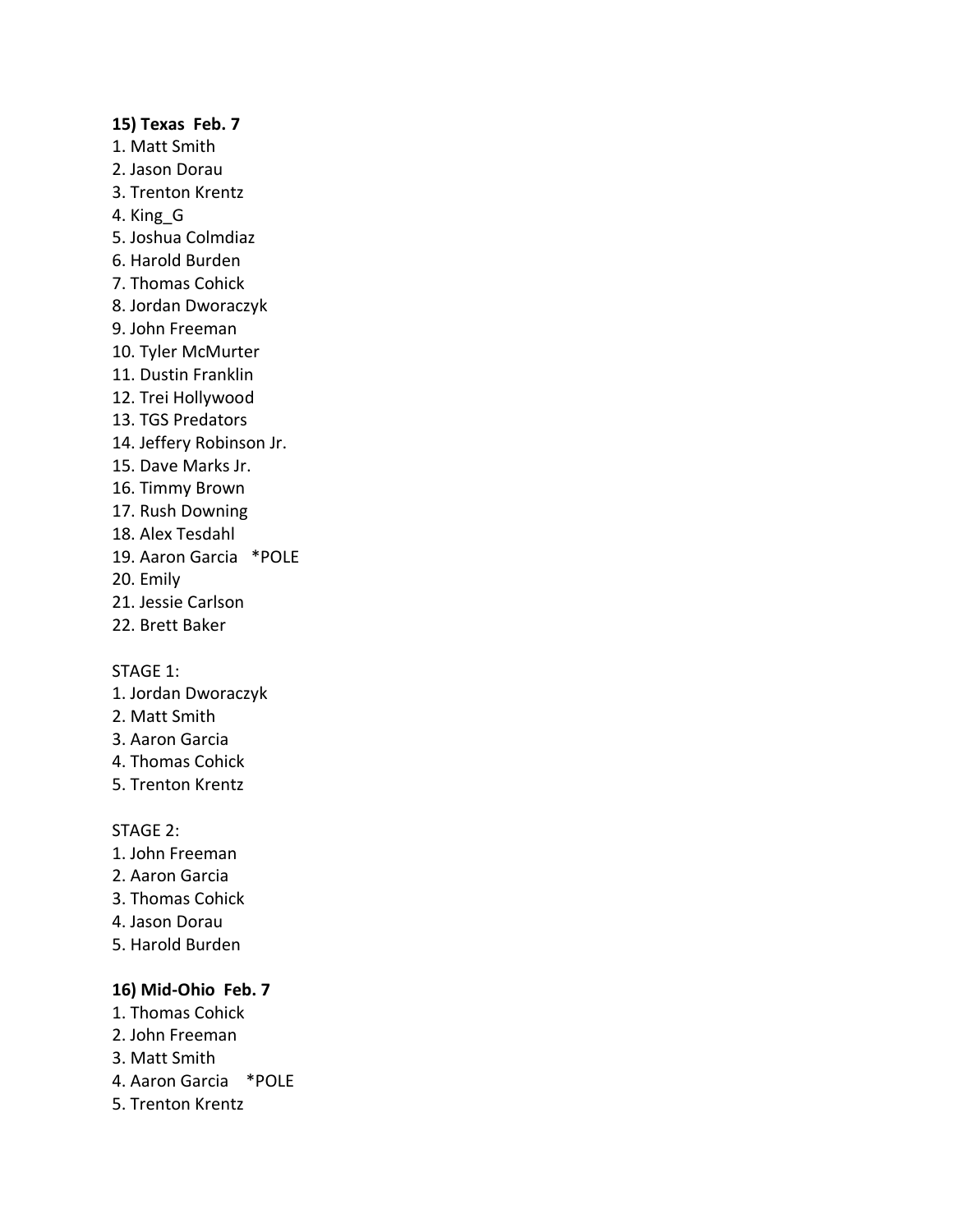- 6. Jordan Dworaczyk
- 7. Jason Dorau
- 8. Joshua Colmdiaz
- 9. Dustin Franklin
- 10. Tyler McMurter
- 11. Harold Burden
- 12. Jeffery Robinson Jr.
- 13. Trei Hollywood
- 14. Tanner Swalley
- 15. Alex Tesdahl
- 16. Dave Marks Jr.
- 17. Timmy Brown
- 18. Donny McBride Jr.
- 19. TGS Predators
- 20. Emily
- 21. King\_G
- 22. Rush Downing
- 23. Jessie Carlson
- 24. Brett Baker

- 1. Jordan Dworaczyk
- 2. Matt Smith
- 3. Aaron Garcia
- 4. Thomas Cohick
- 5. TGS Predators

# STAGE 2:

- 1. John Freeman
- 2. Thomas Cohick
- 3. Aaron Garcia
- 4. Joshua Colmdiaz
- 5. Jeffery Robinson Jr.

### **17) \*Brickyard 200\* Feb. 7**

- 1. John Freeman
- 2. Matt Smith
- 3. Harold Burden
- 4. Jordan Dworaczyk
- 5. King\_G
- 6. Brett Baker \*POLE
- 7. Alex Tesdahl
- 8. Thomas Cohick
- 9. Jason Dorau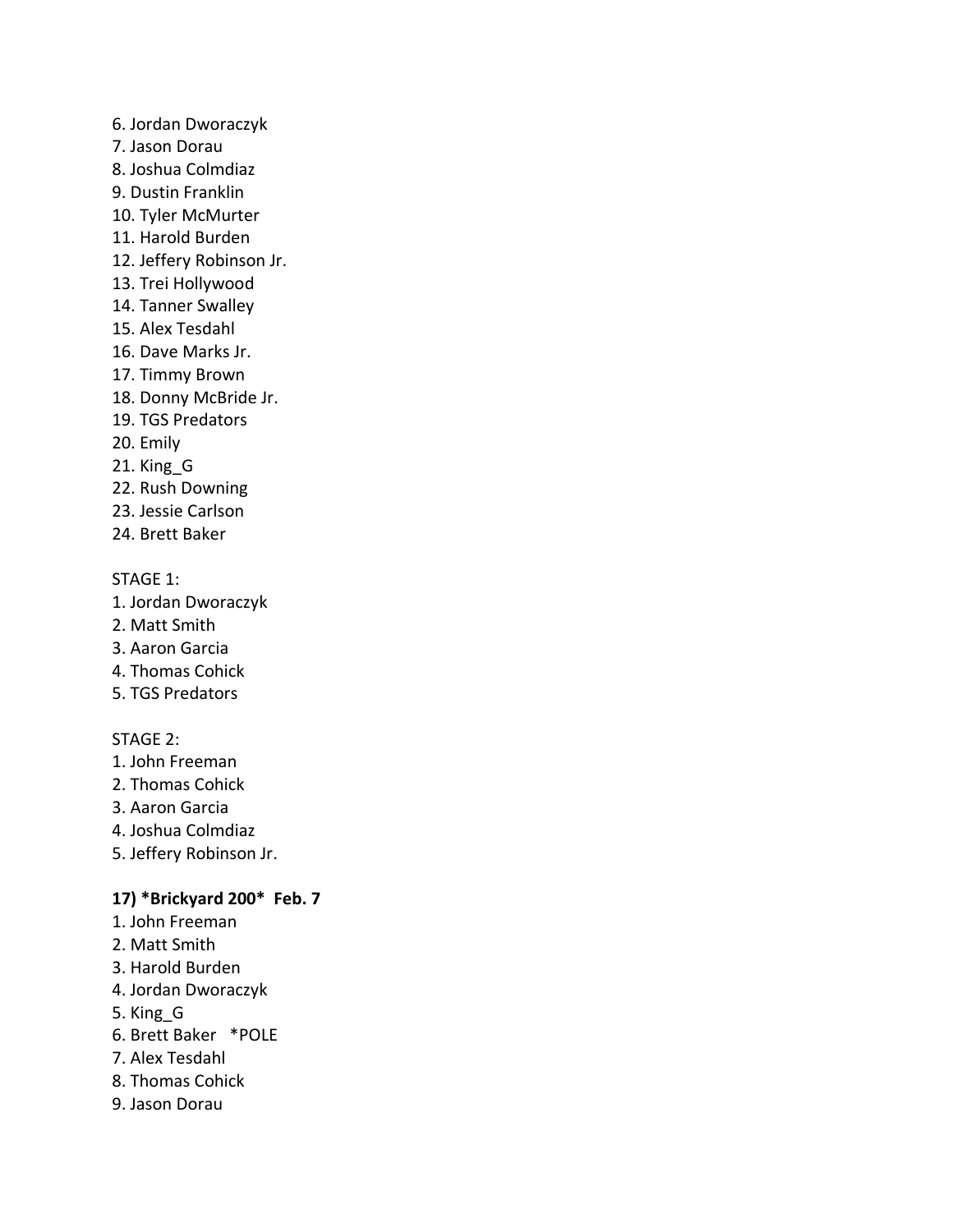## 10. Trenton Krentz

- 11. Dave Marks Jr.
- 12. Jeffery Robinson Jr.
- 13. Joshua Colmdiaz
- 14. Timmy Brown
- 15. Emily
- 16. Rush Downing
- 17. Aaron Garcia
- 18. Trei Hollywood
- 19. Dustin Franklin
- 20. Jessie Carlson

# STAGE 1:

- 1. Jordan Dworaczyk
- 2. Matt Smith
- 3. Aaron Garcia
- 4. Thomas Cohick
- 5. Jason Dorau

# STAGE 2:

- 1. Jordan Dworaczyk
- 2. Thomas Cohick
- 3. Matt Smith
- 4. John Freeman
- 5. Aaron Garcia

# **18) Kentucky Feb. 21**

- 1. Matt Smith
- 2. Jason Dorau
- 3. Aaron Garcia
- 4. Jeffery Robinson Jr.
- 5. Trenton Krentz
- 6. Brett Baker
- 7. Jessie Carlson \*POLE
- 8. Harold Burden
- 9. Alex Tesdahl
- 10. Joshua Colmdiaz
- 11. Bailey Steffler
- 12. Jordan Green
- 13. Timmy Brown
- 14. Emily
- 15. Dave Marks Jr.
- 16. Tanner Swalley
- 17. Dustin Franklin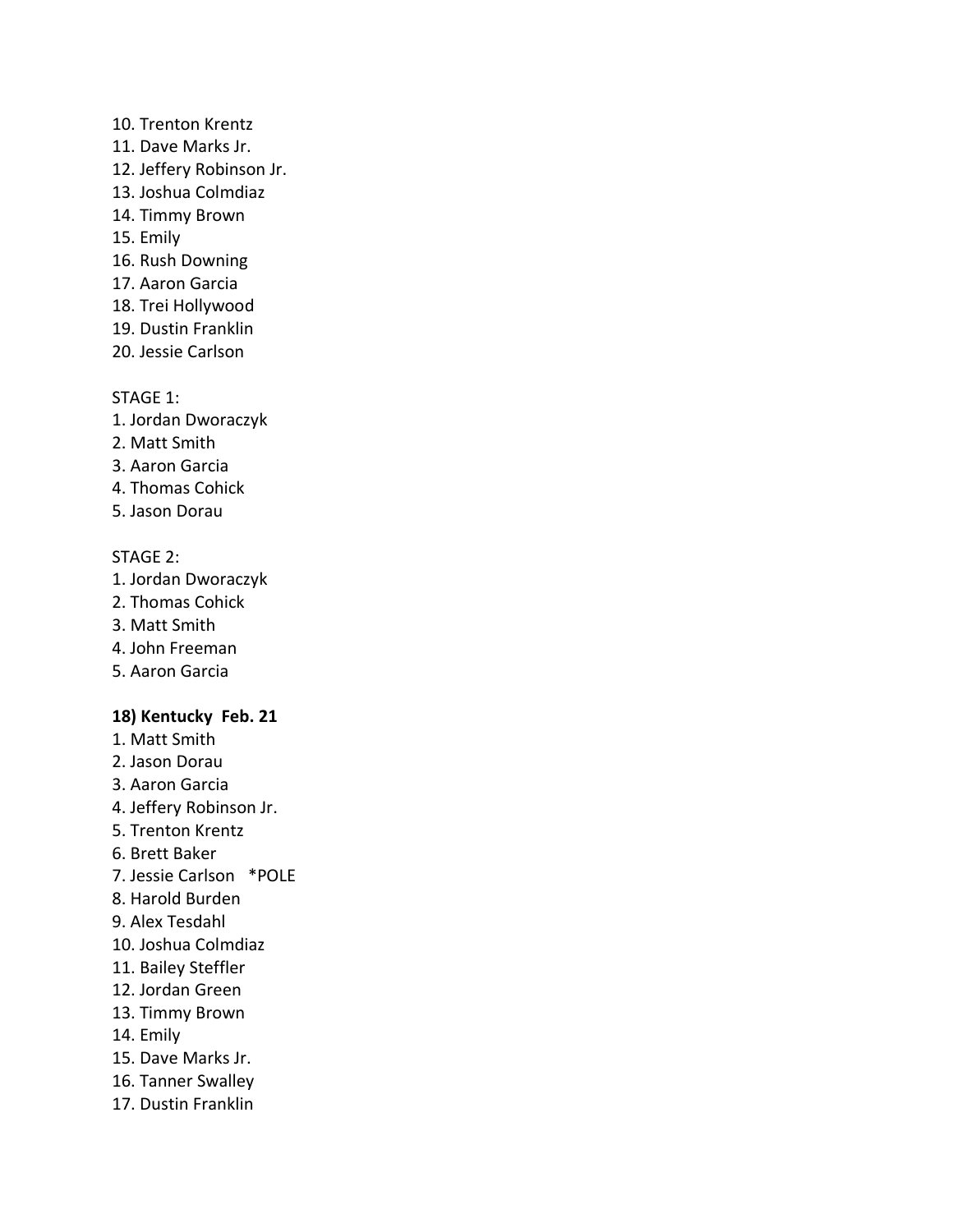### 18. Jordan Rotton

#### STAGE 1:

- 1. Matt Smith
- 2. Aaron Garcia
- 3. Jason Dorau
- 4. Harold Burden
- 5. Jeffery Robinson Jr.

# STAGE 2:

- 1. Matt Smith
- 2. Aaron Garcia
- 3. Jason Dorau
- 4. Joshua Colmdiaz
- 5. Brett Baker

### **19) Road America Feb. 21**

- 1. Matt Smith
- 2. Jessie Carlson \*POLE
- 3. Harold Burden
- 4. Trenton Krentz
- 5. Aaron Garcia
- 6. Tyler McMurter
- 7. Jason Dorau
- 8. Jordan Green
- 9. Joshua Colmdiaz
- 10. Jeffery Robinson Jr.
- 11. Bailey Steffler
- 12. Alex Tesdahl
- 13. Trei Hollywood
- 14. Timmy Brown
- 15. Emily
- 16. Dave Marks Jr.
- 17. Jordan Rotton
- 18. Tanner Swalley

## STAGE 1:

- 1. Aaron Garcia
- 2. Jessie Carlson
- 3. Trenton Krentz
- 4. Matt smith
- 5. Jason Dorau

STAGE 2: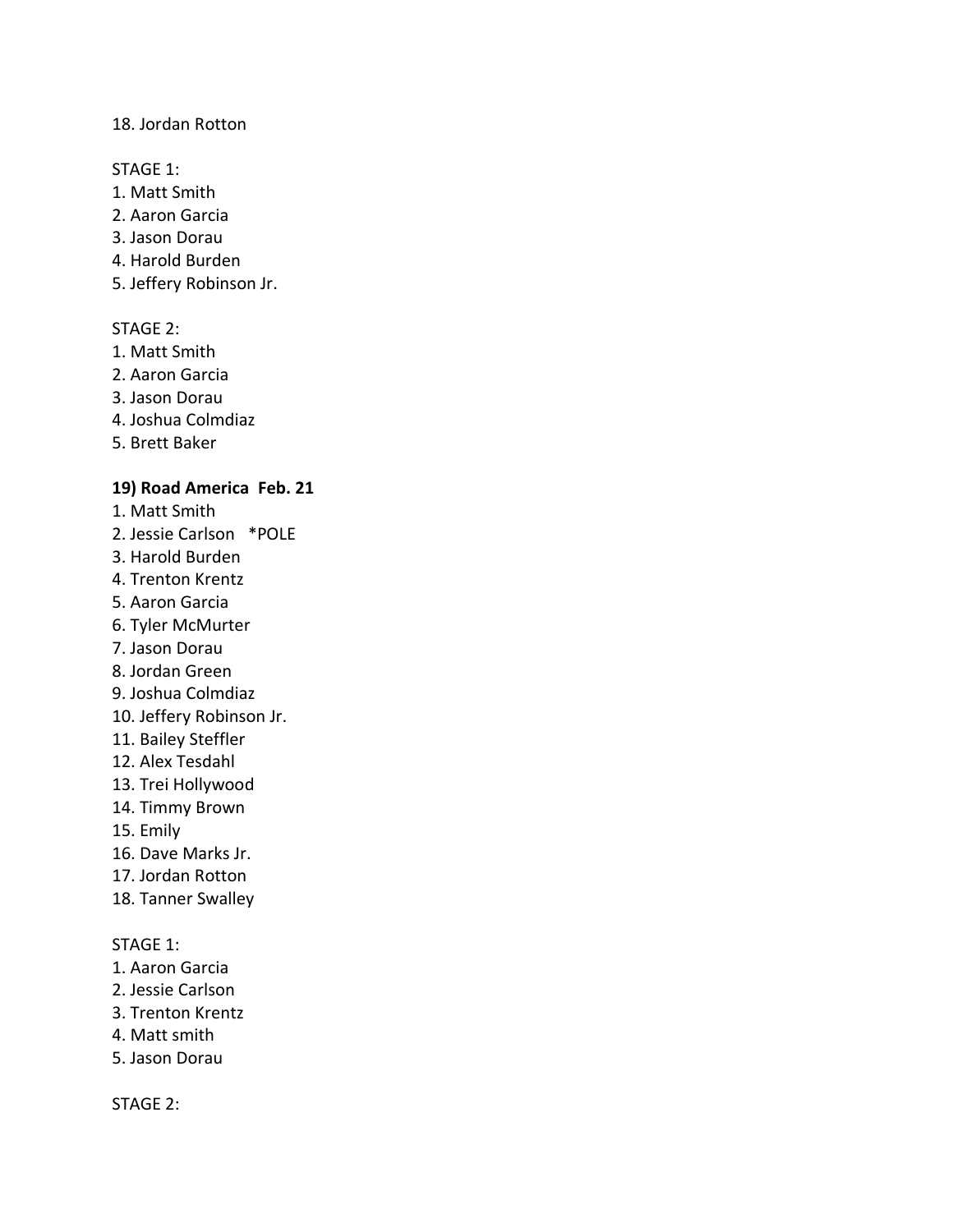- 1. Aaron Garcia
- 2. Jessie Carlson
- 3. Trenton Krentz
- 4. Matt Smith
- 5. Jason Dorau

# **20) WWT Gateway Feb. 21**

- 1. Aaron Garcia \*POLE
- 2. Jessie Carlson
- 3. Joshua Colmdiaz
- 4. Jason Dorau
- 5. Harold Burden
- 6. Trenton Krentz
- 7. Jeffery Robinson Jr.
- 8. Trei Hollywood
- 9. Jordan Green
- 10. Matt Smith
- 11. Timmy Brown
- 12. Alex Tesdahl
- 13. Bailey Steffler
- 14. Dave Marks Jr.
- 15. Emily
- 16. Jordan Dworaczyk
- 17. John Freeman

## STAGE 1:

- 1. Aaron Garcia
- 2. Trenton Krentz
- 3. Jeffery Robinson Jr.
- 4. Matt Smith
- 5. Jason Dorau

#### STAGE 2:

- 1. Aaron Garcia
- 2. Matt Smith
- 3. Jason Dorau
- 4. Jeffery Robinson Jr.
- 5. Joshua Colmdiaz

# **21) New Hampshire Feb. 28**

- 1. Jordan Dworaczyk \*POLE
- 2. John Freeman
- 3. Matt Smith
- 4. Jason Dorau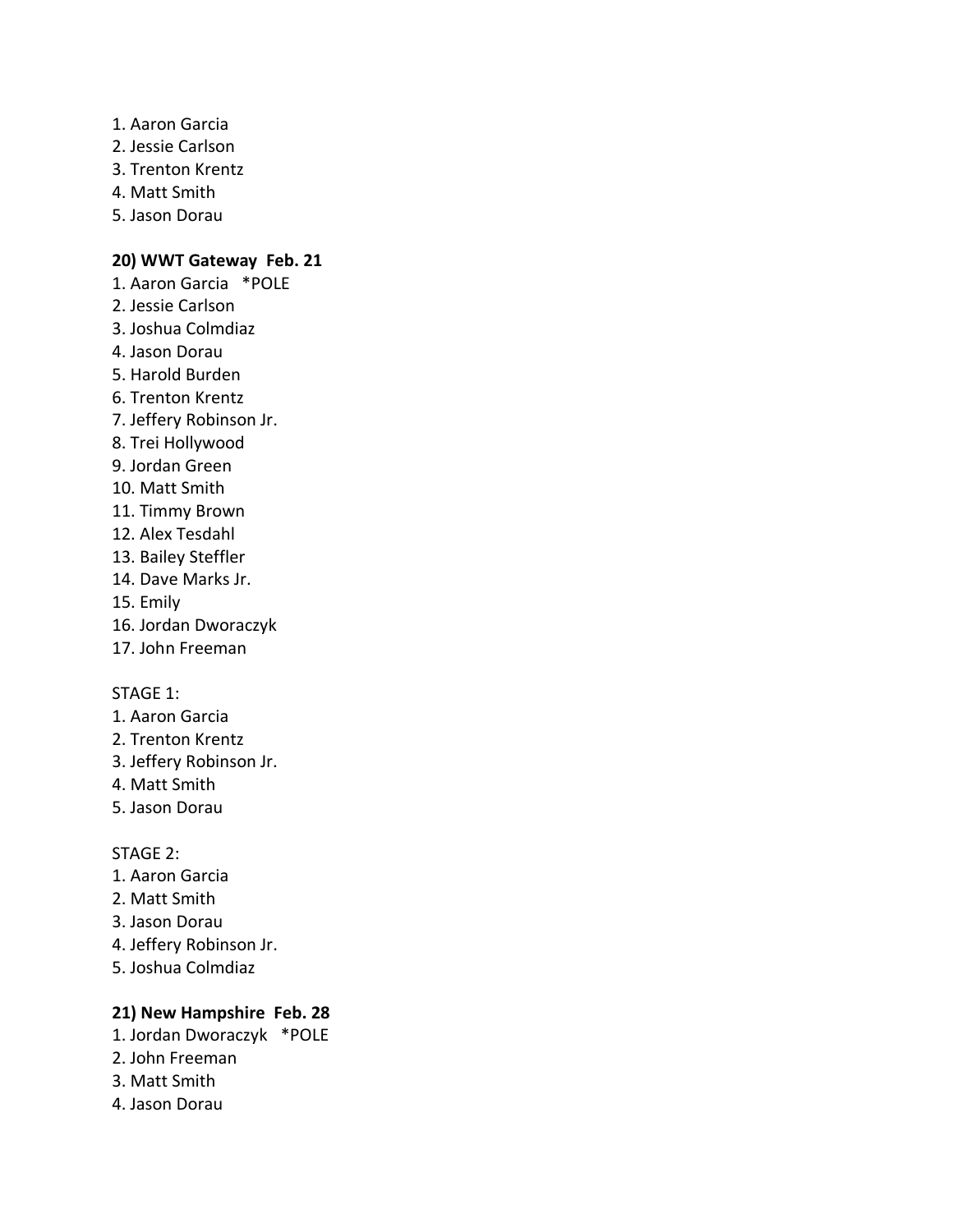- 5. Thomas Cohick
- 6. Jessie Carlson
- 7. Joshua Colmdiaz
- 8. Aaron Garcia
- 9. Trenton Krentz
- 10. Jeffery Robinson Jr.
- 11. Harold Burden
- 12. King G
- 13. Dave Marks Jr.
- 14. Timmy Brown
- 15. Emily
- 16. Alex Tesdahl
- 17. MonteMotorsports
- 18. Brett Baker

- 1. Jordan Dworaczyk
- 2. Aaron Garcia
- 3. Jason Dorau
- 4. Matt Smith
- 5. John Freeman

### STAGE 2:

- 1. Jordan Dworaczyk
- 2. John Freeman
- 3. Jason Dorau
- 4. Matt Smith
- 5. Thomas Cohick

# **22) Pocono Feb. 28**

- 1. John Freeman \*POLE
- 2. Jordan Dworaczyk
- 3. Matt Smith
- 4. Jason Dorau
- 5. Aaron Garcia
- 6. Jessie Carlson
- 7. Jeffery Robinson Jr.
- 8. Joshua Colmdiaz
- 9. Harold Burden
- 10. King\_G
- 11. Thomas Cohick
- 12. Trenton Krentz
- 13. TGS Predators
- 14. Alex Tesdahl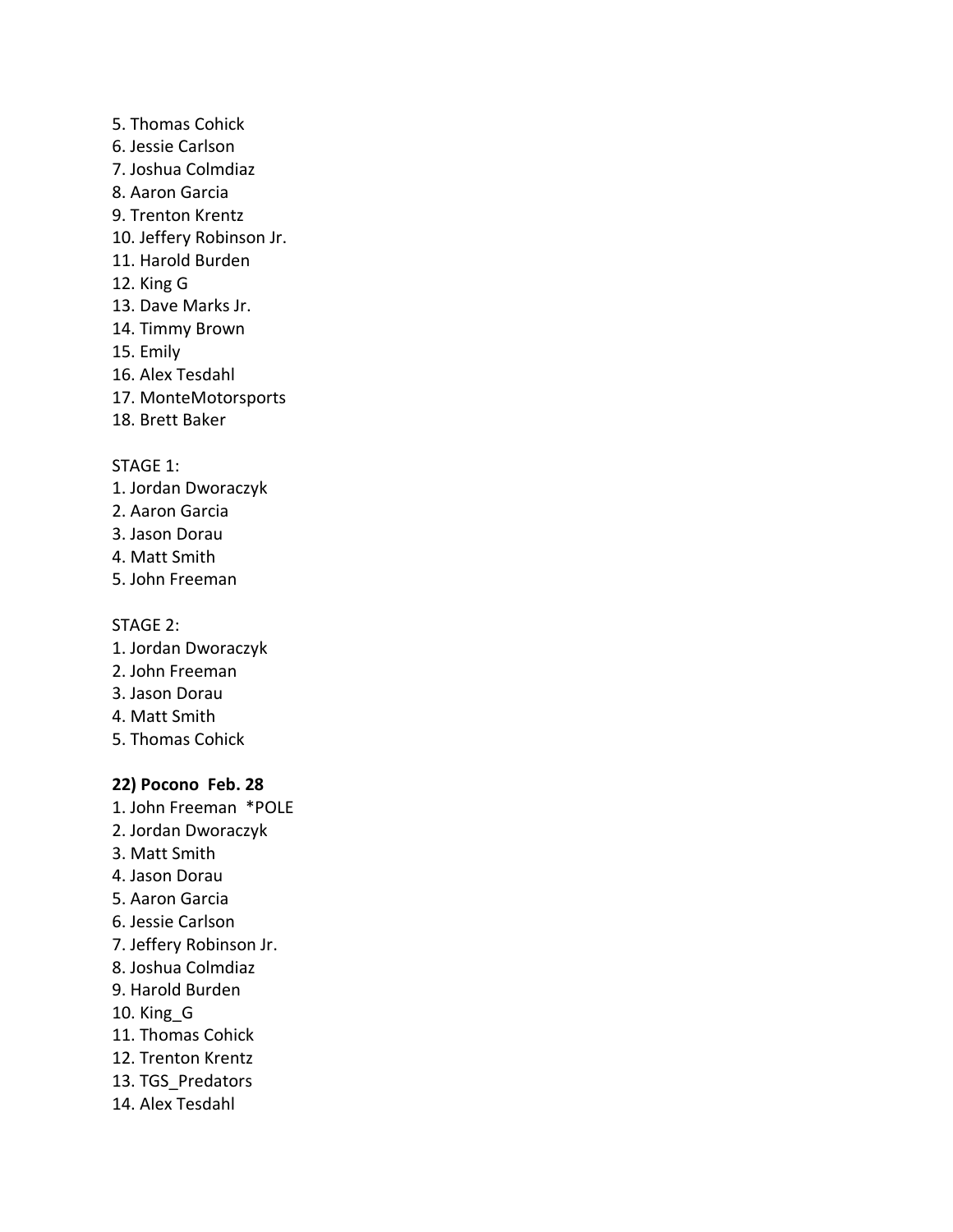- 15. Dave Marks Jr.
- 16. Timmy Brown
- 17. MonteMotorsports
- 18. Emily
- 19. W. Blaze
- 20. Jordan Rotton

- 1. John Freeman
- 2. Jordan Dworaczyk
- 3. Jessie Carlson
- 4. Thomas Cohick
- 5. Trenton Krentz

# STAGE 2:

- 1. John Freeman
- 2. Matt Smith
- 3. Thomas Cohick
- 4. Jason Dorau
- 5. TGS\_Predators

# **23) Indy Roval Feb. 28**

- 1. Matt Smith
- 2. Jessie Carlson
- 3. Tyler McMurter
- 4. Trenton Krentz
- 5. Aaron Garcia
- 6. Jason Dorau
- 7. Harold Burden
- 8. Jeffery Robinson Jr.
- 9. Joshua Colmdiaz
- 10. Alex Tesdahl
- 11. Timmy Brown
- 12. Jordan Dworaczyk \*Pen
- 13. John Freeman \*Pen
- 14. Thomas Cohick \*Pen
- 15. Dave Marks Jr.
- 16. TGS\_Predators \*Pen \*POLE
- 17. Tanner Swalley
- 18. Emily
- 19. King\_G
- 20. W. Blaze

STAGE 1: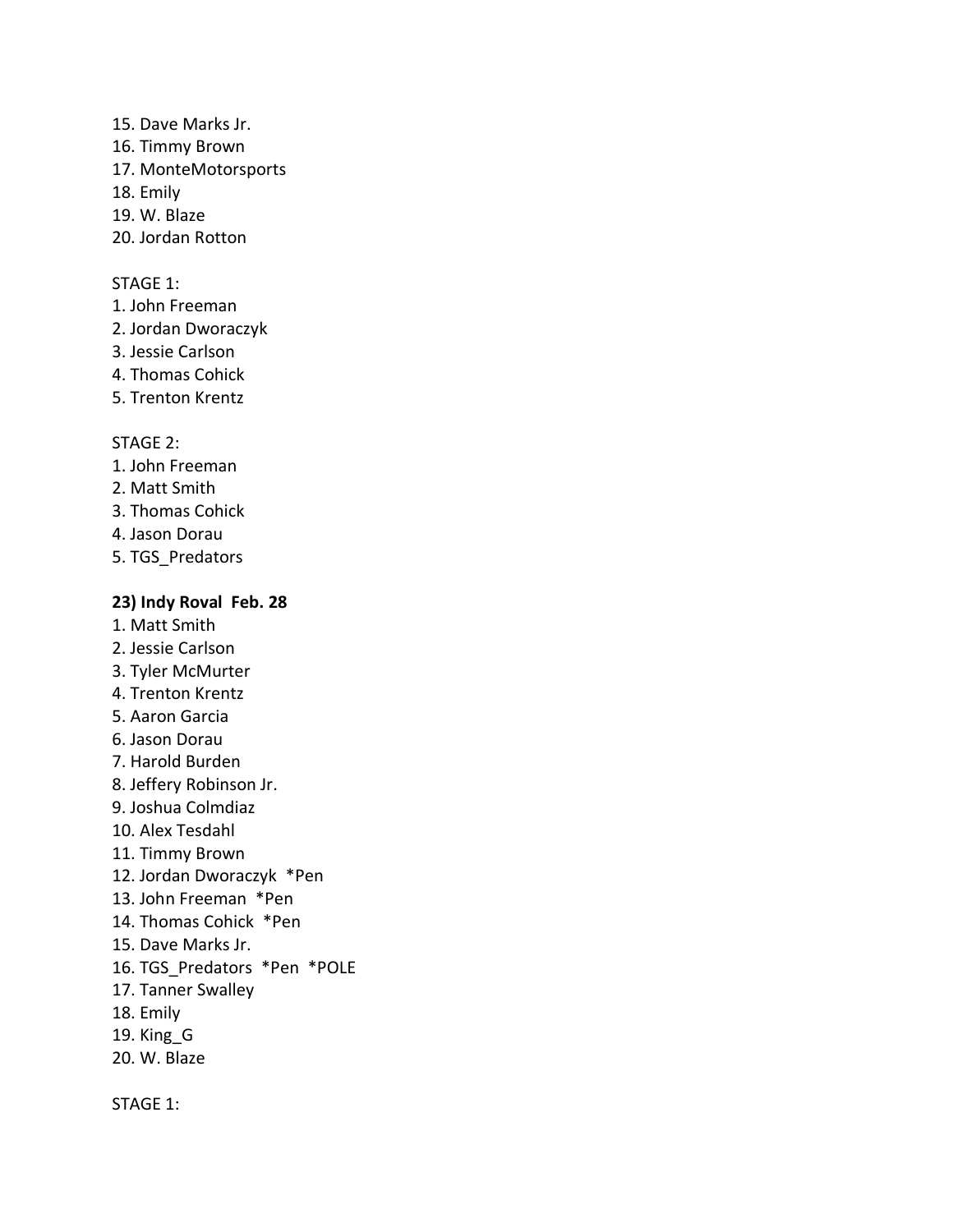# 1. Tyler McMurter

- 2. Matt Smith
- 3. Trenton Krentz
- 4. Aaron Garcia
- 5. Jessie Carlson

# STAGE 2:

- 1. Matt Smith
- 2. Jessie Carlson
- 3. Trenton Krentz
- 4. Harold Burden
- 5. Joshua Colmdiaz

# **24) Michigan Mar. 7**

- 1. Matt Smith
- 2. Aaron Garcia
- 3. Jason Dorau \*POLE
- 4. Jessie Carlson
- 5. King\_G
- 6. Titans
- 7. Harold Burden
- 8. Alex Tesdahl
- 9. TGS\_Predators
- 10. Trei Hollywood
- 11. Dustin Franklin
- 12. Jordan Green
- 13. Joshua Colmdiaz
- 14. Dave Marks Jr.
- 15. Emily
- 16. Jeffery Robinson Jr.
- 17. Timmy Brown
- 18. John Freeman
- 19. Thomas Cohick
- 20. Jordan Dworaczyk
- 21. Jordan Rotton
- 22. Trenton Krentz

# STAGE 1:

- 1. Joshua Colmdiaz
- 2. Dustin Franklin
- 3. Aaron Garcia
- 4. King\_G
- 5. Jason Dorau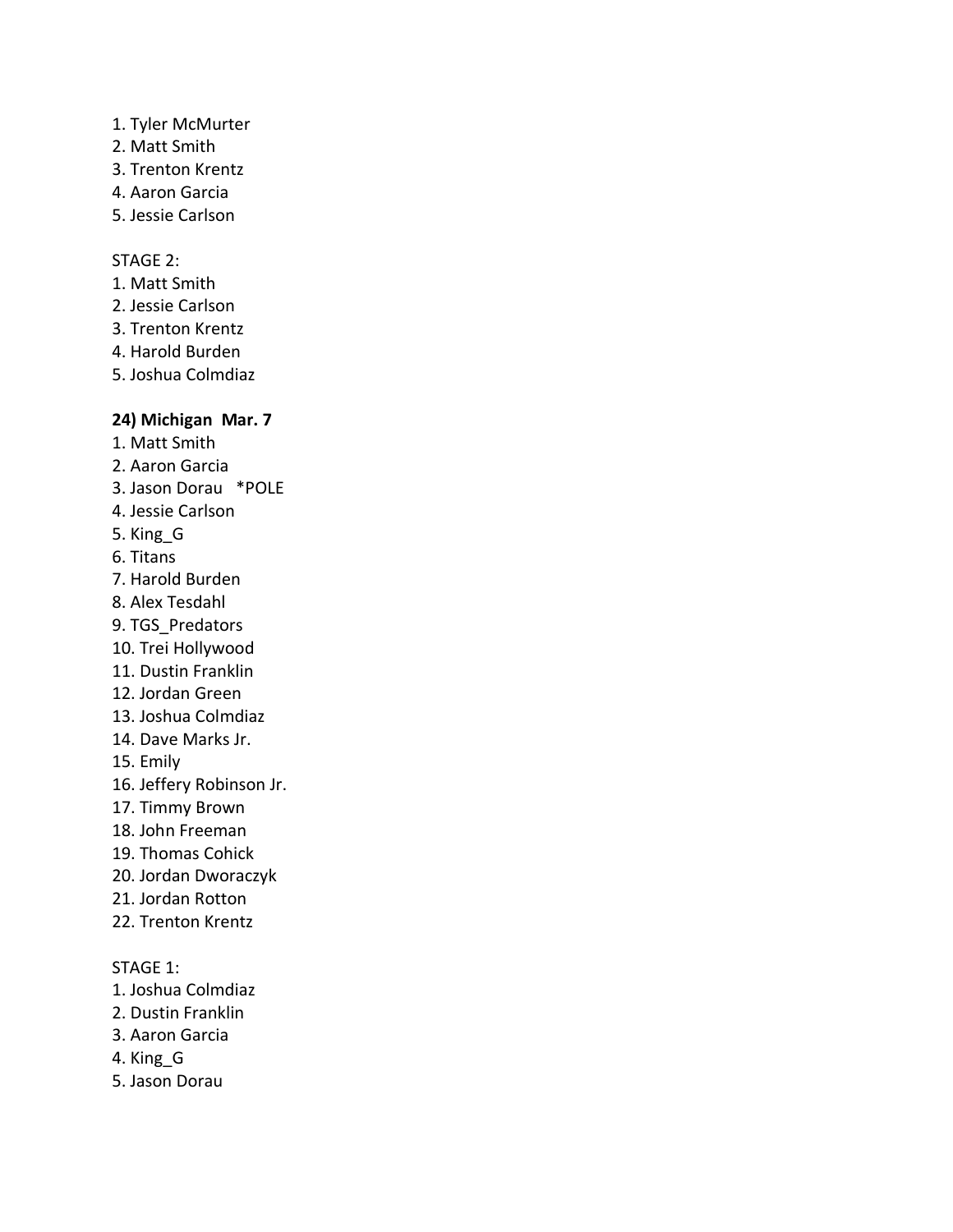STAGE 2:

- 1. Aaron Garcia
- 2. King G
- 3. Jason Dorau
- 4. TGS\_Predators
- 5. Jessie Carlson

# **25) Watkins Glen Mar. 7**

- 1. Jessie Carlson
- 2. Aaron Garcia \*POLE
- 3. Matt Smith
- 4. Harold Burden
- 5. Jason Dorau
- 6. Joshua Colmdiaz
- 7. Trei Hollywood
- 8. Jeffery Robinson Jr.
- 9. Dustin Franklin
- 10. Alex Tesdahl
- 11. Jordan Rotton
- 12. Jordan Green
- 13. King G
- 14. Timmy Brown
- 15. Emily
- 16. Dave Marks Jr.
- 17. TGS Predators
- 18. John Freeman
- 19. Thomas Cohick
- 20. Titans
- 21. Jordan Dworaczyk
- 22. Trenton Krentz

# STAGE 1:

- 1. Aaron Garcia
- 2. Jessie Carlson
- 3. Matt Smith
- 4. Trei Hollywood
- 5. Joshua Colmdiaz

### STAGE 2:

- 1. Aaron Garcia
- 2. Jessie Carlson
- 3. Matt Smith
- 4. Jeffery Robinson Jr.
- 5. Dustin Franklin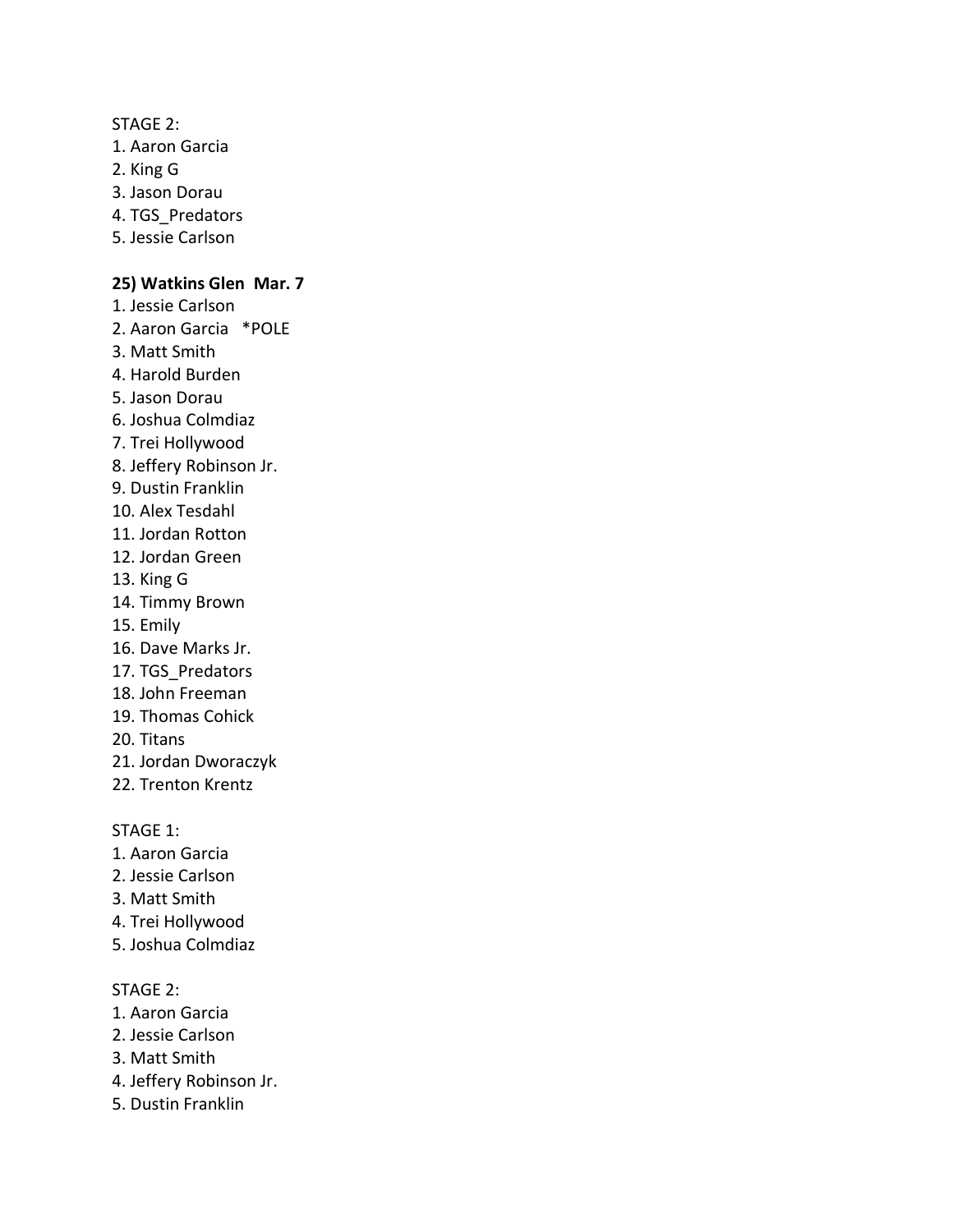### **26) Daytona Mar. 14**

- 1. Jordan Rotton
- 2. Charles Jackson
- 3. Matt Smith \*POLE
- 4. King\_G
- 5. Aaron Garcia
- 6. Alex Tesdahl
- 7. Harold Burden
- 8. Tyler McMurter
- 9. Jason Dorau
- 10. Allen Richardson
- 11. Jessie Carlson
- 12. Jeffery Robinson Jr.
- 13. Trei Hollywood
- 14. Jackson Stotts
- 15. Emily
- 16. Trenton Krentz
- 17. Timmy Brown
- 18. Joshua Colmdiaz
- 19. MonteMotorsports
- 20. Cameron Norton

#### STAGE 1:

- 1. Matt Smith
- 2. Tyler McMurter
- 3. Jessie Carlson
- 4. Joshua Colmdiaz
- 5. Charles Jackson

## STAGE 2:

- 1. Jordan Rotton
- 2. Jeffery Robinson Jr.
- 3. Trenton Krentz
- 4. Trei Hollywood
- 5. Allen Richardson

# **27) Darlington Mar. 14**

- 1. Charles Jackson
- 2. Jessie Carlson
- 3. Harold Burden
- 4. Jackson Stotts
- 5. Trenton Krentz
- 6. Alex Tesdahl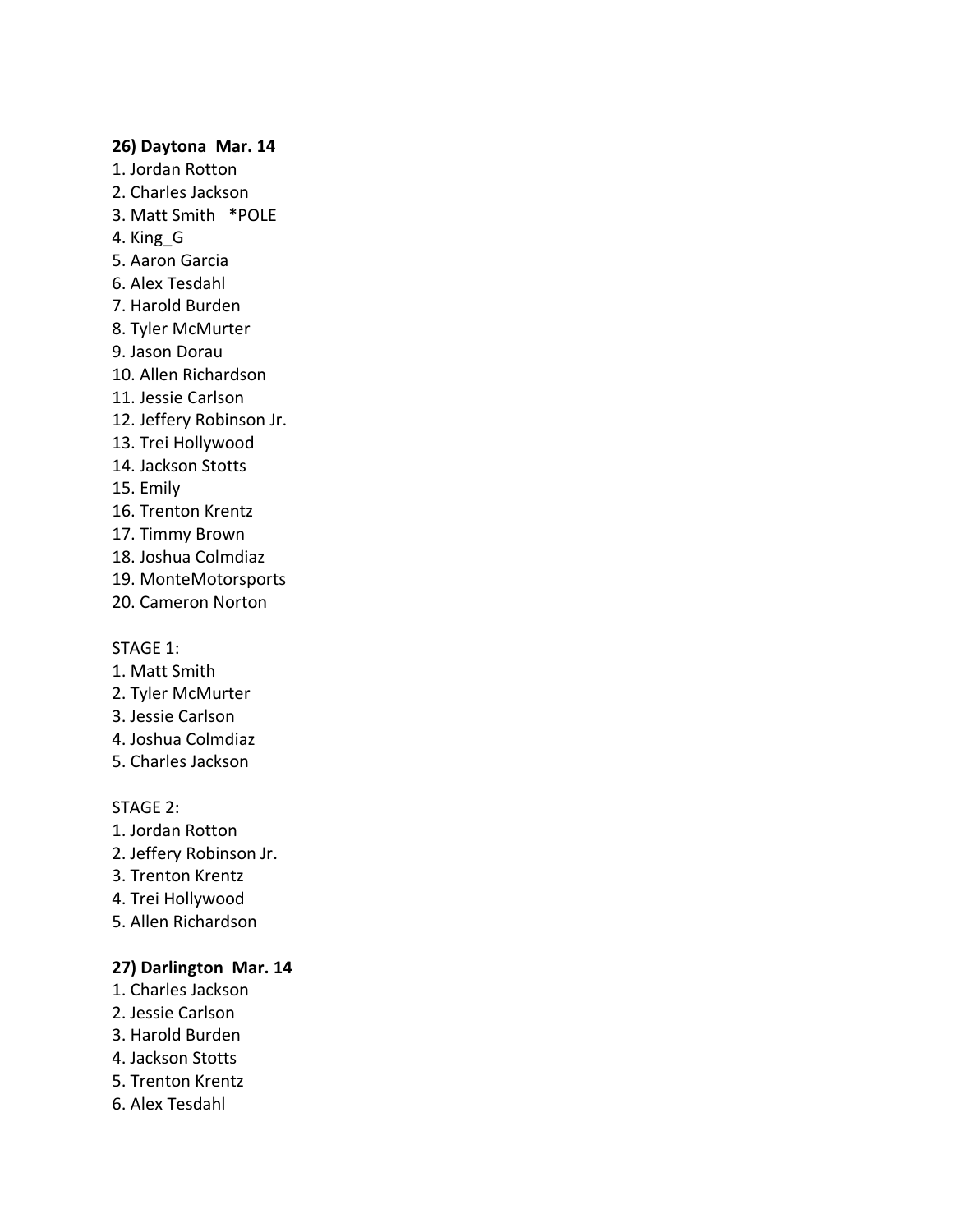- 7. Tyler McMurter 8. Allen Richardson 9. Aaron Garcia \*POLE 10. Trei Hollywood 11. Joshua Colmdiaz
- 12. Timmy Brown
- 13. Jeffery Robinson Jr.
- 14. Jason Dorau
- 15. MonteMotorsports
- 16. Emily
- 17. Matt Smith
- 18. King\_G
- 19. Jordan Rotton
- 20. Cameron Norton

- 1. Charles Jackson
- 2. Jessie Carlson
- 3. Matt Smith
- 4. Aaron Garcia
- 5. Joshua Colmdiaz

### STAGE 2:

- 1. Charles Jackson
- 2. Matt Smith
- 3. Jessie Carlson
- 4. Joshua Colmdiaz
- 5. Aaron Garcia

# **28) Kansas Mar. 14**

- 1. Charles Jackson
- 2. King\_G
- 3. Alex Tesdahl
- 4. Jessie Carlson
- 5. Aaron Garcia \*POLE
- 6. Donny McBride Jr.
- 7. Trenton Krentz
- 8. Jordan Rotton
- 9. Joshua Colmdiaz
- 10. Trei Hollywood
- 11. Emily
- 12. Timmy Brown
- 13. Harold Burden
- 14. Jeffery Robinson Jr.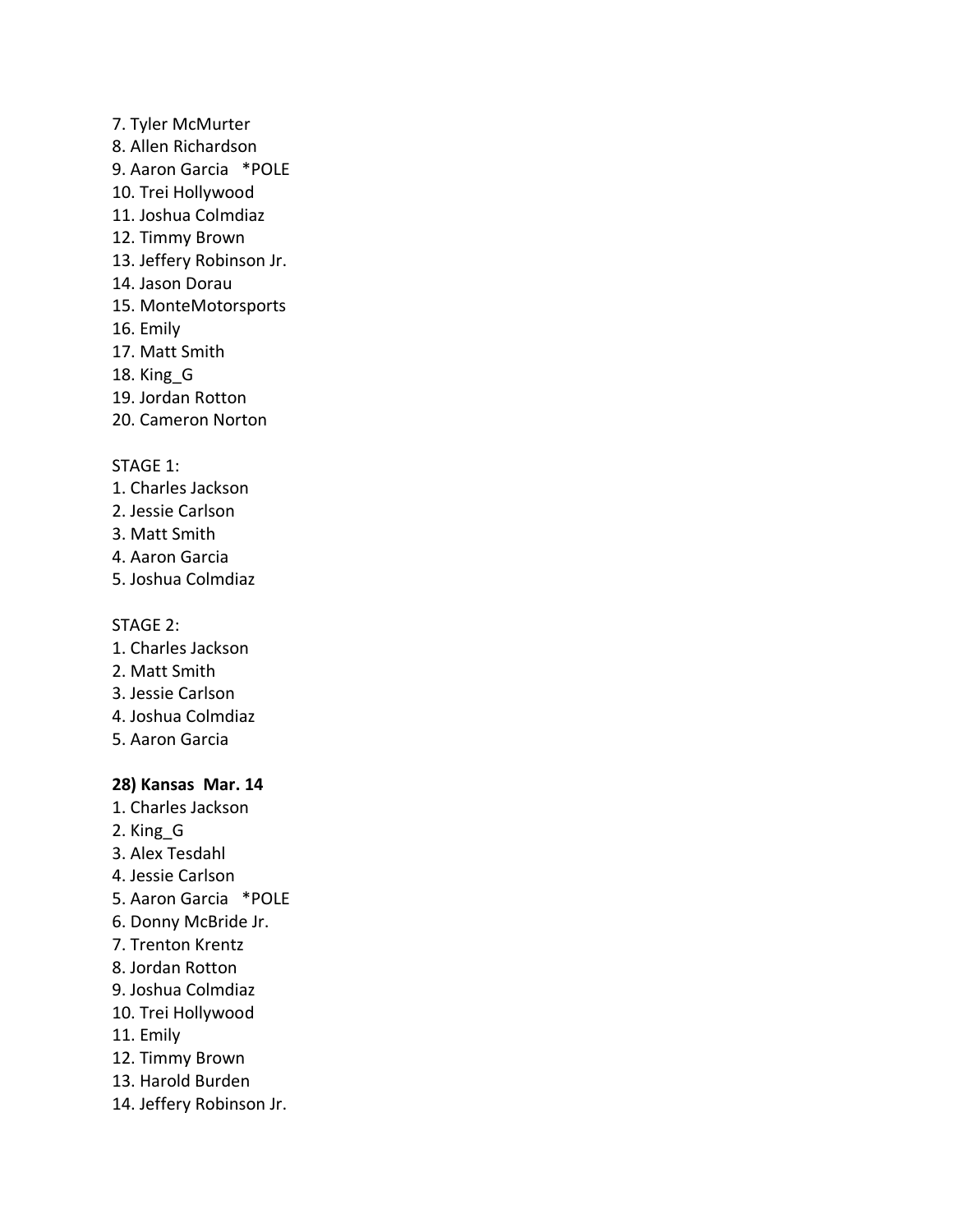- 15. Jackson Stotts
- 16. Jason Dorau
- 17. MonteMotorsports
- 18. Matt Smith
- 19. Cameron Norton

- 1. Aaron Garcia
- 2. Jason Dorau
- 3. Alex Tesdahl
- 4. Jackson Stotts
- 5. Harold Burden

# STAGE 2:

- 1. Aaron Garcia
- 2. Jordan Rotton
- 3. Donny McBride Jr.
- 4. Alex Tesdahl
- 5. Harold Burden

# **29) Bristol Mar. 21**

- 1. Matt Smith
- 2. Charles Jackson \*POLE
- 3. Aaron Garcia
- 4. Joshua Colmdiaz
- 5. Jason Dorau
- 6. Harold Burden
- 7. Tyler McMurter
- 8. Jessie Carlson
- 9. Jeffery Robinson Jr.
- 10. Trenton Krentz
- 11. King\_G
- 12. Alex Tesdahl
- 13. Trei Hollywood
- 14. Timmy Brown
- 15. Cameron Norton
- 16. Jordan Rotton
- 17. MonteMotorposrts
- 18. Emily

# STAGE 1:

- 1. Charles Jackson
- 2. Jessie Carlson
- 3. Aaron Garcia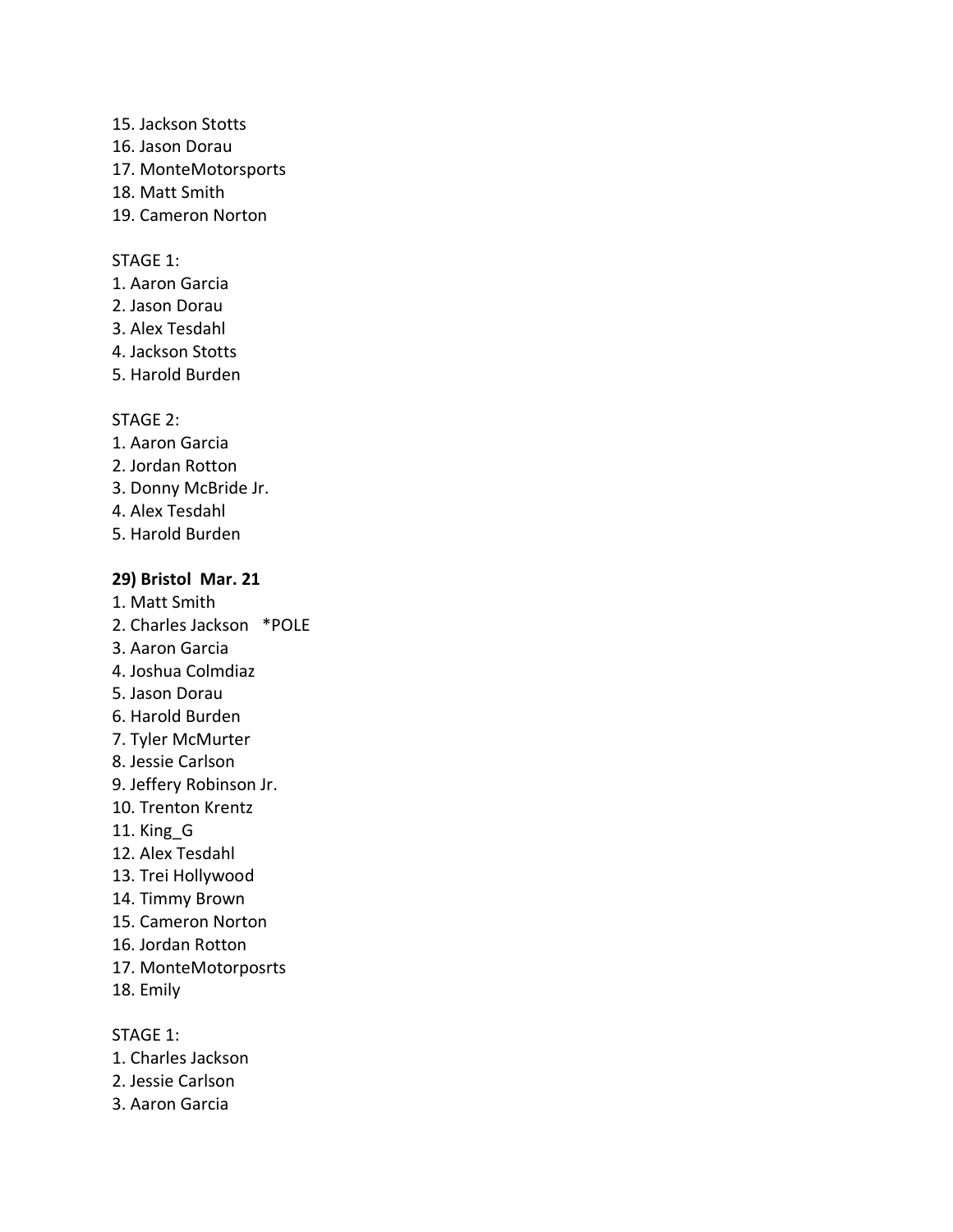4. Harold Burden 5. Jason Dorau

STAGE 2:

- 1. Matt Smith
- 2. Charles Jackson
- 3. Joshua Colmdiaz
- 4. Aaron Garcia
- 5. Jessie Carlson

*--------PLAYOFFS BEGIN--------*

### **30) Texas Mar. 21**

1. Harold Burden 2. Jeffery Robinson Jr. 3. Matt Smith \*POLE 4. Jessie Carlson 5. Aaron Garcia 6. Charles Jackson 7. Joshua Colmdiaz 8. Trei Hollywood 9. King\_G 10. Alex Tesdahl 11. Trenton Krentz 12. Jason Dorau 13. Cameron Norton 14. Dave Marks Jr. 15. Tanner Swalley 16. Jordan Rotton 17. Timmy Brown 18. MonteMotorsports 19. Emily STAGE 1:

# 1. Aaron Garcia

- 2. Jeffery Robinson Jr.
- 3. Matt Smith
- 4. Trei Hollywood
- 5. Jordan Rotton

### STAGE 2:

- 1. Matt Smith
- 2. Aaron Garcia
- 3. Jeffery Robinson Jr.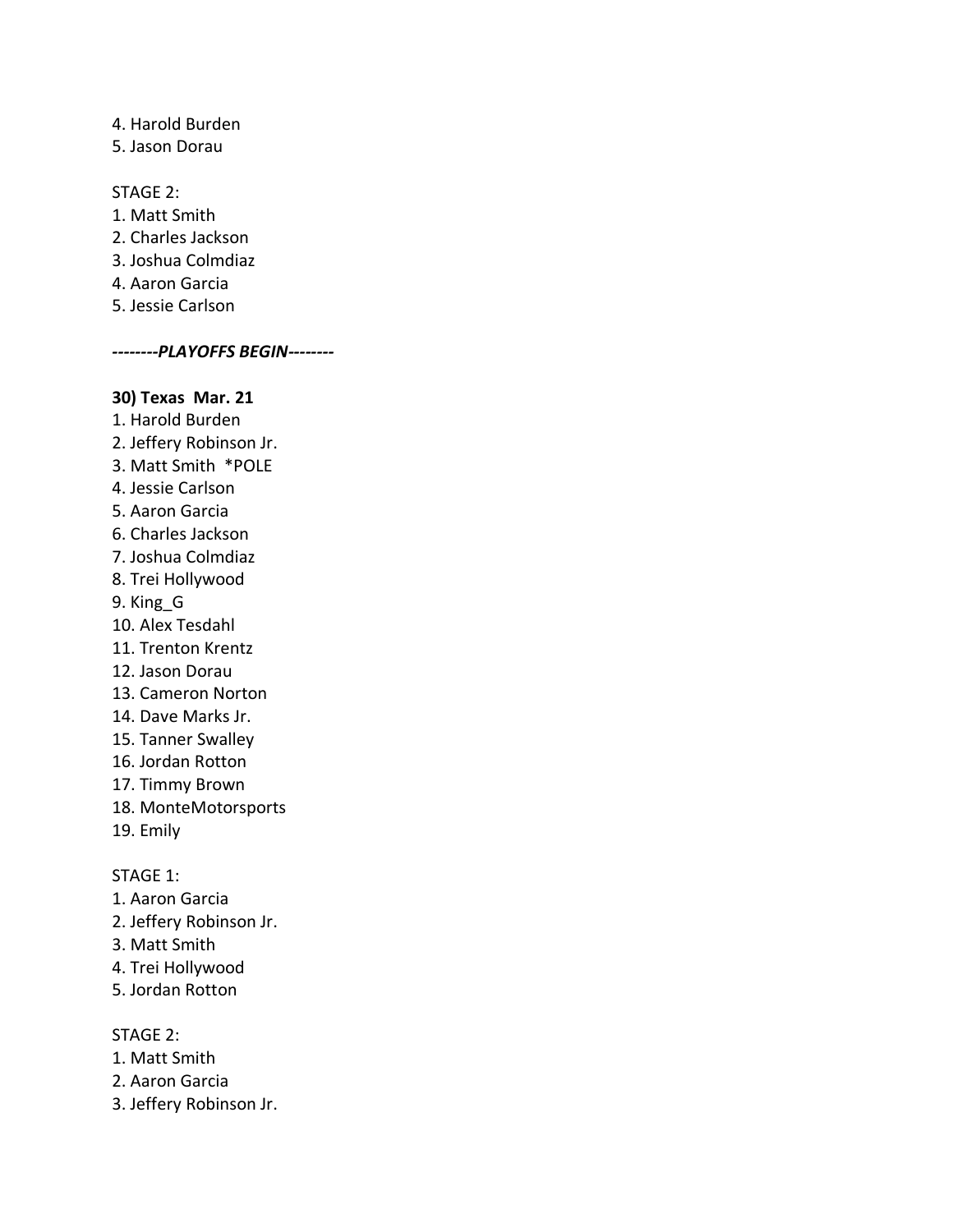4. Harold Burden 5. Jordan Rotton

# **31) Talladega Mar. 28**

- 1. Charles Jackson \*POLE
- 2. Joshua Colmdiaz
- 3. Kyle Bowers
- 4. Aaron Garcia
- 5. Matt Smith
- 6. Jeffery Robinson Jr.
- 7. Harold Burden
- 8. Jason Dorau
- 9. Trenton Krentz
- 10. King\_G
- 11. Allen Richardson
- 12. MonteMotorsports
- 13. Timmy Brown
- 14. Trei Hollywood
- 15. Rush Downing
- 16. Fabian Green
- 17. Emily
- 18. Tanner Swalley
- 19. Jim
- 20. Jordan Rotton
- 21. Jessie Carlson
- 22. Alex Tesdahl

# STAGE 1:

- 1. Trei Hollywood
- 2. Matt Smith
- 3. Aaron Garcia
- 4. Fabian Green
- 5. Jason Dorau

#### STAGE 2:

- 1. Aaron Garcia
- 2. Trei Hollywood
- 3. Charles Jackson
- 4. Fabian Green
- 5. Joshua Colmdiaz

# **32) Charlotte Roval Mar. 28**

- 1. Aaron Garcia
- 2. Cameron Norton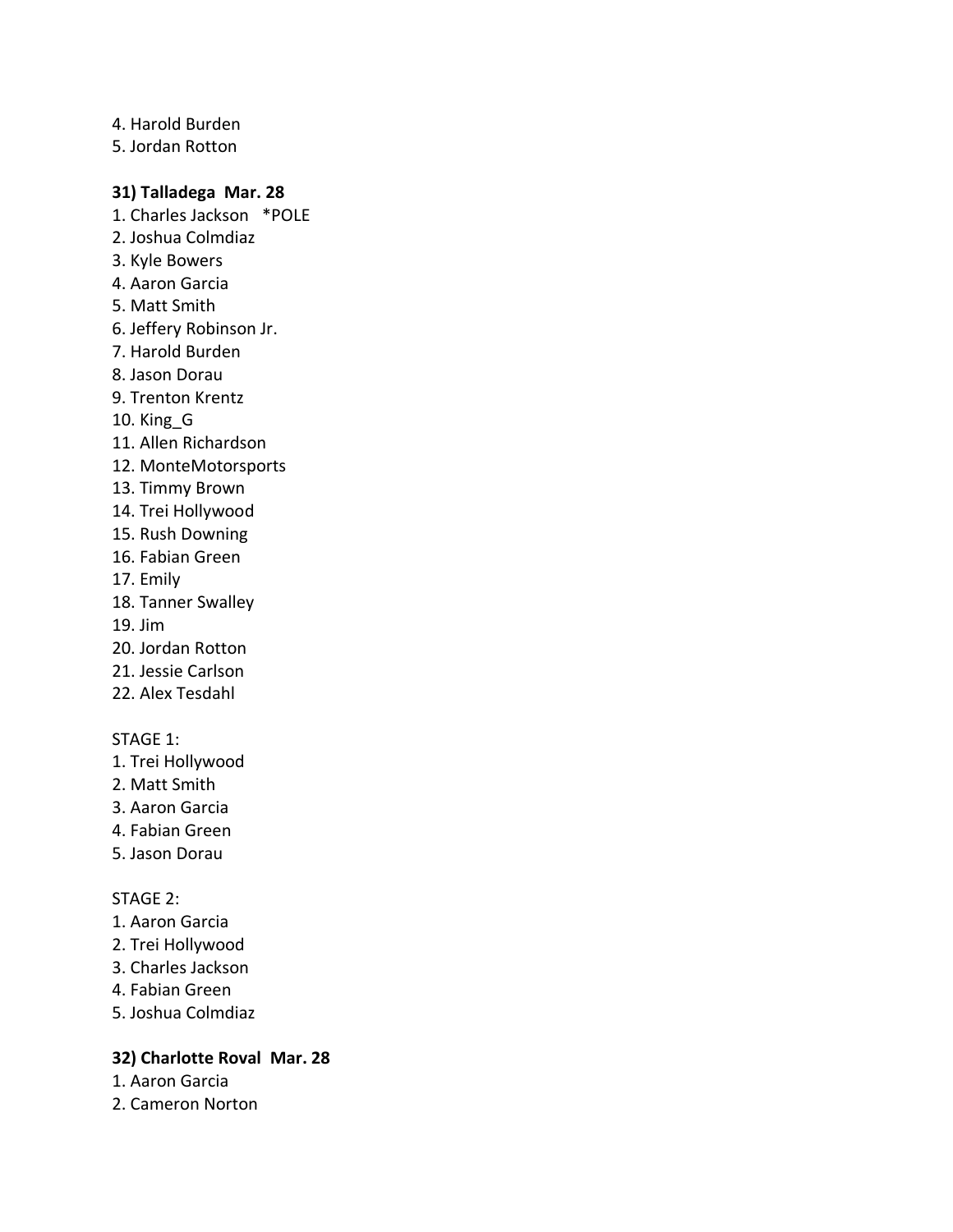- 3. Charles Jackson 4. Trenton Krentz 5. Jason Dorau 6. Trei Hollywood 7. Joshua Colmdiaz 8. Jessie Carlson \*POLE 9. Jeffery Robinson Jr. 10. Fabian Green 11. Tyler McMurter 12. Harold Burden 13. Jordan Rotton 14. Rush Downing 15. Matt Smith 16. Timmy Brown 17. Emily
- 18. King\_G
- 19. Alex Tesdahl
- 20. Jim

- 1. Aaron Garcia
- 2. Jessie Carlson
- 3. Matt Smith
- 4. Trenton Krentz
- 5. Jason Dorau

# STAGE 2:

- 1. Jessie Carlson
- 2. Aaron Garcia
- 3. Matt Smith
- 4. Charles Jackson
- 5. Trenton Krentz

# **33) Las Vegas Apr. 4**

- 1. Matt Smith
- 2. Jessie Carlson
- 3. Trenton Krentz
- 4. Harold Burden
- 5. Alex Tesdahl
- 6. Trei Hollywood
- 7. Jordan Green
- 8. Emily
- 9. Joshua Colmdiaz
- 10. Jeffery Robinson Jr.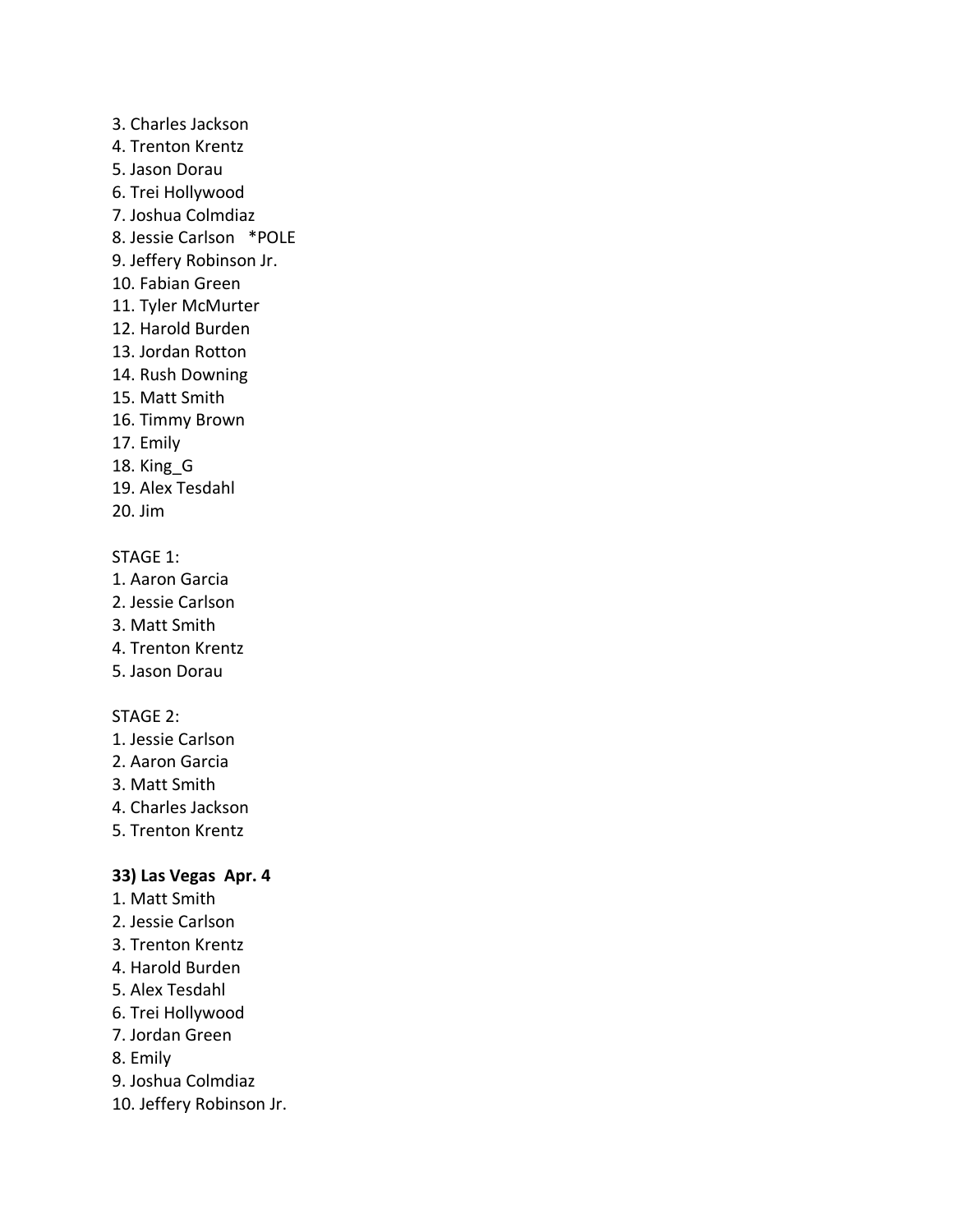### 11. Blair Rouselle

- 12. Jason Dorau
- 13. Aaron Garcia \*POLE
- 14. Jordan Rotton
- 15. Timmy Brown
- 16. Dave Marks Jr.
- 17. Shawn Lucas
- 18. Monte Motorsports
- 19. King G
- 20. Jackson Stotts

# STAGE 1:

- 1. Aaron Garcia
- 2. King G
- 3. Matt Smith
- 4. Jason Dorau
- 5. Jessie Carlson

# STAGE 2:

- 1. Jason Dorau
- 2. Joshua Colmdiaz
- 3. King G
- 4. Jeffery Robinson Jr.
- 5. Harold Burden

# **34) Phoenix Apr. 4**

- 1. Matt Smith
- 2. Aaron Garcia \*POLE
- 3. Jason Dorau
- 4. Joshua Colmdiaz
- 5. Blair Rouselle
- 6. Jeffery Robinson Jr.
- 7. Trenton Krentz
- 8. Jessie Carlson
- 9. Harold Burden
- 10. Alex Tesdahl
- 11. Trei Hollywood
- 12. Shawn Lucas
- 13. Jordan Green
- 14. Emily
- 15. Monte Motorsports
- 16. Dave Marks Jr.
- 17. King\_G
- 18. Jordan Rotton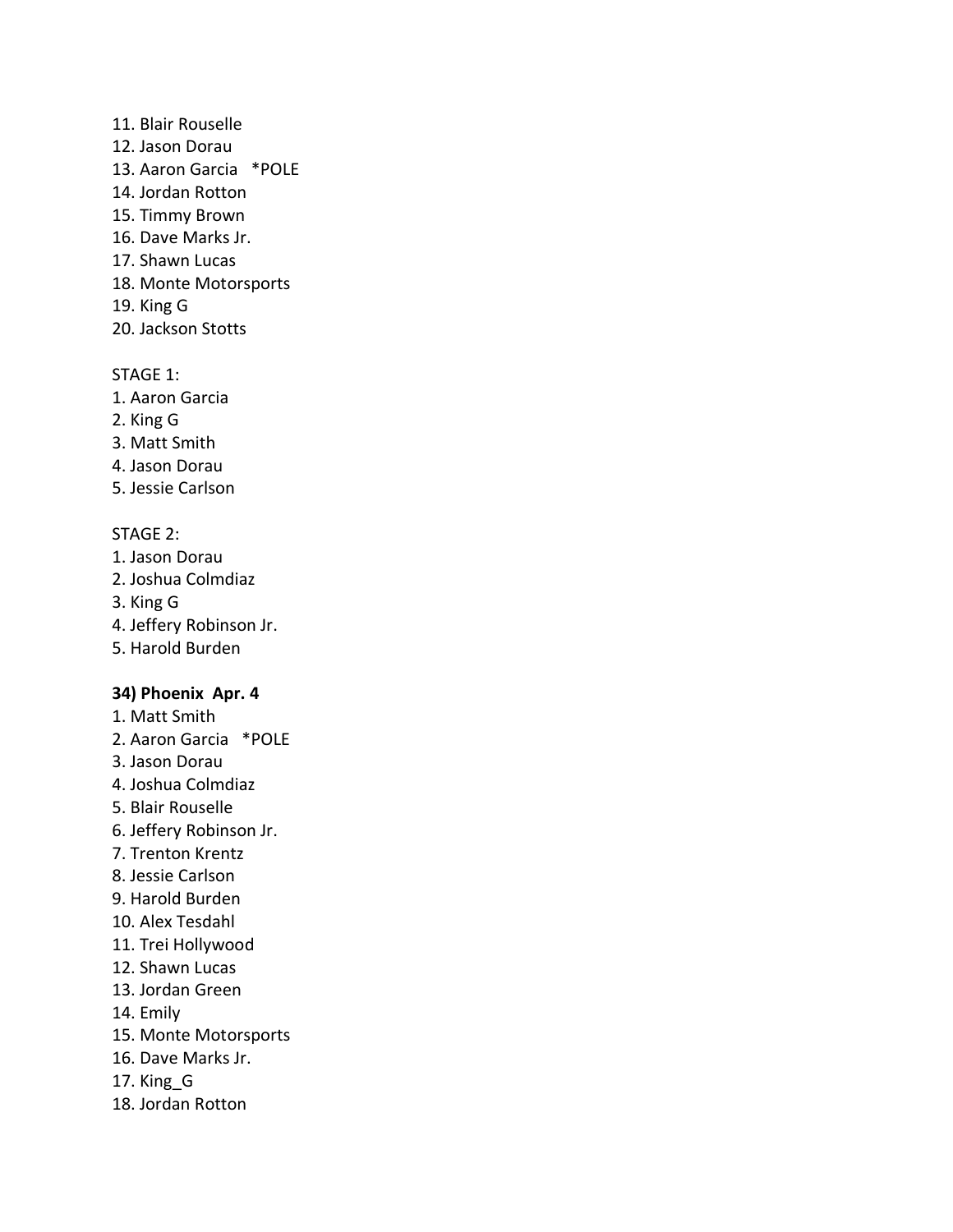- 1. Aaron Garcia
- 2. Matt Smith
- 3. Joshua Colmdiaz
- 4. Jason Dorau
- 5. Jessie Carlson

# STAGE 2:

- 1. Matt Smith
- 2. Aaron Garcia
- 3. Jason Dorau
- 4. Joshua Colmdiaz
- 5. Harold Burden

## **35) Martinsville Apr. 11**

- 1. Aaron Garcia \*POLE
- 2. Matt Smith
- 3. Jason Dorau
- 4. Joshua Colmdiaz
- 5. Charles Jackson
- 6. Jessie Carlson
- 7. Harold Burden
- 8. Trei Hollywood
- 9. Trenton Krentz
- 10. Jeffery Robinson Jr.
- 11. Timmy Brown
- 12. Jordan Green
- 13. King G
- 14. Shawn Lucas
- 15. Alex Tesdahl
- 16. Tanner Swalley
- 17. Emily Saari

### STAGE 1:

- 1. Aaron Garcia
- 2. Jessie Carlson
- 3. Jason Dorau
- 4. Matt Smith
- 5. Charles Jackson

## STAGE 2:

- 1. Aaron Garcia
- 2. Jason Dorau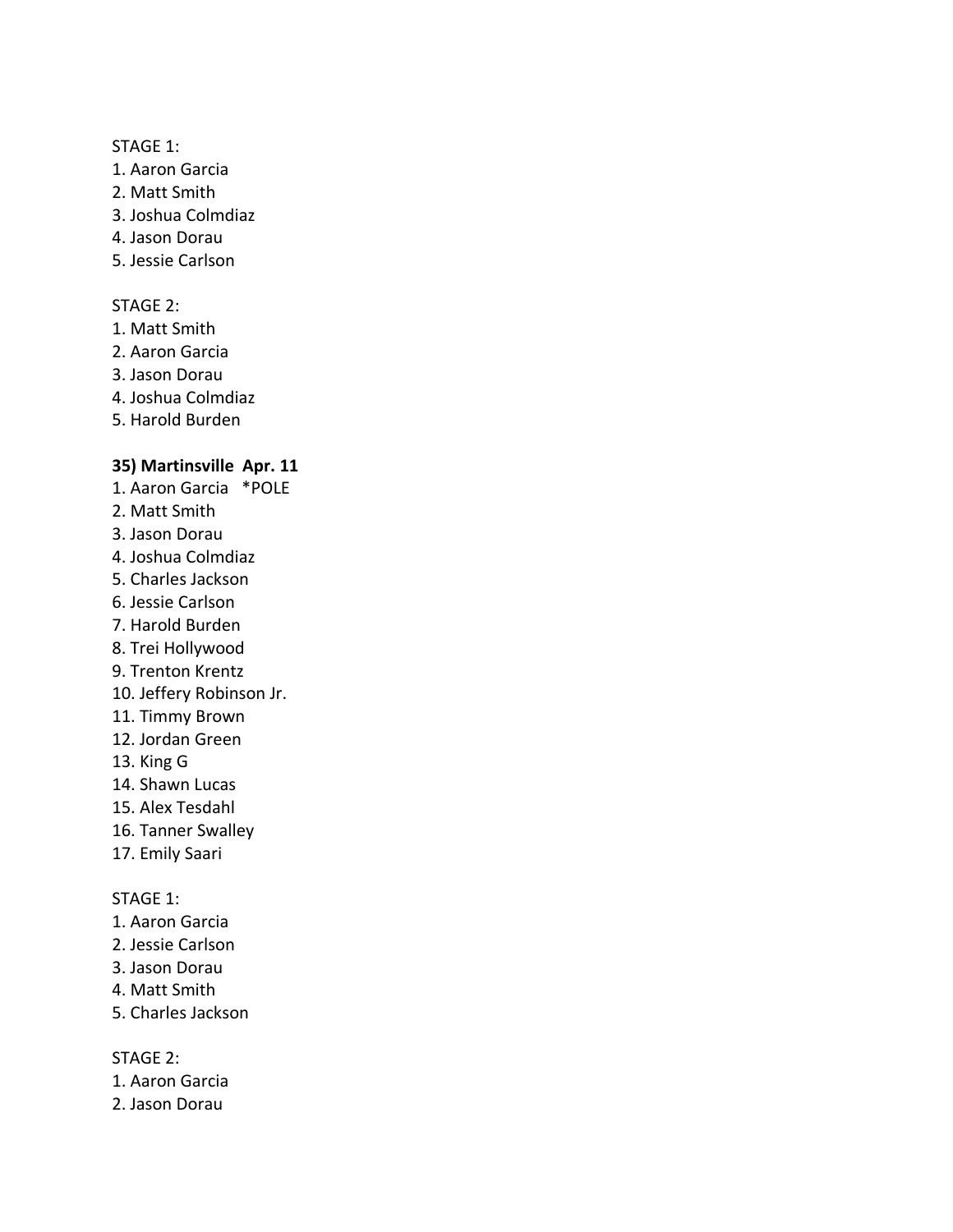- 3. Charles Jackson
- 4. Matt Smith
- 5. Jessie Carlson

# **36) Homestead Apr. 11**

- 1. Matt Smith
- 2. Charles Jackson
- 3. Jason Dorau \*POLE
- 4. Aaron Garcia
- 5. Harold Burden
- 6. Joshua Colmdiaz
- 7. Alex Tesdahl
- 8. Trenton Krentz
- 9. King G
- 10. Trei Hollywood
- 11. Jordan Green
- 12. MRJ
- 13. Emily
- 14. Jim
- 15. Archer
- 16. Jeffery Robinson Jr.
- 17. Jessie Carlson
- 18. Timmy Brown
- 19. Shawn Lucas
- 20. Tanner Swalley

# STAGE 1:

- 1. Jason Dorau
- 2. King G
- 3. Aaron Garcia
- 4. Matt Smith
- 5. Harold Burden

### STAGE 2:

- 1. Aaron Garcia
- 2. Joshua Colmdiaz
- 3. Jason Dorau
- 4. Harold Burden
- 5. King G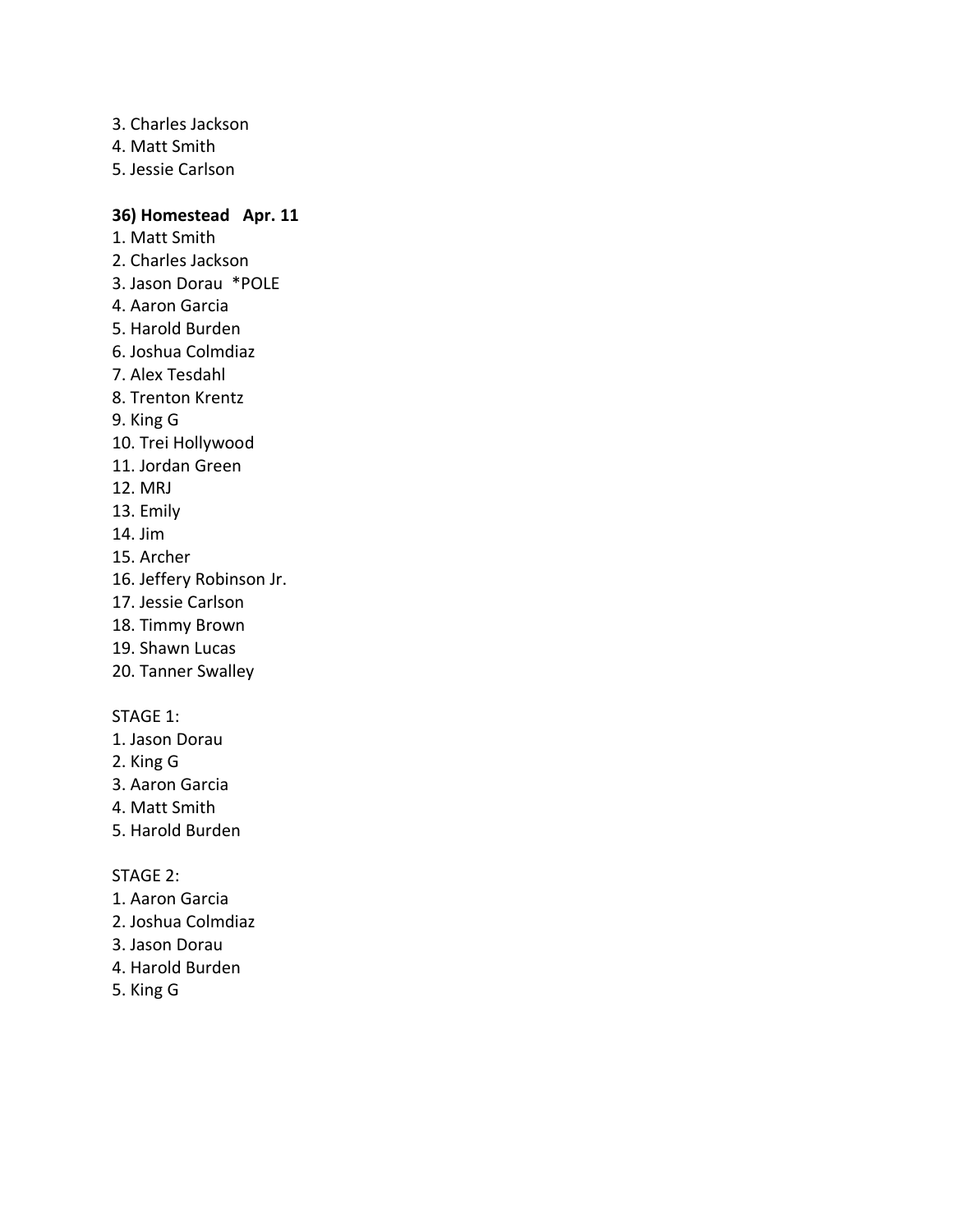# **2022 NOSSCAR MotorMaster Series Final Standings**

1. #2 Matt Smith: 3,030 pts \*14 wins \*70 P.P. **\*Champion** 2. #08 Jason Dorau: 3,028 pts \*13 P.P. 3. #1 Aaron Garcia: 3,027 pts \*7 wins \*52 P.P. **\*Rookie of the Year** 4. #20 Jessie Carlson: 3,014 pts \*2 wins \*16 P.P. --------ROUND OF 4 CUT LINE-------- 5. #7 Joshua Colmdiaz: 2,119 pts \*5 P.P. 6. #39 Harold Burden: 2,110 pts \*1 win \*6 P.P. 7. #51 Trei Hollywood: 2,092 pts \*3 P.P. 8. #61 Jeffery Robinson Jr.: 2,086 pts \*2 P.P. --------ROUND OF 8 CUT LINE-------- 9. #16 Trenton Krentz: 1,170 pts \*2 P.P. (R) 10. #10 King\_G: 1,136 pts \*2 P.P. (R) 11. #8 Alex Tesdahl: 1,130 pts \*1 P.P. 12. #18 Jordan Rotton: 1,085 pts \*2 wins \*9 P.P. **--------PLAYOFF CUT LINE--------** 13. #74 Jordan Dworaczyk: 578 pts \*4 wins \*30 P.P. 14. #8jr Timmy Brown: 509 pts 15. #15 Emily: 467 pts (R) 16. #9 Thomas Cohick: 436 pts \*1 win \*3 P.P. 17. #68 Dave Marks Jr.: 394 pts 18. #11 Dustin Franklin: 305 pts \*1 P.P. 19. #11 Charles Jackson: 285 pts \*3 wins \*16 P.P. (R) 20. #36 Tyler McMurter: 269 pts \*2 P.P. 21. #9 Cameron Norton: 232 pts \*1 P.P. 22. #98 John Freeman: 225 pts \*2 wins \*12 P.P. (R) 23. #66 Blair Rouselle: 225 pts \*1 P.P. (R) 24. #92 Angelo: 194 pts \*1 P.P. 25. #4 Jordan Green: 183 pts 26. #36 Bailey Steffler: 169 pts (R) 27. #38 Tanner Swalley: 169 pts (R) 28. #12 Jason Armstrong: 151 pts 29. #54 MonteMotorsports: 145 pts (R) 30. #21 Brett Baker: 140 pts 31. #22 Donny McBride Jr: 98 pts \*1 P.P. (R) 32. #9 Ayrton Frederick: 90 pts \*2 P.P. 33. #10 Jim: 90 pts (R) 34. #19 Allen Richardson: 88 pts (R) 35. #47 Jackson Stotts: 73 pts 36. #36 Chris Ryan: 73 pts 37. #28 Rush Downing: 71 pts (R) 38. #78 Shawn Lucas: 62 pts 39. #07 Dylan Titans: 53 pts (R)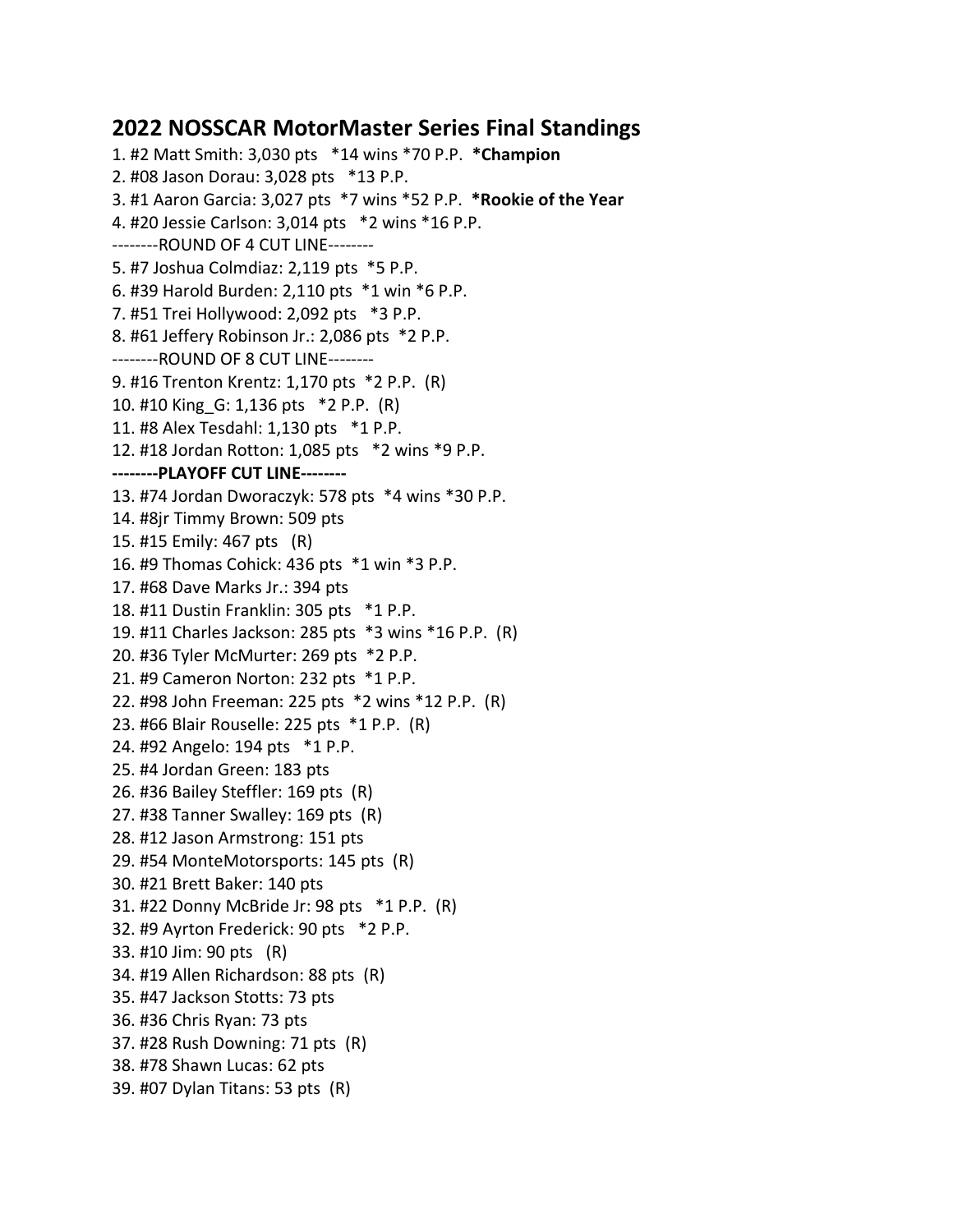40. #98 Steven Corley: 47 pts 41. #54 Kevin Tattersall: 47 pts 42. #89 HMS-FanBoy: 46 pts (R) 43. #0 Fabian Green: 40 pts (R) 44. #10 Derek Roberts: 34 pts (R) 45. #92 Kyle Bowers: 28 pts \*1 P.P. 46. #44 Daniel McGriff: 24 pts 47. #23 W. Blaze: 23 pts (R) 48. #19 Typical: 22 pts (R) 49. #99 Jason Pitts: 20 pts 50. #92 MRJ: 19 pts (R) 51. #22 Kroyce Wicz: 17 pts (R) 52. #91 Archer: 16 pts (R) 53. #78 Ryan Shreck: 16 pts 54. #91 Chris Pohl: 15 pts (R)

2018 Champion: #21 Slade Gravitt 2019 Champion: #00 Dakota Brough 2020 Champion: #23 xNOCOx 2021 Champion: #08 Jason Dorau 2022 Champion: #2 Matt Smith

# **NOSSCAR MotorMaster Series Driver Records After 5 Seasons (2022)**

#### **Most All-time NOSSCAR MotorMaster Series Wins**

Matt Smith: 26 Jordan Dworaczyk: 13 xNOCOx: 10 Dakota Brough: 9 Cody Giles: 8 Slade Gravitt: 8 Aaron Garcia: 7 Chris Pendell: 7 Kevin Tattersall: 7 Noah Underwood: 7 Jade Burr: 6 Jessie Carlson: 5 Jason Dorau: 4 Angelo: 4 Nathan Scott: 4 Anthony Tripi: 4 Keith Ayers: 3 Nick Donfrancesco: 3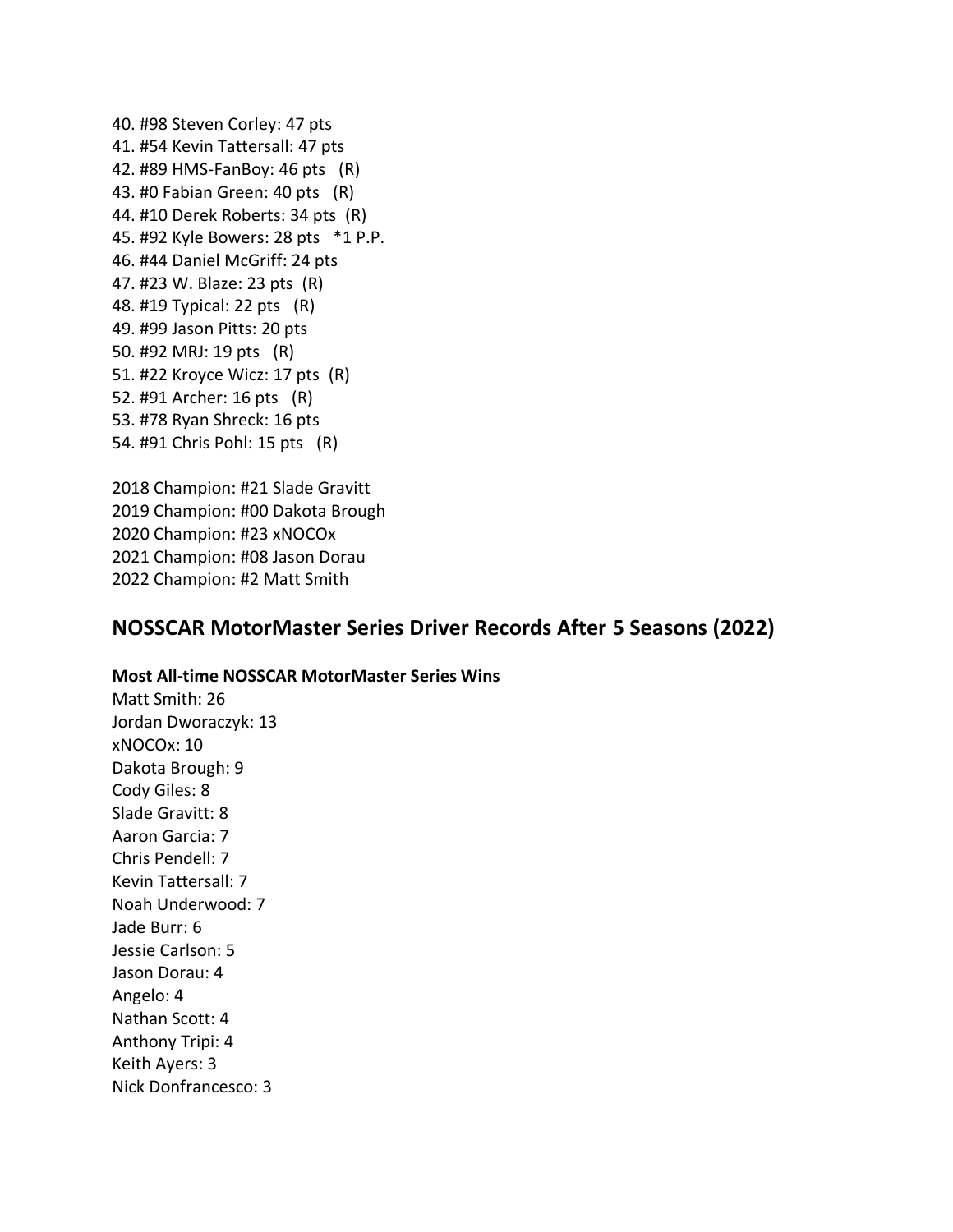Charles Jackson: 3 Anthony Tripi: 3 Jason Armstrong: 2 Harold Burden: 2 Joshua Colmdiaz: 2 John Freeman: 2 Charlie Irwin: 2 Tyler McMurter: 2 Jordan Rotton: 2 Alex Tesdahl: 2 Bags: 2 Kenny Adair: 1 Timmy Brown: 1 Michael Burch: 1 Gary Englehart: 1 BC-Racer-Kid: 1 Patrick Hazelett: 1 Young Terrell: 1 Chris Ryan: 1 Payton Larson: 1 Ryan Shreck: 1 Matthew Anderson: 1 Brett Baker: 1 Ayrton Frederick: 1 Jackson Stotts: 1 Thomas Cohick: 1

# **Most All-time NOSSCAR MotorMaster Series Poles**

Jessie Carlson: 17 Aaron Garcia: 13 Keith Ayers: 10 Cody Giles: 10 Jordan Dworaczyk: 9 Chris Pendell: 7 xNOCOx: 7 Dakota Brough: 6 Slade Gravitt: 6 Tyler McMurter: 6 Matt Smith: 6 Nick Donfrancesco: 5 Noah Underwood: 5 Jade Burr: 4 Michael Burch: 3 Steven Corley: 3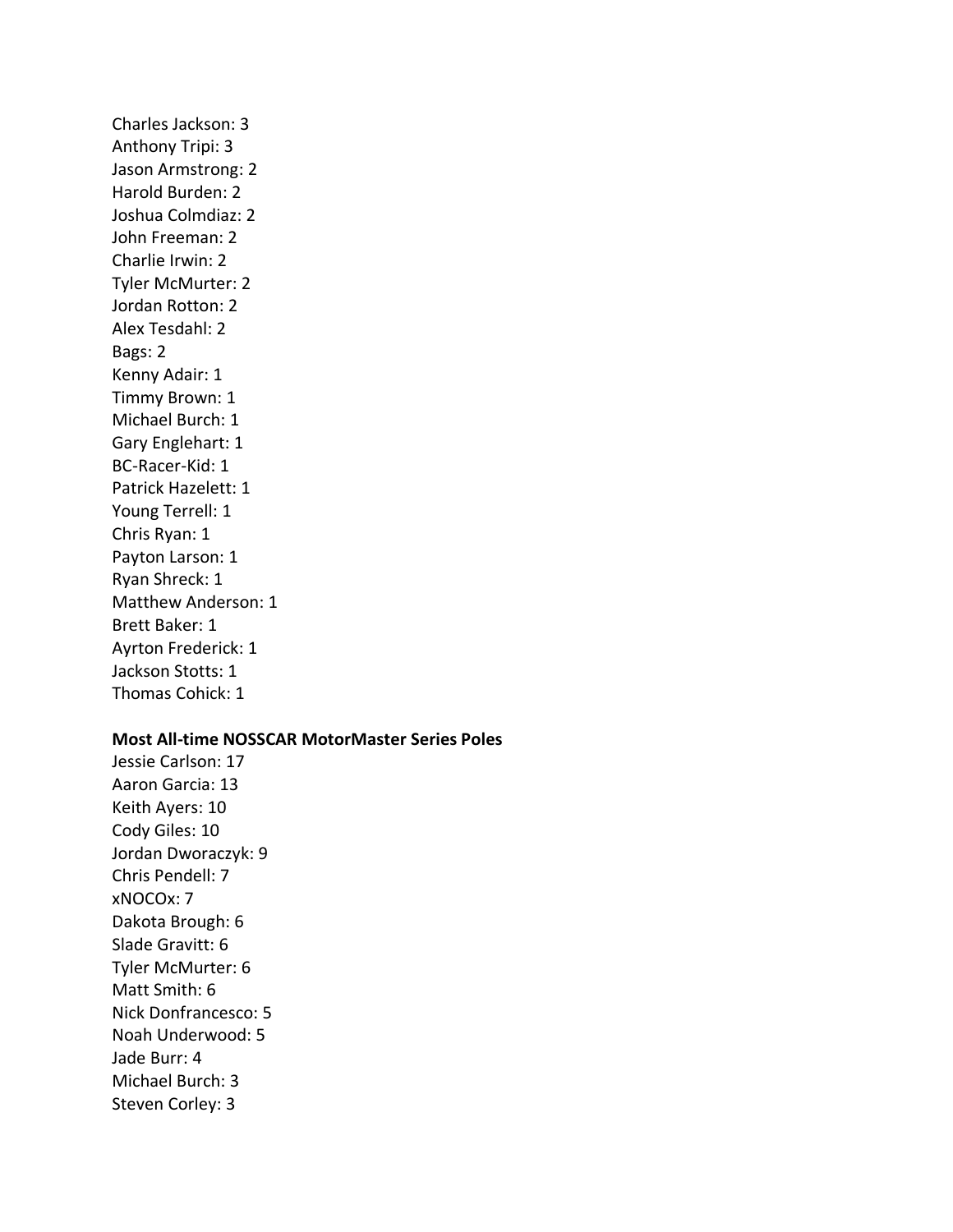Bags: 3 Anthony Tripi: 3 Kenny Adair: 2 Brett Baker: 2 Jimmie Best: 2 Joshua Colmdiaz: 2 Y. Doneson: 2 Jason Dorau: 2 Dustin Franklin: 2 Charlie Irwin: 2 Charles Jackson: 2 Cameron Norton: 2 Nathan Scott: 2 Angelo: 1 Logan Brough: 1 Brad Dove: 1 BC-Racer-Kid: 1 Nemo: 1 BJ Thomas: 1 Steven Smith: 1 Billy Ray Thompson: 1 Young Terrell: 1 Jeff Grady: 1 Tony Cammarata: 1 Payton Larson: 1 Harold Burden: 1 Chris Ryan: 1 Kevin Tattersall: 1 Jason Pitts: 1 Dave Marks Jr: 1 Steve Yavorski: 1 Bradley Gilleland: 1 Rob Shinn: 1 Jason Armstrong: 1 Daniel McGriff: 1 Ayrton Frederick: 1 John Freeman: 1 TGS\_Predators: 1

### **Most All-time MotorMaster Series Stage Wins**

Matt Smith: 40 Jordan Dworaczyk: 28 Cody Giles: 27 xNOCOx: 23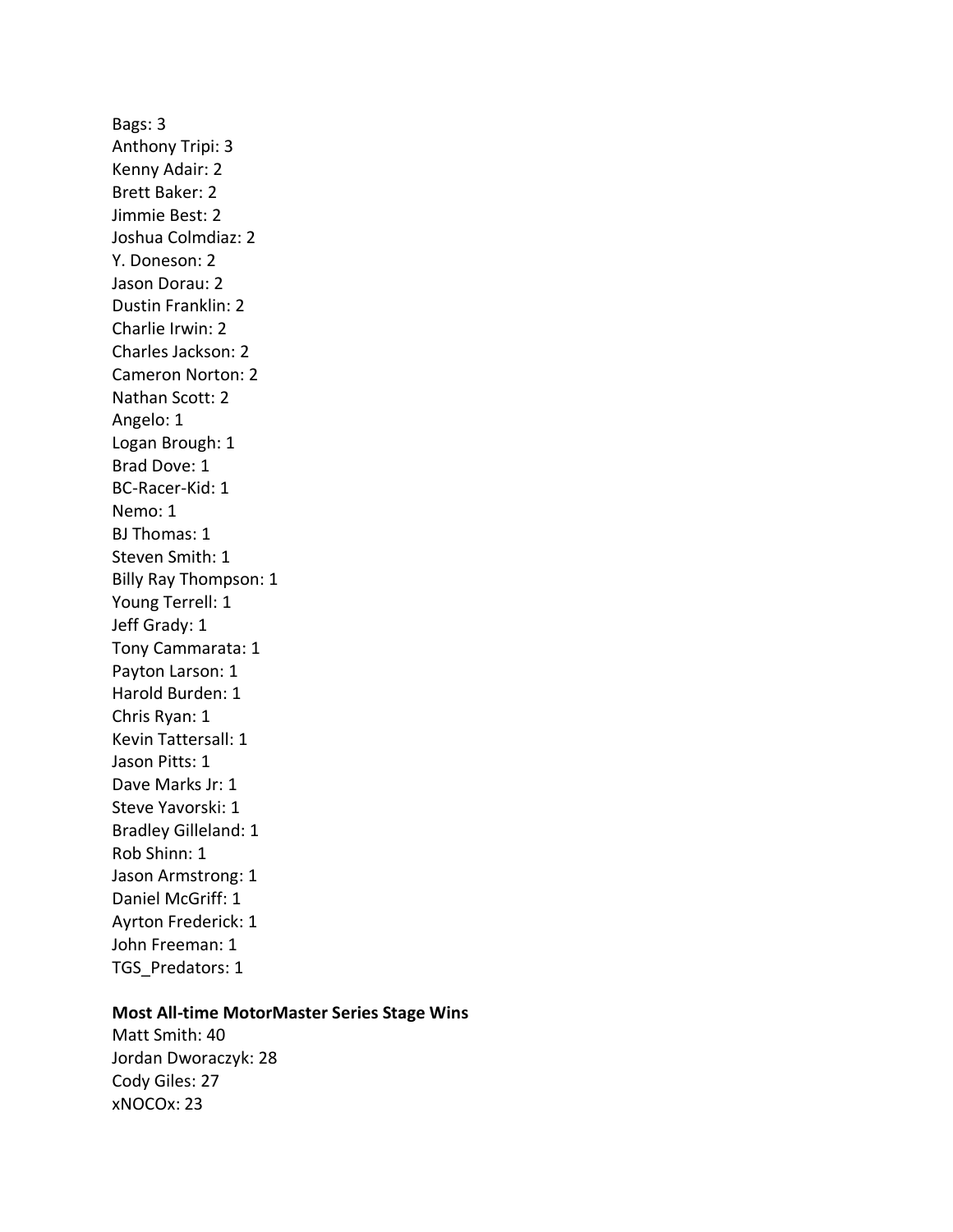Aaron Garcia: 22 Dakota Brough: 18 Jessie Carlson: 14 Keith Ayers: 11 Jade Burr: 10 Nick Donfrancesco: 10 Chris Pendell: 10 Kevin Tattersall: 9 Slade Gravitt: 8 Noah Underwood: 8 Charlie Irwin: 7 Tyler McMurter: 7 Jason Dorau: 6 Jason Armstrong: 5 Nathan Scott: 5 Alex Tesdahl: 5 Angelo: 5 Thomas Cohick: 4 Joshua Colmdiaz: 4 John Freeman: 4 BC-Racer-Kid: 4 Tony Cammarata: 3 Y. Doneson: 3 Charles Jackson: 3 Young Terrell: 3 Harold Burden: 2 Steven Corley: 2 Dustin Franklin: 2 Bradley Gilleland: 2 Trei Hollywood: 2 Payton Larson: 2 Jordan Rotton: 2 Chris Ryan: 2 BJ Thomas: 2 Anthony Tripi: 2 Gary Englehart: 1 Michael Burch: 1 Jason Keffer: 1 Marcus E-Dub: 1 Patrick Hazelett: 1 N.W.O.: 1 Smoke Zemog: 1 Jarrett Reese: 1 Matthew Anderson: 1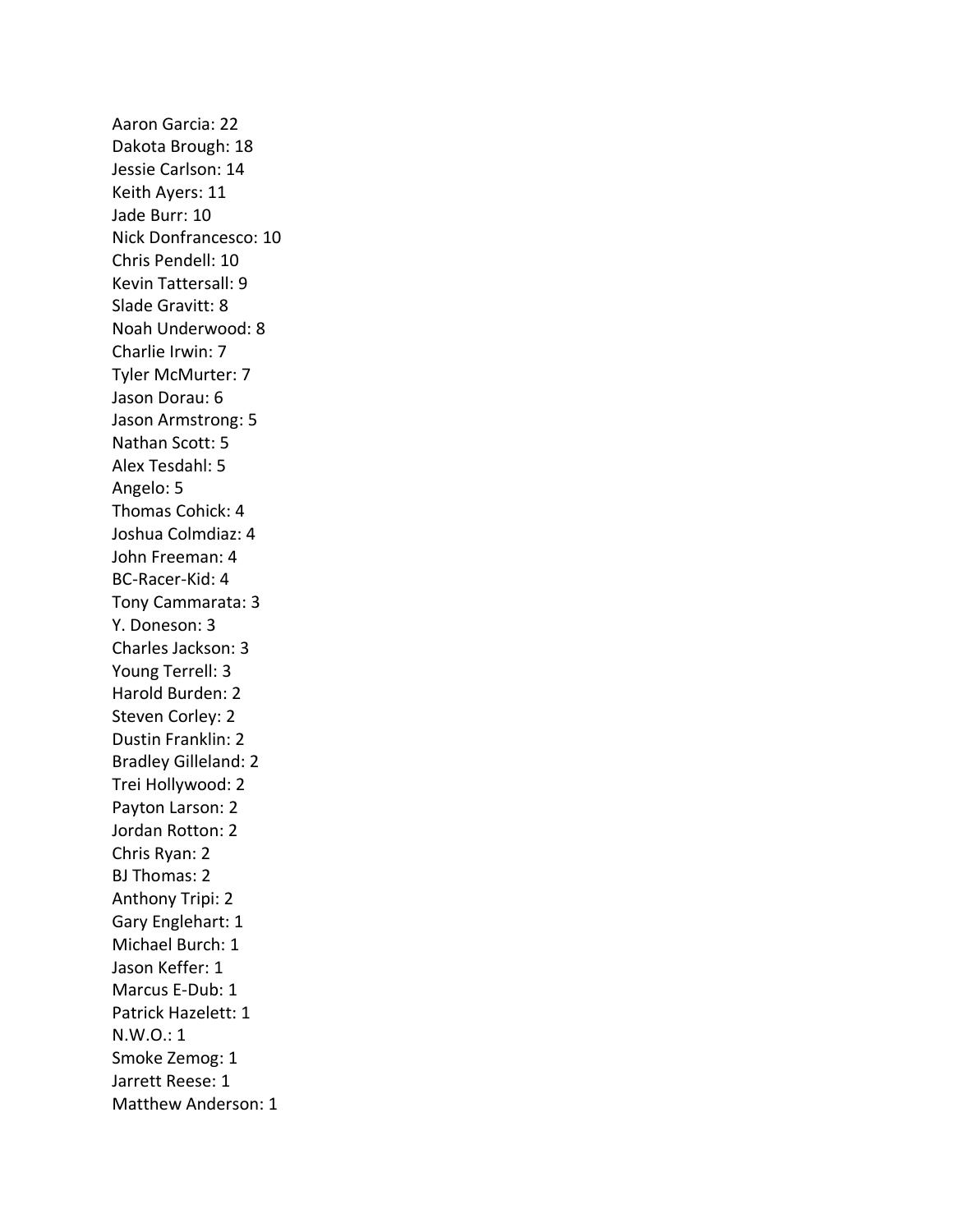Jason Pitts: 1 Jeffery Robinson Jr: 1 Steve Yavorski: 1 Ayrton Frederick: 1 Jackson Stotts: 1

# **NMMS SEASON RECORDS AFTER 2022**

**Most Playoff Points In A Season**

xNOCOx (78) Matt Smith (75) Cody Giles (54) Aaron Garcia (52) Jordan Dworaczyk (48) Dakota Brough (38) Chris Pendell (37) Jade Burr (37) Slade Gravitt (33) Noah Underwood (30) Tyler McMurter (25) Kevin Tattersall (24) Jessie Carlson (23) Jason Dorau (23)

### **Most Wins In A Season**

Matt Smith (14) xNOCOx (10) Jordan Dworaczyk (9) Cody Giles (8) Slade Gravitt (8) Dakota Brough (7) Aaron Garcia (7) Chris Pendell (7) Jason Dorau (4) Kevin Tattersall (4)

### **Most Poles In A Season**

Aaron Garcia (13) Jessie Carlson (11) Cody Giles (10) Keith Ayers (7) Chris Pendell (7)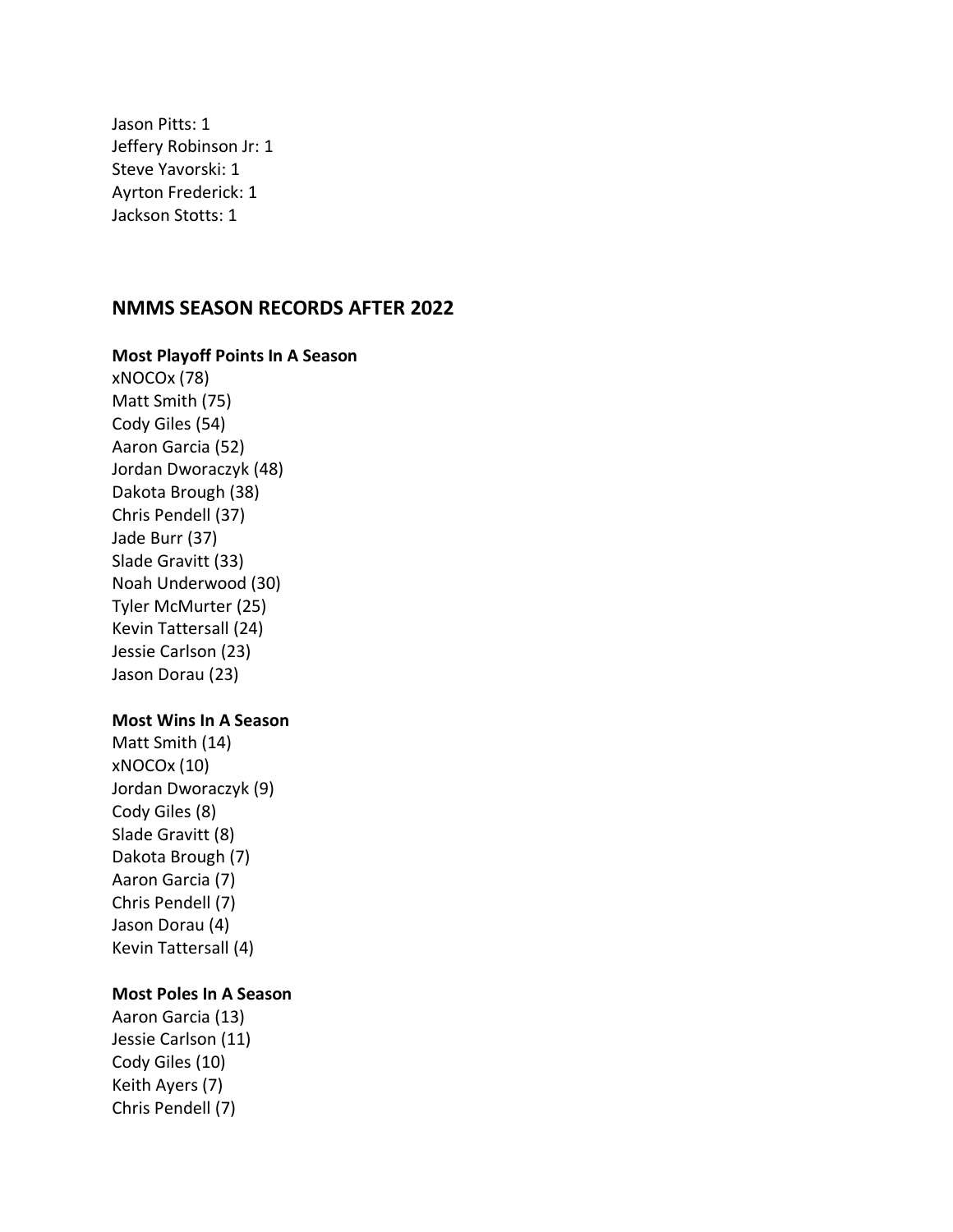xNOCOx (7) Slade Gravitt (6) Jordan Dworaczyk (5) Matt Smith (4) Tyler McMurter (3)

## **Most Stage Wins In A Season**

Cody Giles (27) NOCO (23) Aaron Garcia (22) Matt Smith (22) Dakota Brough (15) Jordan Dworaczyk (15) Jessie Carlson (10) Chris Pendell (10) Nick Donfrancesco (9) Slade Gravitt (8) Kevin Tattersall (7)

### **Most Top-5s In A Season**

Aaron Garcia (29) Matt Smith (28) xNOCOx (24) Jason Dorau (21) Jordan Dworaczyk (20) Tyler McMurter (20) Jade Burr (18) Jessie Carlson (16) Chris Pendell (16) Noah Underwood (16) Keith Ayers (15) Slade Gravitt (14) Kevin Tattersall (13) Joshua Colmdiaz (12) Matthew Anderson (11) Nick Donfrancesco (11) Harold Burden (10) Trenton Krentz (10)

# **Most Top-10s In A Season**

Matt Smith (32) Jason Dorau (31) Aaron Garcia (31) Tyler McMurter (30)